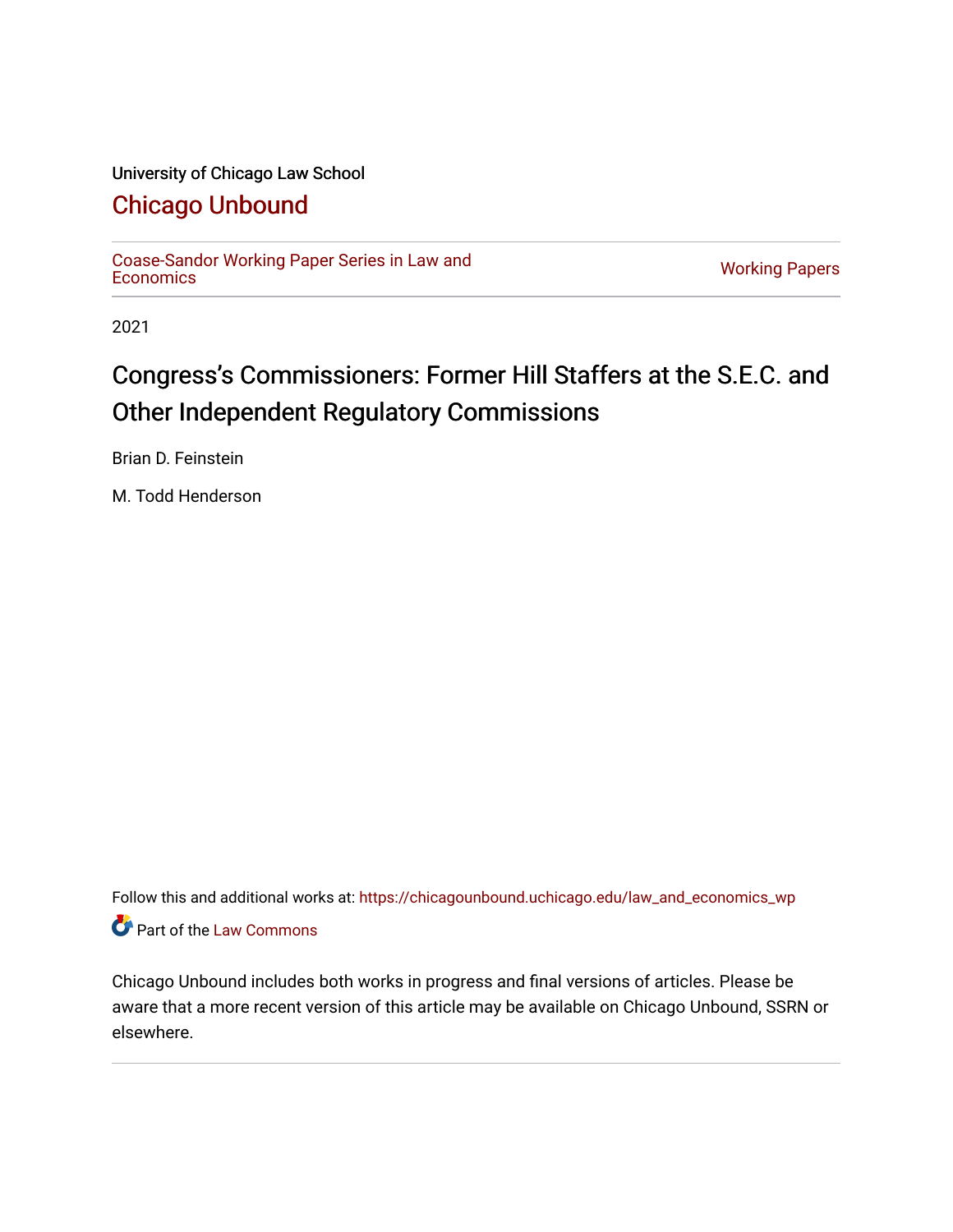## Congress's Commissioners: Former Hill Staffers at the S.E.C. and Other Independent Regulatory Commissions

#### Brian D. Feinstein† & M. Todd Henderson††

The expression "personnel is policy" has become a truism in Washington. Yet our understanding of how the political branches use appointments to project influence into the administrative state is incomplete. This Article leverages data on almost one-thousand commissioners serving on eleven major independent regulatory commissions to chart, for the first time, Congress's growing practice of placing former legislative-branch personnel onto these entities. We then theorize that this phenomenon is rooted in fundamental changes in American politics in recent decades and, in turn, that it has deeply affected administrative law and separationof-powers dynamics.

Over the past several decades, the number of commissioners with prior service as a lawmaker or congressional staffer increased almost fourfold. Paradoxically, this sea change occurred during a period in which, according to conventional wisdom, Congress's influence over administration declined. We contend that, faced with a set of worsening pathologies in Congress, lawmakers turned to appointments to influence policymaking. At the same time, congressional atrophy and an increasingly rocky confirmation process combined to make executive posts more attractive to Hill staffers than to others.

This influx of staffers-turned-commissioners has, we argue, substantially altered the functioning of these commissions and their place in the separation-of-powers system. Congress's ability to "embed" loyal former staffers on commissions can benefit both institutions. From their new positions, former staffers can both enhance congressional influence over administration and provide commissions with valuable insights into the views

<sup>†</sup> Assistant Professor of Legal Studies & Business Ethics, The Wharton School of the University of Pennsylvania.

<sup>††</sup> Michael J. Marks Professor of Law, University of Chicago Law School. We thank Vince Buccola, Anthony Casey, Adam Chilton, Dhammika Dharmapala, Ryan Doerfler, Tom Ginsburg, Gwen Gordon, Daniel Hemel, Aziz Huq, Rob Hughes, Julian Jonker, Saul Levmore, Sarah Light, Jonathan Masur, Nicole Ng, Jennifer Nou, Martha Nussbaum, Eric Posner, Gerald Rosenberg, Chelsea Schein, Amy Sepinwall, Amanda Shanor, Nick Stephanopoulos, Nina Strohminger, David Weisbach, and David Zaring for helpful comments. We also thank Reid Hopkins and Sharon Lee for research assistance, and Sharon Jacobs and David Nixon for sharing data. We are grateful to anonymous current and former commissioners and senior staff across the regulatory state for sharing their insights.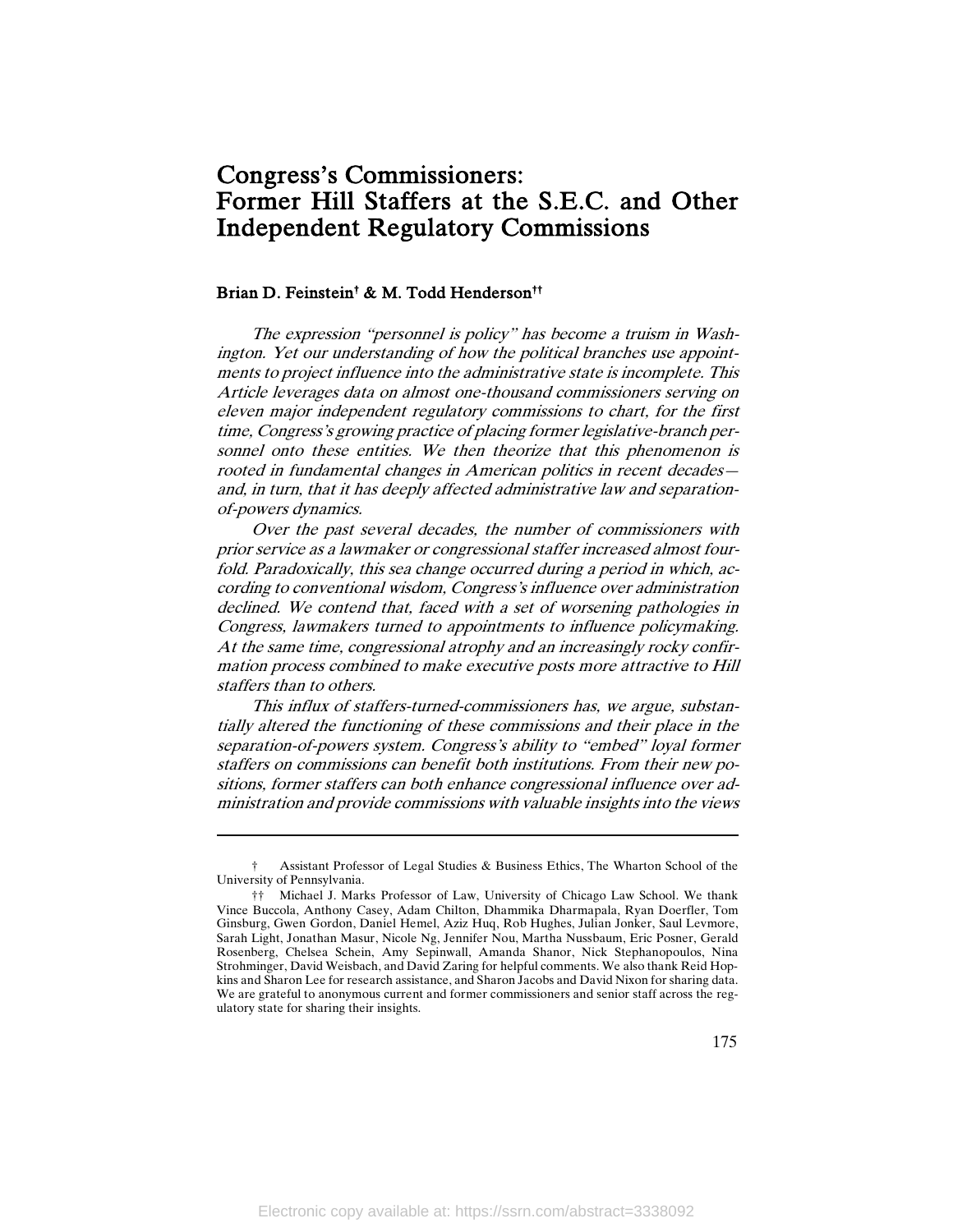and priorities of the branch that writes their statutes, sets their budgets, and oversees their activities.

Staffers-turned-commissioners also bring with them political savvy, familiarity with the legislative process, and other skills developed on Capitol Hill. Further, as former staffers—steeped in the norms of an increasingly dysfunctional Congress—fill more seats on commissions, these bodies may undergo a degree of acculturation, encouraging more overtly political behavior among commissioners.

Our descriptive and theoretical accounts generate two prescriptions. First, in evaluating potential appointees, presidents and senators should be attuned not only to those individuals' preferences and expertise, but also to their institutional allegiances and potential impact on organizational culture. Second, increased congressional influence over independent commissions justifies a degree of presidential oversight. If commissioners are political actors—grounded in the politics of their congressional principal and carriers of Congress's culture—they should be subject to controls from both political branches.

| A. Enculturation as a Source of Congressional Power241 |  |
|--------------------------------------------------------|--|
|                                                        |  |
|                                                        |  |
|                                                        |  |

176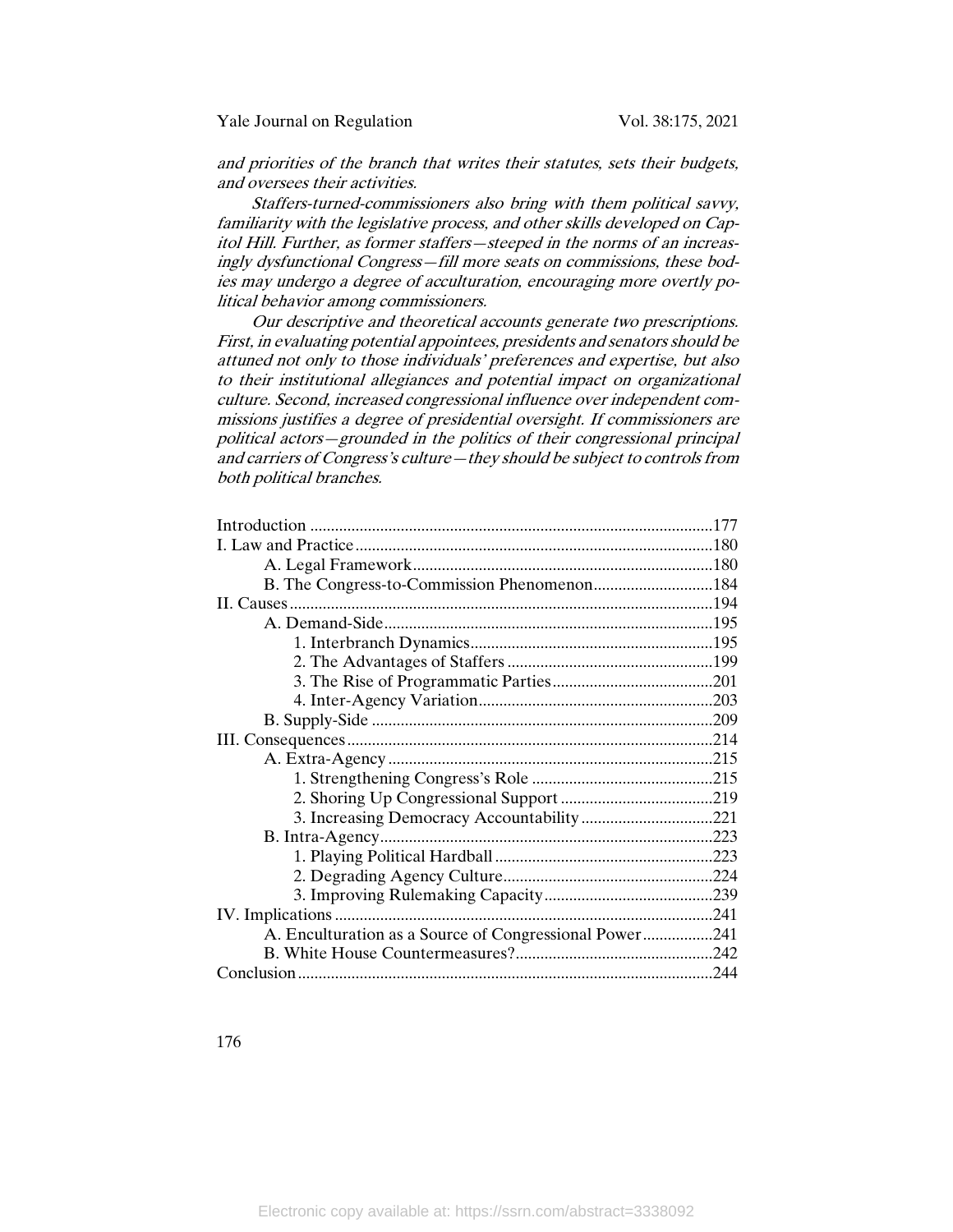#### Introduction

Richard Roberts wasn't your typical Securities and Exchange Commissioner. At the time of his appointment in 1990, he was not known to the Washington securities bar.<sup>1</sup> He arrived at the Securities and Exchange Commission (SEC) by way of the Washington office of a Mobile, Alabama-based law firm.2 The key fact on his resume was his prior service as chief of staff to Senator Richard Shelby, then a first-term senator from Alabama and member of the Senate Banking Committee and, before that, a backbencher in the House.3 The President nominated Roberts to the SEC at Senator Shelby's urging.<sup>4</sup> As Roberts acknowledges, he was "a longshot."<sup>5</sup>

Roberts's status as a congressional staffer-turned-commissioner was novel in 1990. Prior to his appointment, only 10 of the 112 then-current and former SEC commissioners had Hill experience.6 Today, however, Roberts's résumé is typical; roughly half of the current members of the most consequential independent boards and commissions hail from the halls of Congress.7 Since 1980, the number of former staffers serving on independent commissions has increased more than fourfold; it has nearly tripled in the last twenty years alone.8 That rapid increase is remarkable—and it may not just impact the functioning of these bodies but also suggest changes in our underlying politics that implicate broader policy issues.

But the story of Commissioner Roberts gives us another reason to be interested in the rise of the staffer-to-commissioner pipeline. Roberts did not just owe his job on the SEC to Senator Shelby; he tracked his patron's

<sup>1.</sup> See Gregory A. Robb, *Democrat for S.E.C. Seat*, N.Y. TIMES (Aug. 4, 1990), https://www.nytimes.com/1990/08/04/business/democrat-for-sec-seat.html [https://perma.cc/6BPX-TNGS].

<sup>2.</sup> Id.

<sup>3.</sup> See id.; see also Jeanne Meserve, CNN Access: Former Democrat Explains His Party Switch, CNN (May 24, 2001, 6:32 PM), http://edition.cnn.com/2001/ALLPOLI-TICS/05/24/shelby.switch.cnna/index.html [https://perma.cc/F5XJ-DK87] (quoting Senator Shelby, "I was not a committee chairman. I had not flourished in the [Democratic] party [prior to 1994] . . . I had no position of power.").

<sup>4.</sup> See Stephen Labaton, *Wall Street's Ambitious Top Cop*, N.Y. TIMES (Mar. 24, 1991), https://www.nytimes.com/1991/03/24/magazine/wall-street-s-ambitious-top-cop.html [https://perma.cc/CKM7-ASKT].

<sup>5.</sup> Interview by William Thomas with Richard Roberts, Former SEC Comm'r, in Washington, D.C., SEC. & EXCHANGE COMMISSION HIST. SOC'Y 11 (May 15, 2014), http://3197d6d14b5f19f2f440-5e13d29c4c016cf96cbbfd197c579b45.r81.cf1.rackcdn.com/collection/oral-histories/20140515\_Roberts\_Richard\_T.pdf [https://perma.cc/JF57-KDLL].

<sup>6.</sup> See infra Section I.B (describing data sources for this figure).

<sup>7.</sup> See infra Section I.B.

<sup>8.</sup> See infra Figure 1.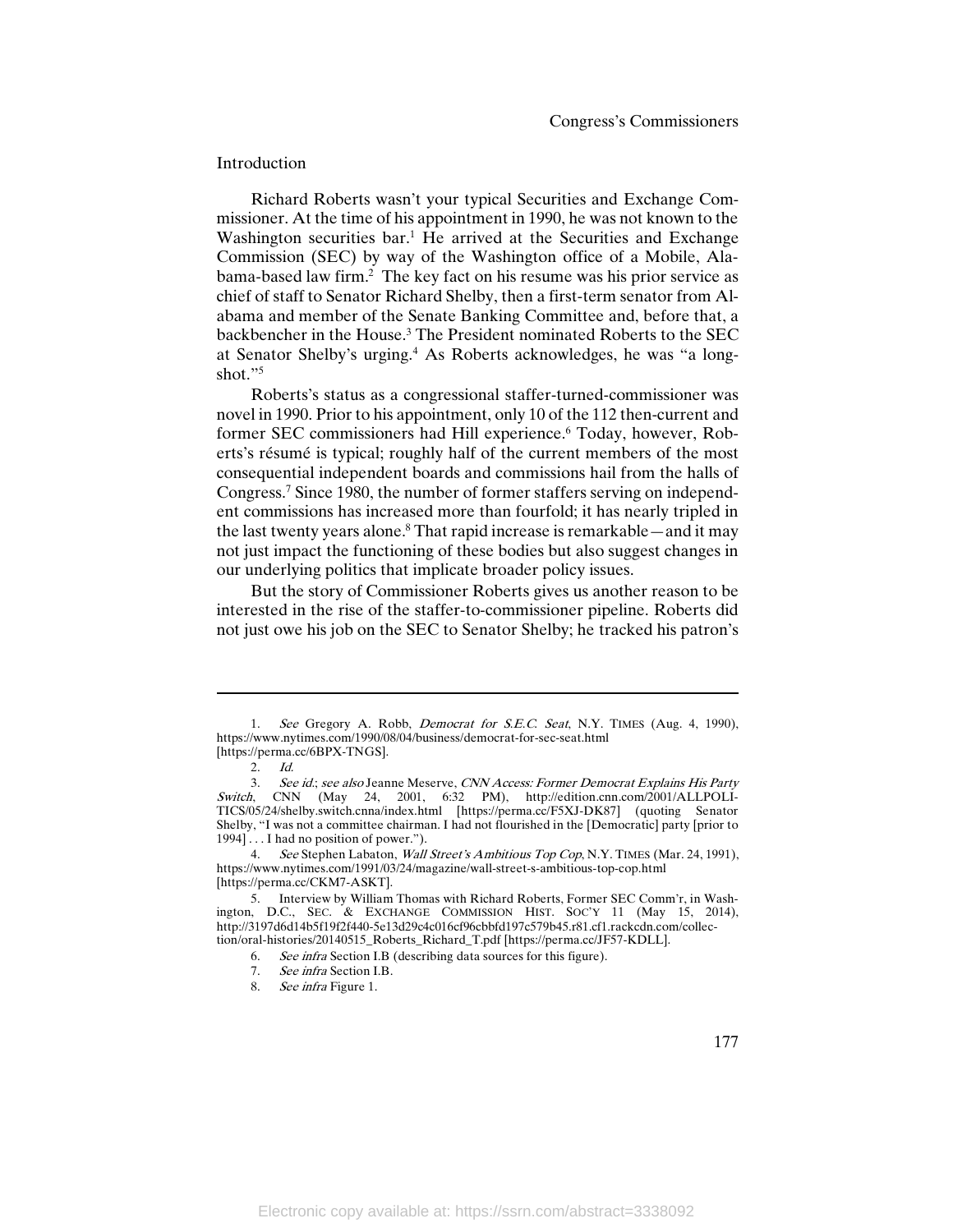Yale Journal on Regulation Vol. 38:175, 2021

politics. Appointed to fill a Democratic seat on the Commission, Roberts—like Senator Shelby at the time—was a Democrat.<sup>9</sup> Then, the day after the 1994 election, Senator Shelby announced that he was joining the Republican Party.<sup>10</sup> Shortly thereafter, Roberts announced that *he too was* switching teams<sup>11</sup>—making him the first and, to this day, only Commissioner to do so.12 There was no strategic reason for Roberts to make this switch.<sup>13</sup> Instead, Roberts considered it as an expression of loyalty to Senator Shelby. "When Senator Shelby changed parties, I changed," he explained. <sup>14</sup> "At heart, I'd worked for Senator Shelby for most of my life and so I just felt like that was the place for me to be."15 If today's staffersturned-commissioners display a similar degree of loyalty to their political patrons on Capitol Hill, then this development may pull these independent agencies towards Congress.

Another development makes the picture we are starting to paint even more interesting. Over the past few decades, both chambers of Congress have become increasingly polarized, adversarial, and dysfunctional.<sup>16</sup> This Article advances the idea that these dual phenomena—growing partisan dysfunction in Congress and more Hill alumni running independent agencies—may be linked. With Congress's lawmaking function diminished, senators turn to the appointment of like-minded, loyal staffers, like Roberts, as an alternative means of influencing policy. At the same time, Congress's pathologies have altered the pool of potential appointees, making a position off the Hill more attractive for congressional staffers and less attractive for those employed outside of politics or the Beltway.

 $\overline{a}$ 

<sup>9.</sup> Robb, supra note 1.

<sup>10.</sup> See Senators Who Changed Parties During Senate Service (Since 1890), U.S. SENATE https://www.senate.gov/senators/SenatorsWhoChangedPartiesDuringSenateService.htm [https://perma.cc/ZTZ6-DV2F].

<sup>11.</sup> Thomas, supra note 5, at 30.

<sup>12.</sup> See SEC Historical Summary of Chairmen and Commissioners, U.S. SEC. & EX-<br>CHANGE COMMISSION https://www.sec.gov/about/sechistoricalsummary.htm https://www.sec.gov/about/sechistoricalsummary.htm [https://perma.cc/7TPP-LHY2].

<sup>13.</sup> Because there was already one vacant seat and Roberts's term would expire in nine months, his switch did not force President Clinton to appoint an additional Democrat to the Commission to adhere to the Commission's partisan balance requirement. See 15 U.S.C. § 78d(a) (2018) ("Not more than three [of five] . . . commissioners shall be members of the same political party."). Neither did his switch appear to be opportunistic; he did not work in politics or government again after his term ended nine months later. See Richard Y. Roberts: Biography, ROBERTS<br>RAHEB & GRADLER LLC, https://www.rrg-llc.com/images/RickLongBio.pdf https://www.rrg-llc.com/images/RickLongBio.pdf [https://perma.cc/UK3H-WNBS].

<sup>14.</sup> Thomas, *supra* note 5.

<sup>15.</sup> Id.

<sup>16.</sup> See Richard H. Pildes, Why the Center Does Not Hold: The Causes of Hyperpolarized Democracy in America, 99 CAL. L. REV. 273, 276-81 (2011); see also id. at 323-24 (summarizing research showing that these pathologies are almost as severe in the Senate as in the House).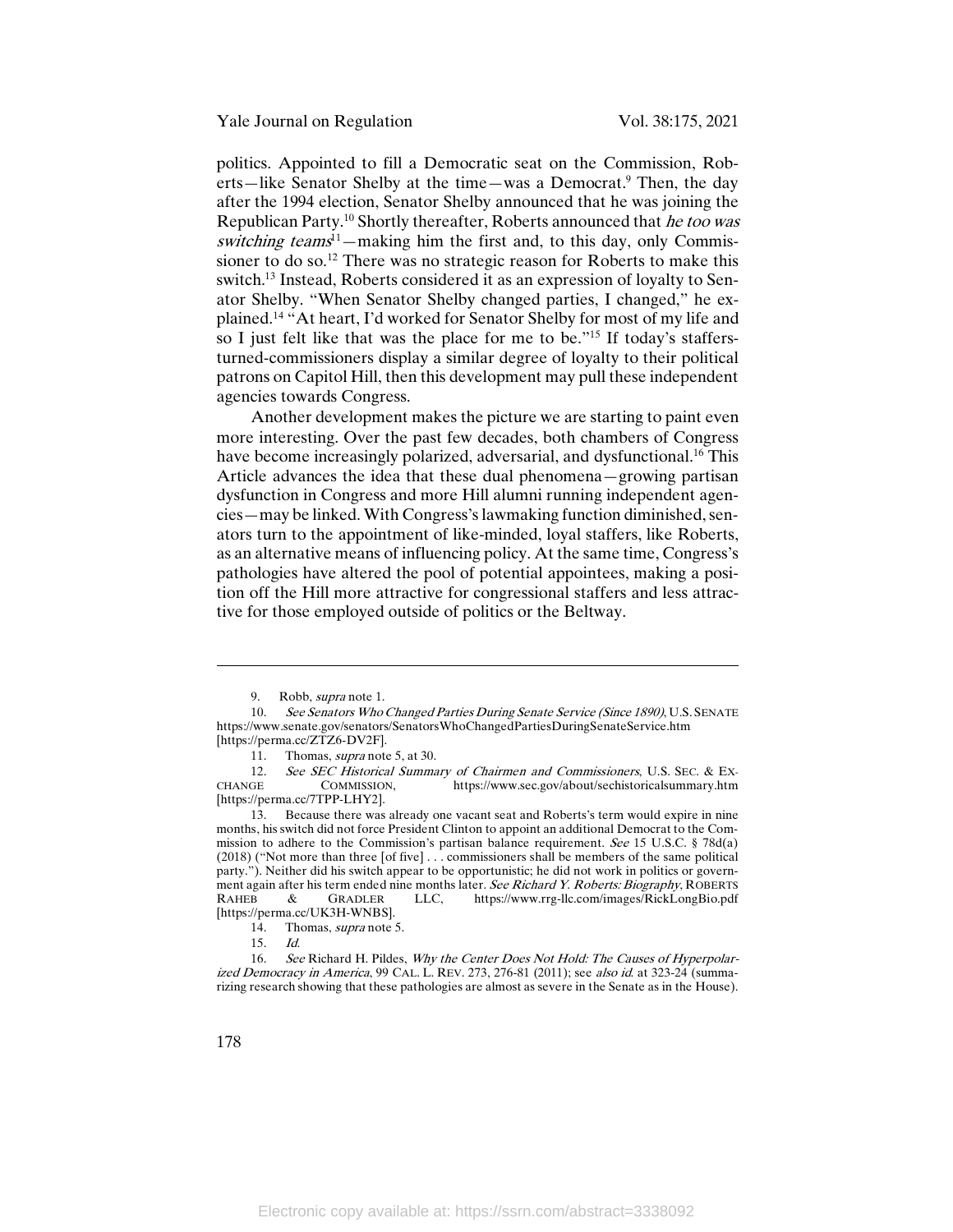The increasing partisanship of Capitol Hill may not just make congressional staffers more attractive appointees, but may also alter the functioning of the agencies they now help run. Staffers-turned-commissioners likely bring to agencies the very pathologies of the Hill that made them leave in the first place. For instance, whereas the SEC was once seen mostly as a model of nonpartisan efficiency, contemporary observers, including recent chairs Arthur Levitt and Mary Schapiro, view it as divided by faction and increasingly dysfunctional.<sup>17</sup> These developments may be traceable in part to the rise of staffers-turned-commissioners transmitting Congress's partisan culture to independent agencies.

The staffers-turned-commissioners phenomenon also may yield several important benefits to both Congress and the affected commissions. Congress may profit from the presence of its former staffers on independent commissions, since they can transmit information to Congress at lower cost. Relatedly, staffers-turned-commissioners may leverage their preexisting relationships with legislators to their agencies' benefit—in essence, engaging in relationship-based lobbying. To the extent that staffersturned-commissioners were exposed to mass politics from their time on Capitol Hill, their presence may inject a measure of democratic responsiveness into agency decision making. Finally, staffers-turned-commissioners may import to the agencies valuable skills learned on the Hill. For instance, their greater understanding of the lawmaking process and legislative intent may improve the rulemaking capacity of their agencies, and their political instincts may enable their agencies to achieve their objectives in an increasingly partisan climate.

This Article proceeds in three parts. Part I describes the legal landscape concerning experiential or credential requirements for appointees and documents, for the first time, the growing prevalence of staffersturned-commissioners. Part II posits two causes of this trend: first, that Congress, mindful of the maxim that personnel is policy, has turned to appointing its loyalists to agencies as its direct influence on policymaking has waned; and second, that congressional dysfunction has skewed the pool of potential appointees towards Hill staffers. Part III considers potential consequences of the rise of staffers-turned-commissioners. Part IV draws out prescriptive implications of our findings.

 $\overline{\phantom{a}}$ 

<sup>17.</sup> See, e.g., Stephen Labaton, S.E.C. Chief Pursues Tougher Enforcement, N.Y. TIMES:<br>22, 2009), https://www.nytimes.com/2009/02/23/business/23schapiro.html (Feb. 22, 2009), https://www.nytimes.com/2009/02/23/business/23schapiro.html [https://perma.cc/HCT7-K8PG] (quoting former SEC Chair Arthur Levitt Jr.'s observation that the SEC "since it was formed, was always known as nonpartisan and free of interference from the White House," but that "[i]n recent years that changed"); *id.* (characterizing incoming chair Mary Schapiro as desiring to eliminate "partisan politics" from the SEC to restore its credibility").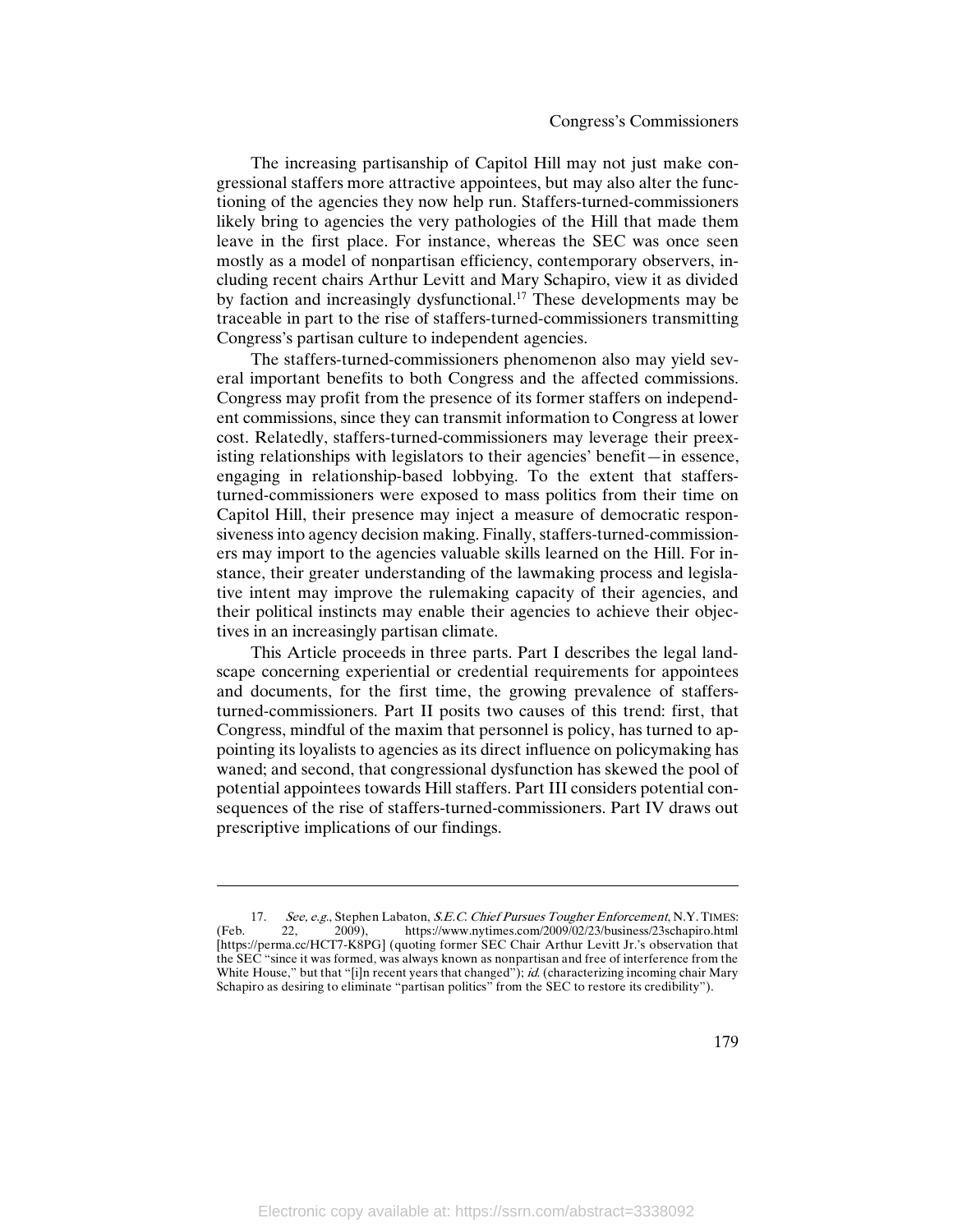#### I. Law and Practice

#### A. Legal Framework

There are few constitutional constraints on the identities or characteristics of individuals whom the President and Senate may appoint to principal offices.18 Among the few restrictions are that members of Congress cannot serve in executive positions.19 Laws that entrust Congress or particular legislators with the power to name individuals to executive positions are also unconstitutional.20 Statutory mechanisms that overly constrain the President's choice set—such as by requiring that the President select nominees from a list curated by Congress—are also impermissible.21

Within these broad parameters—and over the objections of some presidents<sup>22</sup> and scholars, $2^3$  courts grant Congress wide latitude to impose character-and-credential requirements on appointees to certain offices.24 Congress has taken advantage of the relative lack of judicial constraints in this area, inserting experiential requirements in many agencies' organic

19. See Metro. Wash. Airports Auth. v. Citizens for the Abatement of Aircraft Noise, 501 U.S. 252, 274 (1991).

20. See id.; Buckley v. Valeo, 424 U.S. 1, 126-40 (1976); Springer v. Gov't of Philippine Islands, 277 U.S. 189, 202 (1928).

21. See Bowsher v. Synar, 478 U.S. 714, 727 (1986); Hechinger v. Metro. Wash. Airports Auth., 36 F.3d 97, 100-01, 105 (D.C. Cir. 1994).

24. See Myers v. United States, 272 U.S. 52, 128-31 (1926) (noting, in dictum, that statutory qualifications requirements are permitted, provided that they "do not so limit selection and so trench upon executive choice as to be in effect legislative designation"); *id.* at 264-65 (Brandeis, J., dissenting) (similar point); Fed. Election Comm'n v. NRA Political Victory Fund, 6 F.3d 821, 825 (D.C. Cir. 1993).

 $\overline{a}$ 

<sup>18.</sup> By contrast, the Supreme Court takes a more active role in other aspects of the law of appointments. See, e.g., Lucia v. SEC, 138 S. Ct. 2044, 2051 (2018) (elucidating the line between "Officers of the United States," who must be installed pursuant to the Appointments Clause, and employees); Nat'l Labor Relations Bd. v. Noel Canning, 134 S. Ct. 2550 (2014) (determining when recess appointments are permitted); Edmond v. United States, 520 U.S. 651, 659-660 (1997) (expounding on the distinction between principal officers, whom only the President may appoint, with the advice and consent of the Senate, and inferior officers).

<sup>22.</sup> See, e.g., Statement on Signing the Department of Homeland Security Appropriations Act, 2007, 42 WEEKLY COMP. PRES. DOC. 1742, 1742-43 (Oct. 4, 2006) (asserting that the Act "purports to limit the qualifications of the pool of persons from whom the President may select the [FEMA Administrator] in a manner that rules out a large portion of those persons best qualified," and, thus, "[t]he executive branch shall construe [it] in a manner consistent with the Appointments Clause"); Statement on Signing the Lobbying Disclosure Act of 1995, 2 PUB. PA-PERS 1907, 1907 (Dec. 19, 1995) ("Congress may not . . . impose broad restrictions on the President's constitutional prerogative to nominate persons of his choosing to the highest executive branch positions.").

<sup>23.</sup> See Michael J. Gerhardt, Toward a Comprehensive Understanding of the Federal Appointments Process, 21 HARV. J.L. & PUB. POL'Y 467, 534-35 (1998); Donald J. Kochan, The Unconstitutionality of Class-Based Statutory Limitations on Presidential Nominations: Can <sup>a</sup> Man Head the Women's Bureau at the Department of Labor?, 37 LOY. U.CHI. L.J. 43, 46 (2005); Hannah Metchis Volokh, The Two Appointments Clauses: Statutory Qualifications for Federal Officers, 10 U. PA. J. CONST. L. 745 (2008).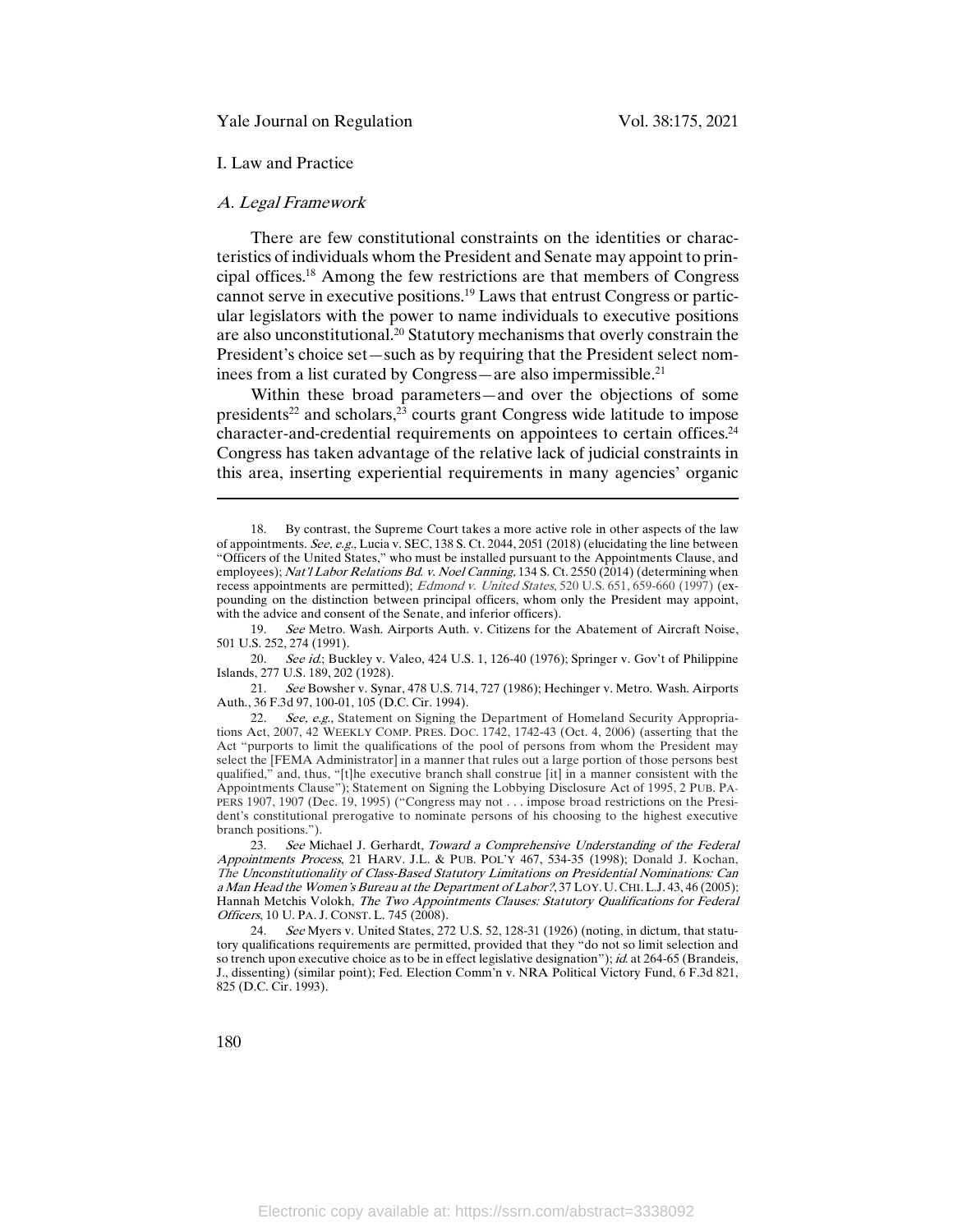statutes. These requirements fall into two conceptually distinct categories: mandates that appointees possess *expertise* in the relevant subject matter—with professional credentials usually serving as a proxy for expertise—and requirements aimed at promoting certain *perspectives* among appointees.

Expertise-promoting requirements are the more familiar category. They date to the Judiciary Act of 1789, passed by the First Congress, which required the Attorney General and U.S. attorneys to be "learned in the law."25 Congress imposed similar requirements for professional qualifications or experiences across executive branch offices throughout the nineteenth century.26

During the Progressive and New Deal eras, these requirements proliferated within the executive branch. A central tenet of public administration theory during this period was scientific management, the notion that the administrative state could and should be managed by neutral technocrats divorced from politics.<sup>27</sup> To that end, reformers added credential requirements to offices across the administrative state.28 Moreover, fixed terms for independent regulatory commissioners were justified as enabling appointees to gain expertise through experience on the commission.29

Today, expertise requirements are present throughout administration. Members of the Defense Nuclear Facilities Safety Board must be "respected experts in . . . nuclear safety with a demonstrated competence and knowledge relevant to [the Board's work]."30 At least one member of the Federal Deposit Insurance Corporation must have previously served as a state banking supervisor.<sup>31</sup> The Director of the Federal Housing Finance Agency must "have a demonstrated understanding of financial management or oversight, and . . . of capital markets, including the mortgage securities markets and housing finance."32 Similar requirements concerning "professional standing and demonstrated knowledge in the field[]" requirements exist for positions within the Surface Transportation Board,<sup>33</sup>

<sup>25.</sup> Judiciary Act of 1789, ch. 20, § 35, 1 Stat. 73, 93 (1789). Today, the Solicitor General is subject to a similar requirement. See 28 U.S.C. § 505 (2018).

<sup>26.</sup> See Myers, 272 U.S. at 265-74 (Brandeis, J., dissenting) (collecting statutes).

<sup>27.</sup> See Marshall J. Breger & Gary J. Edles, Established by Practice: The Theory and Operation of Independent Federal Agencies, 52 ADMIN. L. REV. 1111, 1133-34 (2000).

<sup>28.</sup>  $\frac{\text{See } id.}{29}$ 

<sup>29.</sup> See Humphrey's Ex'r v. United States, 295 U.S. 602, 624-25 (1935); see also Rachel E. Barkow, Insulating Agencies: Avoiding Capture Through Institutional Design, 89 TEX. L. REV. 15, 29 (2010).

<sup>30.</sup> 42 U.S.C. § 2286(b)(1) (2018).

<sup>31.</sup> 12 U.S.C. § 1812(a)(1)(C) (2018).

<sup>32.</sup> 12 U.S.C. § 4512(b)(1) (2018).

<sup>33.</sup> 49 U.S.C. § 1301(b)(2)(A) (2018).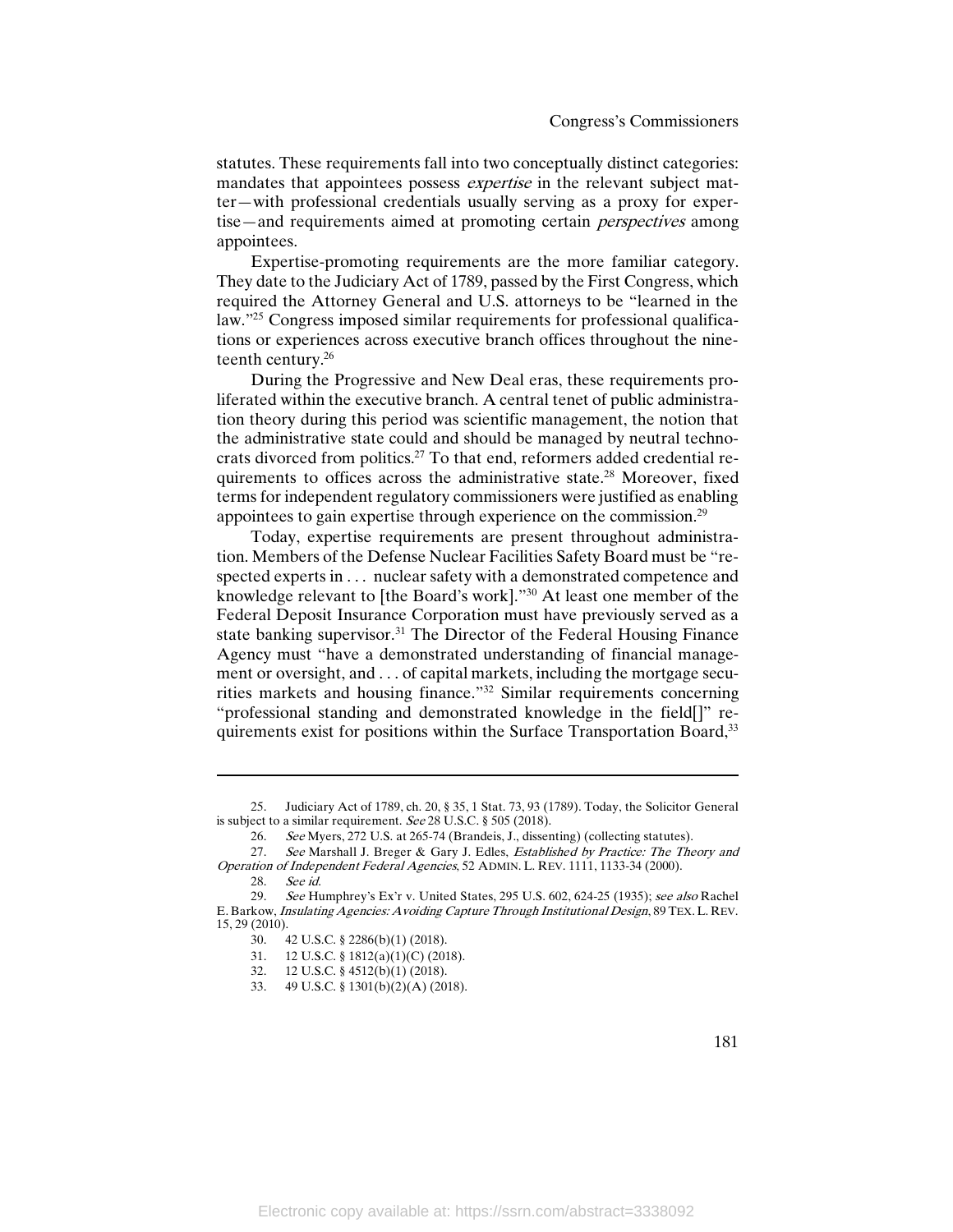Federal Emergency Management Agency (FEMA),<sup>34</sup> Postal Regulatory Commission,<sup>35</sup> Occupational Safety and Health Review Commission,<sup>36</sup> and Office of Special Counsel,<sup>37</sup> among other offices.<sup>38</sup>

The second category of requirements promotes the representation of specific perspectives on administrative bodies. Most notably, twenty-three multimember commissions require partisan balance among their members; in most cases, only a bare majority may hail from the same political party.39 Partisan-balance requirements have yielded real ideological diversity on commissions, with Republican presidents generally appointing bona fide liberals for Democratic seats, and Democratic presidents appointing true conservatives to Republican seats.<sup>40</sup> Accordingly, these requirements ensure that certain political views are represented on commission daises regardless of the party controlling the White House.<sup>41</sup>

Other membership requirements promote viewpoint representation in more subtle ways. The composition of the Federal Reserve Board of Governors (the Fed) must include "fair representation of . . . financial, agriculture, industrial, and commercial interests . . . ."42 At least two out of

- 35. See 39 U.S.C. § 502(a) (2018).
- 36. See 29 U.S.C. § 661(a) (2018).
- 37. See 5 U.S.C. § 1211(b) (2018).

38. Oddly, some statutes merely require that the President "consider" appointing individuals with relevant experiences or credentials. See, e.g., 12 U.S.C. § 1752a(b)(2)(A) (2018) (providing that, in selecting National Credit Union Administration board members, "the President shall give consideration to individuals who, by virtue of their education, training, or experience relating to a broad range of financial services . . . are especially qualified to serve on the Board"); 15 U.S.C. § 2053(a) (2018) (requiring the President to "consider" for the Consumer Product Safety Commission individuals with "background and expertise in areas related to consumer products and protection of the public from risks to safety").

39. See Brian D. Feinstein & Daniel J. Hemel, Partisan Balance with Bite, 118 COLUM. L. REV. 9, 31, 41 (2018) (identifying the Commodity Futures Trading Commission, Federal Communications Commission, and twenty-one other boards and commissions with partisan-balance requirements).

40. See id. at 14.

41. See Daniel E. Ho, Congressional Agency Control: The Impact of Statutory Partisan Requirements on Regulation 1-3 (Feb. 12, 2007) (unpublished manuscript), https://law.be-<br>press.com/cgi/viewcontent.cgi?article=2219&context=alea [https://perma.cc/4V3J-NPGA] press.com/cgi/viewcontent.cgi?article=2219&context=alea ("[T]he effect of [FCC] [C]ommissioner ideology on voting is profound. Commissioner partisan affiliation exhibits robust and large predictive power over votes, even holding constant the party of the appointing president.").

42. 12 U.S.C. § 241 (2018). The Board also must be geographically balanced and include least one member with "demonstrated primary experience working in or supervising [small] community banks . . . ." *Id.* 

<sup>34.</sup> See 6 U.S.C. § 313(c)(2)(A) (2018). Following Hurricane Katrina, Congress added a requirement that FEMA's administrator possess at least five years of "executive leadership and management experience." Id. § 313(c)(2)(B), as added by Pub. L. No. 109-295, Title VI, § 611(11), 120 Stat. 1355, 1397 (2006); see also LOUIS FISHER, THE LAW OF THE EXECUTIVE BRANCH: PRES-IDENTIAL POWER 132 (2014) (noting that Congress amended the statute in response to FEMA's emergency-response performance following that disaster).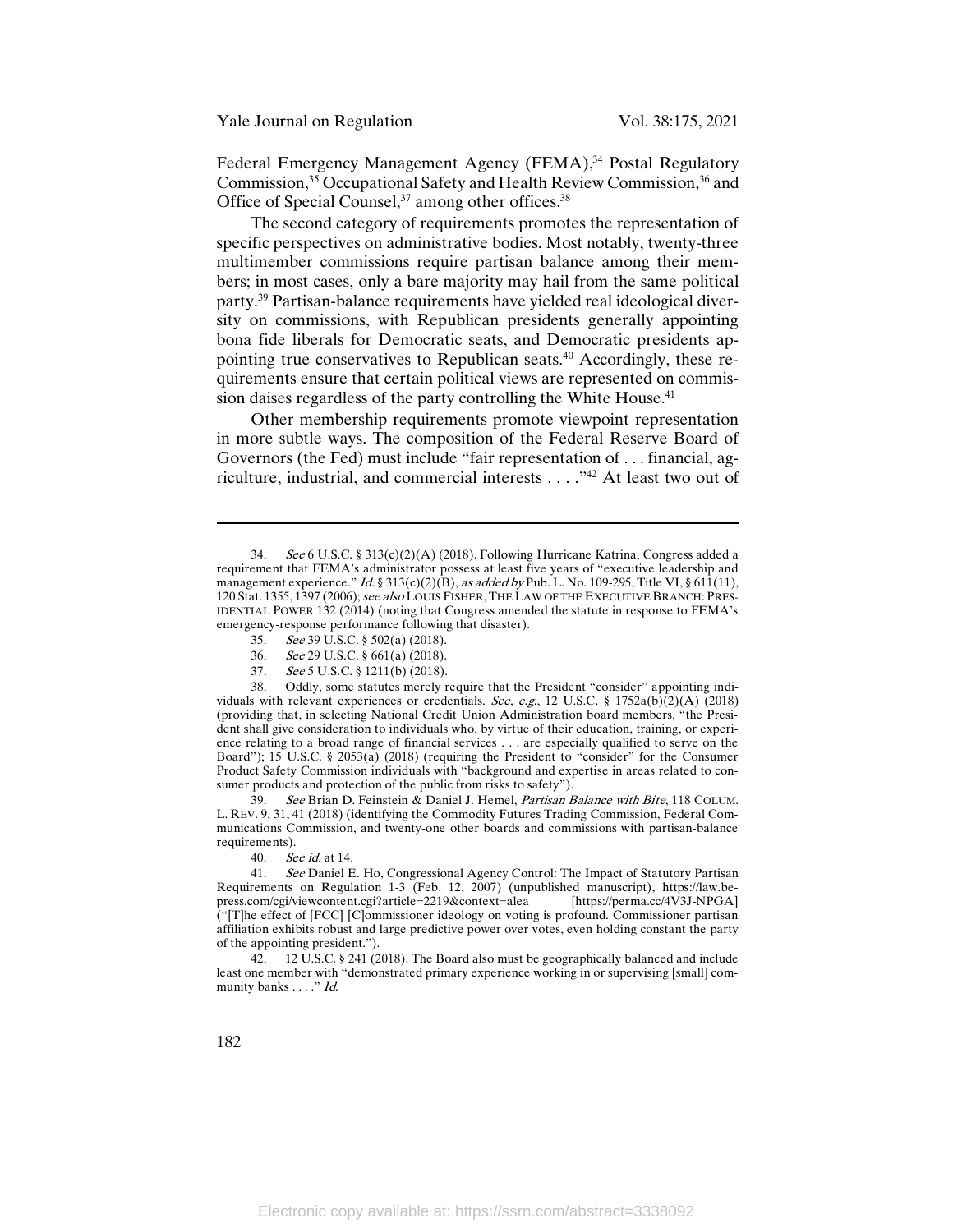the five members of the Surface Transportation Board must possess private-sector experience.43 By contrast, Congress actively discourages private-sector views on the National Credit Union Administration, where "[n]ot more than one" out of the three board members may hail from a credit union.<sup>44</sup>

At first glance, these industry-representation requirements may appear as merely another way to ensure that various forms of expertise are present on commissions. But they go beyond that purpose. For instance, an individual can possess expertise concerning the financial sector without being a "representat[ive] of ... financial ... interests,"<sup>45</sup> as the Fed's statute requires. By mandating appointments from industry—rather than from the broader category of experts concerning that industry, such as academics and civil servants, these provisions ensure that certain industry or interestgroup perspectives are included on commissions. Accordingly, the drafters of these provisions presumably understood that a commissioner's employment history can influence her current policy outlook.46

Some representational requirements are even more specific. The Secretary of Defense cannot have served in the military during the preceding seven years;<sup>47</sup> the Federal Reserve Board<sup>48</sup> and the central bank's Federal Open Market Committee (FOMC) both must be geographically balanced;49 two seats on the three-person National Indian Gaming Commission are reserved for enrolled members of a Native American tribe;<sup>50</sup> and the Director of the Women's Bureau of the Department of Labor must be a woman.<sup>51</sup>

 $\overline{a}$ 

48. See 12 U.S.C. § 241 (2018) (mandating that no more than one Board member be appointed from any one Federal Reserve District and that the President consider "fair representation of . . . geographical divisions of the country").

49. See 12 U.S.C. § 263(a) (2018) (providing that the directors of the Federal Reserve Bank of New York select one of the twelve members of the FOMC, and the directors of the other eleven regional Reserve Banks select four additional FOMC members).

<sup>43.</sup>  $\text{See }49 \text{ U.S.C. } $1301(b)(2)(B)(2018).$ 

<sup>44.</sup> 12 U.S.C. § 1752a(b)(2)(B) (2018).

<sup>45.</sup> Federal Reserve Act, 12 U.S.C. § 241 (2018).

<sup>46.</sup> Cf. Rufus E. Miles, Jr., The Origin and Meaning of Miles' Law, 38 PUB. ADMIN. REV. 399 (1978) (discussing the origins of the aphorism "[w]here you stand depends on where you sit").

<sup>47.</sup> See 10 U.S.C. § 113(a) ("A person may not be appointed as Secretary of Defense within seven years after relief from active duty as a commissioned officer of a regular component of an armed force."); see also 42 U.S.C. § 2286(b)(1) (requiring that Defense Nuclear Facilities Safety Board members be "from civilian life"). The Senate has waived the civilian Defense Secretary requirement in the recent past, see, e.g., Act of Jan. 20, 2017, Pub. L. No. 115-2, 131 Stat. 6 (waiving the provision as applied to General James Mattis), and could waive requirements concerning other offices as well. Alternatively, perhaps the Senate could simply ignore these requirements if it so chose, because judicial challenges to confirmation decisions arguably are nonjusticiable.

<sup>50.</sup> 25 U.S.C. § 2704 (2018).

<sup>51.</sup> See 29 U.S.C. § 12 (2018).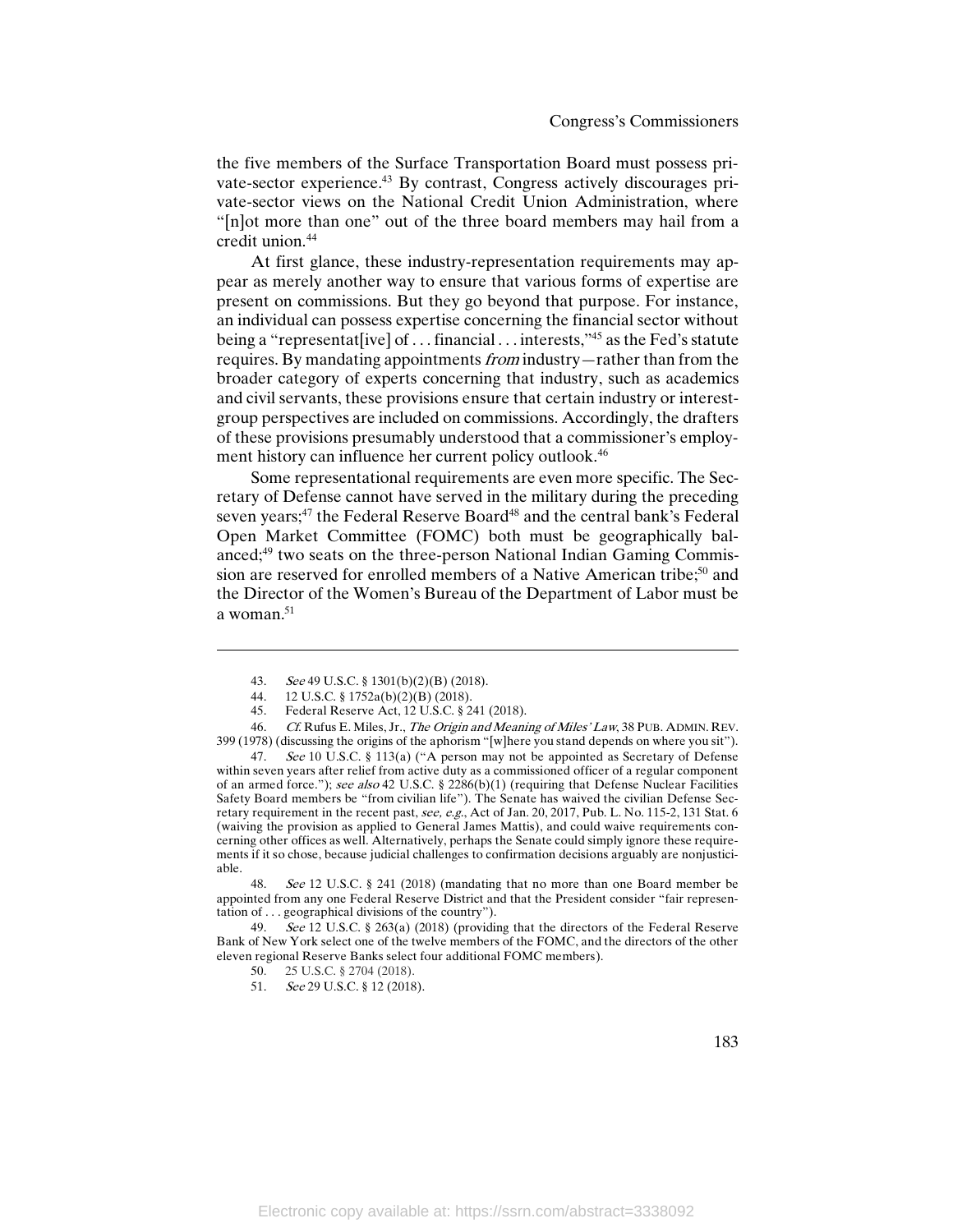By imposing these unambiguous representational requirements, Congress acknowledges the importance of identity and past experiences in shaping one's perspective. There are without a doubt many talented and knowledgeable candidates who could fill these roles but do not meet the above requirements. By imposing these restrictions, Congress is signaling that there is something about having certain experiences or traits—as a civilian in a defense position, as a central banker outside of the Acela corridor, as a Native American, or as a woman—that provides an individual with a different expected perspective, from a similarly credentialed person without that experience or trait.

So too, we contend, does Congress have a similar perspective on the experience of serving as a congressional staffer.<sup>52</sup> In Part II, we argue that Congress has shown an increasing propensity to place its former staffers on independent regulatory commissions, based in part on legislators' belief that these staffers' service to Congress, and ties that they maintain with their former colleagues on the Hill, will engender loyalty to that institution. In Part III, we describe how staffers-turned-commissioners' acculturation in Congress has in fact changed the working culture of their agencies. But first, we detail the growing prominence of former congressional staffers on independent regulatory commissions.

#### B. The Congress-to-Commission Phenomenon

Today, the presence of former congressional staffers on the daises of multimember commissions and boards is common. Two out of the five current commissioners of the SEC are former senior staffers on the Senate Committee on Banking, Housing, and Urban Affairs (Senate Banking Committee).53 Two of the four current members of the National Labor Re-

<sup>52.</sup> Could Congress pass a law requiring, for example, that the President fill certain seats "from among former legislators or legislative staff"? Almost certainly—provided that Congress did not attempt to fill the seats with *current* lawmakers. See Metro. Wash. Airports Auth. v. Citizens for the Abatement of Aircraft Noise, 501 U.S. 252, 267 (1991) (invalidating this practice on separation-of-powers grounds). The illustrative language tracks other existing experiential requirements. See 12 U.S.C. §  $635a(c)(8)(B)$  (2018) (requiring that at least one board member of the Export-Import Bank "be selected from among the small business community and . . . represent the interests of small business"). But, considering that former staffers are appointed to these positions in growing numbers without such statutory requirements, why call attention to the practice by enshrining it in statute?

<sup>53.</sup> Hester Peirce served as senior counsel to the Senate Banking Committee under Chairman Richard Shelby (R-AL). Commissioner Hester M. Pierce, U.S. SEC. & EXCHANGE COMMISSION, https://www.sec.gov/biography/commissioner-hester-m-peirce [https://perma.cc/XF72-P7Q6]. Kara Stein served as senior policy advisor for securities and banking policy to Senator Jack Reed (D-RI) and staff director of the Securities, Insurance and Investment Subcommittee of the Senate Banking Committee. Commissioner Kara M. Stein, U.S. SEC.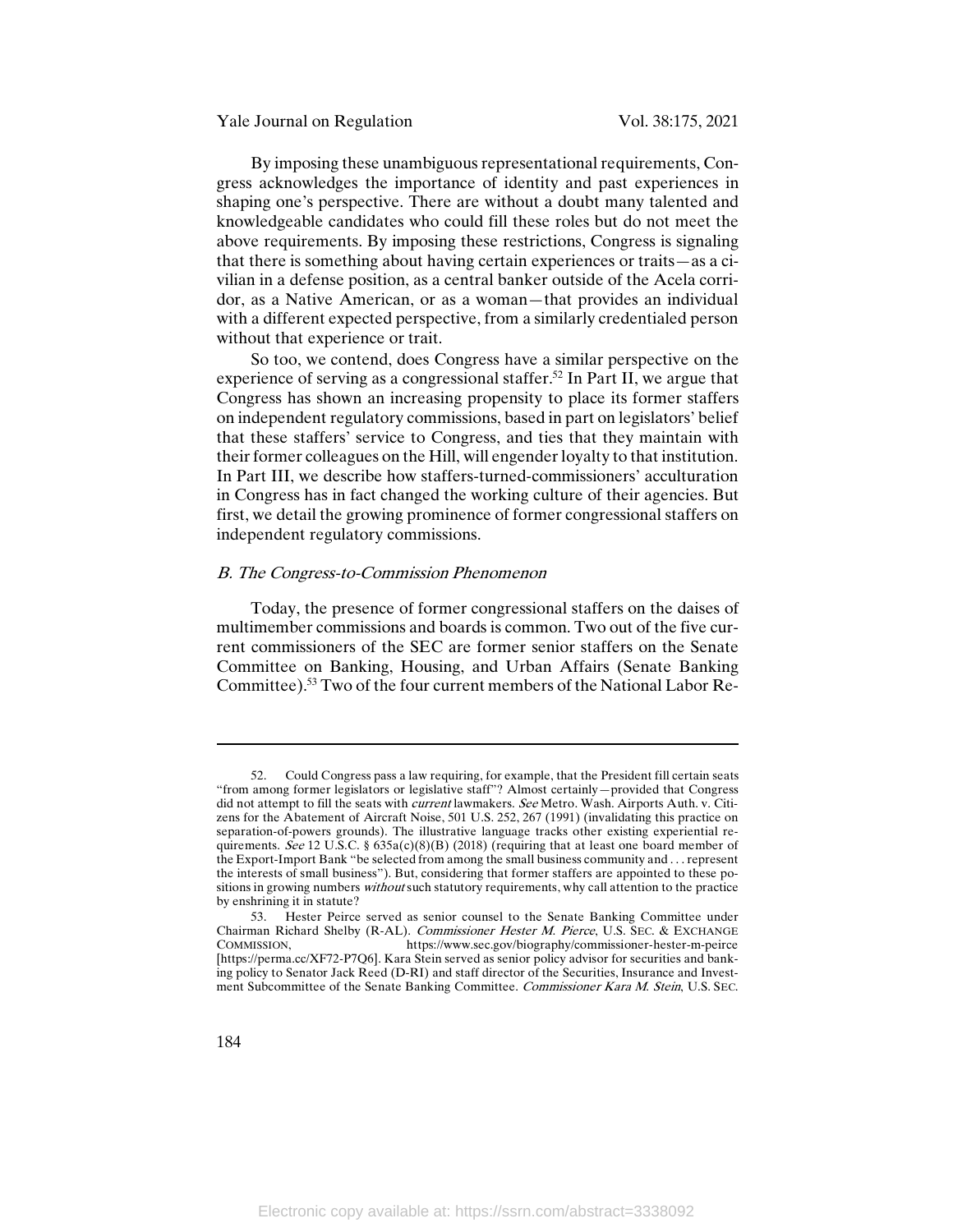lations Board (NLRB) are former senior congressional staffers with experience on labor committees.54 As Table 1 shows, Capitol Hill alumni are well-represented on most of the other major independent boards and commissions. (For simplicity, we adopt the term "commission" to refer to any multimember agency and "commissioner" to refer to any member of one of these agencies.)

| Agency                                                 | Members with    | <b>Total Current</b> |
|--------------------------------------------------------|-----------------|----------------------|
|                                                        | Hill Experience | Members              |
| <b>Consumer Products Safety</b>                        | $\mathfrak{D}$  | $\overline{4}$       |
| Commission (CPSC)                                      |                 |                      |
| <b>Equal Employment Oppor-</b><br>tunity Comm'n (EEOC) | 2               | 3                    |
| <b>Federal Communications Com-</b><br>mission (FCC)    | 3               | 4                    |
| <b>Federal Election Commission</b><br>(FEC)            | 2               | 4                    |
| <b>Federal Energy Regulatory</b><br>Commission (FERC)  | 3               | 5                    |
| Federal Reserve Board of Gov-<br>ernors (Fed)          | $\Omega$        | 3                    |
| <b>Federal Trade Commission</b><br>(FTC)               | 2               | 5                    |

Table 1: Composition of Independent Regulatory Commissions<sup>55</sup>

& EXCHANGE COMMISSION, https://www.sec.gov/biography/stein-kara-m [https://perma.cc/Y7KW-8C2Z].

 $\overline{a}$ 

<sup>54.</sup> Lauren McFerran served as chief labor counsel and deputy staff director of the Senate Committee on Health, Education, Labor, and Pensions (HELP), and senior labor counsel to Senator Tom Harkin (D-IA) and Senator Edward Kennedy (D-MA). Lauren McFerran, NAT'L LAB. REL. BOARD, https://www.nlrb.gov/bio/lauren-mcferran [https://perma.cc/2YL9-G75V]. Marvin Kaplan served as counsel to the House Committee on Oversight and Reform and as policy counsel to the House Committee on Education and Labor. Marvin E. Kaplan, NAT'L LAB. REL. BOARD, https://www.nlrb.gov/who-we-are/board/marvin-e-kaplan [https://perma.cc/LQY9- 25Q9].

<sup>55.</sup> Data obtained via agency websites and other online biographies, and is current as of July 31, 2020.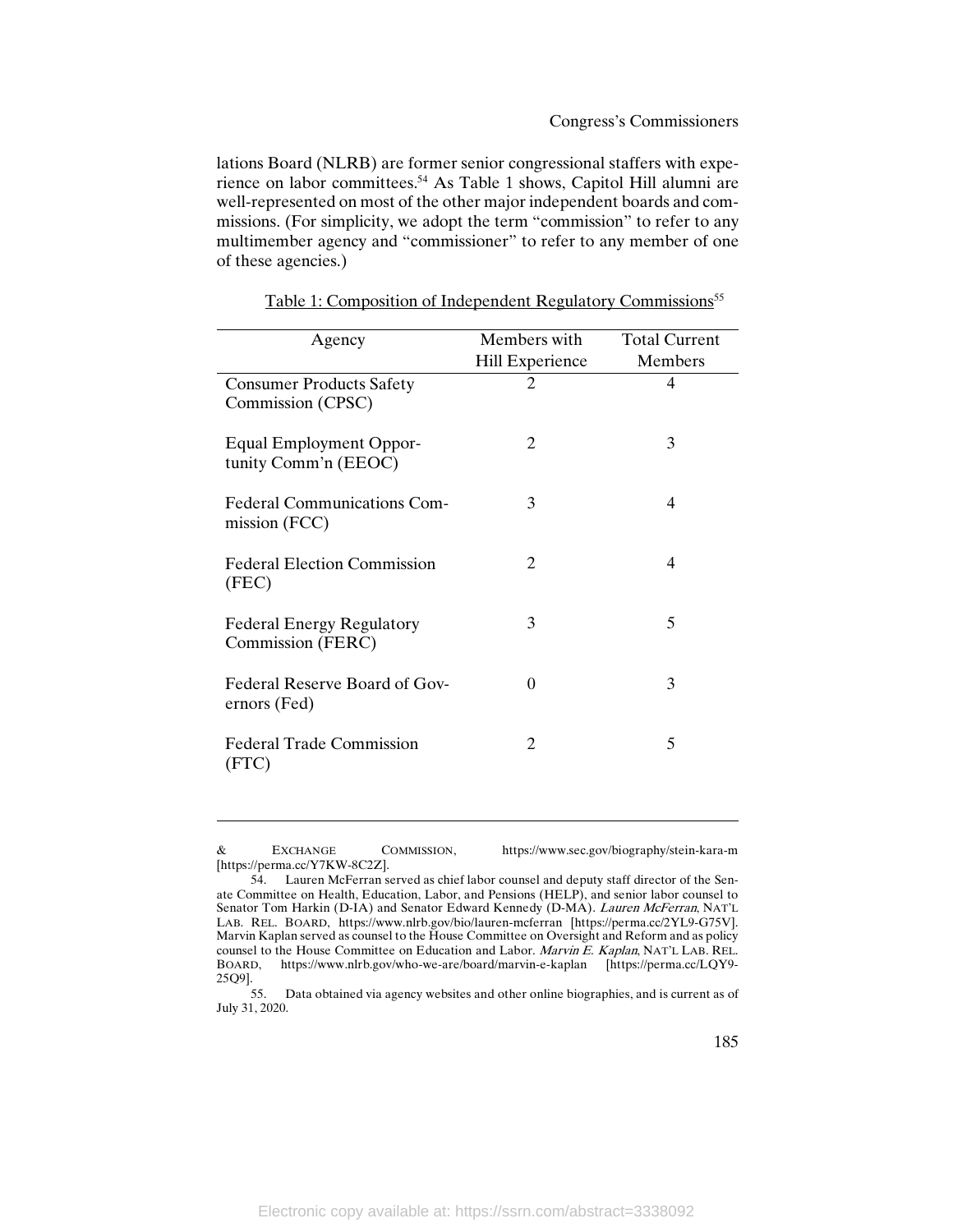| Yale Journal on Regulation                            |                             | Vol. 38:175, 2021 |
|-------------------------------------------------------|-----------------------------|-------------------|
| <b>National Labor Relations</b><br>Board (NLRB)       | 2                           | 4                 |
| <b>National Transportation Safety</b><br>Board (NTSB) | 0                           | 3                 |
| <b>Nuclear Regulatory Commis-</b><br>sion (NRC)       | 3                           | 5                 |
| Securities & Exchange Com-<br>mission (SEC)           | $\mathcal{D}_{\mathcal{L}}$ | 5                 |
| TOTAL                                                 | 21                          | 44                |

Among the multimember independent agencies included in Table 1, twenty-one out of forty-four commissioners and board members (fortyeight percent) had previous experience working for Congress. Typically, this experience involved a senior policy role on a House or Senate committee with authorization and oversight jurisdiction over the relevant agency.

How does the present level of representation of former Hill staffers on commissions compare to historical practice? To answer this question, we leverage data on the biographies of commissioners and board members on the eleven major commissions and boards included in Table 1.

We start with Professor David Nixon's Independent Regulatory Commission Database. Nixon identifies every former member of Congress or congressional staffer who later served on one of the eleven commissions listed in Table 1 through 2000.<sup>56</sup> The Federal Trade Commission and Federal Reserve Board were the first of these eleven commissions to be established, both in 1914.<sup>57</sup> Accordingly, our analysis begins in that year. We

<sup>56.</sup> David C. Nixon, Independent Regulatory Commissioner Database, 1887-2000, IN-TER-UNIVERSITY CONSORTIUM FOR POL. & SOC. RES. (Sept. 25, 2007),<br>https://www.icpsr.umich.edu/icpsrweb/ICPSR/studies/4221 [https://perma.cc/EB4G-NLWW]. https://www.icpsr.umich.edu/icpsrweb/ICPSR/studies/4221 Specifically, Nixon codes for whether each commissioner served as a congressional staffer or held a "federal elective office" in one of the individual's four previous positions. See David C. Nixon, Codebook for Independent Regulatory Commissioner Data Base, INDEPENDENT REGULATORY COMMISSIONER DATA BASE 7 (Mar. 10, 2005), http://www2.hawaii.edu/~dnixon/IRC/irc\_codebook\_110.pdf [https://perma.cc/V5FV-FJD3]. In practice, the only former federal elected officials to later serve as commissioners are former members of Congress.

<sup>57.</sup> See Federal Trade Commission Act of 1914, Pub. L. No. 63-203, 52 Stat. 111; Federal Reserve Act of 1913, Pub. L. No. 63-43, 38 Stat. 251. The Banking Act of 1935 altered the entity's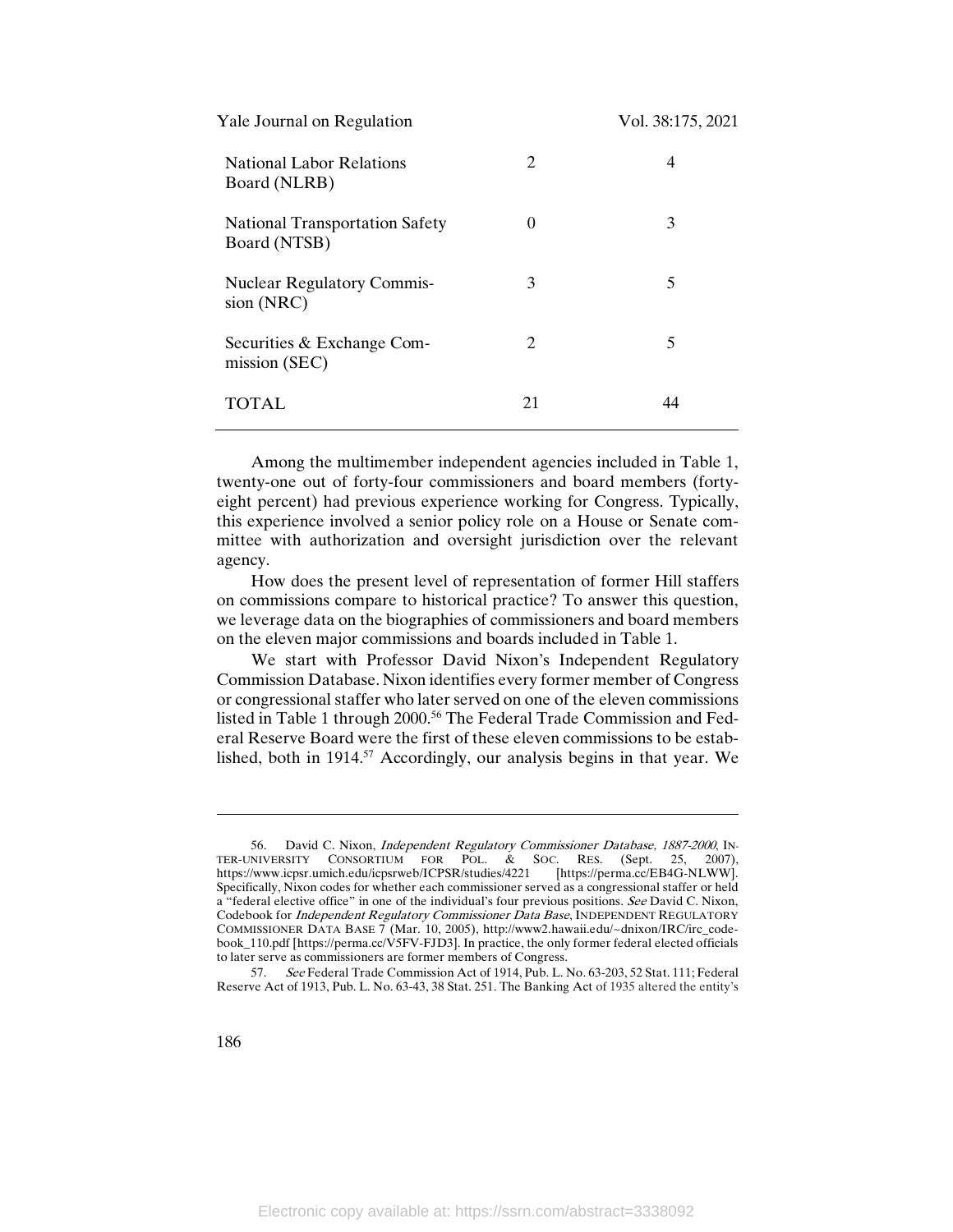then scoured agency and professional websites, LinkedIn profiles, and other online sources to extend Nixon's classifications from 2001 to 2018. In all, we obtained data on 977 commissioners serving on these eleven commissions.<sup>58</sup>

Figure 1 displays the results of this effort: the first look at the growth of the Congress-to-commission pipeline. Each dot indicates the proportion of commissioners with Hill experience that were appointed in a given year.59 The figure displays a loess curve in blue, along with associated ninety-five percent confidence intervals in gray.<sup>60</sup> Figure 1 reveals an overall slight decrease in the proportion of new commissioners with Hill experience from the New Deal era to the 1980s, followed by an increase that accelerates into the 2000s.

 $\overline{a}$ 

governance structure and functions and changed its name to the "Board of Governors of the Federal Reserve System." See Banking Act of 1935, Pub. L. No. 74-305, § 203, 49 Stat. 684, 704-05. For purposes of this analysis, we consider the latter entity to be a continuation of the former.

<sup>58.</sup> The included members and years for each of the eleven commissions are: CPSC (thirty-nine members, 1972-2018); EEOC (fifty-seven members, 1965-2018); FCC (123 members, 1934-2018); FEC (fifty members, 1975-2018); Federal Reserve (119 members, 1914-2018); FERC (fifty-six members, 1977-2018); FTC (114 members, 1914-2018); NLRB (110 members 1935-2018); NRC (108 members, 1974-2018); NTSB (sixty members, 1967-2018); SEC (141 members, 1935- 2018).

<sup>59.</sup> By focusing exclusively on new appointees, Figure 1 eliminates a key source of autocorrelation present in the loess curve in Figure 2, which shows the proportion of commissioners with Hill experience serving in a given year. Consider the career of Michael O'Rielly, a longtime advisor to several members of Congress and congressional committees who began serving as an FCC Commissioner in 2013. See Michael O'Rielly, FED. COMM. COMMISSION, https://www.fcc.gov/about/leadership/mike-orielly#bio [https://perma.cc/A9KN-U89T]. Commissioners serve fixed terms and rarely resign in their second year, so O'Rielly's presence in our dataset in 2013 essentially perfectly predicts his presence in 2014. More generally, his presence or absence in any given year in our dataset is highly correlated with his presence or absence in the previous year. Thus, the observations in our dataset are not independent. Instead, whether the individual holding commission seat  $c$  at time  $t$  has prior Hill experience is serially correlated with whether the individual holding seat  $c$  at  $t$ -1 has prior Hill experience.

After eliminating an important source of non-independence among commissioner-year observations, the loess curve in Figure 1 exhibits markedly less autocorrelation than that in Figure 2; the value of the function for a one-year lag in Figure 2 is 0.882 versus 0.125 in Figure 1.

A loess curve is a locally weighted, non-parametric regression line; essentially, a trend line.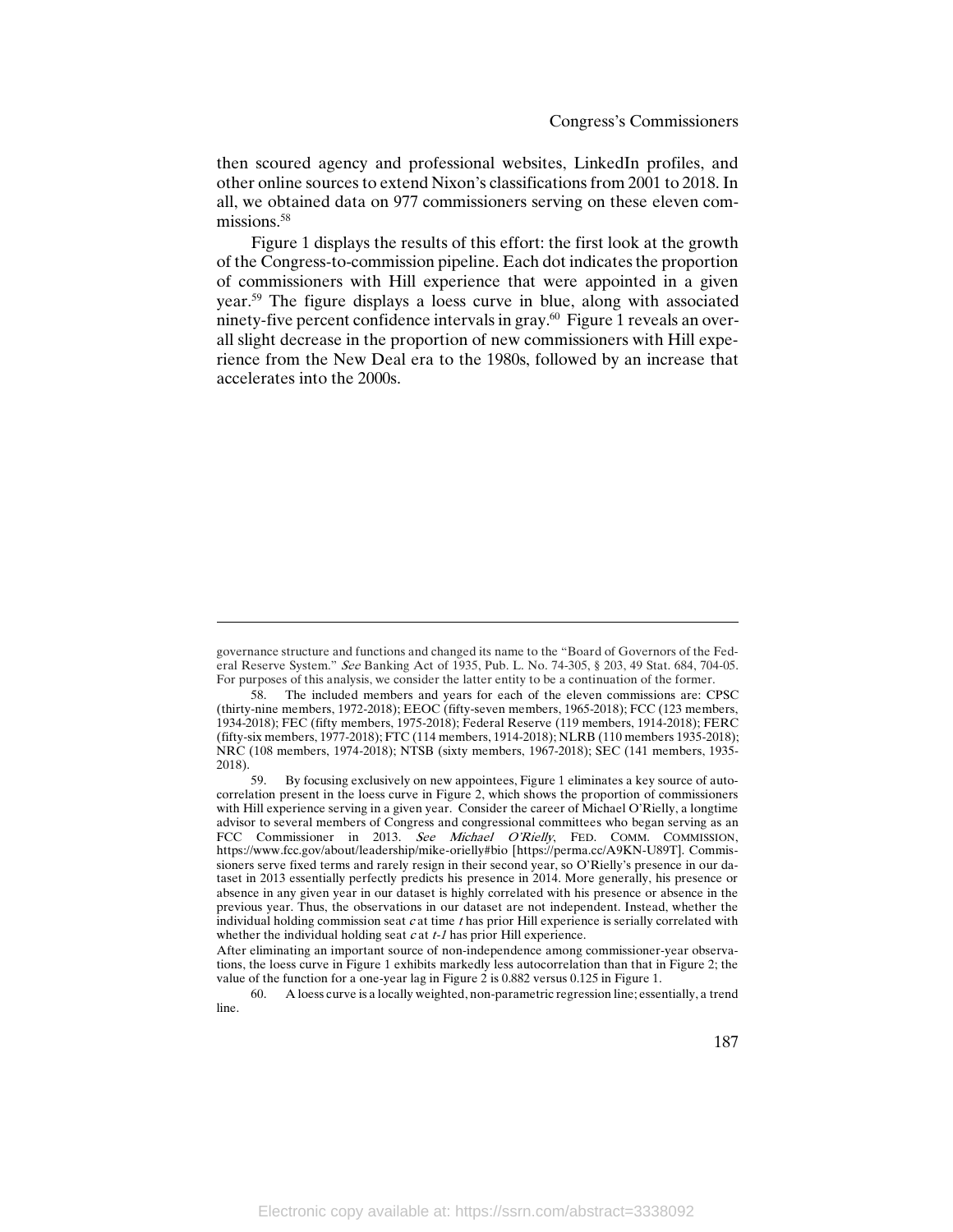

Figure 1: Proportion of New Commissioners with Hill Experience

Given the significant year-to-year variation in the proportion of newly appointed commissioners with Hill experience, Figure 1 is somewhat lumpy.

Figure 2 provides another perspective on these data. Whereas Figure 1 illustrates the proportion of commissioners with Hill experience appointed in a given year, Figure 2 shows the proportion of *currently serving* commissioners with Hill experience in each year.

188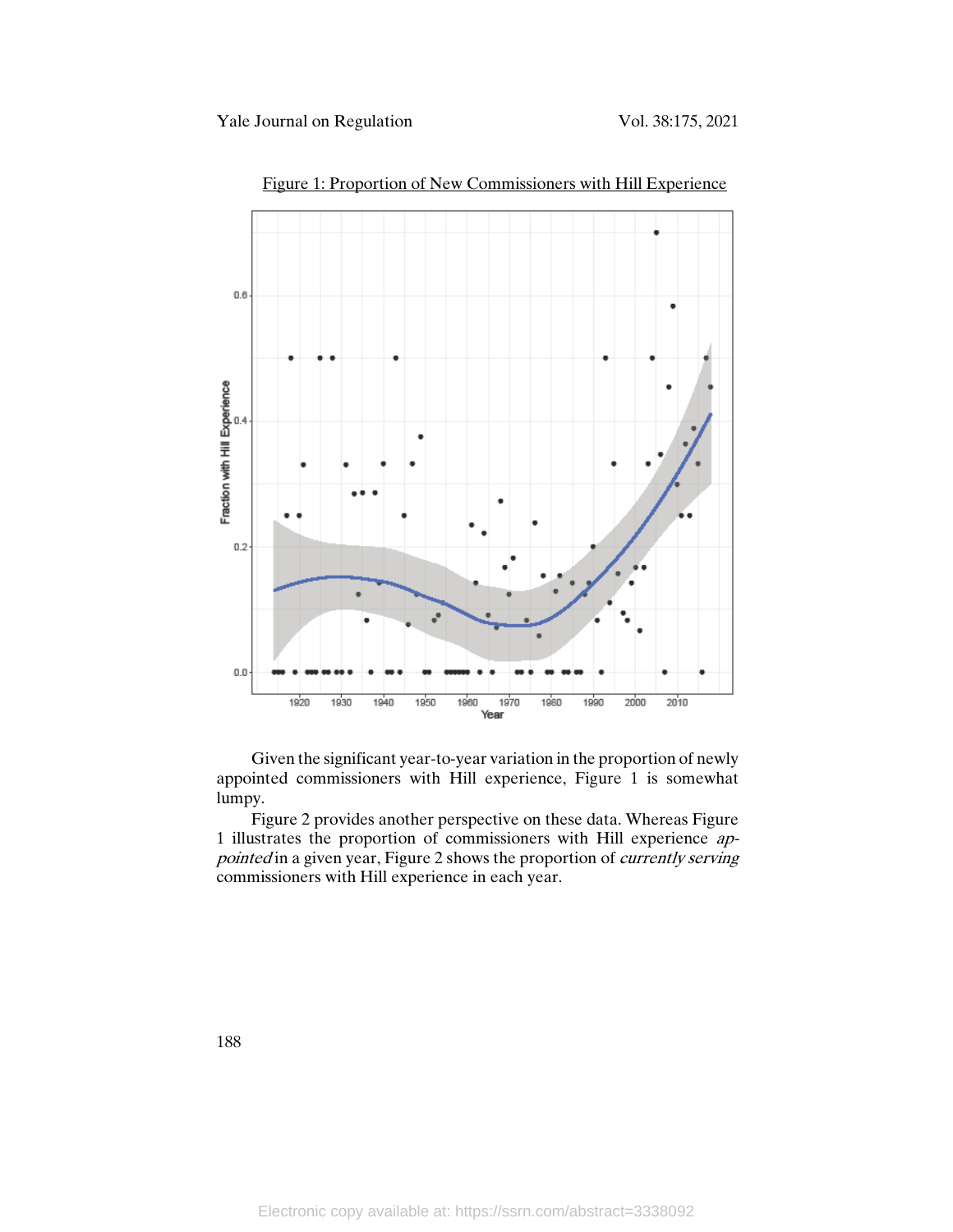

Figure 2: Proportion of Commissioners with Hill Experience

As the figure shows, this proportion remained relatively steady throughout most of the twentieth century, exhibiting a slight, gradual decline from around 1940 to 1980. Although the figure fluctuated considerably during the 1980s through the early 2000s, the general trend was positive. Around 2005, however, the proportion of commissioners with Hill experience changed dramatically. In that year, the figure jumped from 17%—around where it had hovered for the previous decade—to 31%. By 2009, the figure reached its global maximum: 53%. For the next ten years, the figure fluctuated between 33% and 45%.

Figures 1 and 2 reveal a clear time trend in the proportion of commissioners with previous Hill experience: an overall slight decrease in this proportion from the New Deal era to the 1980s, followed by an increase that accelerates into the 2000s. Both figures illustrate that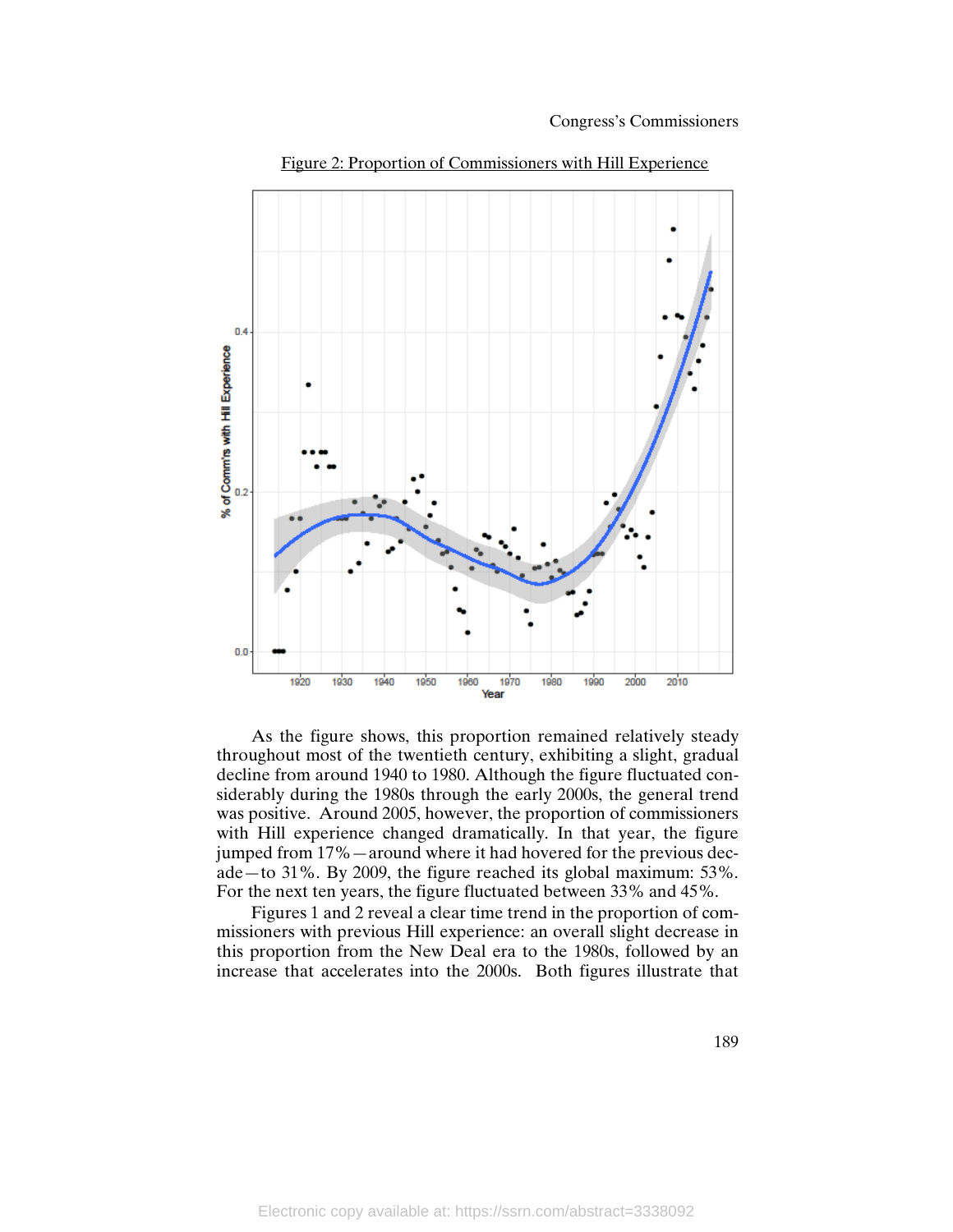there has been a marked and sustained influx from Capitol Hill onto multimember independent agencies in the past fifteen years or so.<sup>61</sup>

Still, there are two plausible alternative explanations to a time trend. First, a handful of outlier agencies could be driving these results, with most agencies not exhibiting this trend. Second, divided government—which has become a more frequent occurrence in recent decades62—could explain the phenomenon. When different parties control the Senate and White House, Senate leadership lacks partisan or electoral incentives to acquiesce to presidential demands and instead adopts a more assertive posture.63 If Senate leadership has always favored appointing legislative branch staffers to executive agencies, and Senate leadership is more assertive during divided government,<sup>64</sup> then we would expect to see a higher proportion of Hill staffers appointed to executive agencies during periods of divided government. That divided government has become more common over time raises the possibility that what we interpret as a time trend in the proportion of commissioners with previous Hill experience may instead be reflecting an omitted variable: the presence of divided government.<sup>65</sup>

To examine the relative roles that (1) a time trend, (2) outlier agencies, and (3) the presence or absence of divided government play in the growth of the Hill-to-agency pipeline, we regress whether a given commissioner has Hill experience on (1) the year in which the individual was appointed; (2) the agency to which he or she was appointed; and (3) whether different parties controlled the presidency and Senate at the time of appointment.

Because there is no clear-cut way to model the nonlinear trend line in Figures 1 and 2, we take three approaches. Model 1 estimates a linear

62. The Pearson correlation coefficient for the Year and Divided Government variables introduced infra, Table 2, is 0.190.

65. See supra note 62 (reporting the correlation between divided government and time).

 $\overline{\phantom{a}}$ 

<sup>61.</sup> This trend is consistent with Professor Daniel Ho's observation that, whereas no FCC commissioners had previous experience as congressional staffers between 1965 and 1979, fourteen percent of FCC commissioners had such experience between 1980 and 2006. See Ho, supra note 41, at 29.

Examining individual figures for each of the eleven included agencies shows that the general trend observed in Figures 1 and 2 is clearly present for the CPSC, EEOC, FCC, Fed, NTSB, NRC, and SEC. The trend is also present for the FEC, FTC, and NLRB in recent decades only, with the proportion of commissioners with Hill experience increasing at the FEC and FTC since the mid-1990s and at the NRLB since the early 1970s. The trend is not present for the NLRB.

<sup>63.</sup> See DAVID E. LEWIS, THE POLITICS OF PRESIDENTIAL APPOINTMENTS: POLITICAL CONTROL AND BUREAUCRATIC PERFORMANCE 60-66 (2008) (reporting that the proportion of new agencies with limitations on appointments is higher under divided government); DAVID EP-STEIN & SHARYN O'HALLORAN, DELEGATING POWERS: A TRANSACTION COST POLITICS AP-PROACH TO POLICY MAKING UNDER SEPARATE POWERS 77-78 (1999) (finding that Congress places greater constraints on executive agencies' discretion under divided government).

<sup>64.</sup> See supra note 63.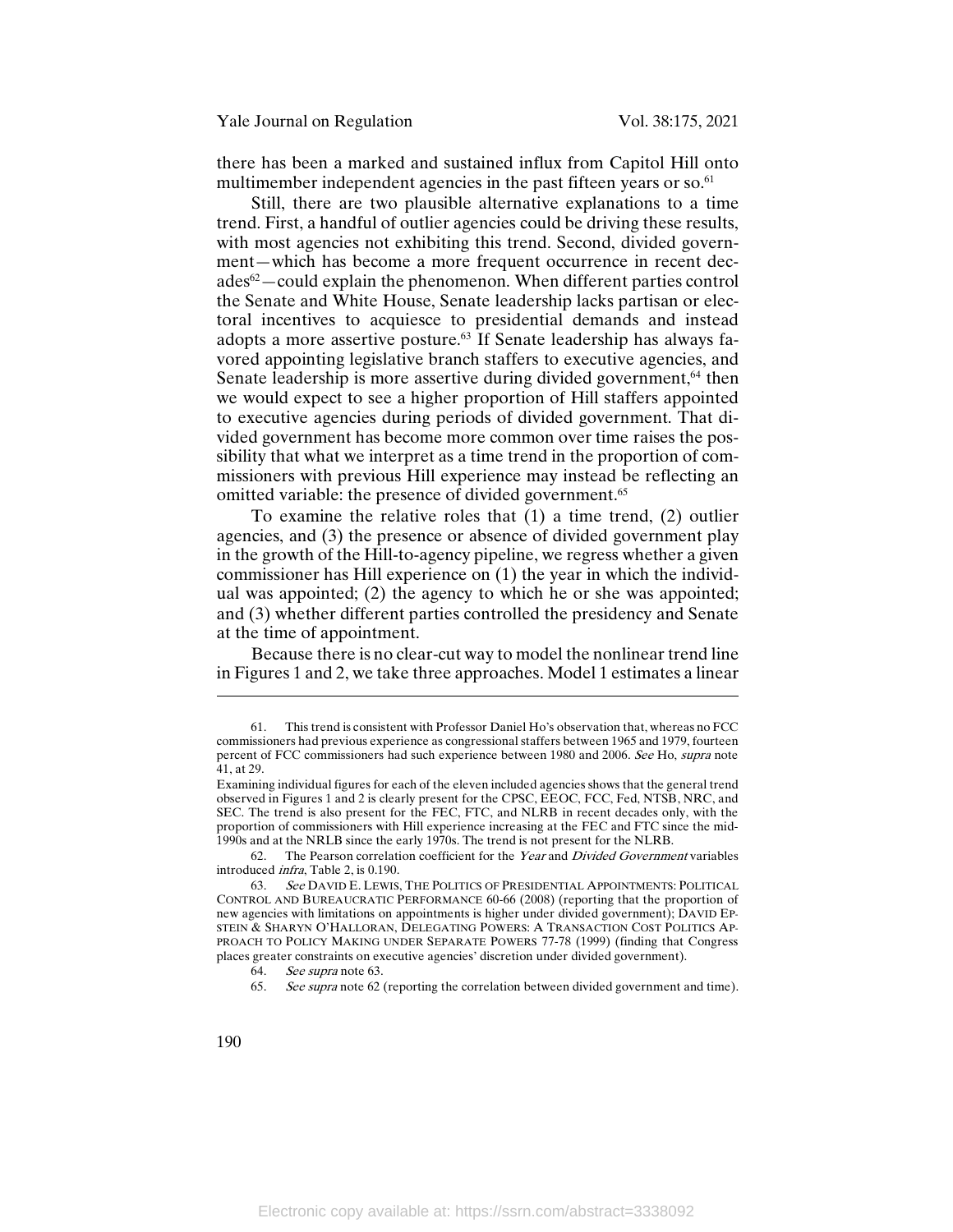regression model for appointments between 1980 and 2018. This section of the loess curve in Figure 1 approximates a linear function, making linear regression more appropriate. Models 2 and 3, by contrast, use nonparametric forms to model the entire 1914-2018 period. Model 2 transforms the *Year* variable into a cubic polynomial (*Year, Year*, *Year*<sup>3</sup>); this transformation provides the closest approximation to the nonparametric plot in Figure 1.<sup>66</sup> Finally, Model 3 employs a spline regression model, in which each segment of a polynomial function is estimated separately.<sup>67</sup> Internal breakpoints at the years 1930 and 1972 the approximate internal local maximum and local minimum, respectively, of the curve in Figure 1—establish the three segments of the spline.

Finally, Model 4, which is unreported, presents an alternative spline regression model with an additional breakpoint at 2004. Because Figure 2 exhibits a substantial discontinuity around 2004, this model tests whether the post-2004 period completely drives any observed time trend.  $68$ 

These models also include a *Divided Govt* covariate, which denotes whether different political parties controlled the Senate and presidency in a given year, as well as agency fixed effects. Table 2 reports the results.

 $\overline{a}$ 

<sup>66.</sup> Per convention, this function also includes linear and quadratic terms (i.e. Year and Year<sup>2</sup>, as well as Year<sup>3</sup>). As a check, we computed Akaike information criterion (AIC) and adjusted R-squared values for first-, second-, third-, and fourth-degree polynomial transformations of Year. We found that the third-degree polynomial produced the largest R-squared value and was trivially larger than the lowest AIC value. Accordingly, using the third-degree polynomial is most appropriate. See John H. McDonald, Handbook of Biological Statistics, SPARKY HOUSE<br>PUB. 217 (2014), http://www.biostathandbook.com/HandbookBioStatThird.pdf http://www.biostathandbook.com/HandbookBioStatThird.pdf [https://perma.cc/TVX5-X58H].

<sup>67.</sup> See Jeffrey S. Racine, A Primer on Regression Splines, COMPREHENSIVE R AR-CHIVE NETWORK, https://cran.r-project.org/web/packages/crs/vignettes/spline\_primer.pdf [https://perma.cc/GZK2-Y7XW].

<sup>68.</sup> This fourth model reports positive, substantially large, and statistically significant coefficient estimates for both the 1973-2004 and 2005-2018 periods, which indicates that the discontinuity around 2004 observed in Figure 2 is not driving the results.

To further assess whether any system-wide feature caused the jump around 2004 in Figure 2, we produced separate versions of that figure for each commission. As the figures show, all commissions except one exhibit a general increase in the proportion of staffers-turned-commissioners in the last several decades. Given the small number of observations for individual commissions, we do not make much of these single-commission results. But, at the very least, they do not suggest that any system-wide phenomenon is present around 2004.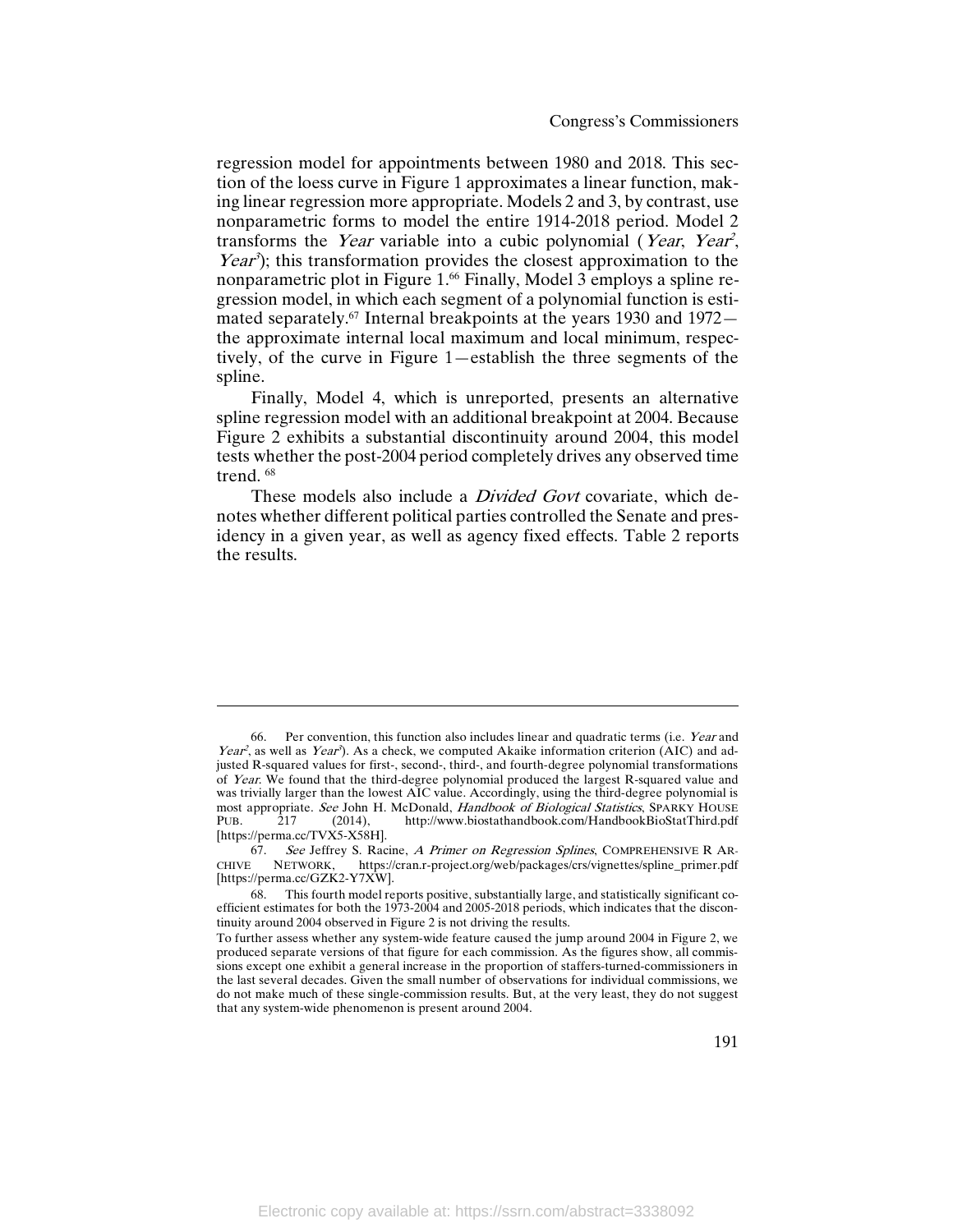|                                       | Model 1              | Model 2                | Model 3             |
|---------------------------------------|----------------------|------------------------|---------------------|
| Year                                  | $0.065**$<br>(0.012) |                        |                     |
| Year Cubed                            |                      | $0.0001*$<br>(0.00005) |                     |
| 1914-1930                             |                      |                        | 1.436<br>(0.904)    |
| 1931-1972                             |                      |                        | 0.166<br>(0.827)    |
| 1973-2018                             |                      |                        | 2.494**<br>(0.843)  |
| Divided Govt                          | $-0.433$<br>(0.272)  | $-0.275$<br>(0.218)    | $-0.352$<br>(0.212) |
| <b>Agency Fixed</b><br><b>Effects</b> | Y                    | Y                      | Y                   |

Table 2: Staffers-Turned-Commissioners Over Time

Unit of analysis: appointments and reappointments to eleven boards and commissions. Dependent variable: whether the appointment is filled by an individual who previously worked for or served in Congress. Model: logistic regression (all models); Model 2 contains a third-degree polynomial transformation of Year (Year & Year<sup>2</sup> terms included in model, but unreported in table); Model 3 employs regression splines at 1914-1930, 1931-1972, and 1973-2018. Agency covariates modeled as fixed effects. Period: 1980-2018 (Model 1); 1914-2018 (Model 2); 1914-2018 (Model 3). Observations: 459 (Model 1); 977 (Model 2); 977 (Model 3). <u>Pseudo-R<sup>2</sup></u>: 0.142 (Model 1); 0.118 (Model 2); 0.111 (Model 3). \*\*\* signifies  $p < 0.001$ , \*\*  $p < 0.01$ , \*  $p < 0.05$ , †  $p < 0.10$ .

That the coefficient estimates for *Divided Govt* are negative and do not reach conventionally accepted levels of statistical significance is not consistent with an argument that more frequent divided government is driving the trend of former Hill staffers serving as commissioners. We cannot, however, reject the null hypothesis that the presence of divided government has no bearing on the placement of Hill staffers on these agencies.

The potential lack of association between divided government and the strength of the staffers-to-commissioners phenomenon bears on the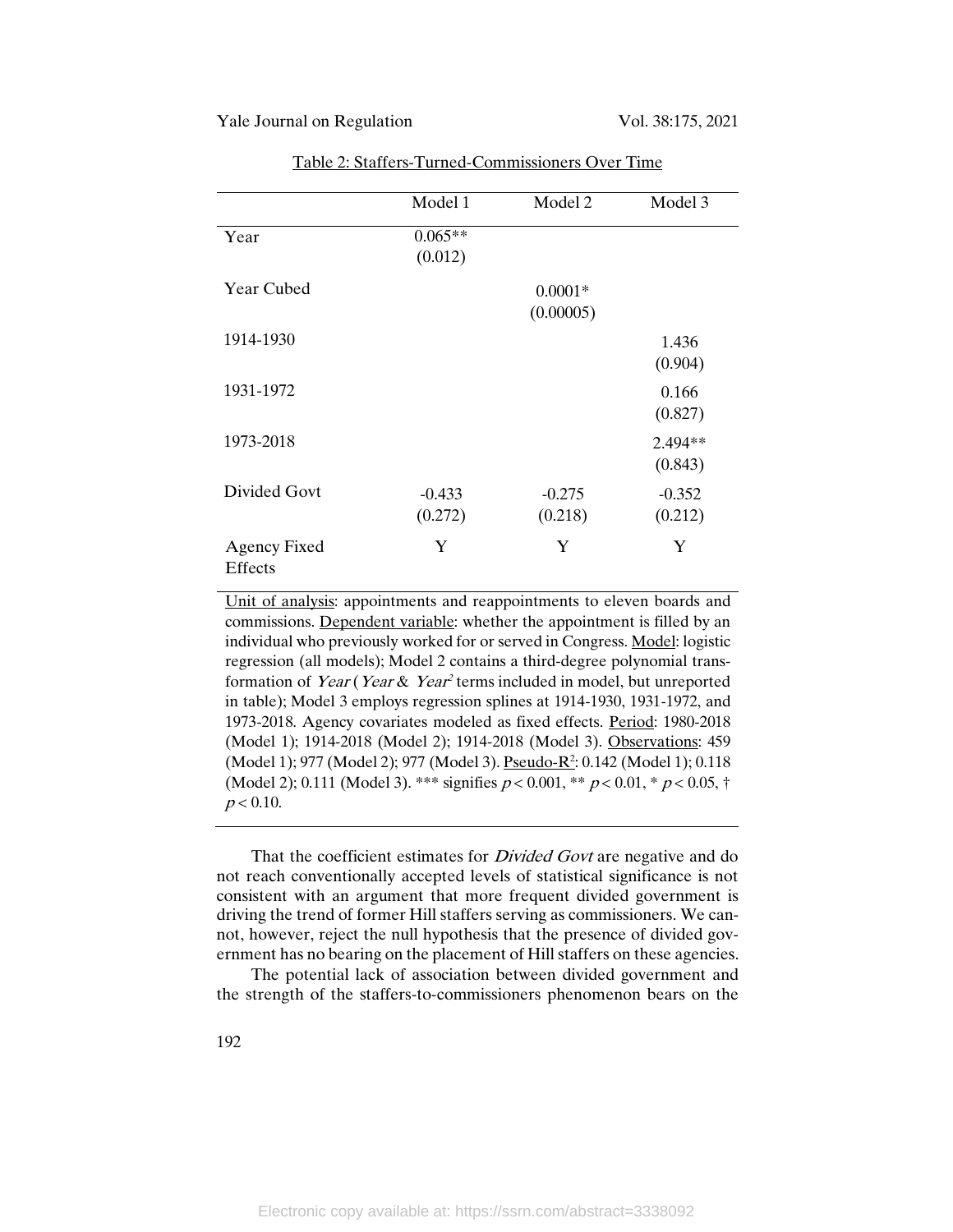debate over the extent to which lawmakers are loyal to Congress as their home institution or to their political party, and thus less willing to engage in Madisonian interbranch competition with a same-party President.<sup>69</sup> That the staffers-to-commissioners trend increases year after year, during periods of unified as well as divided government—and, we posit, in response to growing presidential power in other areas—suggests that legislators' institutional loyalty to Congress can trump their partisan or ideological affiliations.

More notably for our purposes, the positive and mostly statistically significant coefficient estimates for the time-related variables suggest the presence of a time trend. Controlling for any agency-specific effects or the presence of divided or unified government, the proportion of commissioners with prior Hill experience tends to increase over time.<sup>70</sup>

The use of a logit model precludes straightforward interpretation of the magnitude of this trend. Accordingly, we transform several key coefficient estimates into predicted probabilities.<sup>71</sup> The following figure charts

 $\overline{a}$ 

Neither is it the case that congressional staffing levels have risen, thereby creating a deeper pool of qualified candidates for executive positions. In fact, congressional employment figures have dropped precipitously over the past several decades. See Vital Statistics on Congress, BROOKINGS INST. 1 tbl. 5-1 (2017) https://www.brookings.edu/wp-content/uploads/2017/01/vitalstats\_ch5\_full.pdf [https://perma.cc/XRS5-XRFT] (reporting a secular decline in policy-focused committee positions, from 3,437 in 1979 to 2,262 in 2012).

71. See TIM FUTING LIAO, INTERPRETING PROBABILITY MODELS: LOGIT, PROBIT, AND OTHER GENERALIZED LINEAR MODELS 11-21 (1994). In Model 1, for instance, the predicted probability of a new appointee in 1980 having prior Hill experience is 6.5% (with a 95%

Compare David Fontana & Aziz Z. Huq, Institutional Loyalties in Constitutional Law, 85 CHI. L. REV. 1, 5 (2018) (arguing that institutional loyalties persist and may still influence the behavior of federal officials), with Daryl J. Levinson & Richard H. Pildes, Separation of Parties, Not Powers, 119 HARV. L. REV. 2311, 2329 (2006) (contending that party loyalty drives interbranch dynamics and concluding that interbranch competition is apparent when government is divided but is suppressed when government is unified).

<sup>70.</sup> To account for the possibility that features of the political environment apart from the presence of divided or unified government drive these results, we estimated several alternative model specifications. First, we re-ran Model 1 in Table 2 with fixed effects for each President and Senate Majority Leader pair during the period. (This model omitted the *Divided Govt* covariate to avoid perfect multicollinearity. In addition, because Senator Trent Lott and Senator Harry Reid split majority-leader duties in 2001, we ran the analysis twice, coding 2001 for Senator Lott in the first specification and for Senator Reid in the second.) Only the estimate for the George W. Bush-Bill Frist fixed effect (2003-2006), which was positive, approached conventionally accepted levels of statistical significance ( $p = 0.089$ ). Second, we re-ran the model with fixed effects for each pair of the President and the Senate leader of the other party than the President's. Here, only the George W. Bush-Harry Reid estimate (2005-2008), which also was positive, approached statistical significance at conventional levels ( $p = 0.067$ ). Third, we re-ran the model with dummy variables for a Republican President, GOP Senate majority, and the interaction of the two. (This model also omitted Divided Govt for the same reason as above.) Here, only the interaction term, which once again was positive, approached conventionally accepted levels of statistical significance ( $p =$ 0.086). In sum, virtually every coefficient estimate in these three models suggests a null result. In all three models, the only estimates that approach conventionally accepted levels of statistical significance correspond to the mid-2000s. That the mid-2000s is late in the study period is consistent with our claim that a time trend best explains these data.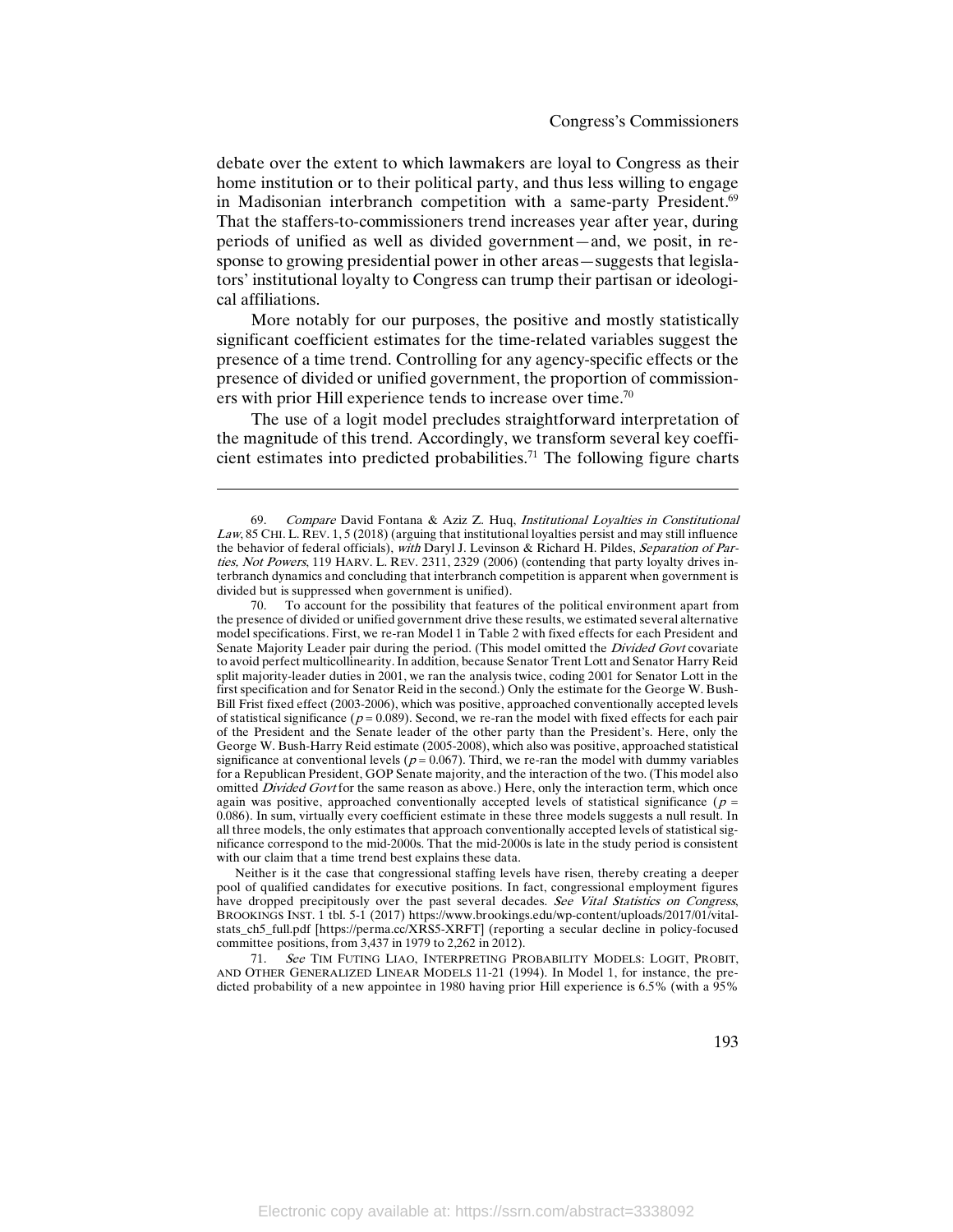Yale Journal on Regulation Vol. 38:175, 2021

the growth over the past several decades in the predicted probability that a new appointee will have prior Hill experience.



Generating individual predicted probability figures for each of the eleven agencies yields broadly similar results.72 The conclusion from these analyses is clear: the past several decades have witnessed a significant and sustained increase in the appointment of former congressional staffers to these agencies. Where once it was rare to find Hill staffers on the daises of independent commissions and boards, today they figure prominently.

#### II. Causes

What is the cause of the rise of the former Hill staffer serving on independent commissions? We propose that it is not coincidental that this trend occurred in the midst of a period in which Congress's relative role in

 $\overline{\phantom{a}}$ 

confidence interval of 3.2% to 9.8%). By 2018, that figure is 48.0% (with a 95% confidence interval of 38.1% to 58.8%).

<sup>72.</sup> For the EEOC and FEC figures, however, the lower bounds of the confidence intervals hover around zero for the full 1980-2018 period.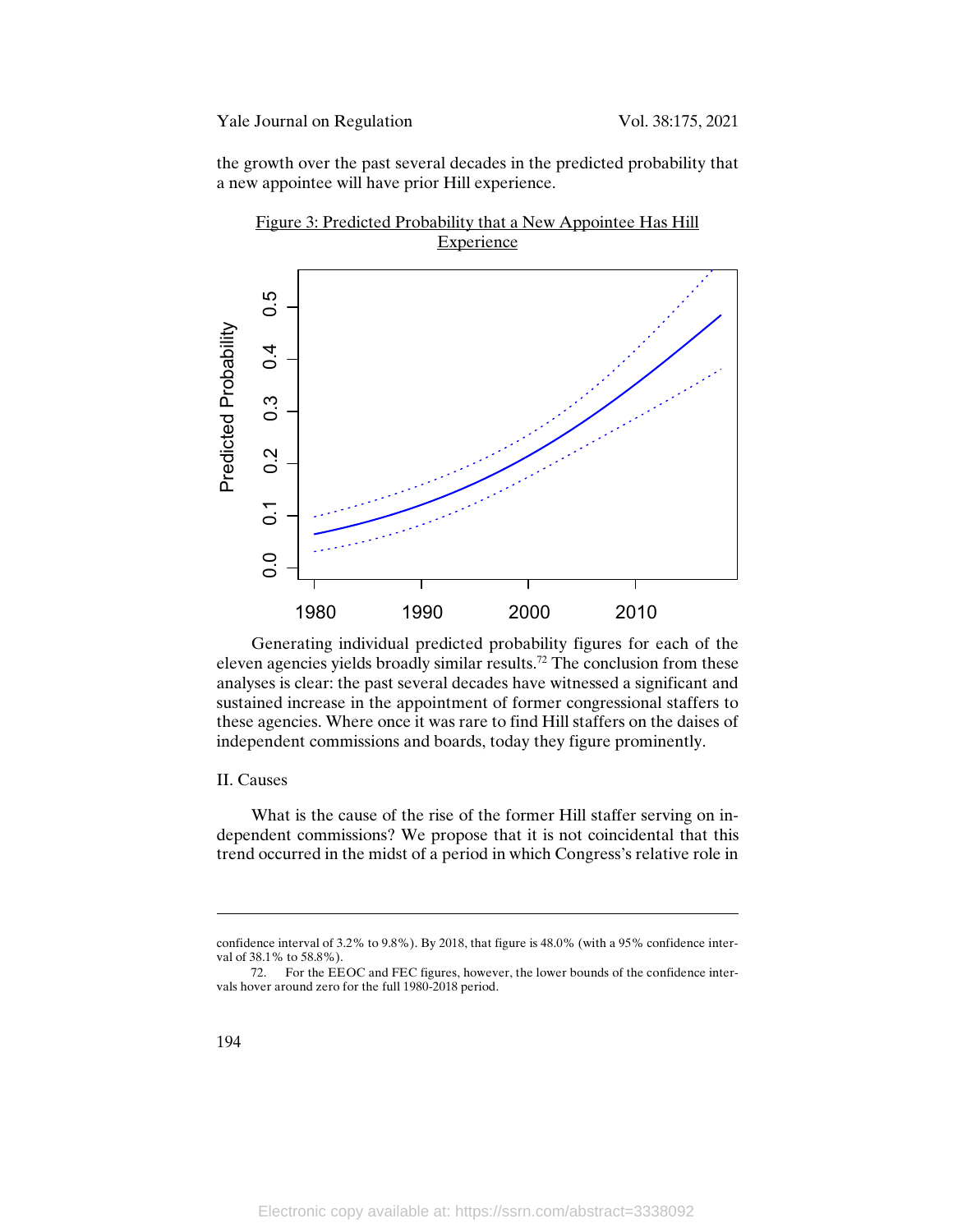governance otherwise has been in retreat.73 Reacting to their declining power to achieve their desired ends through traditional legislative processes,74 lawmakers sought out other means of influence. Placing Hill staffers on commissions constitutes a relatively low-cost pathway to exercising power in our current milieu.

Counterintuitively, Congress's own pathologies may have led it to focus on appointments. Congressional dysfunction could make the Congressto-agency pathway more attractive for two reasons.<sup>75</sup> First, with a waning role in direct governance, Congress may place greater emphasis on ensuring that individuals who actually set policy have substantial ties to the legislative branch. Second, with the material and psychic rewards for working on the Hill declining, high-level congressional staffers may feel the pull of multimember agencies more today than in the past. In the following two subsections, we consider these two potential pathways in turn.

#### A. Demand-Side

 $\overline{a}$ 

In this section, we outline several reasons why Congress's demand for former Hill staffers to serve as commissioners on independent agencies may have increased in the past few decades. We then test these theories against available data.

#### 1. Interbranch Dynamics

With Congress's exercise of its traditional lawmaking and oversight functions diminished, lawmakers may view appointing allies onto independent agencies as an alternative means of exercising influence. In recent

<sup>73.</sup> See, e.g., BRUCE ACKERMAN, THE DECLINE AND FALL OF THE AMERICAN REPUB-LIC (2010); THOMAS MANN & NORMAN J. ORNSTEIN, THE BROKEN BRANCH: HOW CONGRESS IS FAILING AMERICA AND HOW TO GET IT BACK ON TRACK 97 (2006); Jessica Bulman-Pozen, From Sovereignty and Process to Administration and Politics: The Afterlife of American Federalism, 123 YALE L.J. 1920, 1938 (2014); Richard L. Hasen, Essay: Political Dysfunction and Constitutional Change, 61 DRAKE L. REV. 989, 993 (2013).

The development also transpired in the years immediately following a series of Supreme Court decisions striking down statutes designed to give Congress a formal role in the appointment or removal of executive branch officials. See Metro. Wash. Airports Auth. v. Citizens for the Abatement of Aircraft Noise, 501 U.S. 252 (1991), Bowsher v. Synar, 478 U.S. 714 (1986); Buckley v. Valeo, 424 U.S. 1 (1976). Congress also cannot draft statutory requirements that overly constrain the President's choice set for appointments. See Hechinger v. Metro. Wash. Airports Auth., 36 F.3d 97 (D.C. Cir. 1994); supra Section I.A.

<sup>74.</sup> See Josh Chafetz, The Phenomenology of Gridlock, 88 NOTRE DAME L. REV. 2065, 2067 (2013) (labeling as conventional wisdom the view that "Congress is hopelessly gridlocked").

<sup>75.</sup> For a recent treatment of congressional dysfunction, see THOMAS MANN & NORMAN J. ORNSTEIN, IT'S EVEN WORSE THAN IT LOOKS: HOW THE AMERICAN CONSTITUTIONAL SYS-TEM COLLIDED WITH THE NEW POLITICS OF EXTREMISM (2012).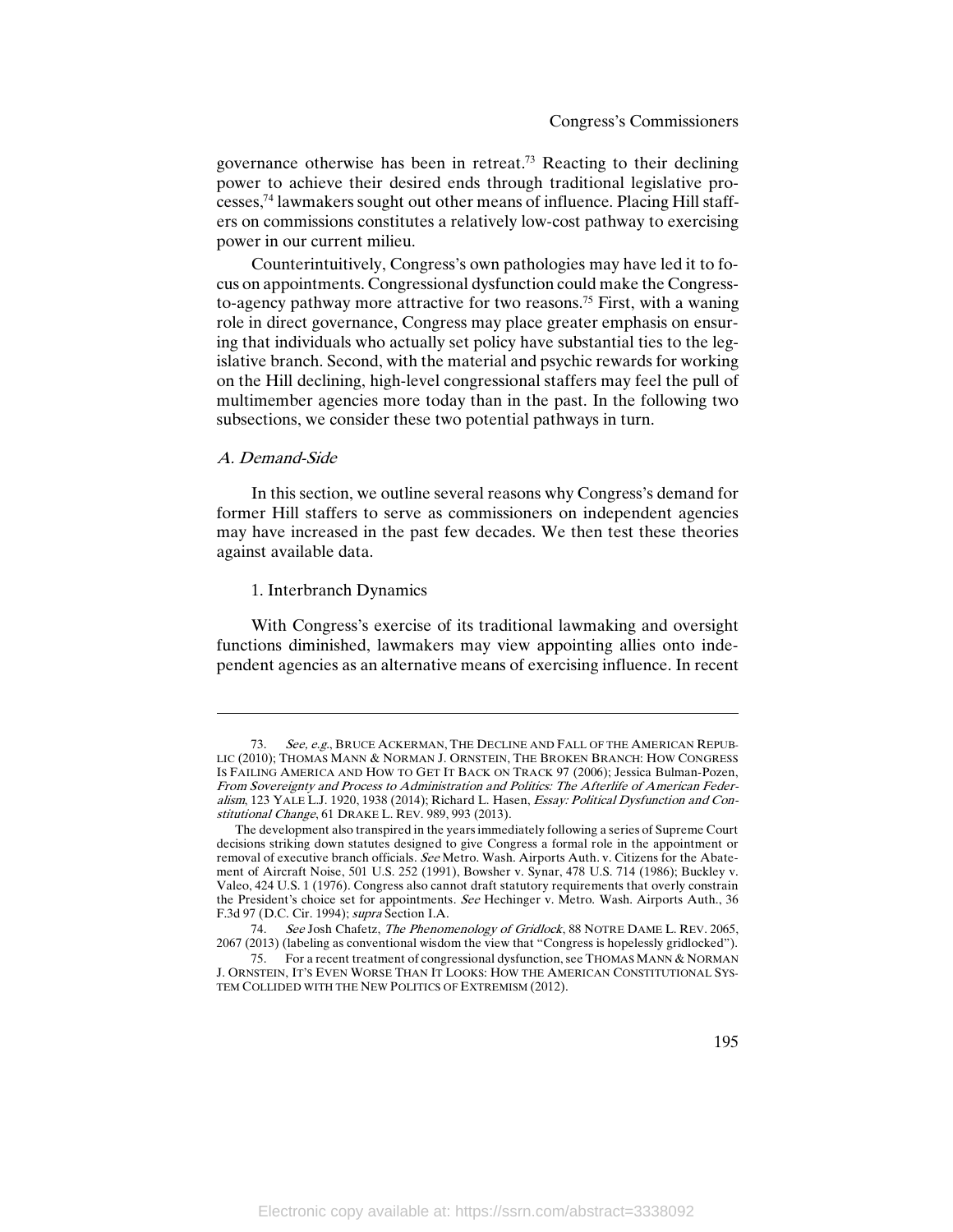years, Congress has passed far fewer laws than a generation ago.76 Existing laws often delegate significant authority to the executive branch,<sup>77</sup> and congressional committees sometimes overlook their oversight function.78 Today, Congress even struggles with more routine tasks, like passing budgets prior to the start of a new fiscal year and approving increases in the debt ceiling.79 Facing a reduced role in policymaking, legislators naturally seek alternative means of influence.

At the same time, presidential innovations such as regulatory review by the Office of Information and Regulatory Affairs (OIRA) and the use of White House policy "czars" or councils to coordinate policy among agencies have strengthened the President's hand in administration.<sup>80</sup> With the door closing on Congress's more direct levers of power and White House power over agencies on the ascent, legislators may be turning to appointments to indirectly influence policy outcomes.<sup>81</sup>

Lawmakers' increasingly turned their attention to appointments in the late 1970s. The Senate strengthened its financial disclosure requirements for nominees, increased the amount of time its committees spent holding hearings on nominees, and demonstrated a greater willingness to place holds on nominees to gain concessions elsewhere from the White House.82 By the mid-1990s, Senate Majority Leader Bob Dole (R-KS) reg-

79. See Jack M. Balkin, The Last Days of Disco: Why the American Political System is Dysfunctional, 94 B.U. L. REV. 1159, 1193 (2014).

80. See Jody Freeman & Jim Rossi, Agency Coordination in Shared Regulatory Space, 125 HARV. L. REV. 1131, 1176-78 (2012) (discussing White House policy councils); Elana Kagan, Presidential Administration, 114 HARV. L. REV. 2245, 2277-81, 2285-90 (2001) (describing the bolstering of OIRA's influence in regulatory review during the 1980s).

82. See Ho, supra note 41, at 28 (citing Senate studies on the appointments process from 1976 and 1977).

 $\overline{\phantom{a}}$ 

<sup>76.</sup> See Michael J. Teter, Gridlock, Legislative Supremacy, and the Problem of Arbitrary Inaction, 88 NOTRE DAME L. REV. 2065, 2220-21 (2013).

<sup>77.</sup> See Kathryn A. Watts, Rulemaking as Legislating, 103 GEO. L.J. 1003, 1013-15 (2015) (describing Congress's delegation of legislative power to agencies).

<sup>78.</sup> See Brian D. Feinstein, Congress in the Administrative State, 95 WASH. U. L. REV. 1189, 1216-20 (2018) (showing that where committee, chamber and agency preferences are misaligned, oversight hearings are less likely to be held); Brian D. Feinstein, Avoiding Oversight: Legislator Preferences and Congressional Monitoring of the Administrative State, 8 J.L. ECON & POL'Y 23 (2011) (demonstrating that legislators tend to disfavor assignments to oversight-focused committees); Terry M. Moe, The Presidency and the Bureaucracy: The Presidential Advantage, in THE PRESIDENCY AND THE POLITICAL SYSTEM 425, 442 (Michael Nelson ed., 2003) (arguing that reelection-oriented legislators have scant incentive to participate in oversight activities).

<sup>81.</sup> See Neal Devins & David E. Lewis, Not-So Independent Agencies: Party Polarization and the Limits of Institutional Design, 88 B.U. L. REV. 459, 487 (2008) (observing that "[p]olitical polarization has shifted the focus of government policymaking away from Congress and to government agencies," thus raising the stakes for executive appointments). As we discuss in this Section, we think other factors have influenced the increasing emphasis that legislators place on appointments.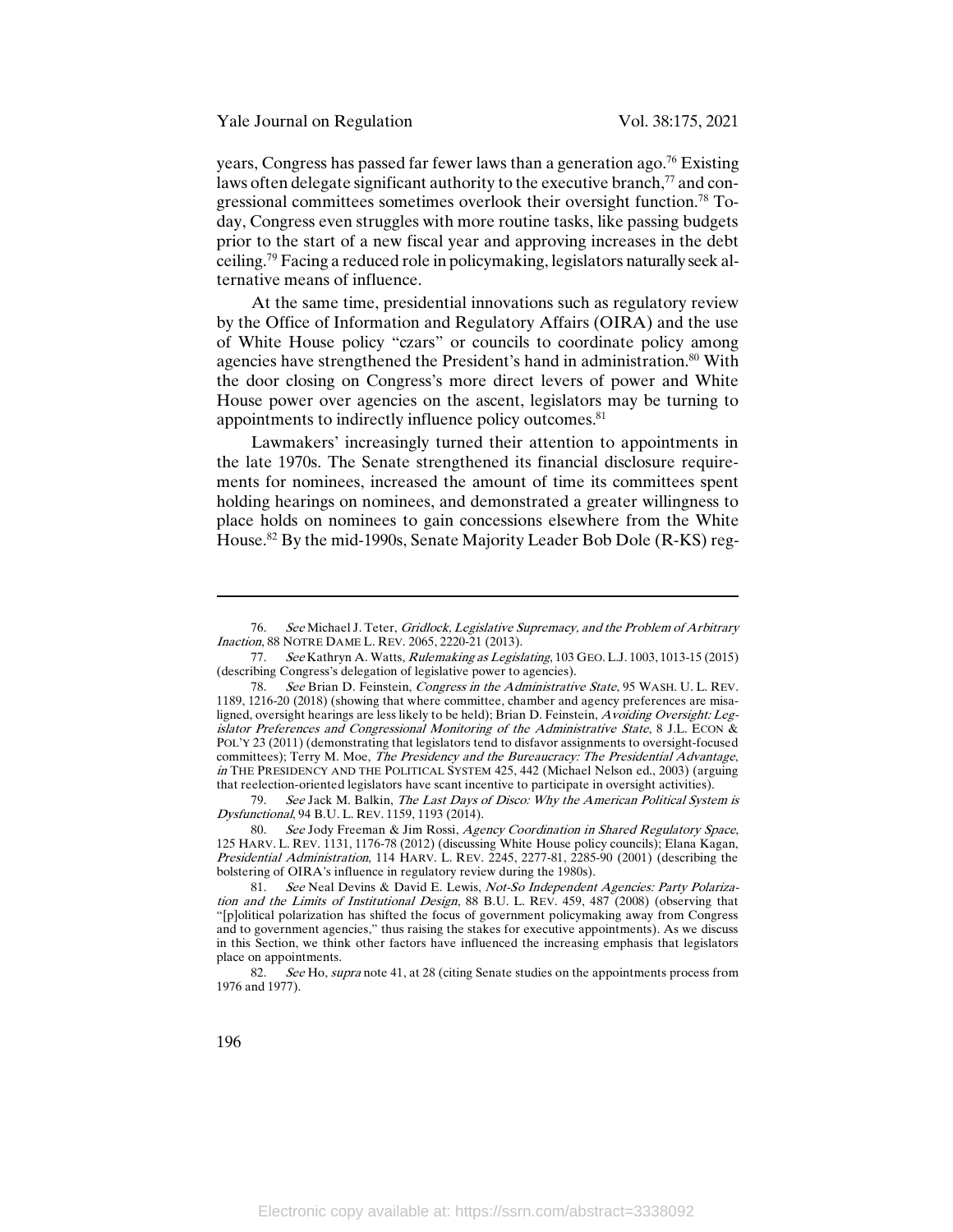ularly sent to President Bill Clinton the names of recommended appointees to Republican-designated seats on commissions with partisan-balance requirements, thus capturing first-mover advantage for this subset of appointments.83

The Senate's heightened attention to nominees expanded the timeframe for appointments. Whereas the Senate took an average of 59 days to confirm judicial and executive branch nominees during the Reagan Administration, that figure rose to 127 days during the Obama Administration.<sup>84</sup> Evidence from the Trump Administration suggests the problem is getting worse—reports of unusually long delays in confirmations abound.85 Although seemingly in tension with lawmakers' tendency to place their own people in the some of these roles, these staffing delays also support the inference that senators are scrutinizing appointments more, which is consistent with a desire to play a greater role in this realm.

As one would expect given the stakes, lawmakers' turn towards appointments did not occur in a vacuum. The White House may have been aware of the implications of Congress's growing focus on appointments, but any measures to counteract it would be costly in several ways.

While we cannot definitively say whether the White House or Senate has greater power over appointments in general—empirical research on this question does not yield a firm conclusion $86$ —the Senate has a veto power on administrative appointments as a practical matter.<sup>87</sup> Should the

l

85. See Anne Joseph O'Connell, After One Year in Office, Trump's Behind on Staffing but Making Steady Progress, BROOKINGS INST. (Jan. 23, 2018) https://www.brookings.edu/research/after-one-year-in-office-trumps-behind-on-staffing-but-making-steady-progress/ [https://perma.cc/D6NK-GTBZ].

86. See Kelly H. Chang, The President Versus the Senate: Appointments in the American System of Separated Powers and the Federal Reserve, 17 J.L. ECON. & ORG. 319, 343 (2001) (finding that "sometimes the [P]resident, sometimes the Senate, and sometimes neither" influences appointments to the Federal Reserve); David C. Nixon, Separation of Powers and Appointee Ideology, 20 J.L. ECON. & ORG. 438, 439 (2004) (finding that "[a]ppointee ideology is systematically related to the policy preferences and bargaining positions of [both] presidents and senators").

87. See U.S. CONST. art. II, § 2, cl. 2; see also Ronald J. Krotoszynski, Jr., Transcending Formalism and Functionalism in Separation-of-Powers Analysis: Reframing the Appointments Power After Noel Canning, 64 DUKE L.J. 1513, 1524 (2015) (arguing that given the "lack of any temporal limits on the Senate's consideration of presidential nominations that require the Senate's approval . . . the Framers intended to give the Senate an unreviewable veto power over presidential nominations through the expedient of simply not voting on a pending nomination").

<sup>83.</sup> See Feinstein & Hemel, supra note 39, at 63-64 (2018). The historical record is unclear as to whether this practice began with Senator Dole.

<sup>84.</sup> Anne Joseph O'Connell, Shortening Agency and Judicial Vacancies Through Filibuster Reform? An Examination of Confirmation Rates and Delays from 1981 to 2014, 64 DUKE L.J. 1645, 1669 (2015). Figures refer to the time to confirmation for confirmed nominees only. Id. The Obama Administration figure is calculated through 2014. Id. Rates of failed nominations were also higher during the George W. Bush and Obama Administrations than during presidencies earlier in the observed period. Id. at 1652.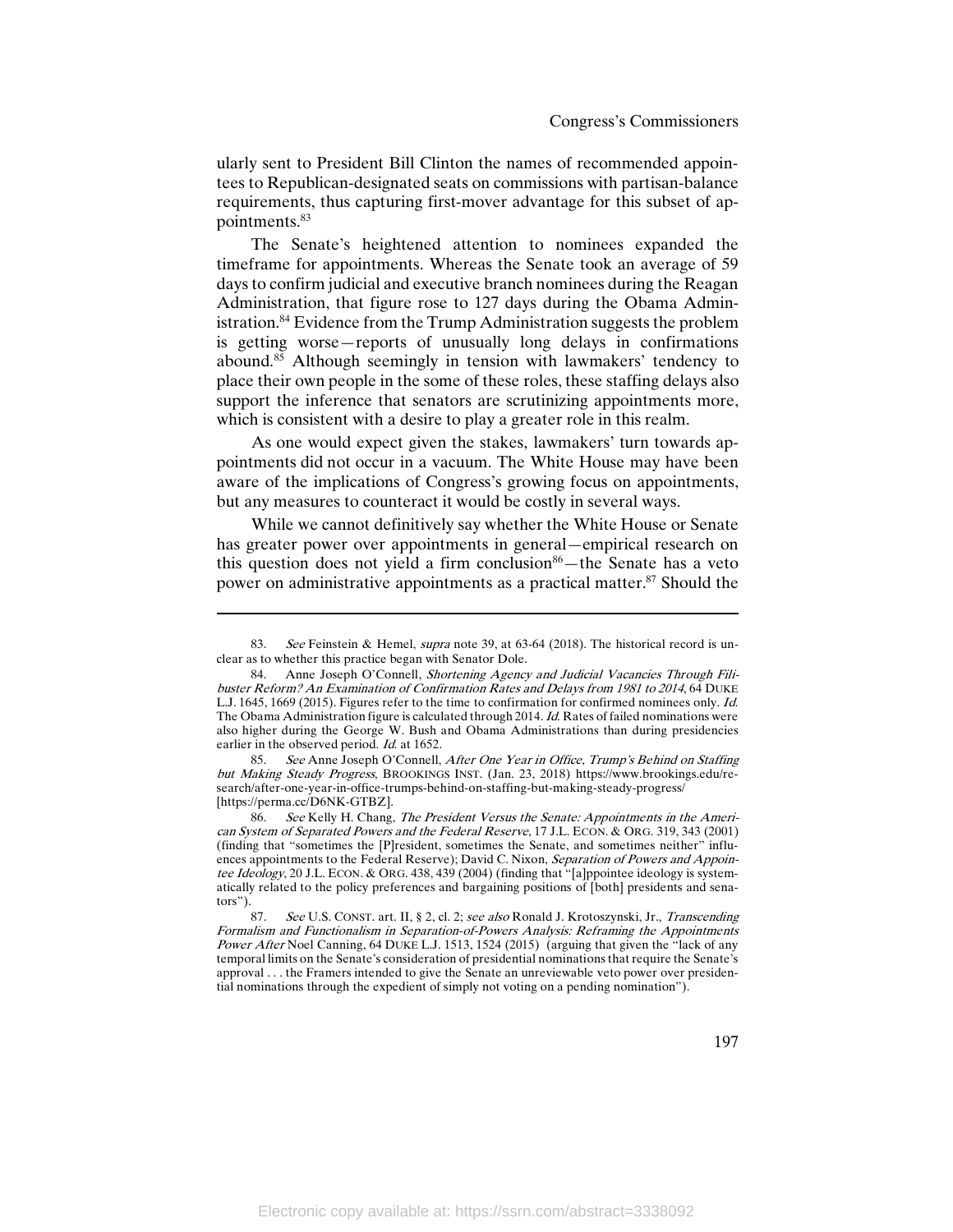Senate reject or fail to act on a presidential nominee, the White House's options are limited. The Recess Appointments Clause authorizes the President to unilaterally appoint officials "during the Recess of the Senate," but these appointments expire at the conclusion of the Senate's next session.<sup>88</sup> Thus, by not going into recess and instead holding *pro forma* sessions, the Senate may prevent the President from exercising this power.<sup>89</sup> Further, the Federal Vacancies Reform Act of 1998, which provides a framework for the unilateral appointment of "acting" officials to serve on a temporary basis, does not apply to multimember commissions.90 Indeed, nominations to independent commissions are substantially more likely to run aground in the Senate than are nominations to other executive positions, which suggests that the Senate exerts greater power over independent commissions than other executive offices.<sup>91</sup>

While the House plays no constitutional role in appointments,  $92$  its role in lawmaking, budgeting, and oversight may provide its members with leverage over appointments. Should House majorities favor a particular individual for an executive position, they have chits they can call in. The bottom line is that if the President wants agencies staffed to implement his or her policies, legislators have several sources of power that they can exert.

Indeed, the political branches' appointments machinations over the past several decades sometimes resemble a "Spy Versus Spy" panel: individual senators, with the tacit approval of Senate leadership, use holds to delay or block consideration of nominees;<sup>93</sup> the President then turns to recess appointments to bypass the Senate;94 and the Senate responds by not adjourning, technically avoiding a recess by holding one-minute sessions every three business days.<sup>95</sup>

93. See Nicholas O. Howard & Jason M. Roberts, The Politics of Obstruction: Republican Holds in the U.S. Senate, 40 LEGIS. STUD. Q. 273, 278-81 (2015).

 $\overline{\phantom{a}}$ 

<sup>88.</sup> U.S. CONST. art. II, § 2, cl. 3.

<sup>89.</sup> See Nat'l Labor Relations Bd. v. Noel Canning, 134 S. Ct. 2550, 2574 (2014) (stating that Article II "gives the Senate wide latitude to determine whether and when to have a session"). Krotoszynski, supra note 87, at 1537-38.

<sup>90. 5</sup> U.S.C. § 3349c(1); see O'Connell, supra note 84, at 1699 n.171.<br>91. See O'Connell, supra note 84, at 1661-62.

See O'Connell, supra note 84, at 1661-62.

<sup>92.</sup> But see U.S. CONST. Art. I, § 5, cl. 4 (requiring House consent to any Senate recess longer than three days, which under certain circumstances could compel the Senate to act on a presidential nominee rather than punt to the President to make a recess appointment).

<sup>94.</sup> See Ryan C. Black et al., Assessing Congressional Responses to Growing Presidential Powers: The Case of Recess Appointments, 41 PRESIDENTIAL STUD. Q. 570, 582-83 (2011) (reporting that Sen. John Cornyn offered this rationale for President George W. Bush's increased use of recess appointments).

<sup>95.</sup> See Jordain Carney, Senate Blocks Trump from Making Recess Appointments over Break, THE HILL (Aug. 3, 2017, 7:40 PM), https://thehill.com/homenews/senate/345261-senateblocks-trump-from-making-recess-appointments-over-break [https://perma.cc/3GHS-8M5Z].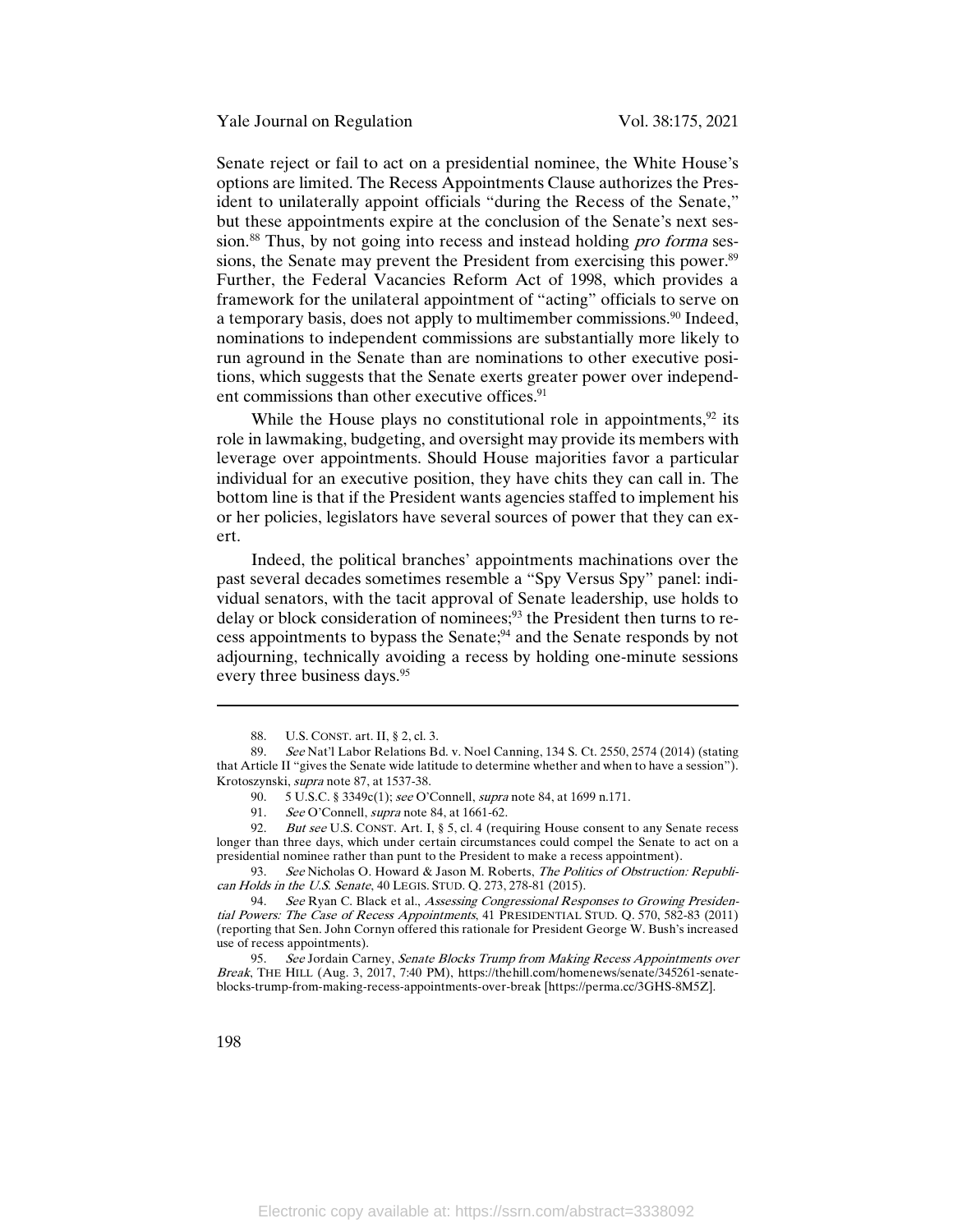But even with both branches engaged in an arms' race regarding appointments,96 lawmakers in some respects have come out ahead, denying the President the ability to fill key positions in high-profile confirmation fights.97 Legislators are winning more of these battles today than in the past, with Presidents George W. Bush and Barack Obama experiencing higher rates of failed nominations than did Presidents Ronald Reagan, George H.W. Bush, or Bill Clinton.<sup>98</sup> In sum, as the balance of power between Congress and the President shifted towards the latter in some areas, lawmakers responded by asserting their power in appointments, an area less amenable to a presidential counterpunch.

#### 2. The Advantages of Staffers

If members of Congress have tried to counter the rise of presidential power in administration by putting favored personnel at the helm of independent commissions, another question presents itself:Why would they focus on Hill staffers specifically? After all, if legislators wanted to increase their power over policy, they could choose other members of the political class with similar ideological commitments.99

Staffers offer three advantages for members of Congress above what other potential appointees outside the Hill, including political allies, can deliver. First, lawmakers can gauge their ideological commitments through frequent, in-person interaction.100 Second, staffers-turned-commissioners may be more pliable to congressional demands because they believe that they "owe" their patron in Congress for both their commission seat and their previous position on the Hill, whereas for other commissioners, legislators hold only one favor in the bank. Third, staffers operate in an institution where loyalty to one's political principal and party is emphasized.<sup>101</sup>

l

99. See Feinstein & Hemel, supra note 39, at 26 (discussing partisan polarization among the elite circles from which appointees to independent agencies aredrawn).

<sup>96.</sup> See Devins & Lewis, supra note 81, at 488 (discussing the "transform[ation of] the nomination and confirmation of independent-agency heads," with "White House vetting . . . and the Senate's corresponding power to confirm . . . becom[ing] especially consequential"). Cf. Cynthia R. Farina, Undoing the New Deal Through the New Presidentialism, 22 HARV. J.L. & PUB. POL'Y 227, 235 (1998) (asserting that greater presidential involvement in administration, "[b]y raising the stakes for other actors in the system . . . may trigger an oversight arms race").

<sup>97.</sup> See, e.g., Ho, supra note 41, at 28.

<sup>98.</sup> See O'Connell, *supra* note 84, at 1660-61.

<sup>100.</sup> See Sara L. Hagedorn, Taking the Lead: Congressional Staffers and Their Role in the Policy Process 144 (2015) (unpublished Ph.D. dissertation, University of Colorado), https://scholar.colorado.edu/concern/graduate\_thesis\_or\_dissertations/4t64gn319 [https://perma.cc/HT7Z-8SRZ] (showing that staffers tend to hold the same ideological outlooks

as their bosses).

<sup>101.</sup> See Jacob M. Montgomery & Brendan Nyhan, The Effects of Congressional Staff Networks in the U.S. House of Representatives, 79 J. POL. 745, 745 (2017) (asserting that staffers are "increasingly loyal to parties rather than members"); Robert Salisbury & Kenneth Shepsle,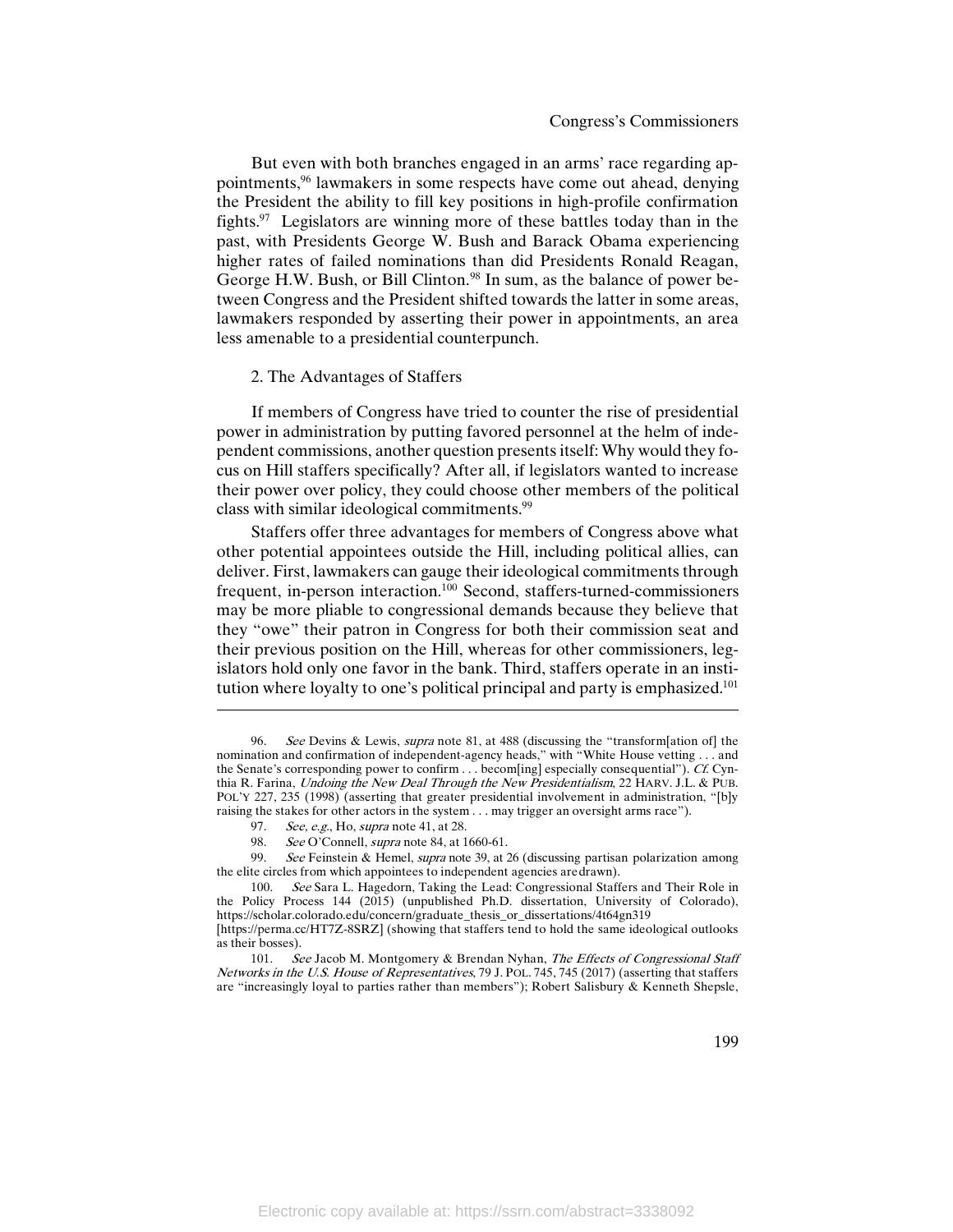Yale Journal on Regulation Vol. 38:175, 2021

Placing these individuals—loyal to their legislative principals and inculcated in the folkways of Congress—in high-ranking executive offices may constitute a significant means of influencing administration. Further, as we explain in Section III.B, the growth of this Congress-to-agency channel has in fact changed the culture of these agencies—and perhaps ultimately affected their policy outcomes.

In light of Congress's growing dysfunction concerning lawmaking and other core tasks, how could its members find increasing success in placing Hill staffers onto commissions?<sup>102</sup> For one, shepherding a nominee through Congress may attract less attention and require fewer resources than passing a law: no turf wars among committees for jurisdiction, no omnibus bundles, no amendment tree gamesmanship on the floor, no prospect of convoluted conference committee negotiations with the House, and so on. Instead, the relevant Senate committee and the floor ultimately are faced with a simple question: "Will the Senate advise and consent to this nomination?"103 Further, in contrast to the time and resource costs necessary to place a new issue on Congress's agenda—for example, lobbying one's colleagues and holding hearings to gin up interest—the Constitution places the agenda-setting function for appointments squarely with the Presi $dent; ^{104}$  no congressional effort is required.<sup>105</sup> Given these advantages, it makes sense that members of a resource-constrained and increasingly dysfunctional institution would focus on appointments.

The rise of Hill staffers may also be an elegant solution to another problem: the need for potential appointees to credibly signal their ideological bona fides. We turn to this next.

 $\overline{a}$ 

Congressional Staff Turnover and the Ties-That-Bind, 75 AM. POL. SCI. REV. 381, 394 (1981) (asserting that staffers are loyal to the legislator who hired them and supervises them).

<sup>102.</sup> We do not intend to suggest that the Senate's role in appointments is insusceptible to the dysfunction pervading other congressional functions. Indeed, delays in staffing appointed positions across the executive branch have increased in recent decades. See Anne Joseph O'Connell, Vacant Offices: Delays in Staffing Top Agency Positions, 82 S. CAL. L. REV. 913, 953-54 (2009).

<sup>103.</sup> STANDING RULES OF THE SENATE r. XXXI(1), S. DOC. NO. 113-18 (2013),<br>//www.rules.senate.gov/imo/media/doc/CDOC-113sdoc18.pdf [https://perma.cc/JHZ3https://www.rules.senate.gov/imo/media/doc/CDOC-113sdoc18.pdf VWKL].

<sup>104.</sup> U.S. CONST. art. II, § 2, cl. 2 (providing that the President "by and with the Advice and Consent of the Senate, shall appoint . . . Officers of the United States," except for certain proscribed positions).

<sup>105.</sup> Indeed, Congress does not even need to incur search costs to determine whether a vacancy exists, as the Vacancies Act requires the heads of agencies to report this information to Congress. See 5 U.S.C. § 3349(a) (2018).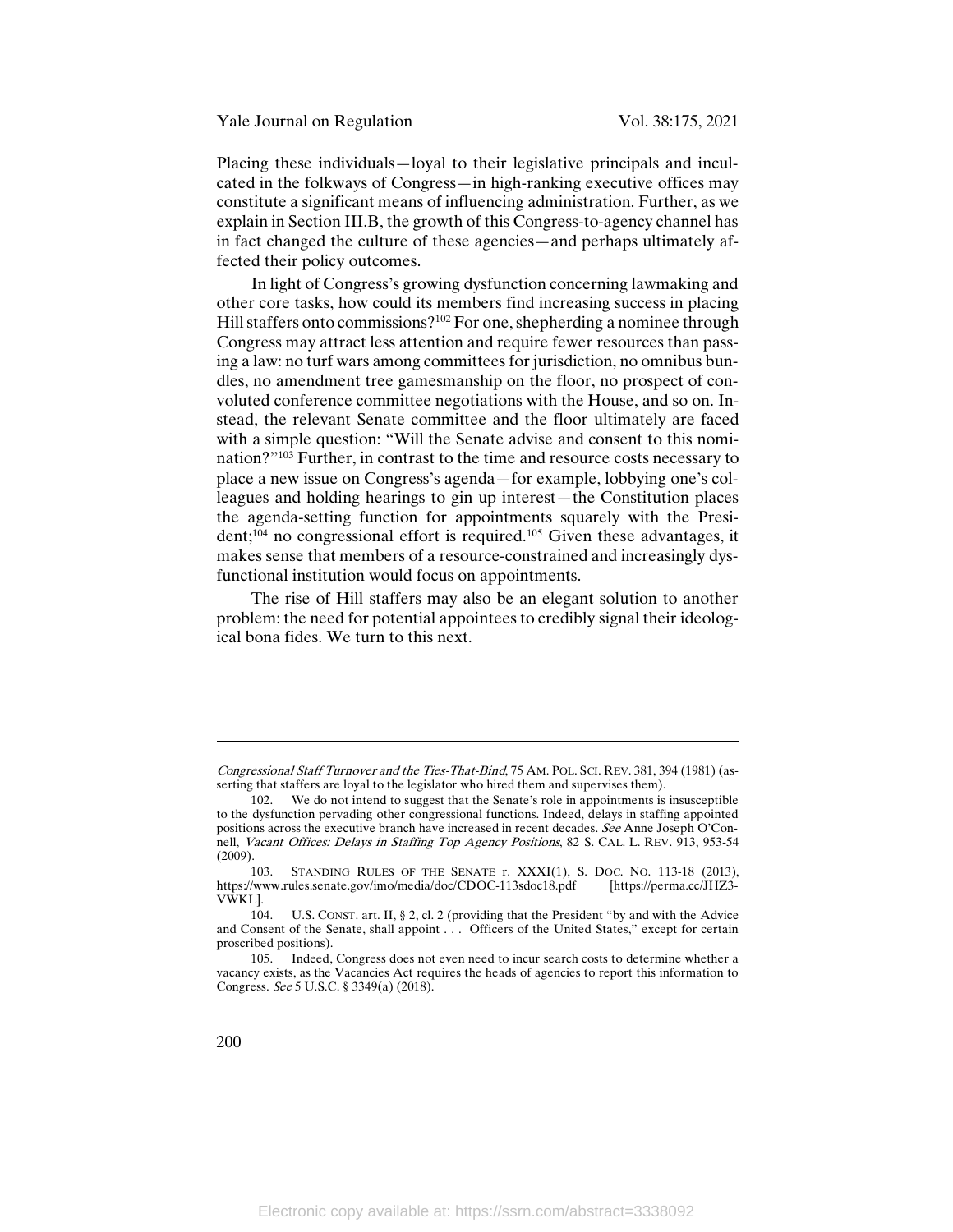#### 3. The Rise of Programmatic Parties

The ascent of "programmatic" political parties also encourages the appointment of staffers-turned-commissioners.106 A generation or two ago, congressional elections were mostly local affairs, emphasizing patronage, pork-barrel projects, and the individual candidate's "home style," or reputation and persona in the district.<sup>107</sup> Today, by contrast, national political issues—on which the two parties typically take clear, unified, and distinct positions—dominate both campaigns and governance.108 In Professor James Q. Wilson's formulation, party membership has moved from a focus on solidary and material incentives to an emphasis on purposive ones, namely, advancing an ideological vision and associated programmatic goals.109

It is easy to see how these changes could lead the political branches to emphasize ideological purity when considering potential appointees. Professor Nancy Scherer describes how this transformation played out in the context of the appointment of lower federal judges:

Under both the old and modern party systems, party activists closely monitored the selection of lower court judges. But while local party activists under the old party system viewed lower court judgeships as jobs to be distributed to friends and campaign contributors, in the modern political era, party and issue activists view judicial appointments as crucial policy matters.<sup>110</sup>

Replace "lower court judges" with "commissioners of independent agencies," and the argument resembles the one we are making. The rise of party and issue activists, the donor class, and party-affiliated media alters the incentives of political actors in making appointments, encouraging the elevation of individuals who have demonstrated fidelity to shared objectives. Former congressional staffers' tenures on the Hill—spending long hours advancing their principal's policy goals for relatively low  $pay<sup>111</sup>$  -

111. See infra Part II.B.

<sup>106.</sup> See MARTIN SHEFTER, POLITICAL PARTIES AND THE STATE: THE AMERICAN HIS-TORICAL EXPERIENCE 3 (1993).

<sup>107.</sup> See RICHARD FENNO, HOME STYLE: HOUSE MEMBERS IN THEIR DISTRICTS (1973).

<sup>108.</sup> See generally RICHARD FENNO, CONGRESS AT THE GRASSROOTS (1998) (contrasting the old and new emphases in congressional campaigns).

<sup>109.</sup> See JAMES Q. WILSON, POLITICAL ORGANIZATIONS (1995). While the reasons for these changes lie beyond this Article's scope, they include a gradual partisan realignment that sorted activists and politicians into two internally cohesive, polarized parties; donors' and primary voters' growing importance in elections; and news media with a more national scope. See Paul Frymer, Debating the Causes of Party Polarization in America, 99 CAL. L. REV. 335 (2011).

<sup>110.</sup> NANCY SCHERER, SCORING POINTS: POLITICIANS, ACTIVISTS, AND THE LOWER FEDERAL COURT APPOINTMENT PROCESS 13 (2005).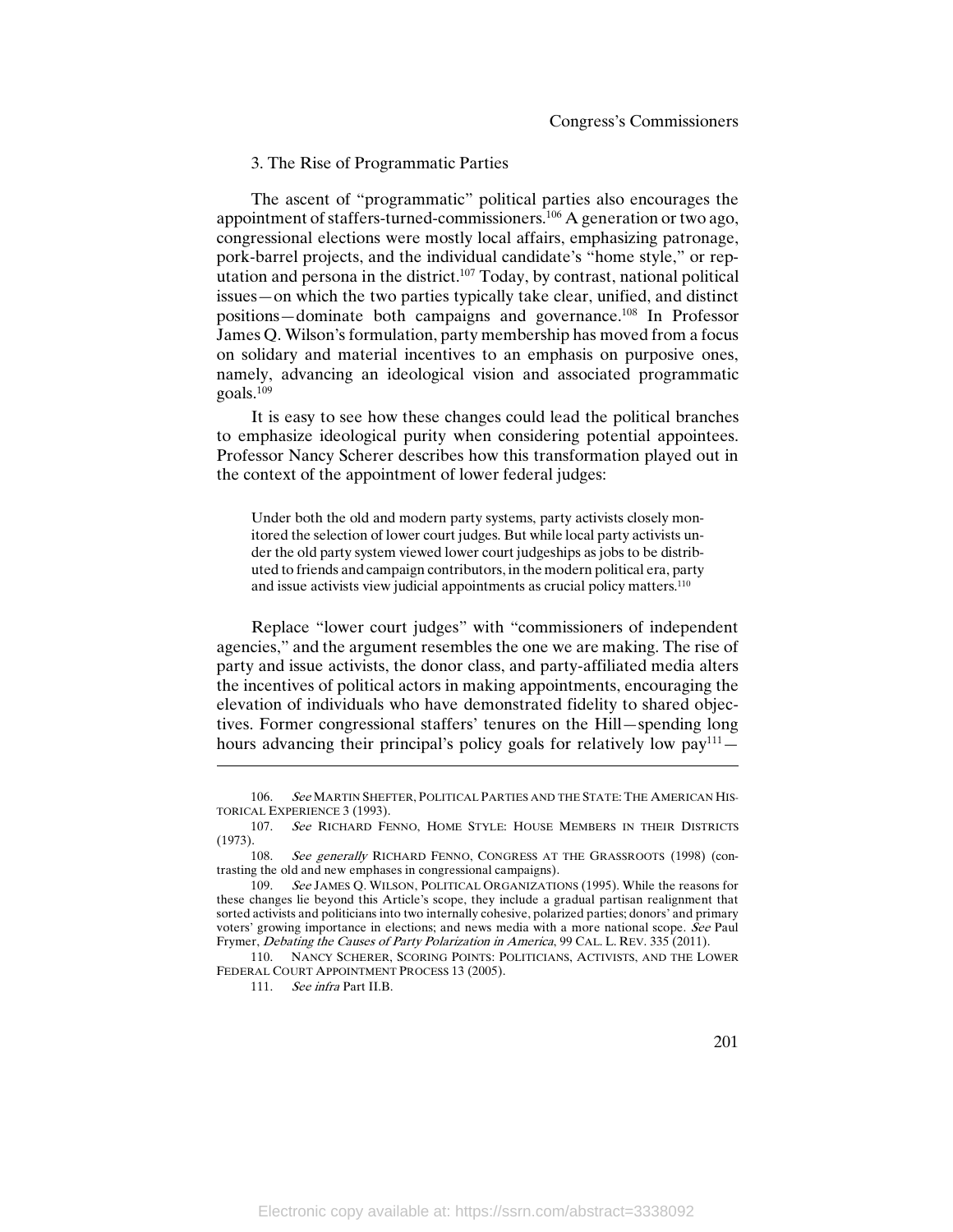send a costly signal that they will remain committed to these goals once installed for a fixed term on a commission. That signal is particularly important when—as now—the parties and their affiliated activists, donors, and media place great value on advancing policy goals.

Recent battles about net neutrality are illustrative. In 2015, the FCC, headed by Obama appointee Tom Wheeler, commanding a 3-2 majority for Democrats, promulgated "net neutrality" rules reclassifying internet services as telecommunications services, thus bringing them under Title II of the Communications Act of 1934.112 Three years later, FCC Chair Ajit Pai issued new rules undoing the old ones.<sup>113</sup> Pai's nomination to be Chair, a position with unusual authority among independent commissions, was in effect a referendum on whether to keep net neutrality. As a consequence, Pai found himself at the center of something that could only be described as a high-profile, mass political campaign. During the rulemaking, the FCC received millions of comments on its website, many of which were duplicative and thus highly suggestive of an organized effort.114 Democrats made reinstatement of the Obama-era rules a campaign issue,115 and Pai witnessed protests at his home and even death threats.<sup>116</sup> Pai, a former Hill staffer, ultimately delivered for the Trump Administration, which wanted to roll back these rules.<sup>117</sup>

Several features of this anecdote are noteworthy. First, that federal policy regarding regulation of the internet was being made by the FCC through the interpretation of a nearly century-old statute, rather than by Congress, captures the decline in Congress's direct role in policymaking, as discussed in Section II.A.1. Second, the policy issue garnered widespread public attention, with a clear partisan split between supporters and opponents. Third, the instrument for delivering a policy change for the Trump Administration was a former Hill staffer, who is viewed by both sides as an ideological purist. Finally, the example illustrates how Congress can install its personnel onto commissions without necessarily triggering

<sup>112.</sup> See Protecting and Promoting the Open Internet, 30 FCC Rcd. 5601 (2015).<br>113. See Restoring Internet Freedom, 33 FCC Rcd. 311 (2018).

See Restoring Internet Freedom, 33 FCC Rcd. 311 (2018).

<sup>114.</sup> See Paul Hitlin, Kenneth Olmstead & Skye Toor, Public Comments to the Federal Communications Commission About Net Neutrality Contain Many Inaccuracies and Duplicates, PEW RES. CTR. (Nov. 29, 2017), https://www.pewresearch.org/internet/2017/11/29/public-comments-to-the-federal-communications-commission-about-net-neutrality-contain-many-inaccuracies-and-duplicates/ [https://perma.cc/XK5S-8AK3].

<sup>115.</sup> See Harper Neidig, Can Net Neutrality Be a Potent Political Issue for Democrats?, THE HILL (Dec. 24, 2017), https://thehill.com/policy/technology/366177-can-net-neutrality-be-apotent-political-issue-for-democrats [https://perma.cc/WQW2-HDAM].

<sup>116.</sup> See Cecilia Kang, Man Charged with Threatening To Kill Ajit Pai's Family, N.Y. TIMES (June 29, 2018), https://www.nytimes.com/2018/06/29/technology/ajit-pai-death-threat.html [https://perma.cc/8P3K-WFCU].

<sup>117.</sup> See Donald J. Trump (@realDonaldTrump), TWITTER (Oct. 7, 2019, 7:51 AM), https://twitter.com/realDonaldTrump/status/1181175266409889793.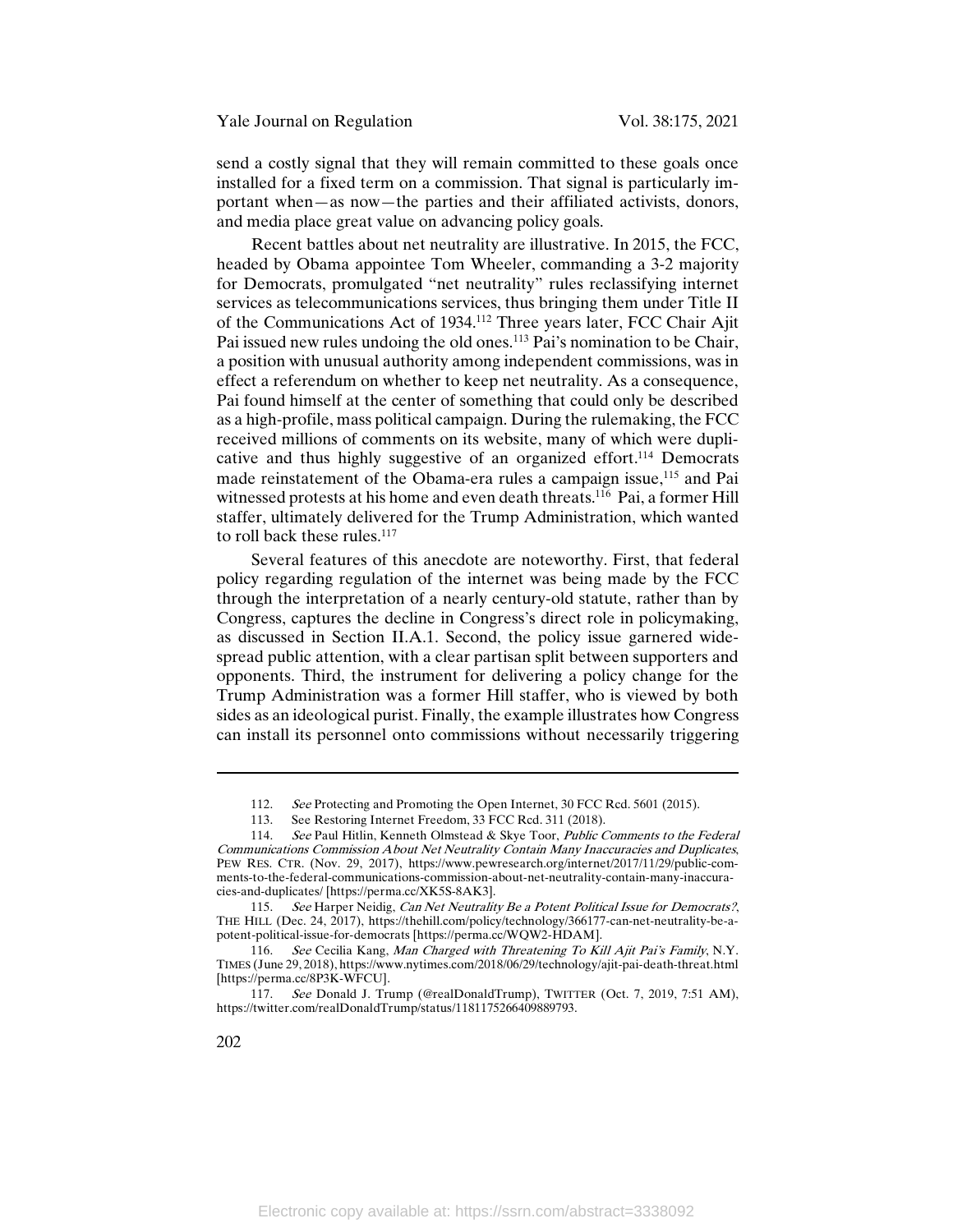pushback from the White House. Where the same party controls the White House and Senate, as was the case at the time of Pai's appointment, partisans in both branches benefit from the appointment of former Hill staffers who are able to credibly signal their ideological bona fides.

4. Inter-Agency Variation

The story we have told so far is incomplete; Congress's demand for staffers-turned-commissioners is not uniform across agencies. Table 3, below, reproduces the same three regression models reported in Table 2. Whereas Table 2 did not report the agency-level fixed effects, Table 3 does.

|             | Model 1              | Model 2                | Model 3            |
|-------------|----------------------|------------------------|--------------------|
| Year        | $0.065**$<br>(0.012) |                        |                    |
| Year Cubed  |                      | $0.0001*$<br>(0.00005) |                    |
| 1914-1930   |                      |                        | 1.436<br>(0.904)   |
| 1931-1972   |                      |                        | 0.166<br>(0.827)   |
| 1973-2018   |                      |                        | 2.494**<br>(0.843) |
| <b>CPSC</b> | 2.096**<br>(0.753)   | 1.717**<br>(0.587)     | 1.725**<br>(0.586) |
| <b>EEOC</b> | 0.359<br>(0.877)     | 0.330<br>(0.689)       | 0.380<br>(0.688)   |
| <b>FCC</b>  | 1.768*<br>(0.703)    | $0.112*$<br>(0.508)    | 1.122*<br>(0.505)  |

|  |  |  | Table 3: Staffers-Turned-Commissioners Over Time & Across Agencies |  |  |  |  |  |  |
|--|--|--|--------------------------------------------------------------------|--|--|--|--|--|--|
|  |  |  |                                                                    |  |  |  |  |  |  |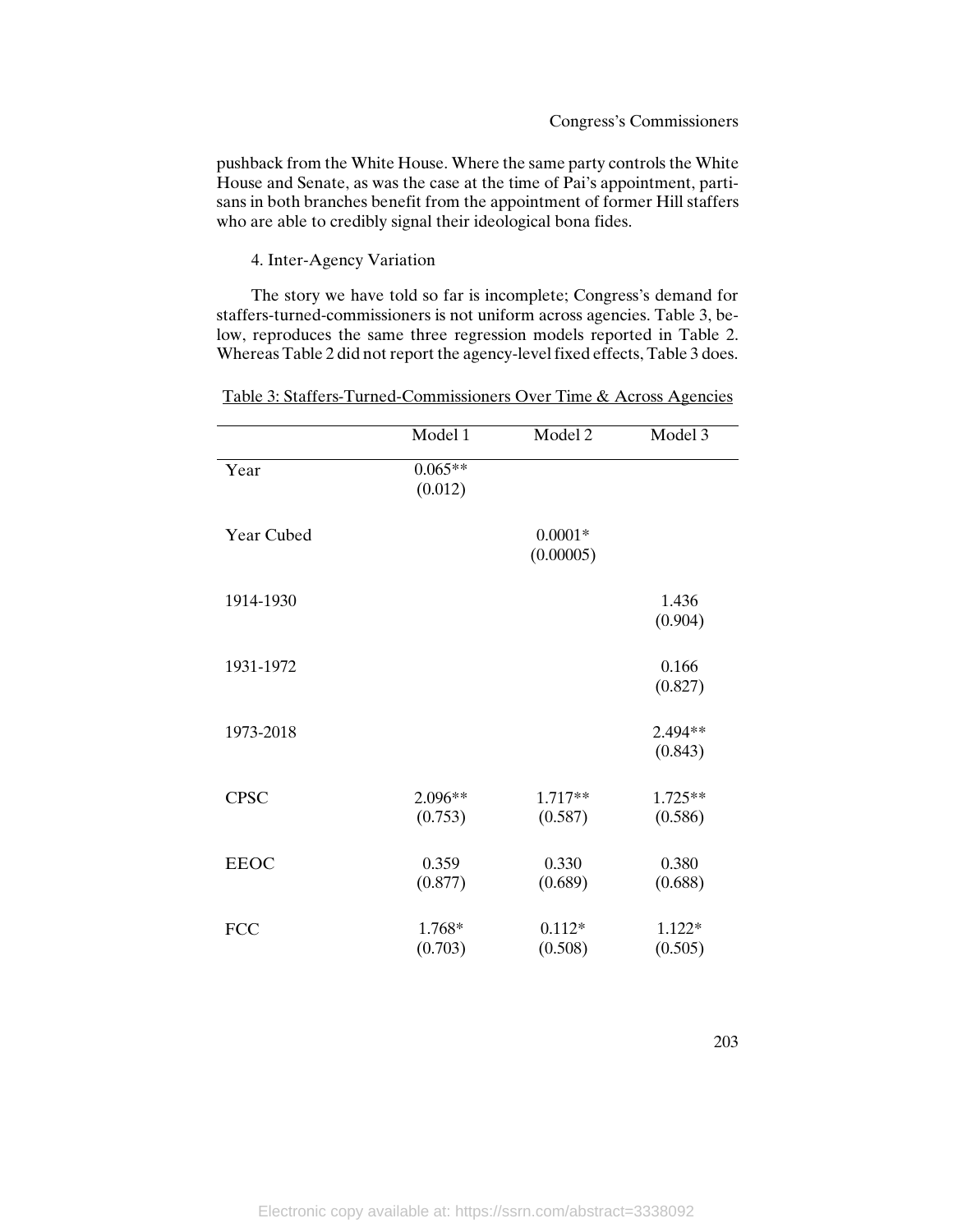Yale Journal on Regulation Vol. 38:175, 2021

| <b>FEC</b>   | 1.254    | 1.622**  | 1.604**  |
|--------------|----------|----------|----------|
|              | (1.254)  | (0.562)  | (0.559)  |
| Fed          |          |          |          |
| <b>FERC</b>  | 2.144**  | 1.998*** | 1.933*** |
|              | (0.694)  | (0.536)  | (0.531)  |
| <b>FTC</b>   | 0.929    | 2.230*** | 2.292*** |
|              | (0.777)  | (0.476)  | (0.478)  |
| <b>NLRB</b>  | 1.153    | 1.170*   | 1.172*   |
|              | (0.709)  | (0.511)  | (0.508)  |
| <b>NRC</b>   | 1.519*   | $1.201*$ | 1.276*   |
|              | (0.706)  | (0.514)  | (0.512)  |
| <b>NTSB</b>  | 1.280    | 1.096    | 1.094    |
|              | (0.755)  | (0.588)  | (0.588)  |
| <b>SEC</b>   | 0.911    | 0.969    | 0.989    |
|              | (0.750)  | (0.511)  | (0.507)  |
| Divided Govt | $-0.433$ | $-0.275$ | $-0.352$ |
|              | (0.272)  | (0.218)  | (0.212)  |

Unit of analysis: appointments and reappointments to eleven boards and commissions. Dependent variable: whether appointee previously worked for or served in Congress. Model: logistic regression (all models); Model 2 contains a third-degree polynomial transformation of Year (Year & Year<sup>2</sup> terms included in model, but unreported in table); Model 3 employs regression splines at 1914-1930, 1931-1972, and 1973-2018. Agency covariates modeled as fixed effects; baseline category: the Federal Reserve. Period: 1980-2018 (Model 1); 1914-2018 (Model 2); 1914-2018 (Model 3). Observations: 459 (Model 1); 977 (Model 2); 977 (Model 3). Pseudo-R<sup>2</sup>: 0.142 (Model 1); 0.118 (Model 2); 0.111 (Model 3). \*\*\* signifies  $p < 0.001$ , \*\*  $p < 0.01$ , \*  $p < 0.05$ , †  $p < 0.10$ .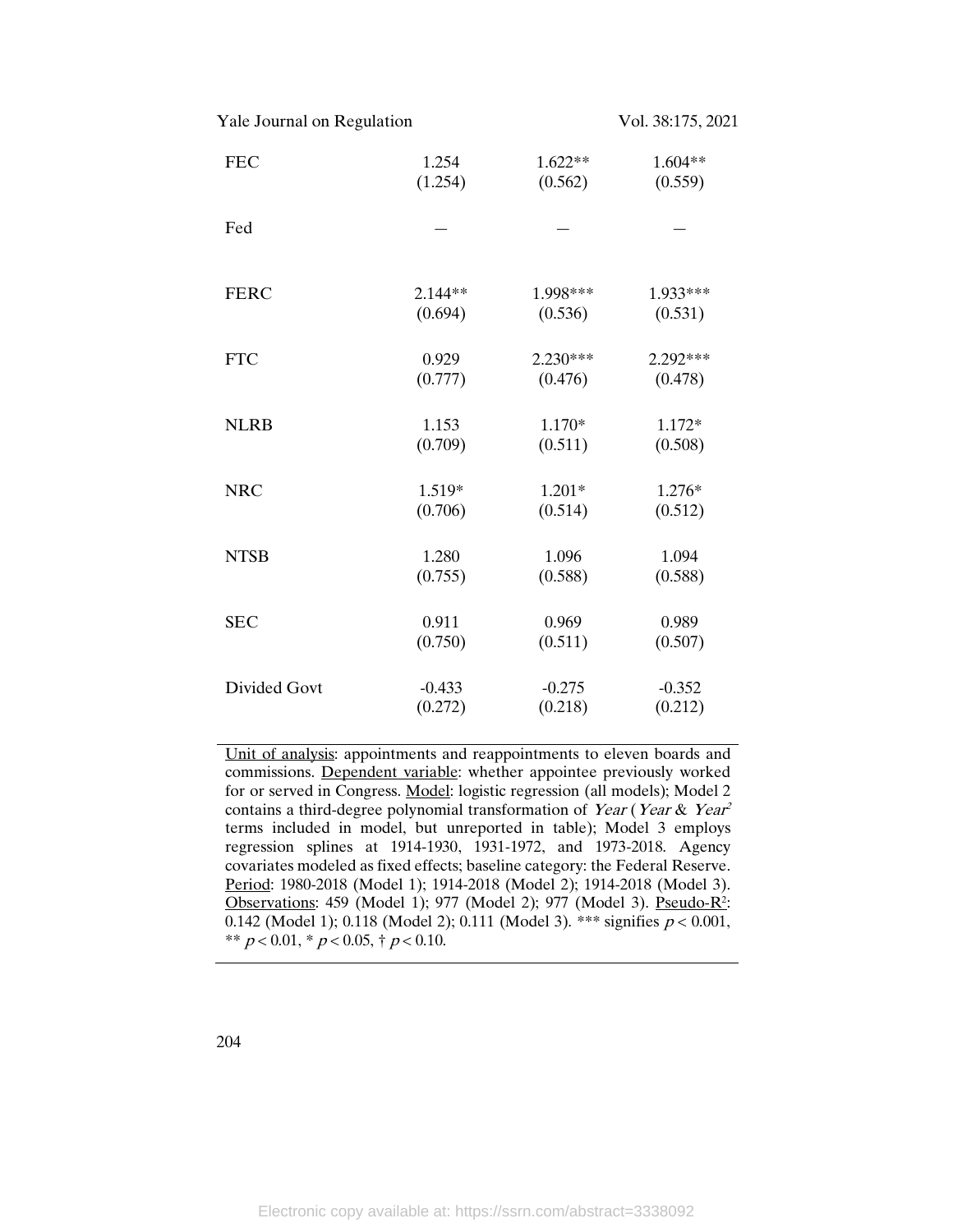The various agency fixed effects reported in Table 3 complicate the narrative. Compared to the Federal Reserve—which is the baseline category and the included agency with historically the smallest proportion of former Hill staffers among its leaders—several agencies have a significantly greater likelihood of including former Hill staffers among their leadership, controlling for time and the presence of divided government. Namely, the positive coefficient estimates achieve conventionally accepted levels of statistical significance in at least one model for the CPSC, FCC, FEC, FERC, FTC, NLRB, and NRC. Controlling for the time trend and effect of divided government, the Hill-to-agency current is particularly strong for these agencies.

What accounts for these differences across agencies? One possibility is that the observed variation in appointments is the result of a self-reinforcing process. Imagine the following scenario. For idiosyncratic reasons, a Hill staffer is appointed to a commission for the first time. Adaptive expectations then set in;118 the next time a seat on that commission is open, political actors fail to agree on a candidate, decide that the first stafferturned-commissioner is working out well enough, and so appoint a second one. The process then repeats. At the same time, with each subsequent appointment, staffers-turned-commissioners' patrons in Congress gain knowledge of how to successfully elevate someone to a commissionership. These learning effects give them an advantage in placing their favored candidates on commissions in the future.<sup>119</sup> The result: a positive feedback loop develops, with the boost in staffers-turned-commissioners attributable to path-dependent development rather than conscious choice to elevate Hill staffers.

Although this path-dependence theory cannot be empirically evaluated, there is much to recommend it. Not only can it explain the variation in staffers-turned-commissioners across agencies, but it also offers a rationale for why the other theories yield null results. It very well may be efficient for political actors to take into account, for example, the commission's ideology or the political climate at the time, when deciding whether to appoint a congressional staffer. But positive feedback processes are rarely path-efficient and often lead to one of multiple possible equilibria.<sup>120</sup>

Alternative explanations for these differences across agencies focus on idiosyncratic characteristics of each particular commission, or of the overall political climate at the time of particular appointments. Empirical tests of four of these alternative explanations yield null results.

 $\overline{\phantom{a}}$ 

<sup>118.</sup> See PAUL PIERSON, POLITICS IN TIME 24 (2004) (defining adaptive expectations). 119. See id. ("Projections about future aggregate use patterns lead individuals to adapt their actions in ways that help to make those expectations come true.").

<sup>120.</sup> See id. at 18, 44.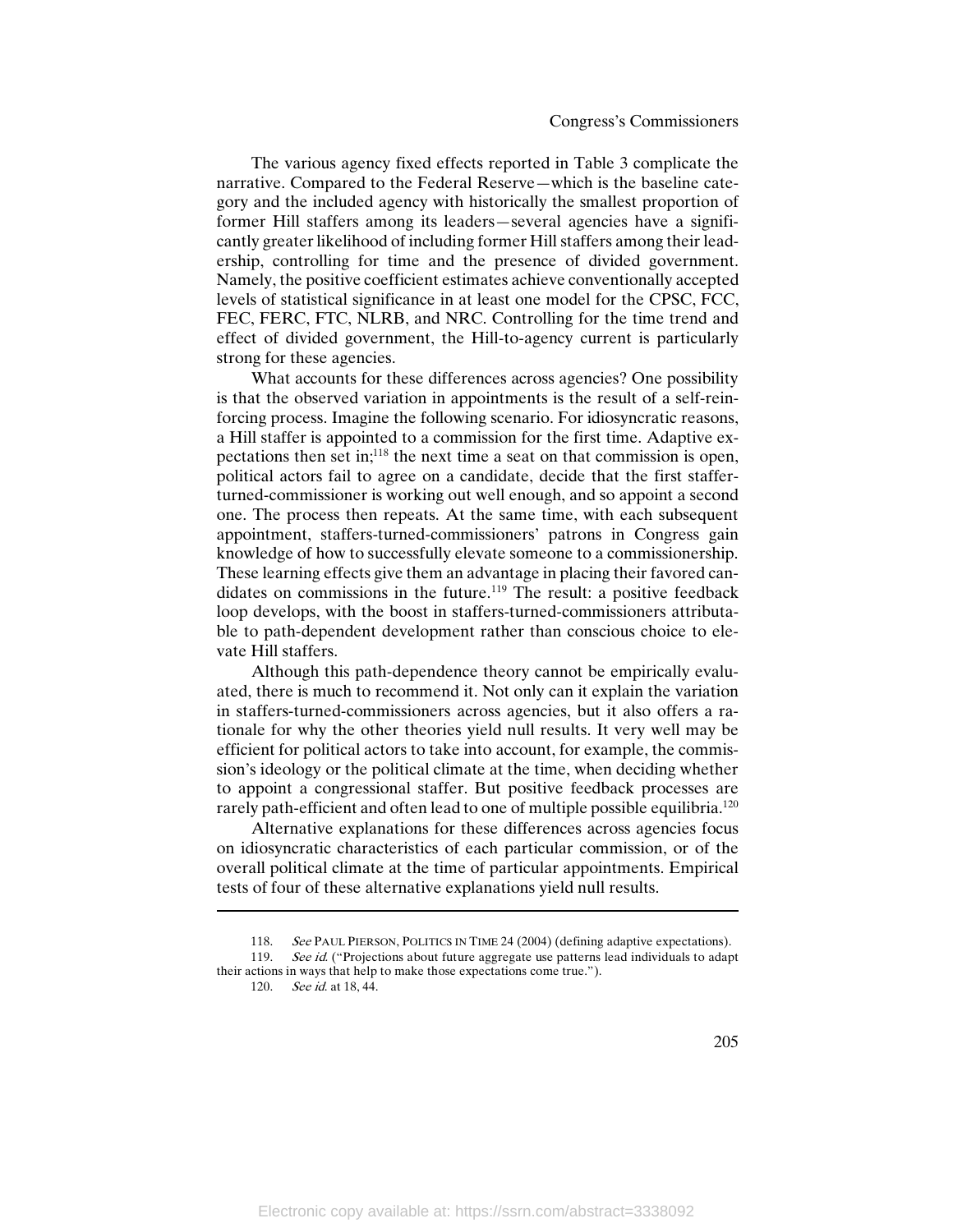Yale Journal on Regulation Vol. 38:175, 2021

First, we examine whether agencies' political orientations offer an explanation. We operationalize political orientation using liberal-to-conservative ideological scores developed by Professors Joshua Clinton and David Lewis.<sup>121</sup> As a first cut, we regress the proportion of each agency's commissioners during the 2005-2018 period that were former Hill staffers on the agency's ideological score.122 Figure 4 displays the results. Although the regression line in Figure 4 shows a slight negative relationship between an agency's conservativism and the proportion of its commissioners that hail from Capitol Hill, the associated confidence intervals are far too wide to support a clear connection.

<sup>121.</sup> Clinton and Lewis's measure is based on a survey of journalists, think-tankers, and bureaucracy experts conducted in 2006. See Joshua D. Clinton & David E. Lewis, Expert Opinion, Agency Characteristics, and Agency Preferences, 16 POL. ANALYSIS 3, 5 (2008). Because Clinton and Lewis's survey does not include the Fed or FERC, these agencies are excluded from this analysis.

<sup>122.</sup> We use a logit model with standard errors clustered by agency. As an alternative specification, we also use a two-limit tobit model censored at 0 and 1. Both models yield substantially similar results. We start at 2005 based on the dramatic increase in staffers-turned-commissioners around that year. The results reported in Figure 4 are robust to different start years.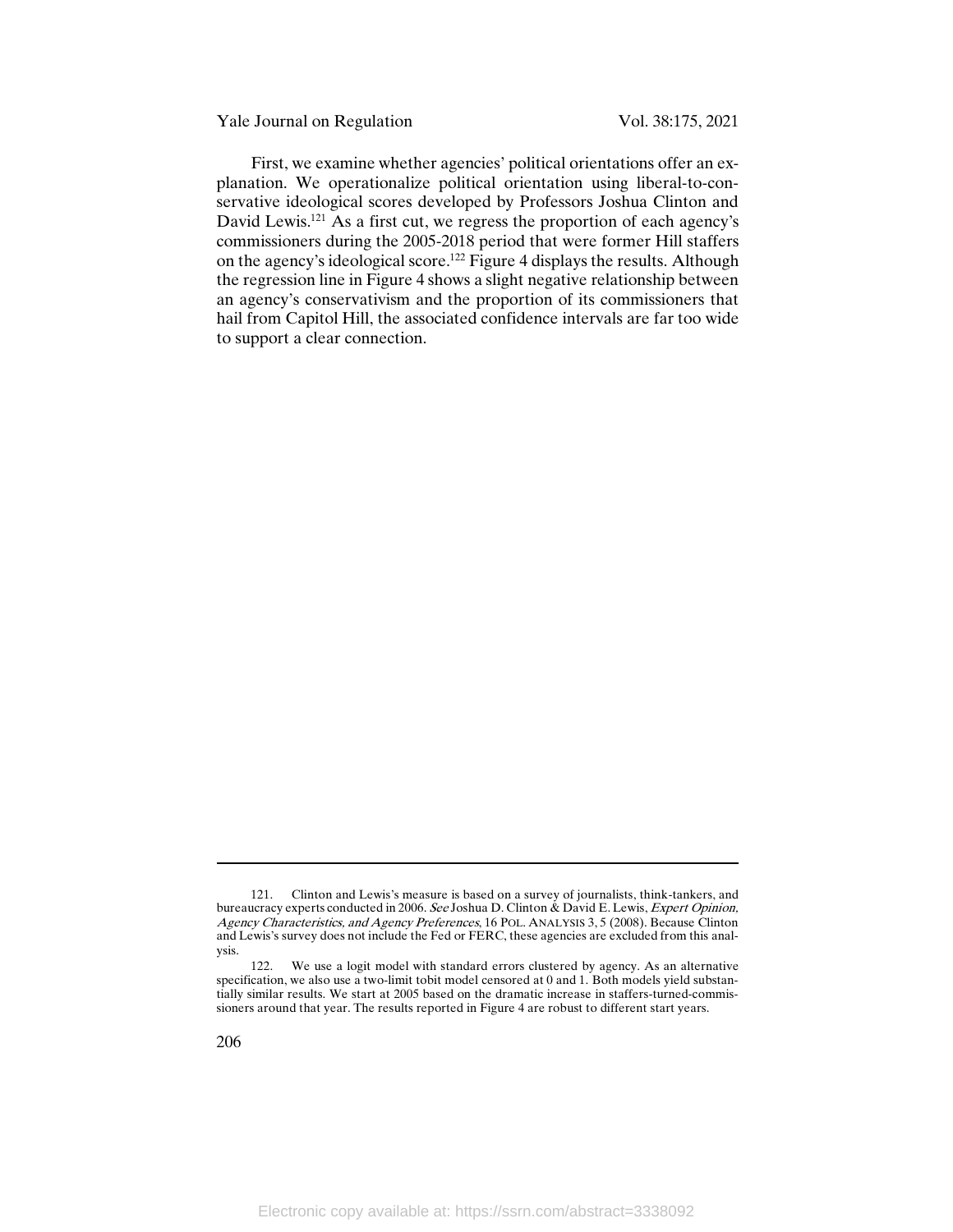

Figure 4: Agency Ideology & Presence of Staffers-Turned-Commissioners

Second, we examine whether staffers-turned-commissioners are more common on lower-profile commissions. If lawmakers view appointments as patronage plums to reward longtime staffers, one might expect the phenomenon to be concentrated in lower-salience, less consequential agencies. After all, getting one's employee a sinecure on an obscure commission may incur fewer political costs than installing that individual on a commission such as the FCC.

Third, in another variation of the patronage story, we consider whether staffers-turned-commissions are concentrated on agencies that address relatively less-sophisticated subjects. By analogy, consider the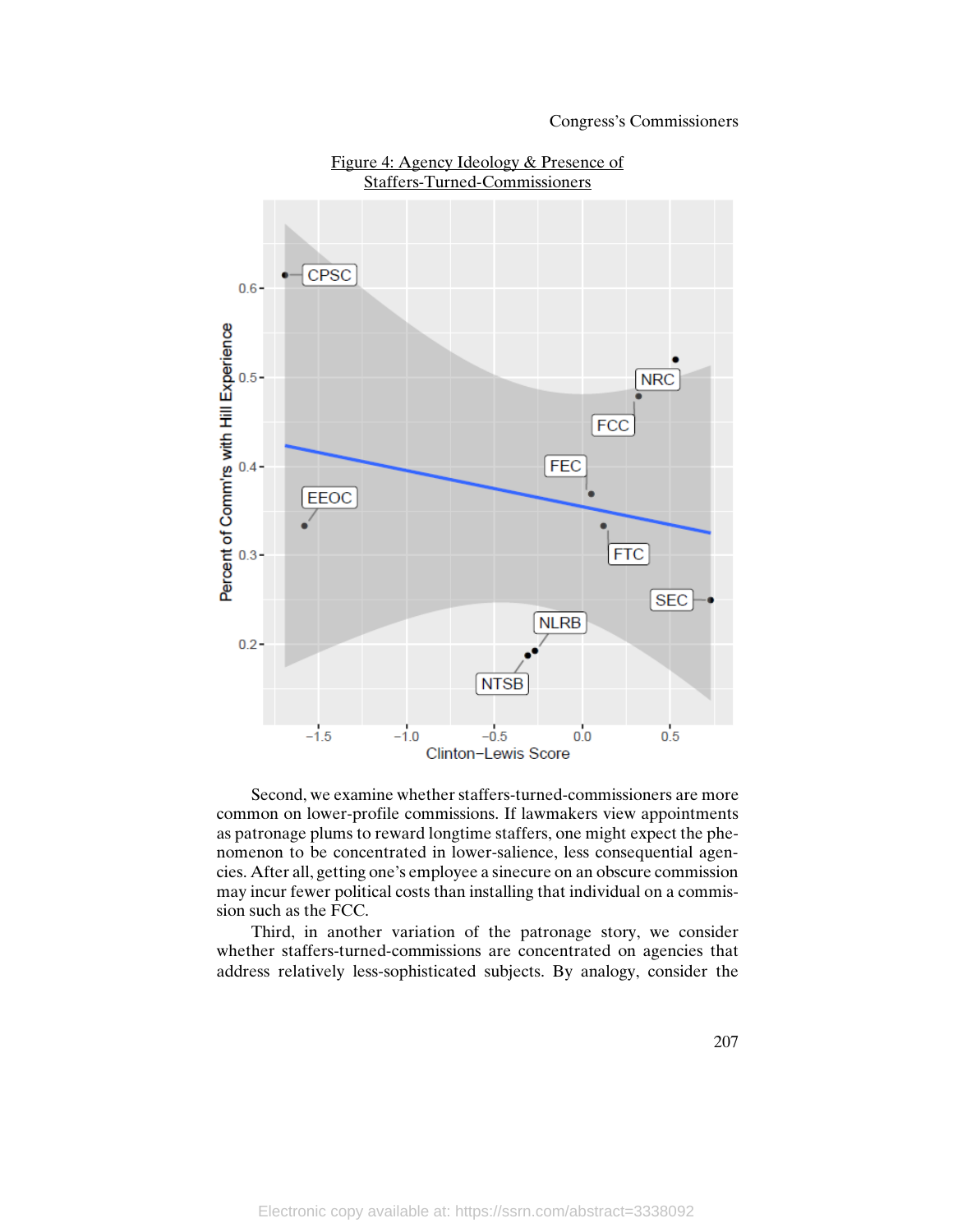Yale Journal on Regulation Vol. 38:175, 2021

practice of presidents appointing their campaign supporters to cushy ambassadorships in European capitals, while reserving positions in countries with more complex relationships with the U.S. to expert career diplomats.123 If a similar dynamic is at play in the administrative state, we would expect the presence of staffers-turned-commissioners to be negatively correlated with the complexity of an agency's subject matter.

Finally, we examine whether a possible association between an agency's ideology and the presence of former Hill staffers depends on period-specific political dynamics.

Regression models testing all of these hypotheses yield null results.124 We cannot reject the null hypotheses that any of these alternative explanations—major features of the overall political climate at the time of appointment, whether the commission is high- or low-profile, or whether it addresses complex subject matter—have no connection to the likelihood that a former Hill staffer is appointed to a given commission.

\* \* \*

To test the lower-profile-commissions account, for each commissioner appointed after 2004, we regress whether that commissioner formerly worked for Congress on a measure capturing the relevant agency's public profile. We operationalize "public profile" as the number of times the agency was mentioned in the New York Times in the year of the appointment. As above, we estimate several alternative specifications with different variables capturing period-specific political dynamics. The model is a logistic regression with agency-clustered standard errors.

<sup>123.</sup> See Dav Seminara, *In U.S., Selling Ambassadorships To Highest Bidder Has Long* History, WASH. DIPLOMAT (Feb. 28, 2013), https://washdiplomat.com/index.php?option=com\_content&id=8985:in-us-selling-ambassadorships-to-highest-bidder-has-long-history&Itemid=428 [https://perma.cc/3WXH-WC6A].

<sup>124.</sup> To test the *political-climate account*, we regress whether each individual hails from Capitol Hill on various features of the political climate at the time of the appointment. To capture any period-specific political influences on appointments, we include year-level fixed effects. Alternative specifications replace these year-level fixed effects with (i) fixed effects for each President-Senate Majority Leader pair; (ii) fixed effects for each pair of the President and Senate leader of the other party than the President; and (iii) dummy variables for a Republican President, GOP Senate majority, and the interaction of the two. Each model employs logistic regression with agency-clustered standard errors. All models also include the relevant agency's Clinton-Lewis ideological score as an independent variable. The analysis encompasses the period 2005 to 2018.

To test the *less-sophisticated-commissions account*, for each commissioner appointed during the period of study, we regress whether that individual previously worked in Congress on two measures of regulatory complexity: the number of regulatory restrictions issued by the agency in the previous year and, in an alternative model, the total word length of those regulations. The data for these two measures were obtained from Patrick A. McLaughlin & Oliver Sherouse, RegData U.S. 3.2 Agency Summary Dataset, QUANTGOV, https://www.quantgov.org/bulk-download. We estimate similar alternative specifications as before to capture period-specific fixed-effects. All models employ logistic regression with agency-clustered standard errors. Because the data source used here ends in 2017, this analysis covers 2005-2017 rather than 2005-2018 in the previous models. Contra our prediction, the coefficient estimates are positive in all eight of the models that we estimate. All eight, however, fall short of statistical significance.  $(p=0.13$  in one model,  $p=0.14$  in another, and the standard errors dwarf the coefficient estimates in the other six models.)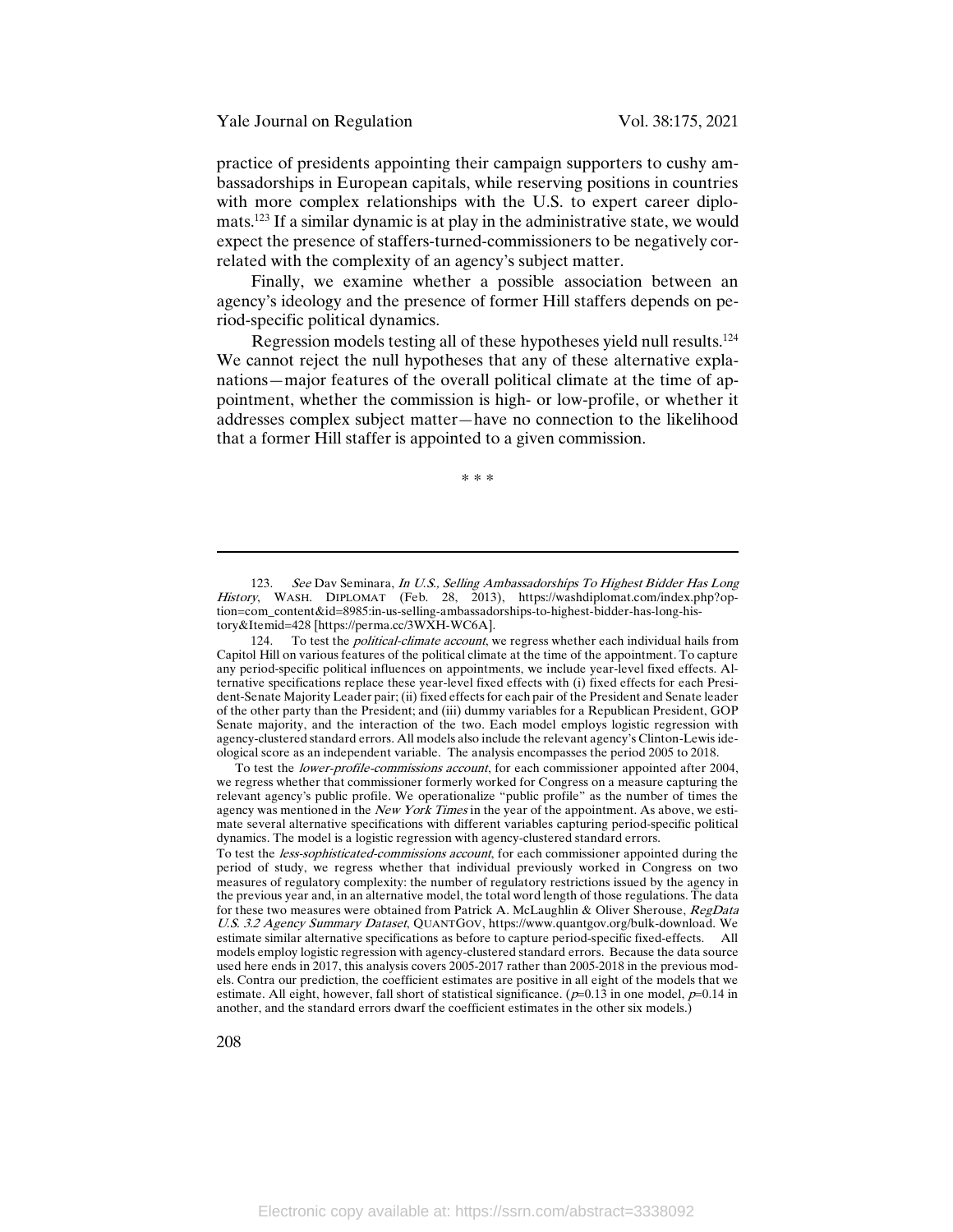In this section, we examined the demand-side of the market for commissioners, focusing on lawmakers' incentives to place former congressional staffers in these positions. We argued that the demand for staffers as commissioners has recently increased because of the relative fall in congressional power over policy. As one pathway of power has been weakened, legislators naturally have resorted to alternative, lower-cost means of influencing policy. On the other side of the equation, although the White House decides whom to nominate for these positions, it may have less relative power than is apparent, since the Senate can act as a veto gate over the White House's ability to execute its policy choices through appointees. At the same time, increasingly cohesive and ideologically oriented parties arguably favor appointing ideological true believers to commissions; in this climate, Hill staffers' demonstrated commitment to their party's policy goals makes them particularly well-suited as appointees.

#### B. Supply-Side

 $\overline{\phantom{a}}$ 

Continuing with our market metaphor, we next consider whether a demand-focused account may be only half of the story. Changing workplace dynamics on Capitol Hill also may have influenced the supply of individuals seeking to work as commissioners on independent agencies. Namely, it is possible that growing congressional dysfunction may have induced senior staffers to head to the exits in increasing numbers. A 1995 Congressional Management Foundation report described employment in Congress in dismal terms: "Staff typically work exceedingly long, unpredictable hours that leave little time for outside activities; receive lower pay than both private sector and federal executive branch staff; work in cramped quarters with no privacy; exercise minimal control over their work schedules; and have virtually no job security."<sup>125</sup>

The situation has only worsened since then. Between 2009 and 2013, inflation-adjusted salaries declined by twenty percent for House counsels and thirteen percent for House legislative directors.126 In the Senate, counsel and legislative directors saw similar decreases in salary.<sup>127</sup> Further, staffing levels for policy positions have been in decline for decades; whereas in 1979 committees in both chambers employed a total of 3,437 staffers, by

<sup>125.</sup> Nicole Cooper, *Working in Congress: Introduction*, CONG. MGMT. FOUND. (Feb. 3, 2007), https://www.congressfoundation.org/index.php?option=com\_con-2007), https://www.congressfoundation.org/index.php?option=com\_content&task=view&id=117&Itemid=50 [https://perma.cc/55LJ-A9K6].

<sup>126.</sup> See Lee Drutman et. al, Congress Must Invest in Its Own Capacity Again, R STREET INST. (Mar. 9, 2016), https://www.rstreet.org/2016/03/09/congress-must-invest-in-its-own-capacityagain/ [https://perma.cc/P4B7-WD3E].

<sup>127.</sup> See id. (reporting that salaries for individuals holding these positions in the Senate declined fourteen percent and eleven percent, respectively, over this period).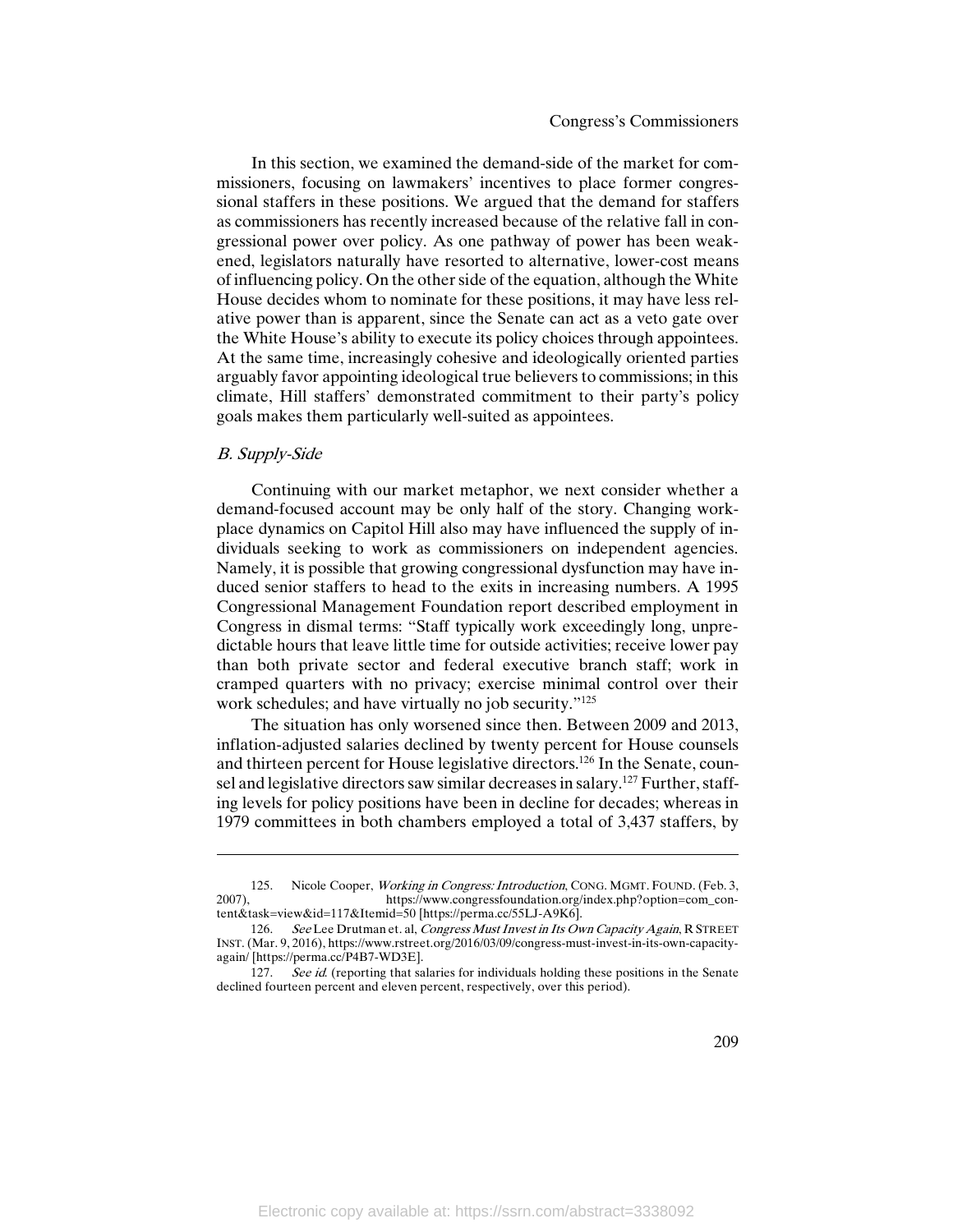2012, that figure had fallen to 2,262 individuals<sup>128</sup> — presumably limiting opportunities for advancement in a shrinking workforce. And while staffing levels and salaries declined, the work may have become more difficult; the size and scope of the executive branch that these committee staffers are charged with overseeing more than doubled in real terms between 1979 and 2012.129 These developments may make working for Congress a lessattractive career option—and increase the attractiveness of exit.

To be clear, we do not claim that the typical high-level Hill staffer would prefer to be an SEC Commissioner because of a growing pay or work-quality gap between Congress and the SEC. Plainly, a seat on a highprofile commission is likely to be a more attractive career option than serving as a top aide to a powerful senator or committee in any era. But what about a position on a less consequential commission? When Congress was well-functioning and the employment structure facilitated spending one's career on Capitol Hill,<sup>130</sup> a star staffer for an influential lawmaker conceivably might prefer to stay put rather than accept a fixed-term appointment to a minority-party seat on a backwater commission. If exit decisions are made at the margins, then we would expect to see more departures among policy-motivated staffers as Congress's policymaking capacity and its attractiveness as a workplace both have waned.

Compounding matters, service on a commission simultaneously has become less financially attractive for high-fliers in the private sector. Over the past generation, the income gains for the most highly paid individuals, virtually all of whom presumably work outside of government, have far outpaced those of other workers.131 Members of one common group from

 $\overline{a}$ 

<sup>128.</sup> Vital Statistics on Congress, supra note 70, at 1 tbl. 5-1.

<sup>129.</sup> See Historical Tables, OFF. MGMT. & BUDGET 28, tbl. 1.3, https://www.whitehouse.gov/omb/historical-tables/ [https://perma.cc/F5KH-9ZEN].

<sup>130.</sup> See Sarah Binder, *The Dysfunctional Congress*, 18 ANN. REV. POL. SCI. 85, 91-92 (2015) (identifying the mid-1960s through 1970s as the post-war period in which Congress's agenda was most expansive); Kenneth A. Shepsle, The Changing Textbook Congress, in CAN THE GOVERNMENT GOVERN? 239 (John E. Chubb & Paul E. Peterson eds., 1989) (describing "an institutional bargain that gave prominence to committees and the jurisdictional imperative" of the Congresses of the mid-twentieth century).

<sup>131.</sup> See Chad Stone et al., A Guide to Statistics on Historical Trends in Income Inequality, CTR. ON BUDGET & POL'Y PRIORITIES 9-10 (Jan. 13, 2020), https://www.cbpp.org/sites/default/files/atoms/files/11-28-11pov\_0.pdf [https://perma.cc/JP76-BCPT]. The pay gap between private- and public-sector workers also has grown. See Comparing the Compensation of Federal and Private-Sector Employees, 2011 to 2015, CONG. BUDGET OFF. 10, 15 (Apr. 2017), https://www.cbo.gov/system/files/115th-congress-2017-2018/reports/52637-federalprivatepay.pdf [https://perma.cc/ZH44-NM6K] (finding that the total compensation was lower for federal employees with a professional or doctorate degree than for private-sector employees with similar attributes).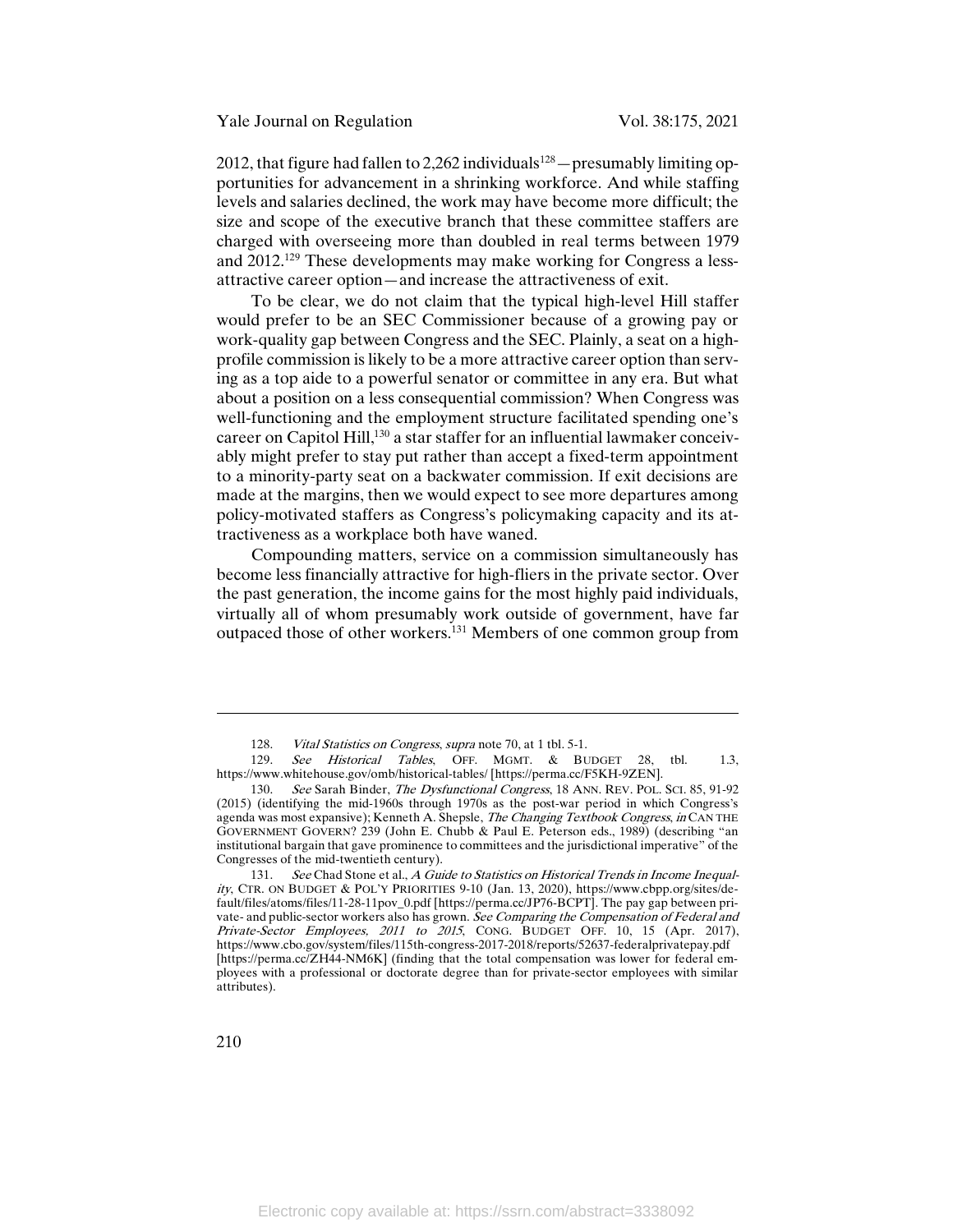which commissioners are selected, law firm partners, have seen their incomes rise precipitously. <sup>132</sup> Almost twenty years ago, Chief Justice William Rehnquist recognized that the increase in opportunity costs for public service could discourage "many of the very best lawyers" from judicial service.<sup>133</sup>

A similar dynamic may be playing out among the pool of potential executive appointees. Consider the pre-appointment professional lives of two FTC commissioners: Chair Joseph Simons and Rebecca Slaughter. Slaughter arrived at the FTC after serving as chief counsel to Senator Charles Schumer,  $134$  a position that would have paid no more than \$111,000 in 2013.135 Simons, by contrast, came to the FTC from the partnership of Paul, Weiss, Rifkind, Wharton & Garrison, where his most recent partnership share was \$1.9 million.<sup>136</sup> While income gaps between big-firm partners and federal officials are nothing new, the size of Simons's pay cut may make others in a similar position think twice about the opportunity cost of government service. Taken together, the decline in pay for high-level staffers and the massive increase in pay for high-level attorneys could shift the supply of potential commissioners away from the private sector and to the halls of Congress.

Digging deeper, we ask whether a concomitant decline in appointments from the private sector has accompanied the rise of staffers-turnedcommissioners. To answer this question, we examine changes over the 1934-2018 period in the proportion of newly appointed SEC commissioners' with certain pre-appointment employment. Specifically, we examine whether each new commissioner arrived at the SEC immediately from one of the following positions: (a) congressional staff or member; (b) SEC staff; (c) other executive branch position; and (d) securities-related private-sec-

<sup>132.</sup> See Albert Yoon, Love's Labor Lost? Judicial Tenure Among Federal Court Judges: 1945-2000, 91 CAL. L. REV. 1029, 1038 (2003) (finding greater increases in the salaries of law firm partners than those of most professions, including federal judges).

<sup>133.</sup> William H. Rehnquist, Chief Justice, U.S. Supreme Court, Statement Before the National Commission on the Public Service (July 15, 2002), https://www.supremecourt.gov/publicinfo/speeches/viewspeech/sp\_07-15-02 [https://perma.cc/E945-A3AH].

<sup>134.</sup> See Cecilia Kang, 'I Don't Feel Superhuman. I Feel Like a Mom Who Has a Career.', N.Y. TIMES (May 31, 2018), https://www.nytimes.com/2018/05/31/technology/governmentmom.html [https://perma.cc/2NWL-85CT].

<sup>135.</sup> See R. ERIC PETERSEN, LARA E. CHAUSOW & AMBER HOPE WILHELM, CONG. RES. SERV., R43774, STAFF PAY LEVELS FOR SELECTED POSITIONS IN SENATORS' OFFICES, FY2009-FY2013 10, tbl. 6 (2014), https://fas.org/sgp/crs/misc/R43774.pdf [https://perma.cc/2NBK-BGCG].

<sup>136.</sup> See Mike Scarcella & C. Ryan Barber, *Joseph Simons of Paul Weiss, Trump's FTC* Chair Pick, Reports \$1.9M in Partner Share, NAT. L.J. (Feb. 2, 2018, 9:50 AM), https://www.law.com/nationallawjournal/sites/nationallawjournal/2018/02/02/joseph-simons-ofpaul-weiss-trumps-ftc-chair-pick-reports-1-9m-in-partner-share [https://perma.cc/BKM6-W56P].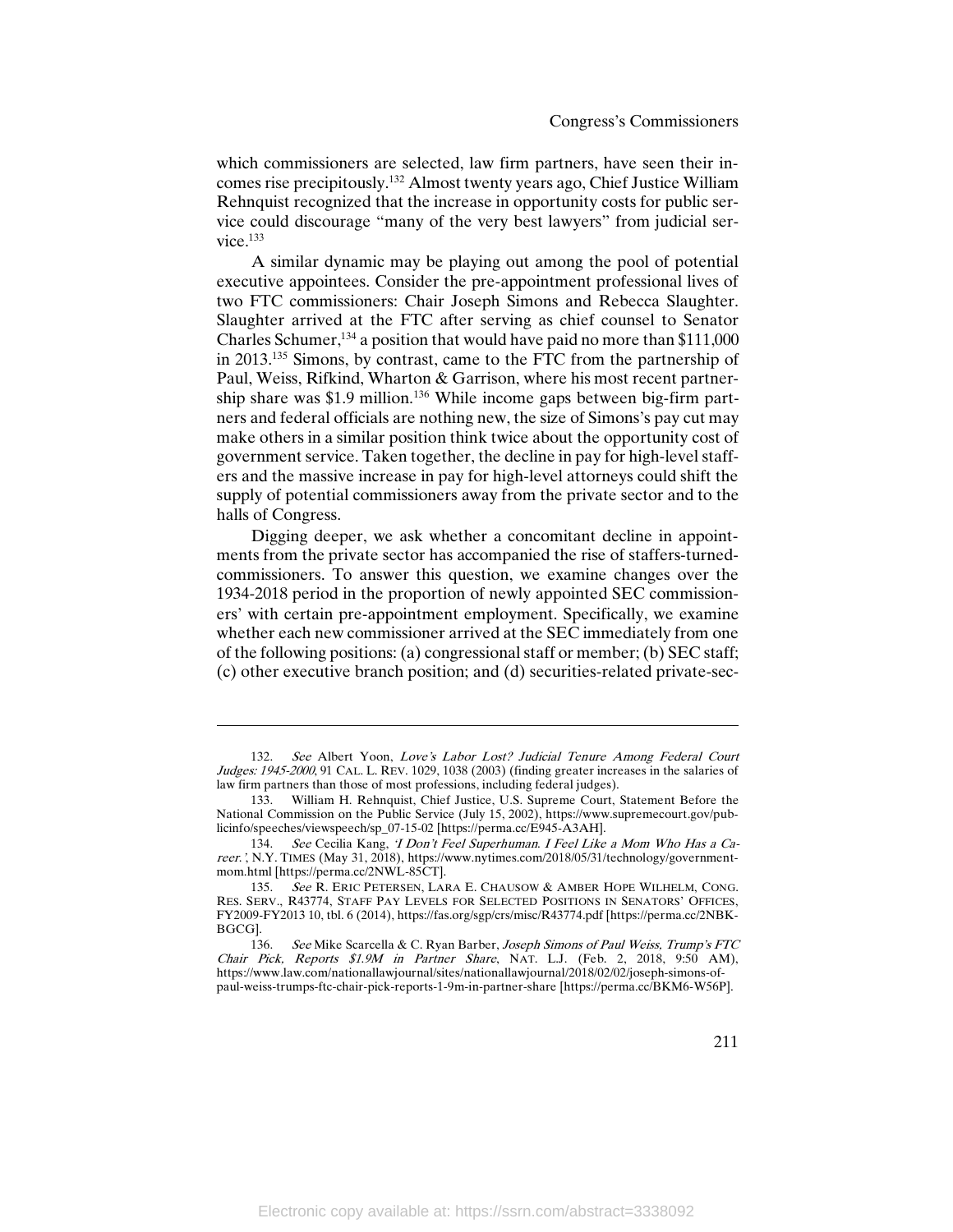tor work (in practice, securities lawyers). As before, we use Professor David Nixon's biographical dataset for 1934-2000 and collect our own data from internet sources for 2001-2018.

Figure 5 displays our findings. 137





Our claim that increased opportunity costs for individuals in the private sector to serve in government has shifted the SEC's compositional balance in favor of former Hill staffers does not find support in Figure 5. Instead, Figure 5(d) shows that the proportion of commissions hailing from

 $\overline{a}$ 

<sup>137.</sup> Panel C aggregates the following codes from Nixon's dataset: other federal agency staff, unrelated public sector, appointive federal commissioner/agency head, related military service, related public sector, and ambassadorial and international commission. Panel D aggregates direct and indirect employment by regulated industry, with indirect employment including legal services and consulting. See Nixon, supra note 56, at 7.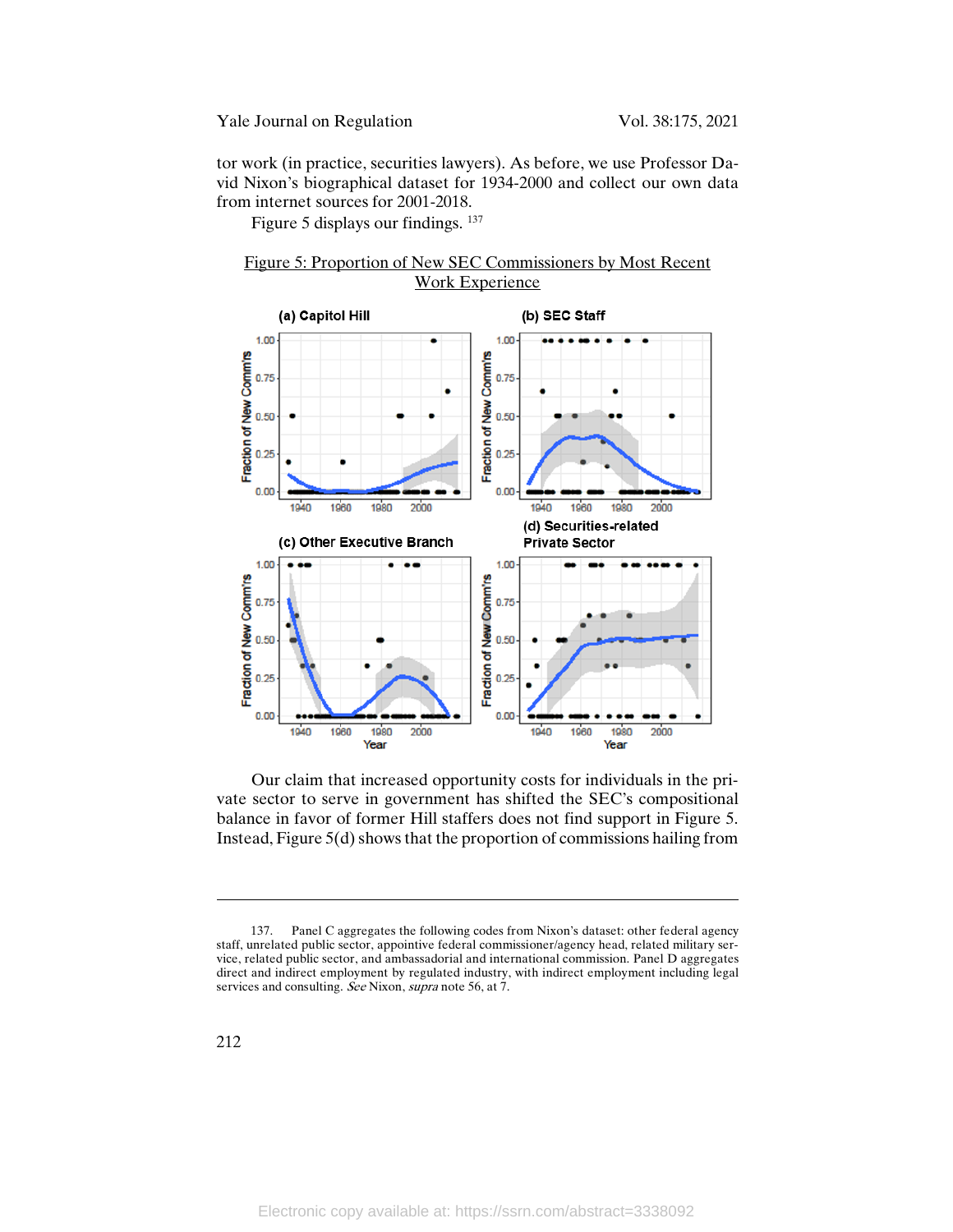the private sector has remained steady for almost sixty years.138 Still, the trend towards appointing staffers-turned-commissioners appears to have come at the expense of SEC staffers and other executive branch employees, not private-sector workers. Even though the data concerning the SEC does not support the public-private sector pay gap hypothesis, because the figure examines a single agency—and an unusually high-profile one at that—we are not ready to reject this possible explanation for agencies writ large. Whether other commissions exhibit a similar pattern is a promising area for future research.

In addition to the above pay-related dynamics, congressional dysfunction may make executive appointments less attractive to job candidates who are not currently working on the Hill. Consider that the average time from nomination to confirmation for all executive and judicial appointees has more than doubled from the Reagan to the Obama Administrations.<sup>139</sup> Failed nominations also have crept upward, from eighteen percent of all nominations under Reagan to twenty-eight percent under Obama,<sup>140</sup> with even higher failure rates for appointees to independent commissions.<sup>141</sup> Remaining in limbo for a prolonged period may be particularly disruptive to nominees with existing careers outside of politics and those contemplating a long-distance move to Washington to accept a position. Observing the growing proportion of nominees hailing from the District of Columbia or an adjacent state, Professor Anne Joseph O'Connell raises the possibility that the length and unpredictability of the confirmation process "may be narrowing the pool of top officials."<sup>142</sup>

But whereas an individual living outside of Washington or working outside of politics might view the confirmation process as disruptive to her life, congressional staffers do not face these concerns to nearly the same degree. Perversely, the delay and uncertainty that Congress has injected into the confirmation process may advantage Hill staffers at the expense of other potential nominees.

In summary, several related trends may jointly contribute to an increase in the supply of staffers-turned-commissioners: increasingly long hours, low job security, and reduced pay push Hill staffers towards the exits, while simultaneously, the greater share of national income received by high-earners encourages law partners and other potential commissioners from the private sector to stay put. That public-sector employees and those

 $\overline{a}$ 

<sup>138.</sup> Since our data cannot distinguish between job functions within the private sector, however, one must take these findings with a grain of salt. For instance, there still may be a substitution of higher-prestige law partners in favor of lower-prestige ones.

<sup>139.</sup> O'Connell, supra note 84, at 1669. The Obama figure refers to the 2009-2014 period.

<sup>140.</sup> *Id.* at 1660-61.

<sup>141.</sup> *Id.* at 1652.

<sup>142.</sup> *Id.* at 1653.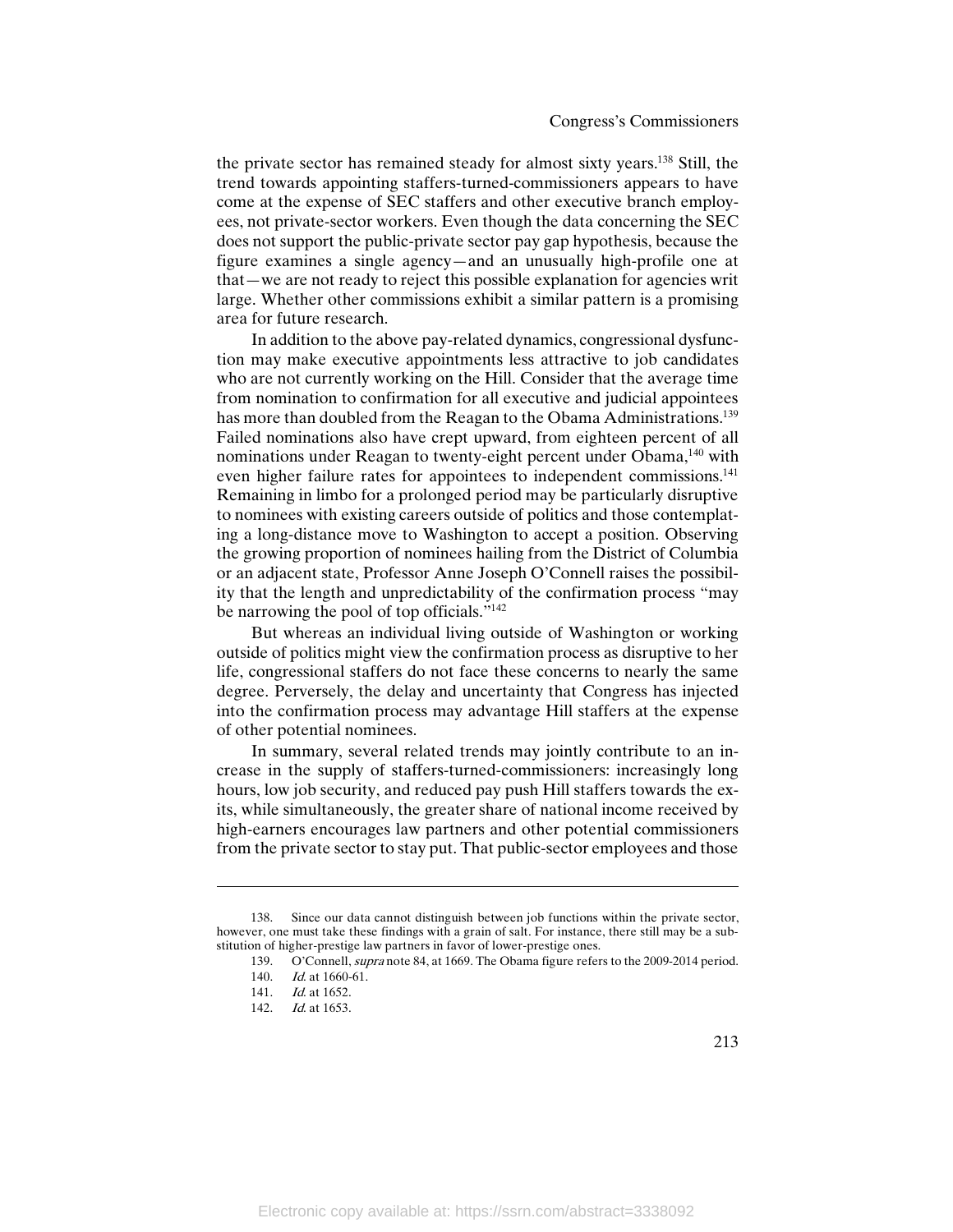living in the Washington metropolitan area may be better able to bear the challenges of increasingly lengthy confirmation processes may also tip the balance towards staffers-turned-commissioners.

An alternative supply-side story also exists. Whereas, in past generations, an ambitious young policy wonk aiming for a commissionership might have begun her career at an agency, law firm, or any number of other places, today she may observe the growing staffer-to-commissioner pipeline and instead decide to work for Congress. In this telling, the early glimmerings of a staffer-to-commissioner trend becomes self-reinforcing, with path-dependent, herd behavior among prospective commissioners fueling the trend. If that is the case, then agencies may be populated with individuals with the same qualities as commissioners prior to the rise of the staffer-to-commissioner pipeline, with the only difference being the particular lines on those individuals' résumés.

If one believes this alternative story, then why would one care if members of Washington's striver class punch their tickets by working in Congress or somewhere else? If the same sorts of people are seated at commission daises in either case, then why does it matter whether they previously worked for Congress? Part III addresses this question. As that part shows, the experience of working for Congress may have profound consequences for one's professional enculturation. To the extent that staffers-turnedcommissioners import Congress's norms of behavior onto independent commissions, that dynamic may impact the functioning of these commissions.

#### III. Consequences

In this Part, we address the consequences of the increased likelihood of commissions being run, in whole or part, by former Hill staffers on the functioning and effectiveness of these bodies. The following Section discusses possible effects of the Congress-to-commission pipeline on commissions' relationships with other actors. Namely, we suggest that this phenomenon may enable Congress to exert greater influence on independent regulatory commissions, bolster congressional support for commissions' activities, and perhaps even enhance commissions' democratic accountability.

Next, we address how the phenomenon may influence agencies' internal functioning. Here, we are less sanguine. On one hand, a career on Capitol Hill may provide an education in political tactics and congressional culture, which—for better or worse—may be imported to independent regulatory commissions. On the other hand, greater knowledge of legislative intent and legislative history of the laws that their agencies administer may enable staffers-turned-commissioners to better implement their statutory mandates.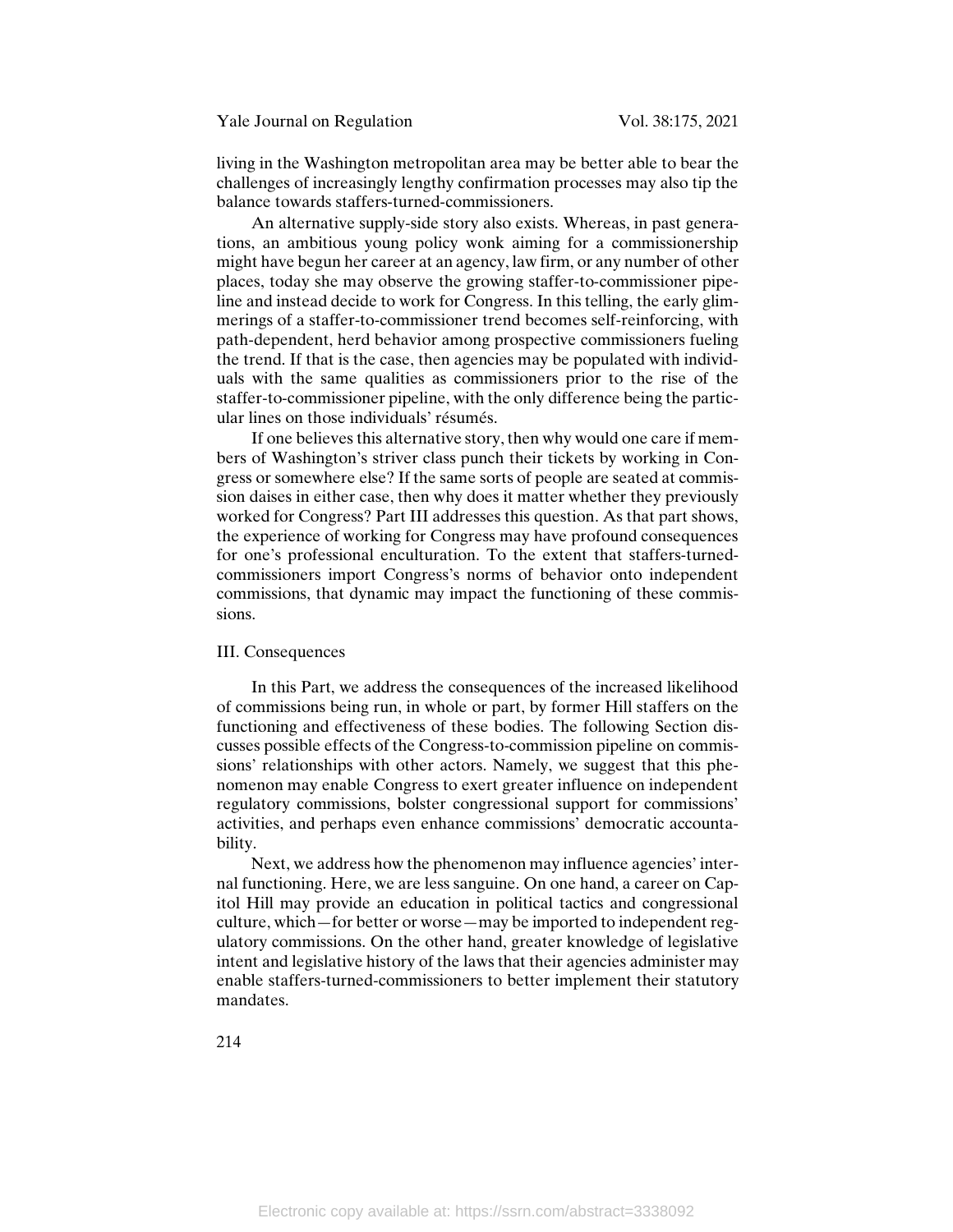### A. Extra-Agency

1. Strengthening Congress's Role

The staffers-turned-commissioners phenomenon offers distinct benefits to Congress. As explained in Part II, the timing of this trend suggests that Congress intended to place former staffers on commissions as a reaction to other developments that weakened Congress's relative role in administration.<sup>143</sup> It is easy to see how Congress's turn towards appointing its former staffers to commissioners could strengthen Congress's hand.

Beginning with the Reagan Administration, presidents have known that appointing loyalists to administrative agencies can be an effective strategy for influencing agency decision-making.144 Whereas, according to an American Bar Association (ABA) report, prior presidents "ha[d] been loath to let it appear that they were influencing regulatory agencies,"<sup>145</sup> President Reagan emphasized personal loyalty and ideological congruence in making appointments.146 This practice has increased in subsequent administrations, with presidents aggressively using appointments to encourage agencies to march in lockstep with White House priorities.<sup>147</sup>

That Congress would subsequently embrace this strategy is unsurprising. Conventional wisdom holds that independent agencies lie within Congress's sphere of influence more than the President's.148 Writing for the Court in FCC v. Fox Television Stations, Justice Antonin Scalia asserted that "independent agencies are sheltered not from politics but from the President, and . . . their freedom from [p]residential oversight (and protection) has simply been replaced by increased subservience to congressional

<sup>143.</sup> See supra Section II.A.

<sup>144.</sup> See Kagan, supra note 80, at 2277.

<sup>145.</sup> COMM'N ON LAW & THE ECON., AM. BAR ASS'N, FEDERAL REGULATION: ROADS TO REFORM 70 (1979).

<sup>146.</sup> See Kagan, supra note 80, at 2277.

<sup>147.</sup> See David J. Barron, Foreword: From Takeover to Merger: Reforming Administrative Law in an Age of Agency Polarization, 76 GEO. WASH. L. REV. 1095, 1096 (2008).

<sup>148.</sup> See Lawrence Lessig & Cass R. Sunstein, The Presidential Administration, 94 COLUM. L. REV. 1, 115 (1994) ("[Agency] independence can be understood as a form of [congressional] aggrandizement."); Randolph J. May, *Defining Deference Down: Independent Agencies* and Chevron Deference, 58 ADMIN. L. REV. 429, 449 (2006) ("Congress is quite jealous of its hegemony over the independent agencies, and can be expected to reach strongly to any executive poaching.' . . . Congress's prerogatives [are] usually not completely lost on agency commissioners." (quoting Harold H. Bruff, Specialized Courts in Administrative Law, 43 ADMIN. L. REV. 329, 350 (1991))); Antonin Scalia, *Historical Anomalies in Administrative Law*, SUPREME COURT HIS-TORY YEARBOOK 110 (1985) ("Humphrey's Executor continues to induce the Executive to leave the policy control of the independent agencies to congressional committees, and fastidiously to avoid any appearance of influence in those entities.").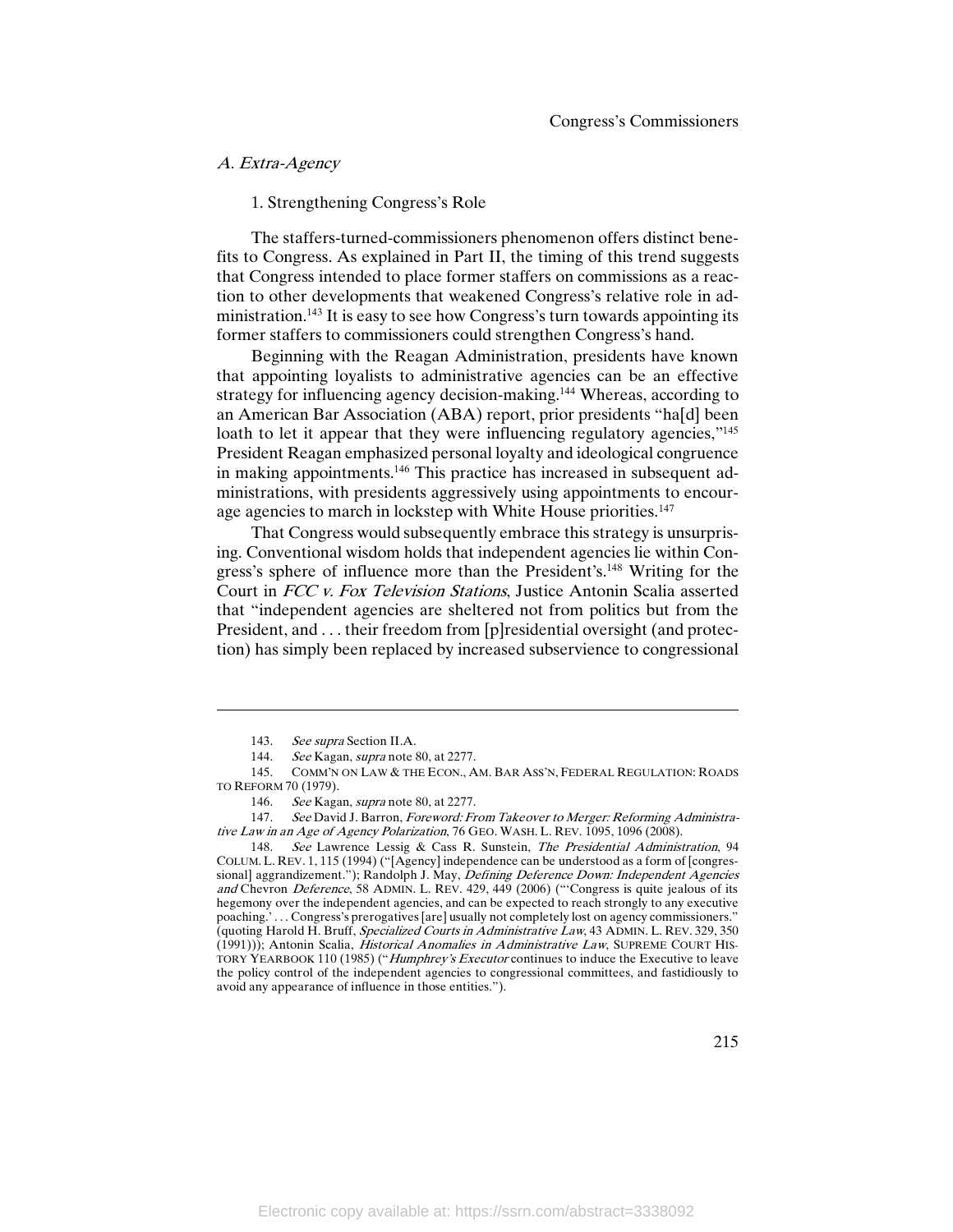direction."149 Indeed, appointees and civil servants at independent commissions report significantly more congressional influence than do employees working in executive departments.<sup>150</sup> If Congress endeavors to use appointments to influence administration, independent agencies are a natural place to start.

For an individual member of Congress, placing one's staffer on an independent commission has obvious advantages.151 But the staffers-turnedcommissioners phenomenon also benefits Congress as an institution in two respects.

First, a survey of congressional staff reveals that most staffers hold a "sense of loyalty to the body within which they work," meaning the Senate or House, and a subset develop "a sense of loyalty and commitment to the institution of Congress more broadly."152 Russell Mills and Jennifer Selin's study of detailees—agency personnel temporarily assigned to work for a congressional committee—offers insights. Mills and Selin find that detailees "can represent the interests and perspectives of the agency, and give the agency a conduit to [congressional] committee decision making."153 Perhaps a similar dynamic exists concerning staffers-turned-commissioners, who take the opposite path as agency detailees to Congress.

The degree to which staffers-turned-commissioners exhibit loyalty to Congress as an institution may differ by staff function and title. Former committee staffers may feel the institution's pull more than former personal staffers. Former congressional counsels' professional training may lead them to value adherence to general legal norms, whereas former chiefs of staff may harbor a different role-morality. Evaluation of the various types of congressional staffers that are appointed to commissions is a promising area for future research.

Second, the Congress-centric social network that a staffer-turnedcommissioner developed while working on Capitol Hill may influence her behavior as a commissioner. Consider that after the confirmation vote, the Senate has limited leverage over appointees—and a host of other actors compete for the appointee's loyalties. The President exerts some degree of

<sup>149.</sup> 556 U.S. 502, 523 (2009).

<sup>150.</sup> See Joshua D. Clinton, David E. Lewis, & Jennifer L. Selin, *Influencing the Bureau*cracy: The Irony of Congressional Oversight, 58 AM. J. POL. SCI. 387, 394 (2014) (reporting survey results).

<sup>151.</sup> See infra Section II.A.2 (arguing that staffers retain a degree of loyalty and connection to their former principals on the Hill).

<sup>152.</sup> See Barbara S. Romzek & Jennifer A. Utter, Congressional Legislative Staff: Political Professionals or Clerks?, 41 AM. J. POL. SCI. 1251, 1266 (1997).

<sup>153.</sup> Russell W. Mills & Jennifer L. Selin, *Don't Sweat the Details! Enhancing Congres*sional Committee Expertise Through the Use of Detailees, 41 LEGIS. STUD. Q. 611, 618 (2017).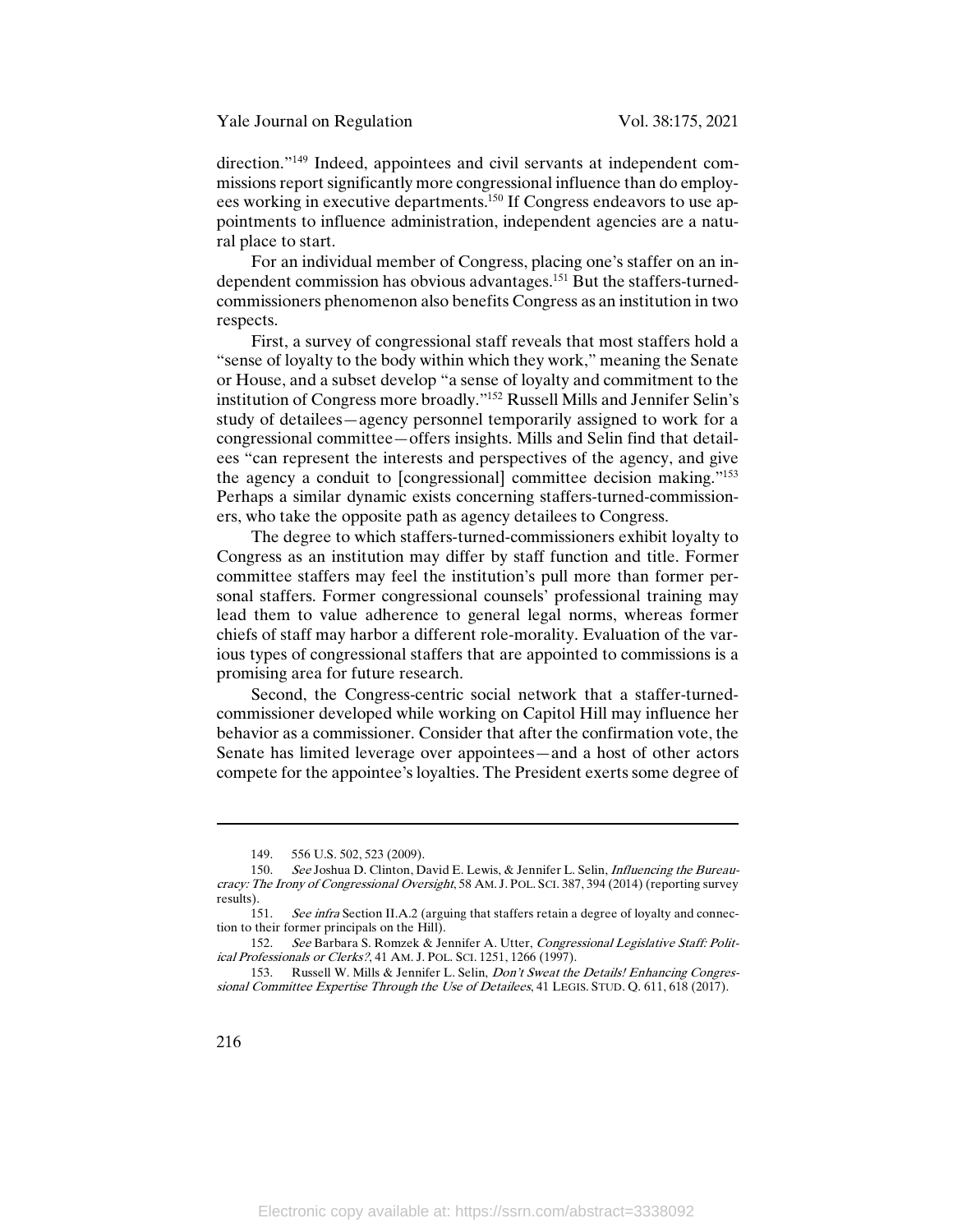control over independent agencies.154 Narrow, well-organized interest groups subject to, or benefitting from, the agency's regulations may "capture" appointees' attention.<sup>155</sup> Moreover, after sustained interactions with their careerist subordinates, appointees may "go native," that is acculturate to their agencies, adopting the norms and perspectives of the agency's civil service.156

An appointee with a deep social or professional network on Capitol Hill may be better able to resist these sirens. Observers have noted in other contexts how officials' extracurricular networks influence their professional activities. For instance, Professor Daniel Carpenter charts how bureaucrats' outside-the-Beltway professional networks provide them with an alternative power base, thereby reducing their reliance on elected officials.157 Similarly, Supreme Court watchers have identified a so-called "Greenhouse effect," in which Republican-appointed Justices tack left following their immersion in a liberal Washington legal establishment.<sup>158</sup>

Like Carpenter's bureaucrats, staffers-turned-commissioners' ties with current legislators and staffers may provide them with a basis of support outside of the executive branch, thereby enabling them to act in ways in which a commissioner without extra-branch ties could not.159 And to the extent that staffers-turned-commissioners maintain ties with their former colleagues on the Hill, these social connections may encourage them to

 $\overline{\phantom{a}}$ 

157. DANIEL P. CARPENTER, THE FORGING OF BUREAUCRATIC AUTONOMY: REPUTA-TIONS: NETWORKS, AND POLICY INNOVATION IN EXECUTIVE AGENCIES, 1862-1928, at 15 (2001).<br>158. See Fontana & Hug *supra* note 69 at 63: *accord* NEAL DEVINS & LAWRENCE

<sup>154.</sup> See Cary Coglianese, Presidential Control of Administrative Agencies: A Debate over Law or Politics? 12 J. CONST. L. 637, 639 (2010). Presidential control is often indirect, however, through the use of "requests" and permissive language. See id.

<sup>155.</sup> See Christopher C. DeMuth & Douglas H. Ginsburg, White House Review of Agency Rulemaking, 99 HARV. L. REV. 1075, 1080 (1986); George J. Stigler, The Theory of Economic Regulation, 2 BELL J. ECON. & MGMT. SCI. 3, 5 (1971).

<sup>156.</sup> See Nicholas Bagley & Richard L. Revesz, Centralized Oversight of the Regulatory State, 106 COLUM. L. REV. 1260, 1302 (2006). The experience of former Energy Secretary Rick Perry is illustrative. When running for President in 2011, Perry favored abolishing the Department of Energy. See Katie Reilly, Rick Perry Infamously Forgot About the Department of Energy. Now He Might Lead It, TIME (Dec. 13, 2016, 7:57 AM), http://time.com/4598910/rick-perry-department-energy-oops-gaffe/ [https://perma.cc/9TTU-6DL7]. Yet as Secretary of Energy, Perry was a public booster of the Department. See Dan Farber, Rick Perry at the Helm of the Department of . . . What Was That One Again, LEGALPLANET BLOG (Aug. 3, 2017), http://legalplanet.org/2017/08/03/rick-perry-hasnt-been-terrible/ [https://perma.cc/E8F7-MZA2].

See Fontana & Huq, supra note 69, at 63; accord NEAL DEVINS & LAWRENCE BAUM, THE COMPANY THEY KEEP: HOW PARTISAN DIVISIONS CAME TO THE SUPREME COURT 88 (2019).

<sup>159.</sup> By contrast, most OIRA administrators have a generalist and/or academic background. See Michael A. Livermore & Richard L. Revesz, Regulatory Review, Capture, and Agency Inaction, 101 GEO. L.J. 1337, 1373-77 (2013). Given these individuals' academic bend, their "relationships to particular interest groups have . . . been relatively attenuated, reducing the risks of capture." Id. at 1377.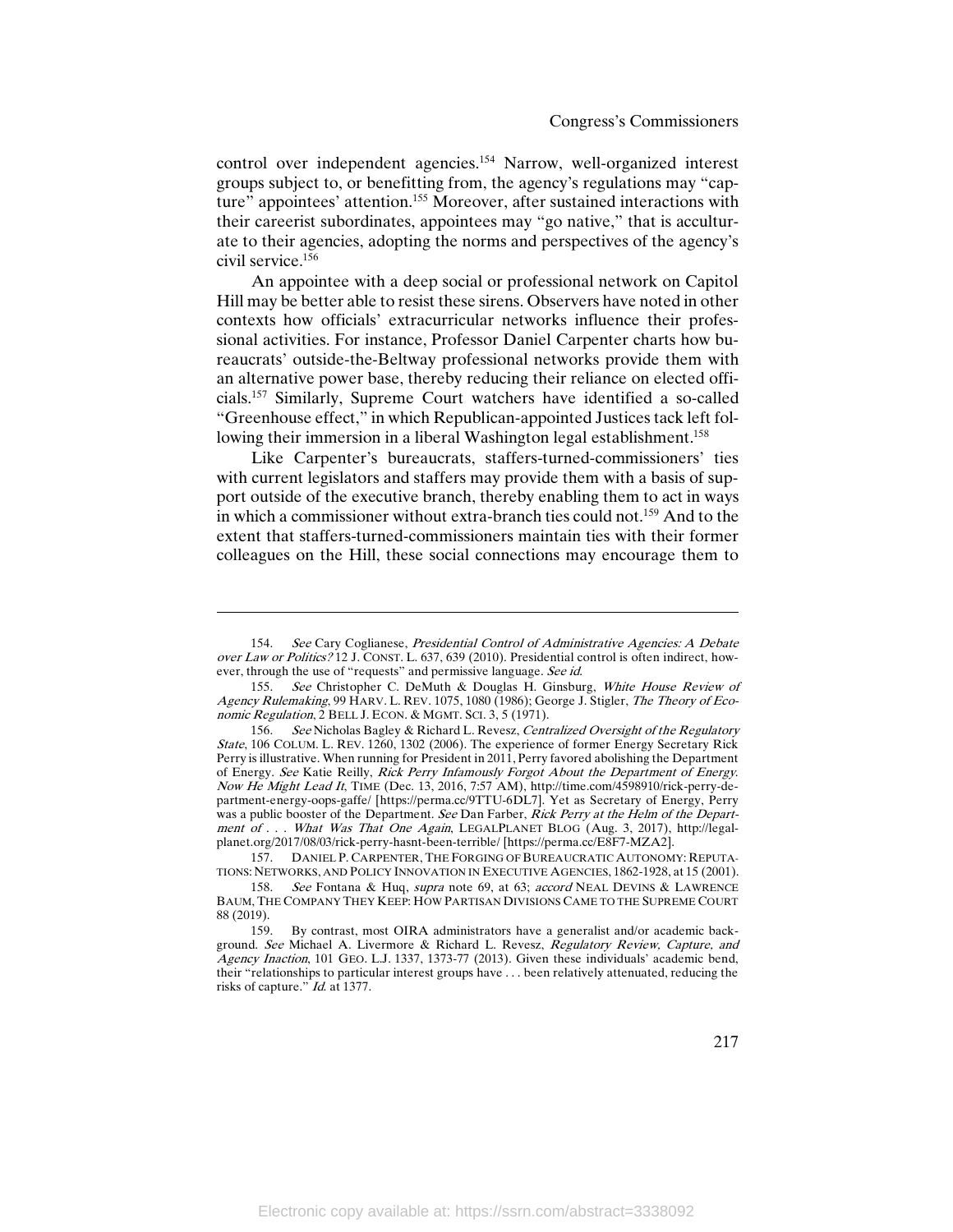support Congress-favored measures in a similar manner as the Greenhouse effect influences conservative justices.

Prior Hill experience may be particularly important as a bulwark against going native. According to Professor Bruce Ackerman, when even appointees with differing views from their civil servants engage in sustained interactions with these mission-focused civil servants, there is a "great danger" that appointees will "succumb to the pressures of the entrenched ideologues to sustain the preexisting mission of the agency."160 Civil servants do, in fact, frequently have differing views than agency heads.161 Further, civil servants may sort into employment based on their level of commitment to the agency's mission.<sup>162</sup> The result may be, for example, an NLRB staff stocked with labor advocates or a NRC with proponents of nuclear power.163 Accordingly, the political branches may worry about the prospect of commissioner assimilation into agency culture through sustained interactions with expert civil servants.

For appointees with deep ties to the White House, sustained interactions with White House officials could provide a *partial* corrective; while administration officials are likely to hold the "correct" ideological outlook, they are unlikely to be experts in the agency's subject matter. Accordingly, they are of limited use as a counterweight to the influence of expert civil servants in the fight for an appointee's attention.

Appointees from Congress face different circumstances. A Republican Hill staffer-turned-NLRB Board Member may maintain ties with expert Republican staffers on the House Committee on Education and Labor. A liberal staffer-turned-NRC Commissioner may stay connected to expert Democrats on the Senate Committee on Environment and Public Works. In this way, staffers-turned-commissioners may be embedded in professional networks that are both ideologically consistent and expert. These networks enable them to seek out informed second opinions from their ideological allies when they do not fully trust the views of expert-butideologically dissimilar civil servants.<sup>164</sup>

<sup>160.</sup> Bruce Ackerman, The New Separation of Powers, 113 HARV. L. REV. 633, 700-01  $(2000).$ 

<sup>161.</sup> See Joshua D. Clinton et al., Separated Powers in the United States: The Ideology of Agencies, Presidents, and Congress, 56 AM. J. POL. SCI. 341, 347 (2012).

<sup>162.</sup> See Bagley & Revesz, supra note 156, at 1300.

<sup>163.</sup> See id.; see also Clinton et al., supra note 161, at 348 (reporting that the NLRB has the most liberal civil servants of any independent agency, while the NRC has among the most conservative civil servants).

<sup>164.</sup> Cf. Brian D. Feinstein & Daniel J. Hemel, Outside Advisers Inside Agencies, 108 GEO. L.J. 1139, 1203-04 (2020) (positing that advisory committees mitigate the expertise-representativeness tradeoff facing appointees seeking to acquire information).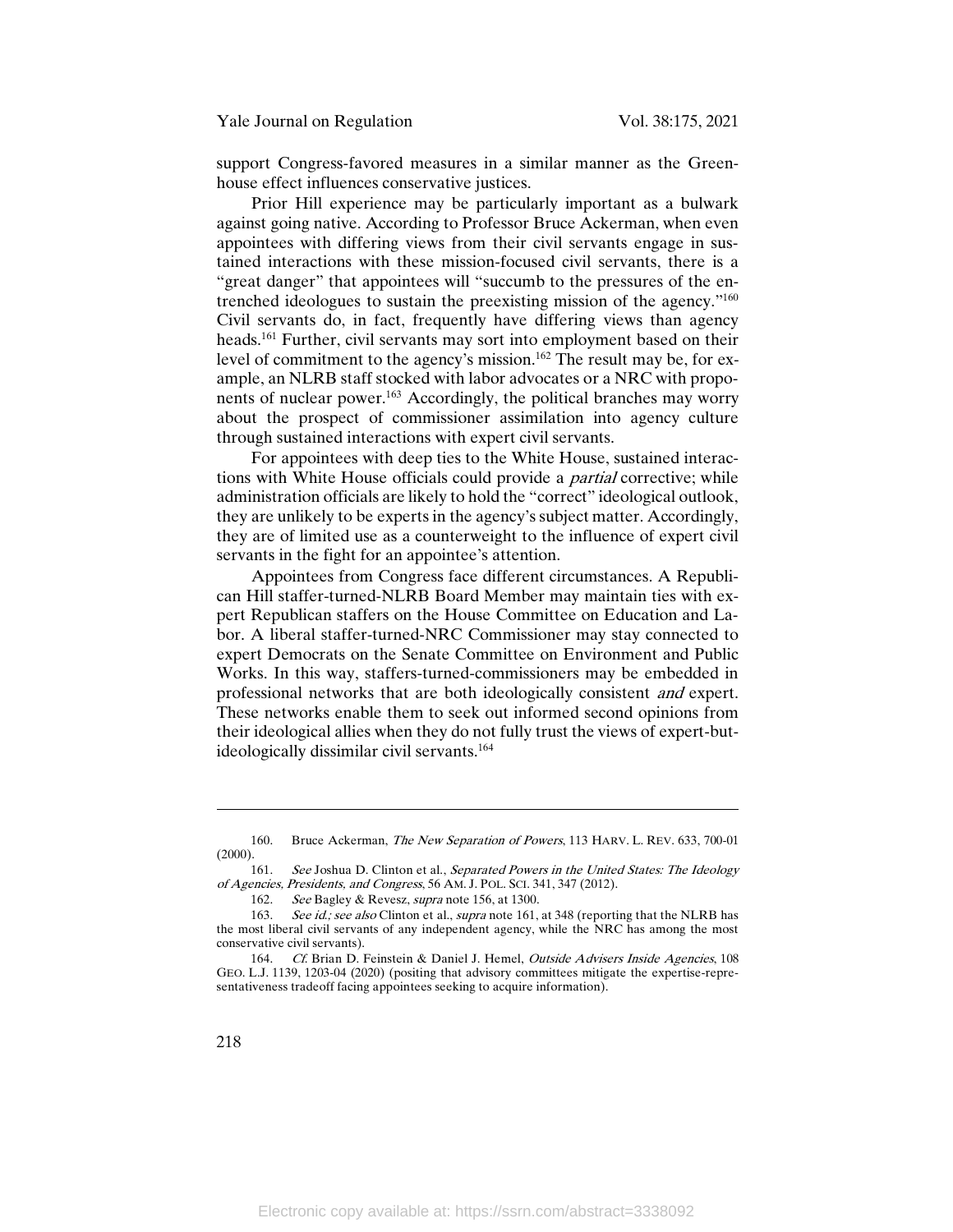In summary, staffers-turned-commissioners' earlier socialization in Congress may engender loyalty to that institution, with their social and professional ties to lawmakers and staff reinforcing that sense of loyalty. Placing former staffers onto commissions may be particularly effective as a defense against appointees "going native," because these appointees are likely to be connected to lawmakers and staff who are both expert and ideologically similar—a rare combination. By pulling independent commissions closer into Congress's orbit and guarding against bureaucratic drift, the presence of staffers-turned-commissioners helps effectuate congressional intent underlying the creation of at least some independent commissions: to project congressional power into the administrative state.<sup>165</sup>

## 2. Shoring Up Congressional Support

 $\overline{a}$ 

Staffers-turned-commissioners also may be able to leverage their ties to Congress to advance their agencies' interests. Just as lobbying firms and trade associations hire former lawmakers and staffers to capitalize on these individuals' goodwill toward and connections with current legislators,166 so too could staffers-turned-commissioners' social and professional ties to members of Congress benefit their new employers. We consider four mechanisms by which staffers-turned-commissioners could strengthen the ties between their agency and Congress—to their agency's benefit.

First, staffers-turned-commissioners are particularly well-positioned to advocate before Congress on behalf of their agencies. Commissioners routinely testify before congressional committees, making the case for their agency's budget requests.167 Commissioners also urge Congress to grant their agencies greater powers or to defend their existing turf.168 For

<sup>165.</sup> See Barkow, supra note 29, at 25. We do not take a position on whether this objective is a normative good and acknowledge that some readers will find it troubling. See, e.g., Steven G. Calabresi & Saikrishna B. Prakash, The President's Power to Execute the Laws, 104 YALE L.J. 541, 582-83 (1994); cf. Bowsher v. Synar, 478 U.S. 714, 722 (1986) ("The Constitution does not contemplate an active role for Congress in the supervision of officers charged with the execution of the laws it enacts.").

<sup>166.</sup> See Jordi Blanes i Vidal, Mirko Draca, & Christian Fons-Rosen, Revolving Door Lobbyists, 102 AM. ECON. REV. 3731, 3746 (2012) (finding that lobbyists are in part valued for their connections to lawmakers).

<sup>167.</sup> See, e.g., Review of the FY2019 Budget Request for the U.S. Commodity Futures Trading Commission & the SEC: Hearing Before the Financial Servs. & Gen. Gov't Subcomm. of the S. Comm. on Appropriations, 115th Cong. (2018) (statement of Jay Clayton, Chairman, U.S. Securities & Exchange Commission), https://www.sec.gov/news/testimony/testimony-financialservices-and-general-government-subcommittee-senate-committee [https://perma.cc/Z3M5- SQCR].

<sup>168.</sup> See, e.g., Hearing Before the Financial Servs. & Gen. Gov't Subcomm. Of the H. Comm. on Appropriations, 111st Cong. (2010) (statement of Nancy Nord, Comm'r, U.S. Consumer Products Safety Commission), https://www.cpsc.gov/s3fs-public/nord03042010\_0.pdf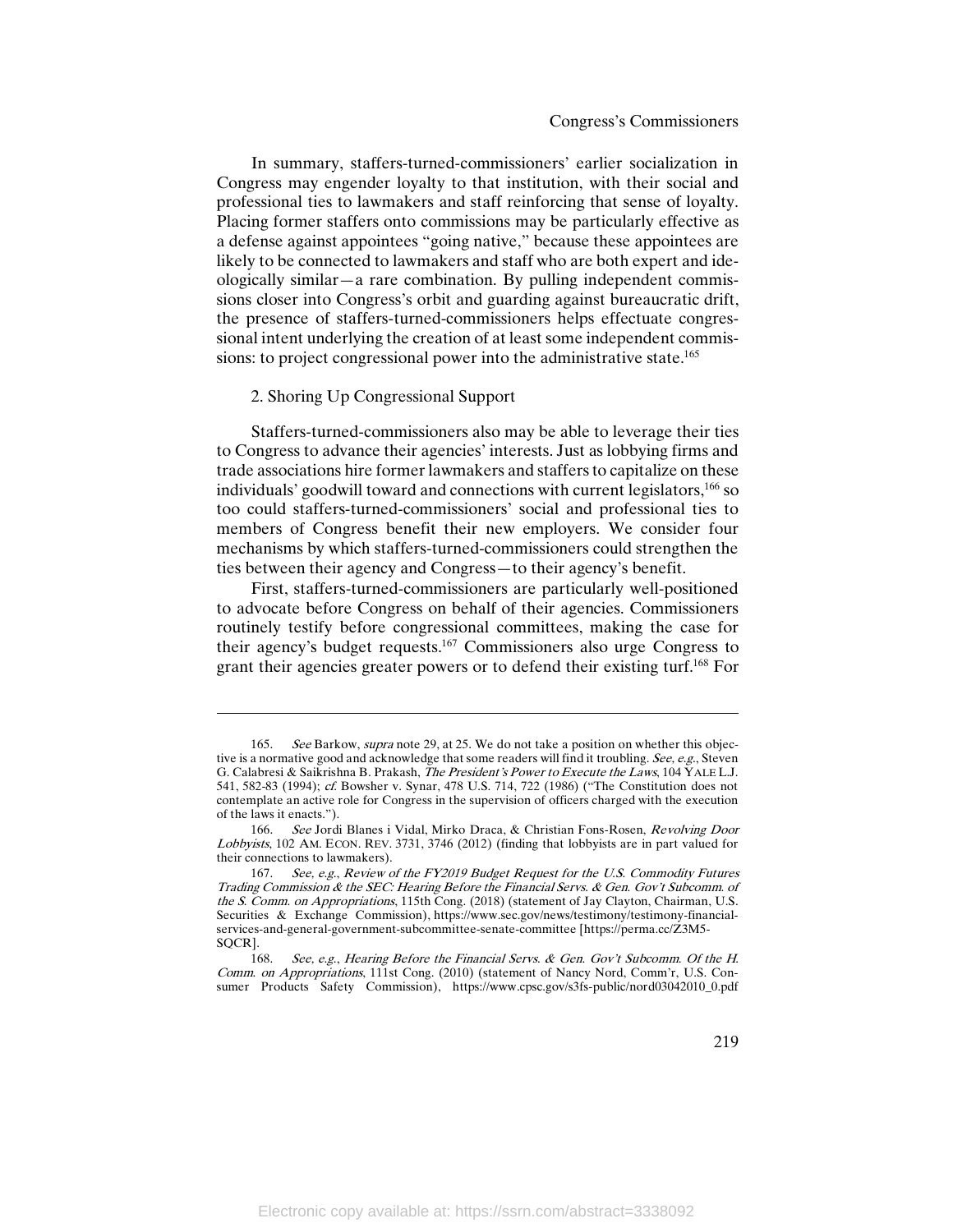instance, lawmaker-turned-SEC Chair Christopher Cox performed this function when he urged his former House colleagues not to substantially weaken the Sarbanes-Oxley Act.<sup>169</sup> When performing these functions, commissioners essentially serve as lobbyists for their commissions.170 Just as former Hill staffers are able to leverage their connections in Congress on behalf of their private-sector clients, staffers-turned-commissioners may be able to do the same on behalf of their commissions.<sup>171</sup>

Second, staffers-turned-commissioners could use their knowledge of Congress's internal dynamics to reduce conflicts between the branches. A former congressional staffer is well-positioned to advise her agency on what potential actions would invoke Congress's ire and thus should be avoided. Once again, Mills and Selin's work on agency detailees to Congress offers insights. Mills and Selin describe how detailees can assist Congress in predicting how their home agency would interpret a new statute.<sup>172</sup> Similarly, staffers-turned-commissioners can assist agencies in predicting how Congress might respond to a potential new rule or enforcement action. Further, once an agency finds itself in hot water with lawmakers, staffers-turned-commissioners may be able to use their connections in and understanding of Congress to cool the temperature and thus avoid embarrassing public hearings.173

Third, due to their connections to Congress, staffers-turned-commissioners may be particularly well-situated to assist their agencies' lawyers and policy experts in providing drafting assistance to lawmakers. The prac-

<sup>[</sup>https://perma.cc/BD7U-X6VH] (urging Congress to amend the Consumer Product Safety Improvement Act of 2008).

<sup>169.</sup> See Sarbanes-Oxley at Four: Protecting Investors and Strengthening the Markets: Hearing Before the H. Comm. on Financial Servs., 109th Cong. (2006) (statement of Christopher Cox, Chairman, U.S. Securities & Exchange Commission), https://www.sec.gov/news/testimony/2006/ts091906cc.htm [https://perma.cc/GU3Z-8R3N].

<sup>170.</sup> See Lobbying Disclosure Act of 1995, 2 U.S.C. § 1602 (2018) (defining "lobbying contact" as, inter alia, "communication . . . to a covered . . . official that is made on behalf of a client with regard to the formulation, modification, or adoption of Federal legislation").

<sup>171.</sup> See Blanes i Vidal et al., *supra* note 166, at 3732 (finding that lobbyists who previously worked for a senator find their income drop by twenty-four percent on average when that senator retires, which suggests that staffers-turned-lobbyists exploit their connections to their Hill employer to benefit their clients); id. (noting that staffers-turned-lobbyists comprise the largest category of former government officials working as lobbyists).<br>172. See Mills & Selin, *supra* note 153, at 620.

See Mills & Selin, supra note 153, at 620.

<sup>173.</sup> See id. at 628 (noting a negative correction between the number of detailees on a congressional committee and committee oversight levels, and speculating that committees with a high number of detailees are able to resolve issues with the agency through a less adversarial forum); cf. THOMAS SCHELLING, THE STRATEGY OF CONFLICT 134-35 (1960) ("Trust is often achieved simply by the continuity of the relation between parties . . . .").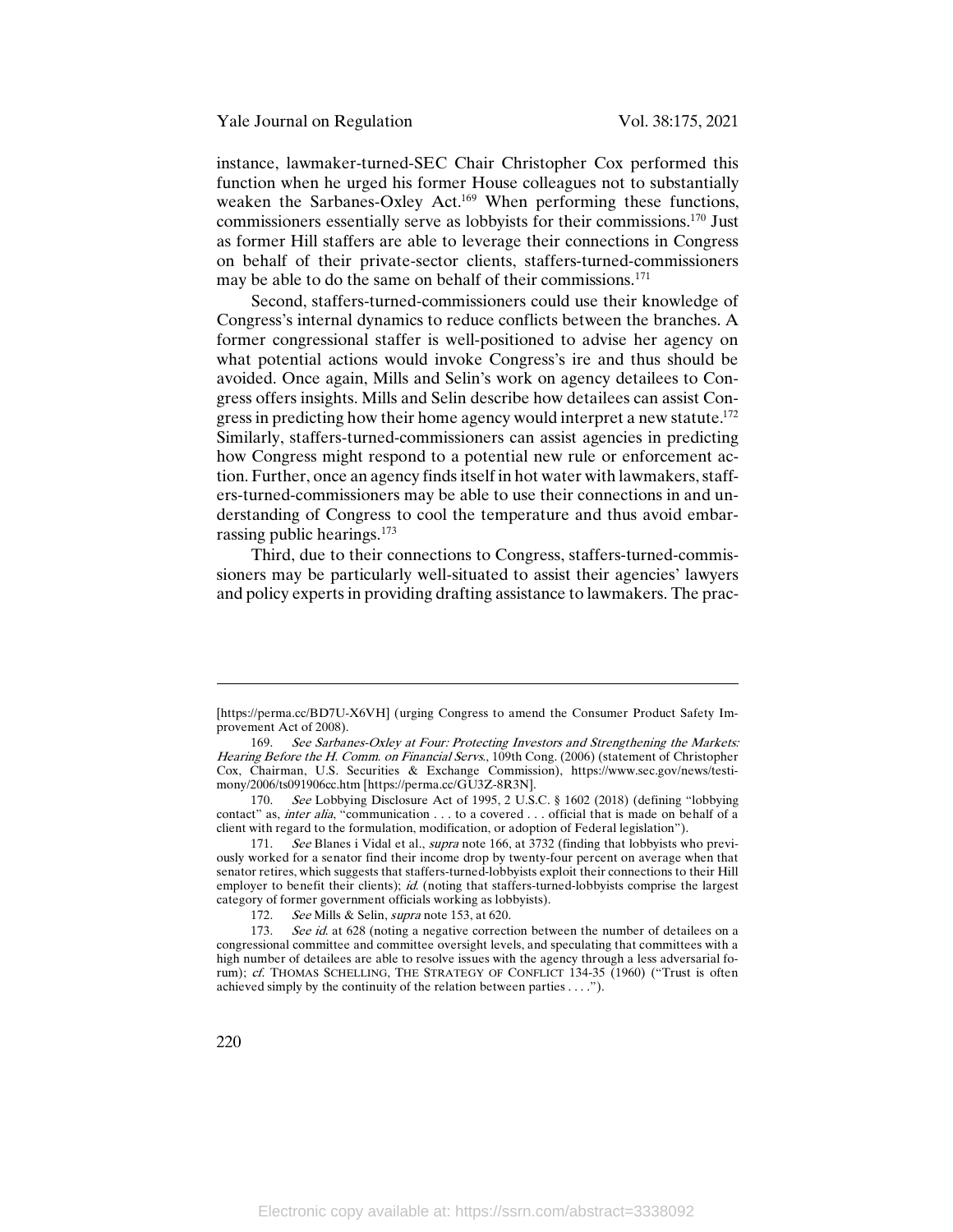tice of agencies assisting Congress with legislative drafting is commonplace.174 To the extent that staffers-turned-commissioners have deeper knowledge of the drafting process and stronger ties to current lawmakers than do other commissioners, they are better positioned to assist with this  $task$ —to the potential benefit of their agency.<sup>175</sup>

Fourth, the presence of former congressional staffers on the daises of independent commissions may encourage future delegations from Congress. Preference divergence between a principal and agent discourages the principal from delegating authority to that agent, $176$  as does the principal's uncertainty regarding the agent's preferences.177 In other words, even when Congress believes that the commission's preferences are aligned with its own, Congress's uncertainty regarding this belief leads to suboptimal delegation.<sup>178</sup> When the President nominates and the Senate confirms a former Hill staffer to an independent commission, however, Congress may be more confident in its knowledge of the staffer's preferences based on her longstanding professional relationships with members of Congress. Accordingly, Congress may be more comfortable delegating authority to that commission in the future.

#### 3. Increasing Democracy Accountability

The rise of staffers-turned-commissioners also may mitigate the administrative state's democratic deficit.<sup>179</sup> The Senate could channel its newfound energy concerning appointments into pushing for ideologically aligned Beltway lawyers or technocratic internal candidates at the commissions to fill these roles. By choosing instead to select former Hill staffers, the Senate may strengthen—albeit imperfectly—independent agencies' democratic accountability and responsiveness.<sup>180</sup>

 $\overline{a}$ 

<sup>174.</sup> See Christopher J. Walker, Legislating in the Shadows, 165 U. PA. L. REV. 1377, 1401-02 (2017).

<sup>175.</sup> See id. at 1411-12 (raising the prospect of self-dealing where an agency is involved in drafting a statute that the agency administers).

<sup>176.</sup> See Jonathan Bendor, Amihai Glazer & Thomas Hammond, Theories of Delegation, 4 ANN. REV. POL. SCI. 235, 243-44 (2001).

<sup>177.</sup> See id. at 244 ("Suppose the boss can make an educated guess about subordinates' ideal points but does not know them precisely . . . [T]his reduces the value of delegating, if the boss is risk-averse.").

<sup>178.</sup> See id.

<sup>179.</sup> See Lisa Schultz Bressman, Beyond Accountability: Arbitrariness and Legitimacy in the Administrative State, 78 N.Y.U. L. REV. 461, 480 (2003) (discussing the origins of the "majoritarian critique of agency decisionmaking").

<sup>180.</sup> To be clear, we are not suggesting that the Senate's increased role in appointments alone has a remedial effect on accountability. Any increase in that chamber's role necessarily implies a reduction in the President's power, and we take no position on whether democratic accountability is better served by strengthening one of these institutions over the other. Instead, we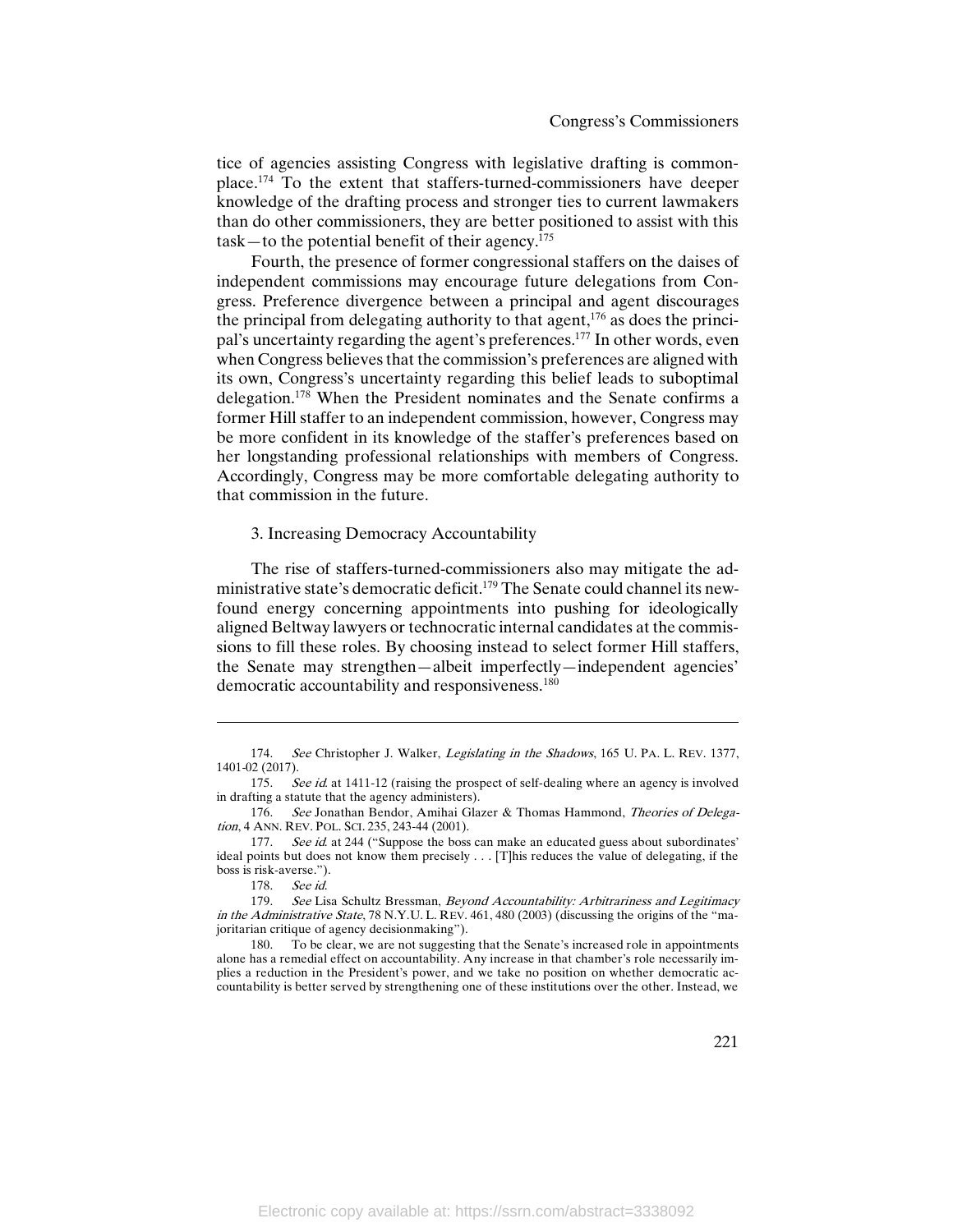To be clear, we are not suggesting that any loyalty that staffersturned-commissioners feel to their congressional principal renders commissions completely democratically accountable. By way of example, let's return to Richard Roberts, the former staffer to Senator Richard Shelby who was later appointed to the SEC. To claim that Roberts's appointment makes the SEC more democratically accountable in this manner requires the following herculean assumptions: (1) the public has views on securities law; (2) the median senator reflects the public's views; (3) Senator Shelby reflects the median senator's views; and (4) Roberts reflects Senator Shelby's views. All of these assumptions are open to challenge.<sup>181</sup> To the extent that commissioners are democratically responsive at all, that is mostly because they are nominated by an elected President and confirmed by an elected Senate.

Nonetheless, we wonder whether staffers-turned-commissioners' experience in Congress makes them more attuned to—or even more solicitous of—the average citizen's views than a Washington lawyer-turnedcommissioner would be. Lawmakers spend much of their time interacting with constituents and evaluating how their actions will be perceived in their district.182 High-level staffers, in turn, engage in deep and sustained interactions with these lawmakers.183 Lawmakers' attention to constituent or mass public views might therefore rub off on staffers.

Recall, for instance, that Roberts previously served as Senator Shelby's chief of staff, both when Shelby was a first-term House member and later when he became a senator.<sup>184</sup> Serving as a high-level staffer to a rising politician presumably provided Roberts with exposure to a lawmaker's re-election imperative—and thus to constituent opinion. The same cannot be said for an SEC lifer, a white-shoe lawyer, or any number of other professions from which commissioners are selected.

We do not wish to hang too much on this hook. After all, the inevitable time lag between service as a Hill staffer and service as a commissioner

 $\overline{\phantom{a}}$ 

focus on the ways in which the Senate chooses to use its role in appointments—namely by appointing former employees to independent commissions—and how that enhances commissions' democratic responsiveness.

<sup>181.</sup> See, e.g., Frank H. Easterbrook, Unitary Executive Interpretation: A Comment, 15 CARDOZO L. REV. 313, 318-19 (1993) (positing that congressional committee chairs tend to be "farther from the median of national opinion than are presidents").

<sup>182.</sup> See ROGER H. DAVIDSON ET AL., CONGRESS AND ITS MEMBERS 113 (14th ed. 2013).

<sup>183.</sup> For instance, a large majority of legislative counsel responding to a survey claimed that whether legislative history was drafted by a staffer versus a lawmaker is irrelevant because, in the words of one respondent, "[e]verything staff does members approve, and everything members say is written by staff." Abbe Gluck & Lisa Bressman, Statutory Interpretation from the Inside—An Empirical Study of Congressional Drafting, Delegation and the Canons: Part I, 65 STAN. L. REV. 901, 983 (2013).

<sup>184.</sup> See Thomas, *supra* note 5, at 1-2.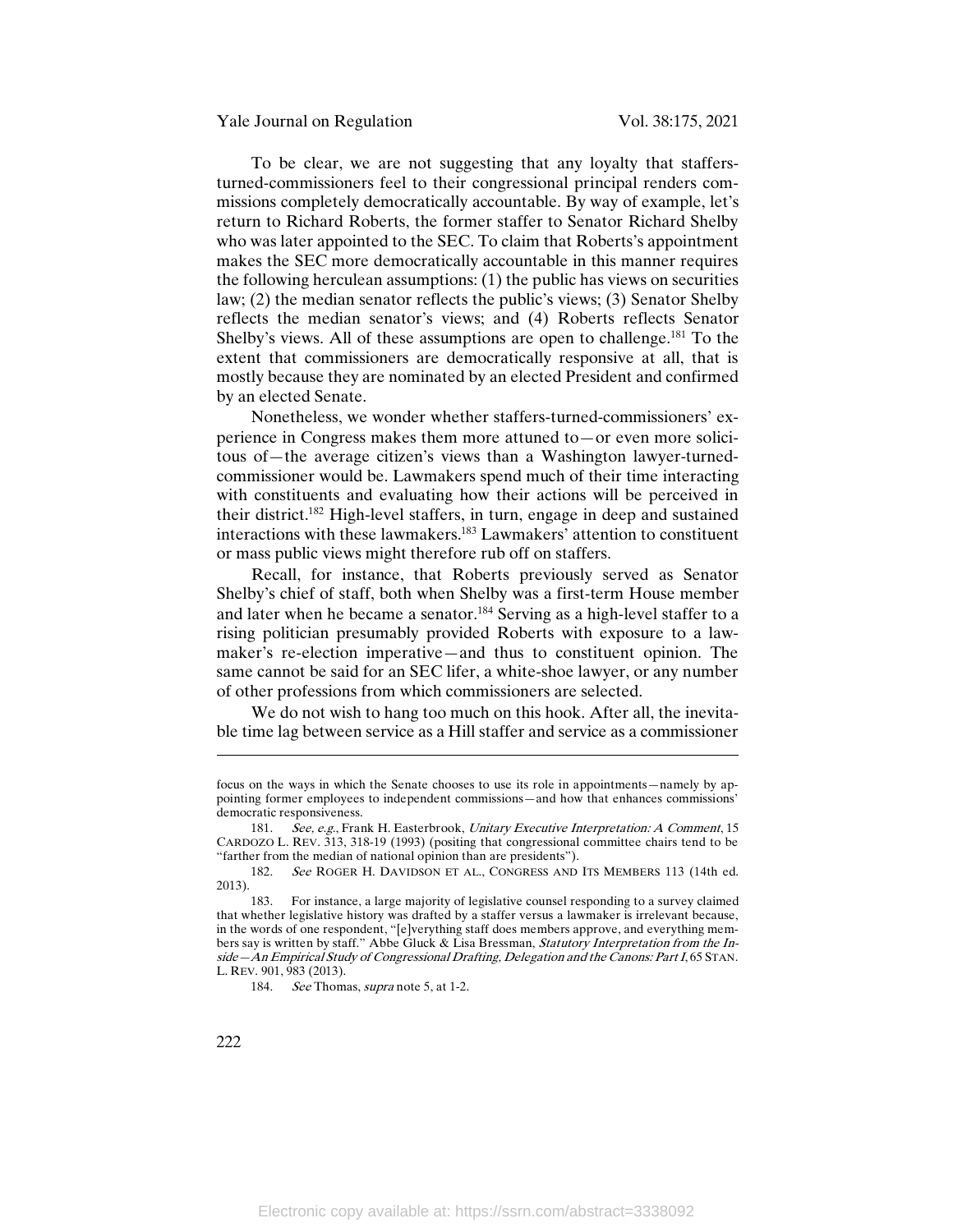means that any osmosis of public views that occurred while a staffer is no longer current. Still, the possibility that staffers-turned-commissioners insert an added dose of democratic accountability to independent commissions is worth raising.

# B. Intra-Agency

l

# 1. Playing Political Hardball

Staffers-turned-commissioners also may bring with them deep knowledge of "political hardball"—that is, practices that are within the bounds of the law, but are in tension with previously longstanding norms of behavior—acquired through their prior employment in Congress.185 Congressional leaders often are viewed as savvy tacticians, able to see several moves ahead and use—or, better yet, bend—the rules of the game to their advantage.186 If staffers-turned-commissioners learn at the knee of these lawmakers, then we might expect them to import several strategies to independent commissions. The following three areas are illustrative.

First, experience on Capitol Hill may provide staffers-turned-commissions with greater knowledge of how to advance favored changes and delay disfavored ones. Staffers-turned-commissioners' exposure to the legislative process gives them a front-row seat for the stagecraft involved in introducing a proposed new policy, strategic considerations inherent in coalition-building, and the use of cheap talk and leverage in negotiations. These skills presumably are applicable to policymaking in other multimember settings, such as independent commissions.

Similarly, they may have learned from their time on the Hill tactics to delay disfavored policies. Commissioners generally have some ability to delay rulemakings, and one might expect a former Hill staffer to be more strategic in the use of this tactic.<sup>187</sup> One former commissioner we spoke

We adopt this definition from Mark Tushnet's definition of constitutional hardball. See Mark V. Tushnet, Constitutional Hardball, 37 J. MARSHALL L. REV. 523, 523 (2004); see also William Galston, Toughness as a Political Virtue, 17 SOC. THEORY & PRAC. 175, 190 (1991) (providing an early definition of the term *political hardball*: "hardball means sliding into the second baseman to break up a double play; softball means sliding around [him] . . . to avoid potentially injuring him; dirtyball means sliding into him spikes up with the intention of knocking him out of the game.").

<sup>186.</sup> See, e.g., Amber Phillips, Another Big Mitch McConnell Supreme Court Gamble Looks Set To Pay Off, WASH. POST (Oct. 4, 2008, 1:27 PM), https://www.washingtonpost.com/politics/2018/10/04/another-big-mitch-mcconnell-supreme-court-gamble-looks-set-pay-off/?noredirect=on&utm\_term=.8fa68f3561fc [https://perma.cc/D8XW-M8V4].<br>187. See Janet M. Box-Steffensmeier, Advising, Consentin

See Janet M. Box-Steffensmeier, Advising, Consenting, Delaying, and Expediting: Senator Influences on Presidential Appointments, 30 STUD. AM. POL. DEV. 19, 22 (2016) (explaining senators' strategic use of "blue slip objection[s] . . . to delay, not defeat, a [judicial] nomination").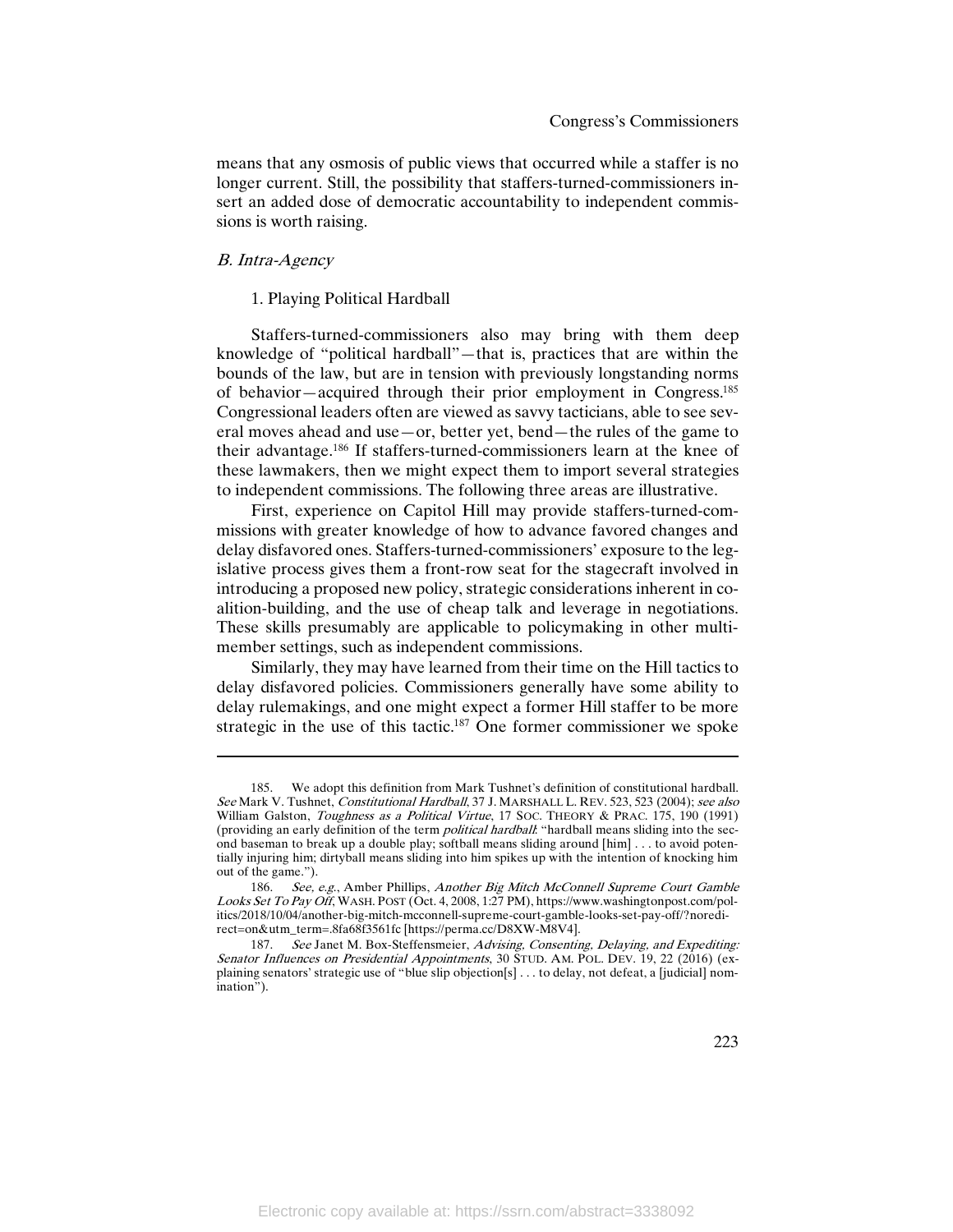with noted, "a commissioner can easily push hearings off a week or two, and given travel schedules and other priorities, sometimes a few-week delay could force a months-long delay in consideration of a rule."<sup>188</sup>

Second, staffers-turned-commissioners—accustomed to switches in partisan control that have occurred periodically in both chambers of Congress for the past twenty-five years—may be particularly adept at managing political transitions. Minority commissioners know "where the bodies are buried," according to another former commissioner we interviewed, which enables policy reversals following a switch in partisan control of the White House to happen more effectively.<sup>189</sup> Their presence enables agencies to "unravel the bad policy more quickly, if the [new] majority is interested in doing so."190 If Hill staffers are more ideologically committed and politically savvy, their presence would increase the whipsaw nature of agency regulation.

Third, practitioners of Hill-style political hardball may be more adept at strategic obfuscation—that is, diverting attention concerning unpopular decisions—than are appointees without experience in politics. For instance, strategic sub-delegations to civil servants may play a blame-avoidance function. Relatedly, a savvy commissioner can encourage the use of guidance documents—which often alter regulated entities' behavior and thus can be considered a form of "soft law"191—in areas in which a formal rule could trigger judicial review or political blowback. Finally, politically sophisticated commissioners seeking to reduce their agency's involvement in a given area may push to reduce enforcement actions, which may attract less attention than would acting through rulemaking or adjudication.<sup>192</sup>

# 2. Degrading Agency Culture

Recent years have witnessed not just the swelling ranks of former Hill staffers on independent commissions and boards, but also marked changes in the culture of several important independent agencies, with overtly partisan behavior encroaching on longstanding norms.<sup>193</sup> In this Section, we

190. Id.

<sup>188.</sup> E-mail from former commissioner of an independent agency to authors (Dec. 1, 2018).

<sup>189.</sup> E-mail from former commissioner of an independent agency to authors (Dec. 4, 2018).

<sup>191.</sup> See Jacob Gersen & Eric A. Posner, Soft Law: Lessons from Congressional Practice, 61 STAN. L. REV. 573, 576 (2008).

<sup>192.</sup> See Rory Van Loo, Regulatory Monitors, 119 COLUM. L. REV. 369, 418 (2018).

<sup>193.</sup> The SEC is illustrative. See, e.g., Floyd Norris, Independent Agencies, Sometimes in Name Only, N.Y. TIMES (Aug. 9, 2013), https://www.nytimes.com/2013/08/09/business/independent-agencies-sometimes-in-name-only.html [https://perma.cc/3DZ5-B2FP] ("The S.E.C. has in recent years splintered into factions far more than ever before . . . Now, [in contrast to the recent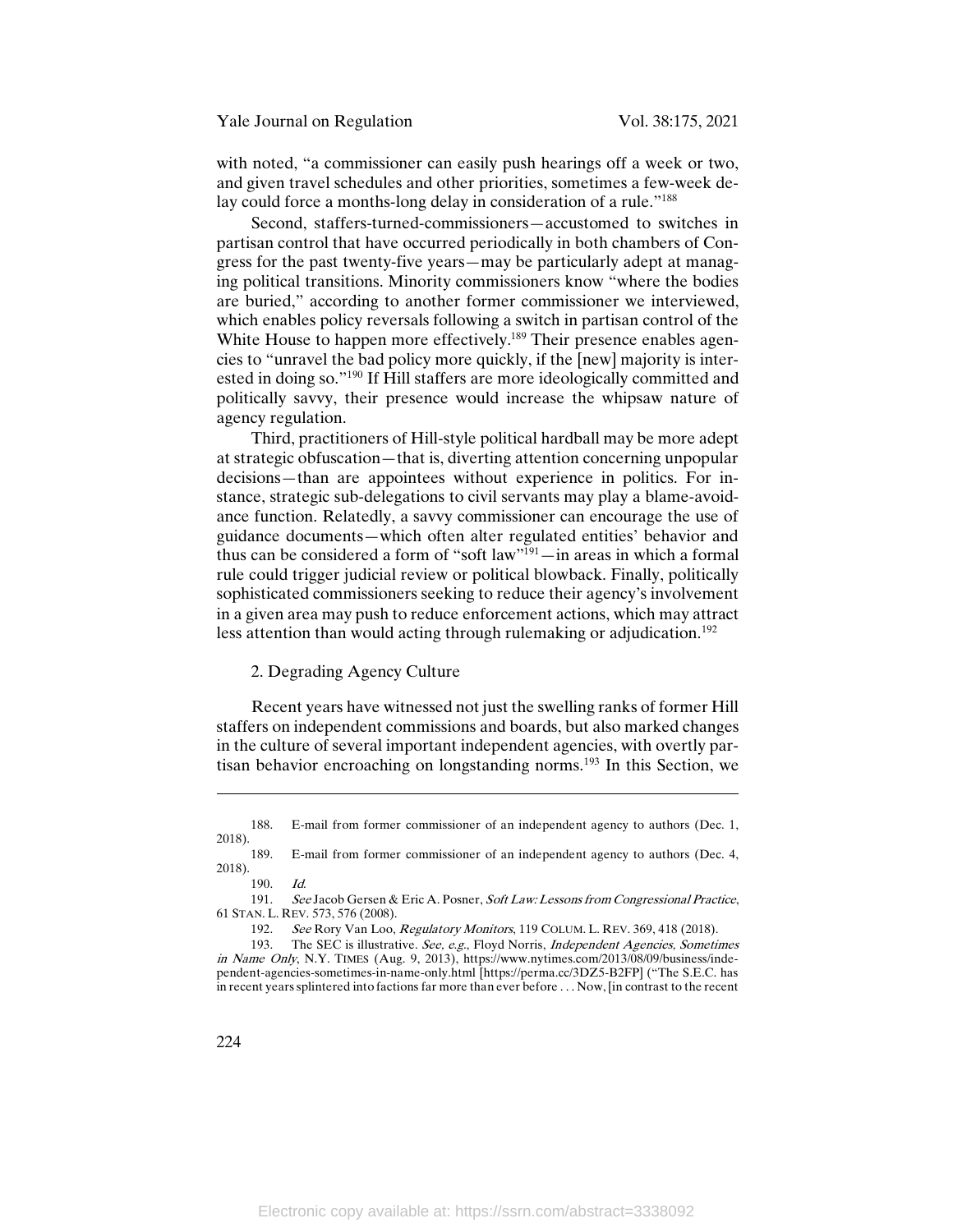describe the sharp-elbowed approach to politics that has defined Congress in recent decades. A similar style is beginning to manifest itself in several agencies, which we suggest the migration of Hill staffers to agencies has encouraged.

We are cautious in making this causal claim. For one, many venues have become politicized in recent decades,<sup>194</sup> making it difficult to isolate the independent effects of Congress's culture on changes in agency culture—let alone to label Congress as a "patient zero" for this phenomenon. In addition, the evidence that one could marshal in support of or in opposition to this claim is necessarily impressionistic, further tempering our conclusions. Nonetheless, there is a real and important dynamic at play: congressional staffers-turned-commissioners have imported aspects of Congress's hard-edged culture to their agencies, and this development merits further study.

# a. Congress's Culture

 $\overline{\phantom{a}}$ 

Four key themes characterize Congress's organizational culture<sup>195</sup>: it is partisan; it values bellicosity; it tolerates dysfunction; and it rewards loyalty.196 Before describing how congressional staffers-turned-commissioners have imported these interrelated features into agencies, we provide a brief overview of the four features.

past,] there is some evidence that the [P]resident generally gets to choose the chairmen of independent commissions, but the other majority members are picked on Capitol Hill. The result has been that chairmen of commissions can find it difficult to accomplish anything."); Labaton, supra note 17 ("The once-proud agency was so dysfunctional that it had no way of distinguishing the meritless from the significant among the more than 700,000 whistle-blower and investor complaints it receives each year.").

<sup>194.</sup> See, e.g., Richard L. Hasen, End of the Dialogue? Political Polarization, the Supreme Court, and Congress, 86 S. CAL. L. REV. 205, 242-44 (2013) (increased polarization on the Supreme Court); Markus Prior, *Media and Political Polarization*, 16 ANN. REV. POL. SCI. 101 (2013) (among media outlets); Boris Shor & Nolan McCarty, The Ideological Mapping of American Legislatures, 105 AM. POL. SCI. REV. 530 (2011) (in most state legislatures).

<sup>195.</sup> We adopt the term "organizational culture" from management and business scholarship, where it refers to "a complex set of values, beliefs, assumptions, and symbols that define the way in which a firm conducts its business." Jay B. Barney, Organizational Culture: Can It Be a Source of Sustained Competitive Advantage? 11 ACAD. MGMT. REV. 656, 657 (1986). Shared organizational culture fosters communication within the organization. See Alan Morrison & William J. Wilhelm, Jr., Culture, *Competence, and the Corporation* 2 (Oct. 2004) (unpublished man-<br>uscript), https://gates.comm.virginia.edu/wjw9a/Papers/culturecompetence2.pdf https://gates.comm.virginia.edu/wjw9a/Papers/culturecompetence2.pdf [https://perma.cc/9DRA-29UA].

<sup>196.</sup> For brevity, we consider Congress as a monolith in discussing its culture. In so doing, we gloss over cultural differences between the House and Senate. See Tara Leigh Grove & Neal Devins, Congress's (Limited) Power to Represent Itself in Court, 99 CORNELL L. REV. 571, 605 (2014) (noting that "the two chambers of Congress maintain distinct institutional cultures"). Cultural differences also abound at the committee level. See, e.g., Richard F. Fenno, Jr., The Appropriations Committee as a Political System, 56 AM. POL. SCI. REV. 310 (1962) (describing local norms on one committee); cf. Kenneth Shepsle, Congress Is a "They," Not an "It": Legislative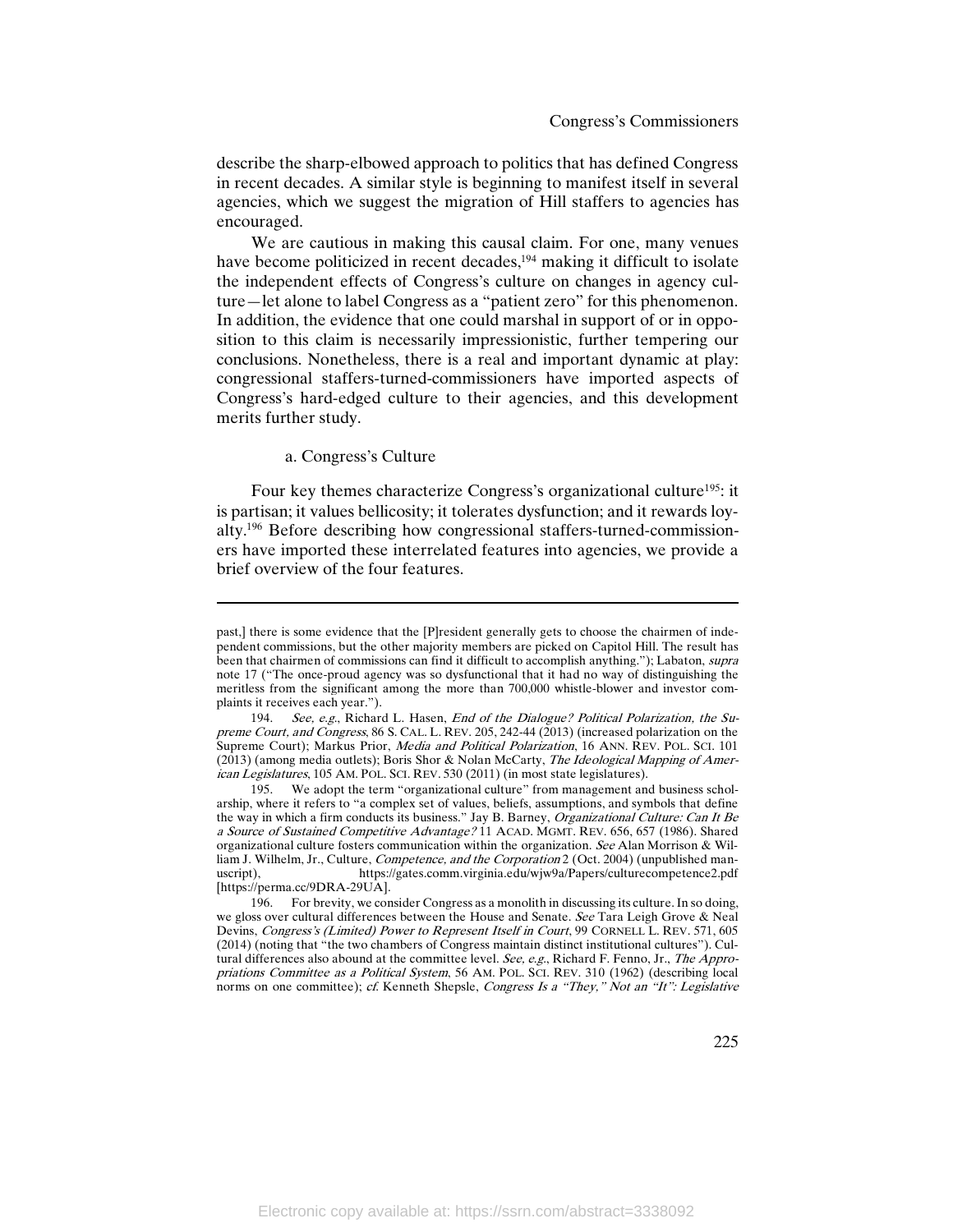Yale Journal on Regulation Vol. 38:175, 2021

First, Congress's increasingly partisan atmosphere has been well documented. On more and more votes, an overwhelming majority of legislators sort by party.<sup>197</sup> To illustrate this growing partisan divide, Figure 6 reports the median Democratic and Republican senator's first-dimension DW-NOMINATE ideal point estimate from 1963 to 2017.<sup>198</sup> Legislators placed near -1 are considered very liberal; those near +1 are very conservative.199 As the figure shows, Senate Republicans have marched steadily to the right during this period, while Democrats have moved slightly to the left.

# Figure 6: Partisan Polarization in the Senate



Intent as Oxymoron, 12 INT'L REV. L. & ECON. 239, 248-49 (1992) (distinguishing between the preferences of individual legislators and Congress as a whole and arguing that it is fruitless to attribute legislative intent to the product of legislators' collective effort).

199. See Poole & Rosenthal, *supra* note 198.

 $\overline{\phantom{a}}$ 

<sup>197.</sup> See Frances Lee, How Party Polarization Affects Governance, 18 ANN. REV. POL. SCI. 261, 263 (2015).

<sup>198.</sup> DW-NOMINATE sorts legislators in a multi-dimensional space based on the similarity of their roll call voting records. Figure derived from Party Medians from DW-NOMINATE. Jeffrey B. Lewis et al., *Voteview: Congressional Roll-Call Votes Database*, VOTEVIEW, https://voteview.com/data [https://perma.cc/XUX8-L7TB]; see KEITH T. POOLE & HOWARD ROSENTHAL, CONGRESS: A POLITICAL-ECONOMIC HISTORY OF ROLL CALL VOTING 23-24 (2000).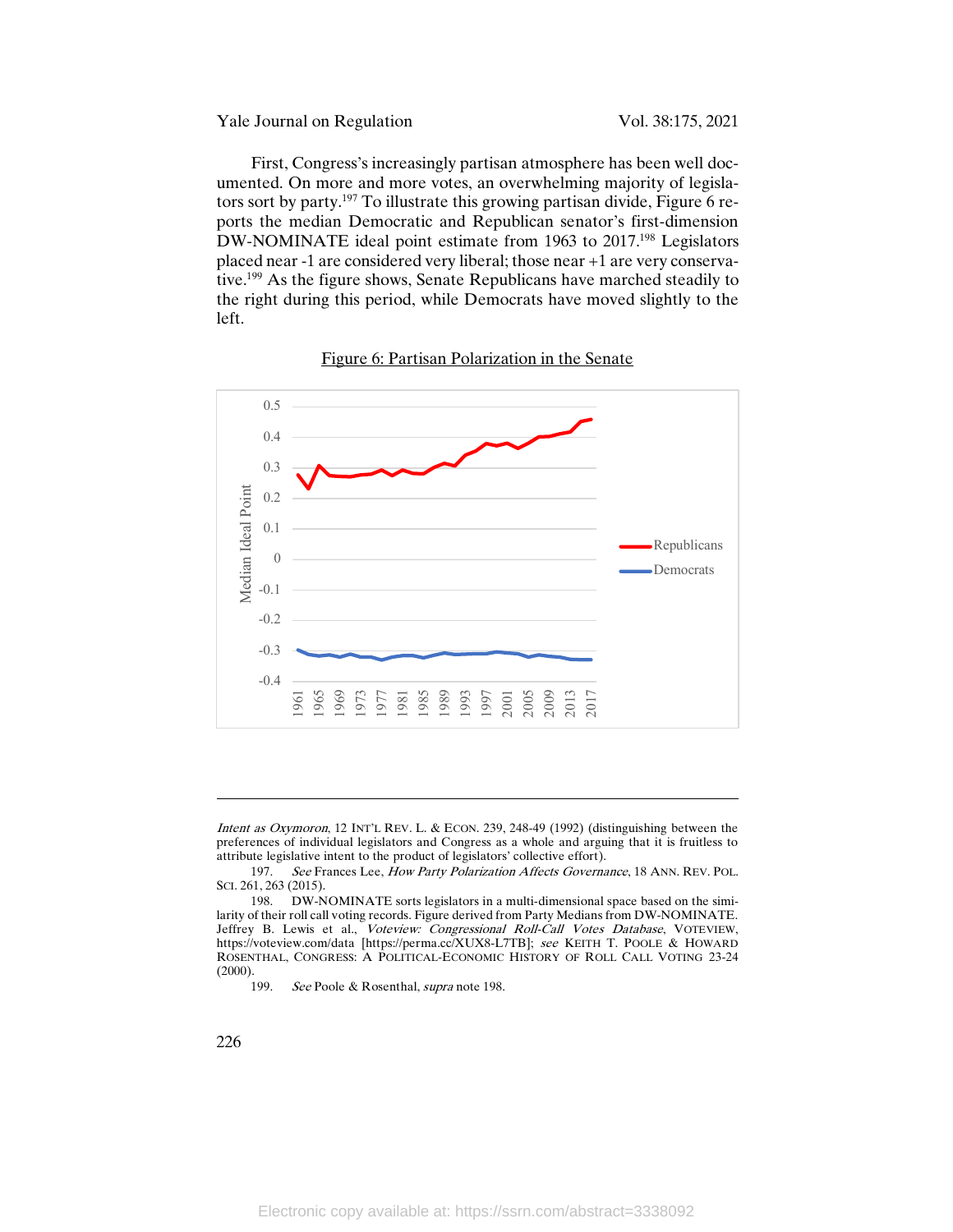A similar figure for the House evinces even greater divergence in voting behavior by party200 The developers of the DW-NOMINATE metric conclude that "Congress is now more polarized than at any time since the end of Reconstruction."201

Second, Congress's culture is adversarial.<sup>202</sup> As longtime Senate staffer Ira Shapiro observed, "senators work in an acrimonious political culture that seems to offer little reward for substance and sees moderation and compromise as weaknesses."203 Indeed, legislators arguably are incented towards antagonism. According to Professor Frances Lee, parties win congressional elections by highlighting differences with the other party.204 Merely placing issues on Congress's agenda that are popular with one's constituents is not sufficient; legislators who want to see their party in the majority must push bills that "provoke . . . resistance" from the other party.205 That may mean scheduling message votes, meaning votes on bills and amendments that have no chance of passage but will compel one's opponents to make politically difficult choices.<sup>206</sup> More generally, because "a party benefits from harming the opposing party's image," Lee writes, it must "look[] for ways to make its opposition appear weak and incompetent, as well as ideologically extreme and out of touch with mainstream public opinion."207

<sup>200.</sup> Figure and data on file with the authors.

<sup>201.</sup> Christopher Hare, Keith T. Poole & Howard Rosenthal, Polarization in Congress Has Risen Sharply. Where Is It Going Next?, WASH. POST: MONKEY CAGE (Feb. 13, 2014, 9:15 AM), https://www.washingtonpost.com/news/monkey-cage/wp/2014/02/13/polarization-in-congress-has-risen-sharply-where-is-it-going-next/?noredirect=on&utm\_term=.b1864de5ffe5 [https://perma.cc/5ART-8YU8].

<sup>202.</sup> See Cynthia R. Farina, Congressional Polarization: Terminal Constitutional Dysfunction?, 115 COLUM. L. REV. 1689, 1724 (2015) (describing a "toxic party culture" in Congress). At first glance, adversary and polarization may seem like two sides of the same coin. But it is possible to disagree without being disagreeable. Cf. Ruth Bader Ginsburg, In Memoriam: Justice Antonin Scalia, 130 HARV. L. REV. 1, 2 (2016) (reminiscing on the author's friendship with Justice Scalia).<br> $203$ .

IRA SHAPIRO, BROKEN: CAN THE SENATE SAVE ITSELF AND THE COUNTRY? 248 (2018).

<sup>204.</sup> FRANCES LEE, INSECURE MAJORITIES: CONGRESS AND THE PERPETUAL CAM-PAIGN 2 (2016).

<sup>205.</sup> *Id.* at 45.

<sup>206.</sup> Id. at 142-43.

<sup>207.</sup> Id. at 2; accord Farina, supra note 202 at 1727 ("[M]embers of both parties are motivated to engage in scorched-earth tactics intended not merely to stymie the other side, even on noncontroversial issues, but also to brand the opposition as incompetent, corrupt, or evil.").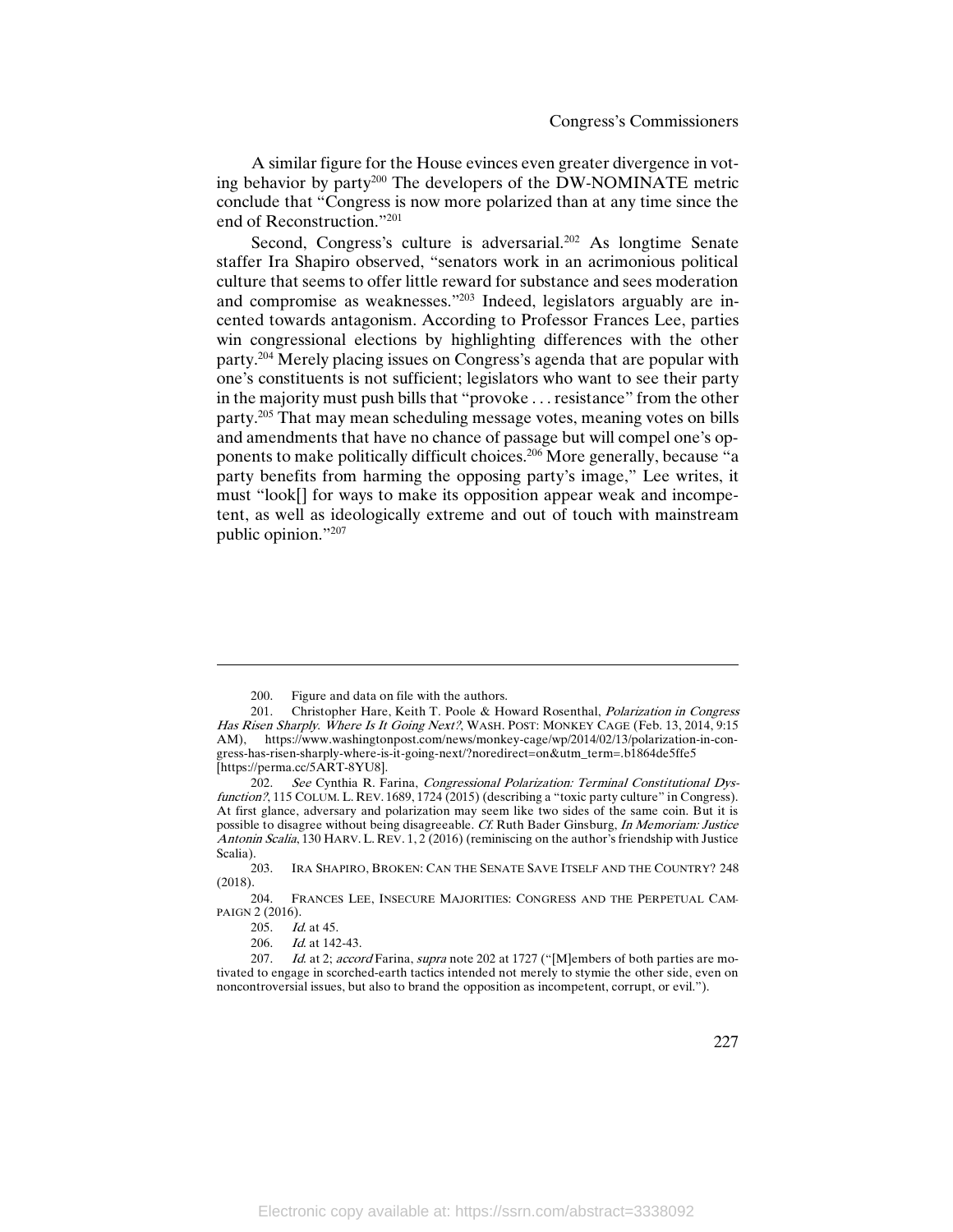Yale Journal on Regulation Vol. 38:175, 2021

Third, Congress's culture abides dysfunction.208 While one ought not to equate legislative inaction with dysfunction, $209$  the signs point to Congress performing its lawmaking function poorly.210 Using the subjects of Congress-focused New York Times editorials as a measure of the size of the legislative agenda each year, Professor Sarah Binder charts the proportion of those agenda items on which Congress fails to act in that year.211 She finds a secular increase in the frequency of deadlock on these issues between 1947 and 2012.<sup>212</sup> Congress's record is no better for once-ordinary tasks, such as budgeting and appropriations.213 Although whether a given action or lack thereof evidences "dysfunction" is ultimately a subjective determination, most observers would agree that chronic budget brinksmanship leading to government shutdowns, an inability to marshal public resources to assist Americans after debilitating hurricanes, and an unwillingness to act against a foreign country's attempts to subvert U.S. elections all point to a malfunctioning legislature.<sup>214</sup>

Rather than decry these developments and take corrective actions, Congress arguably encourages these machinations—and sometimes may even reward them.215 Congressional leaders devote a growing proportion of scarce calendar time to superficial message votes, which leaves less time

- 210. See Binder, *supra* note 130, at 93.
- 211. *Id.* at 91.

<sup>208.</sup> Some political observers employ the term "dysfunction" as an all-purpose epithet in arguing that Congress is overly partisan or adversarial. See, e.g., James P. Pfiffner, Dysfunctional Politics in the United States: Origins and Consequences, 60 PAPERS ON PARLIAMENT 17, 17 (2014) (noting that polarization and gridlock have caused American politics to become dysfunctional). We, however, use this term in a narrower sense. After all, a legislature could be completely polarized into two warring factions and still perform its basic functions as a lawmaking body (as long as one faction holds a majority and majoritarian procedures govern the consideration of bills). Nevertheless, that does not describe the contemporary Congress.

<sup>209.</sup> See Josh Chafetz, The Phenomenology of Gridlock, 88 NOTRE DAME L. REV. 2065, 2075 (2013) (distinguishing between inaction due to a lack of sufficient public consensus and inaction due to legislative gridlock).

<sup>212.</sup> *Id.* at 93.

<sup>213.</sup> See Balkin, supra note 79, at 1193; Lee, supra note 197, at 270.

<sup>214.</sup> See Jennifer Hochschild, What's New? What's Next? Threats to the American Constitutional Order, in CONSTITUTIONAL DEMOCRACY IN CRISIS? 100 (Mark A. Graber et al. eds., 2018).

<sup>215.</sup> For instance, Representatives Eric Cantor (R-VA), Kevin McCarthy (R-CA), and Paul Ryan (R-WI) orchestrated a confrontation over a 2011 debt-ceiling vote that, if successful, would have caused the government to default on its debt, see MANN & ORNSTEIN, supra note 75, at 8-9, raising the cost of future government borrowing and possibly causing the U.S. economy and global capital markets to tank. See Terry Belton et al., The Domino Effect of a U.S. Treasury Technical Default, J.P. MORGAN (Apr. 19, 2011) https://valkayec.files.wordpress.com/2011/04/morgan.pdf [https://perma.cc/9RKZ-CKYZ]. After 2011, Representatives McCarthy and Ryan rose higher in the House leadership ranks, and Representative Cantor suffered no internal sanction for his role. VALERIE HEITSHUSEN, CRS REP. FOR CONGRESS, RL30567, PARTY LEADERS IN THE UNITED STATES CONGRESS, 1789-2019, at 6-7 (2019).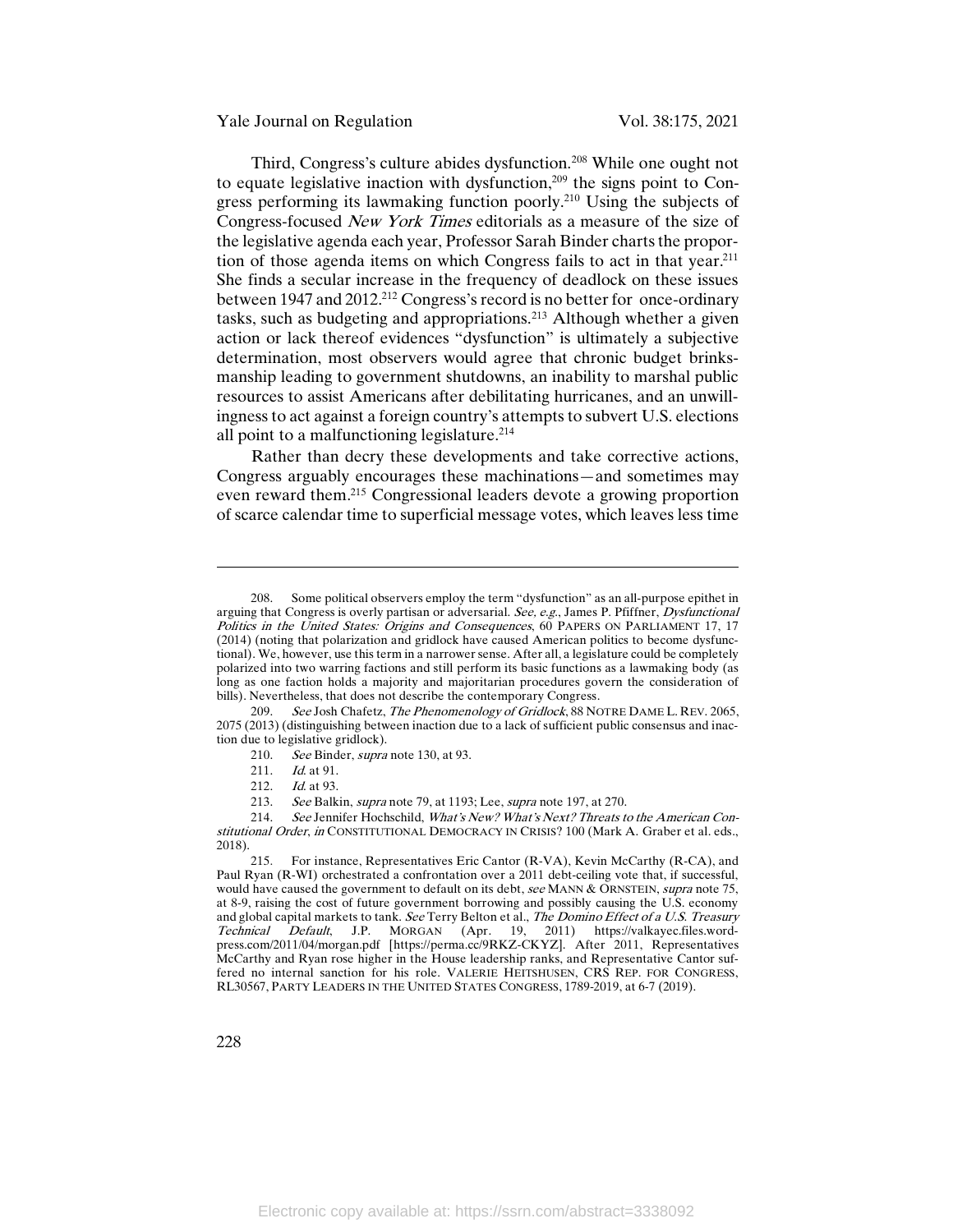for substantive issues.216 Leadership also has cut legislative support agencies and staff resources, shortened the legislative workweek, and pushed rank-and-file members to spend less time in Washington, thereby reducing Congress's institutional capacity.217

Finally, Congress prizes loyalty from its staffers.<sup>218</sup> That emphasis on loyalty—"an essential, paramount norm of congressional staff work," according to Professors Barbara Romzek and Jennifer Utter<sup>219</sup>-begins on the day a staffer is hired. As Professors Robert Salisbury and Kenneth Shepsle observe, since "staffers are hired by specific members and work under their direction, they soon come to accept a norm structure that emphasizes loyalty, of a very personal and specific kind, to be given to that member."<sup>220</sup> Accordingly, the central object of staffers' loyalty is to the legislator for whom they work.<sup>221</sup> Most staffers also report a sense of loyalty to their chamber, and a smaller subset report a sense of loyalty to Congress overall.222

That staffers serve as at-will employees further encourages deference and loyalty to legislators.223 Staffers do not benefit from the employment protections granted to most of the federal workforce.<sup>224</sup> This lack of job security enables lawmakers to hire loyalists and fire renegades and ensures that current staffers will remain mindful of the importance of loyalty.225 Given the need for staffers to respond to every whim of their principals, Senator John Glenn referred to Congress's employment culture as "the last plantation."<sup>226</sup>

Staffers who are willing to accept these loyalty norms tend to advance in the institution.<sup>227</sup> A survey of congressional staffers found that legislators, including committee chairs, tend to delegate greater responsibility to

220. Salisbury & Shepsle, *supra* note 101, at 394.<br>221. See Romzek & Utter, *supra* note 152, at 126 See Romzek & Utter, *supra* note 152, at 1266.

l

223. See Barbara S. Romzek, Accountability of Congressional Staff, 10 J. OF PUB. AD-MIN. RES. 413, 422 (2000).

226. Id.

<sup>216.</sup> See Lee, supra note 197, at 271.<br>217. See Farina, supra note 202, at 17

See Farina, *supra* note 202, at 1726.

<sup>218.</sup> See Christine DeGregorio, Staff Utilization in the U.S. Congress, 238 POLITY 261, 262 n.3 (1995) (collecting citations of "[s]cholarly reports of the loyalty and deference staffers show toward their legislative bosses").

<sup>219.</sup> Romzek & Utter, *supra* note 152, at 1265.

<sup>222.</sup> See id.

<sup>224.</sup> See, e.g., 5 U.S.C. §§ 4303, 7513 (2018). While the Congressional Accountability Act of 1995 applies some federal anti-discrimination and workplace safety laws to congressional employees, it does not interfere with legislators' ability to hire and fire legislative staff at will. See Romzek, supra note 223, at 422.

<sup>225.</sup> See Romzek, supra note 223, at 422-23.

<sup>227.</sup> See DeGregorio, supra note 218, at 273-75.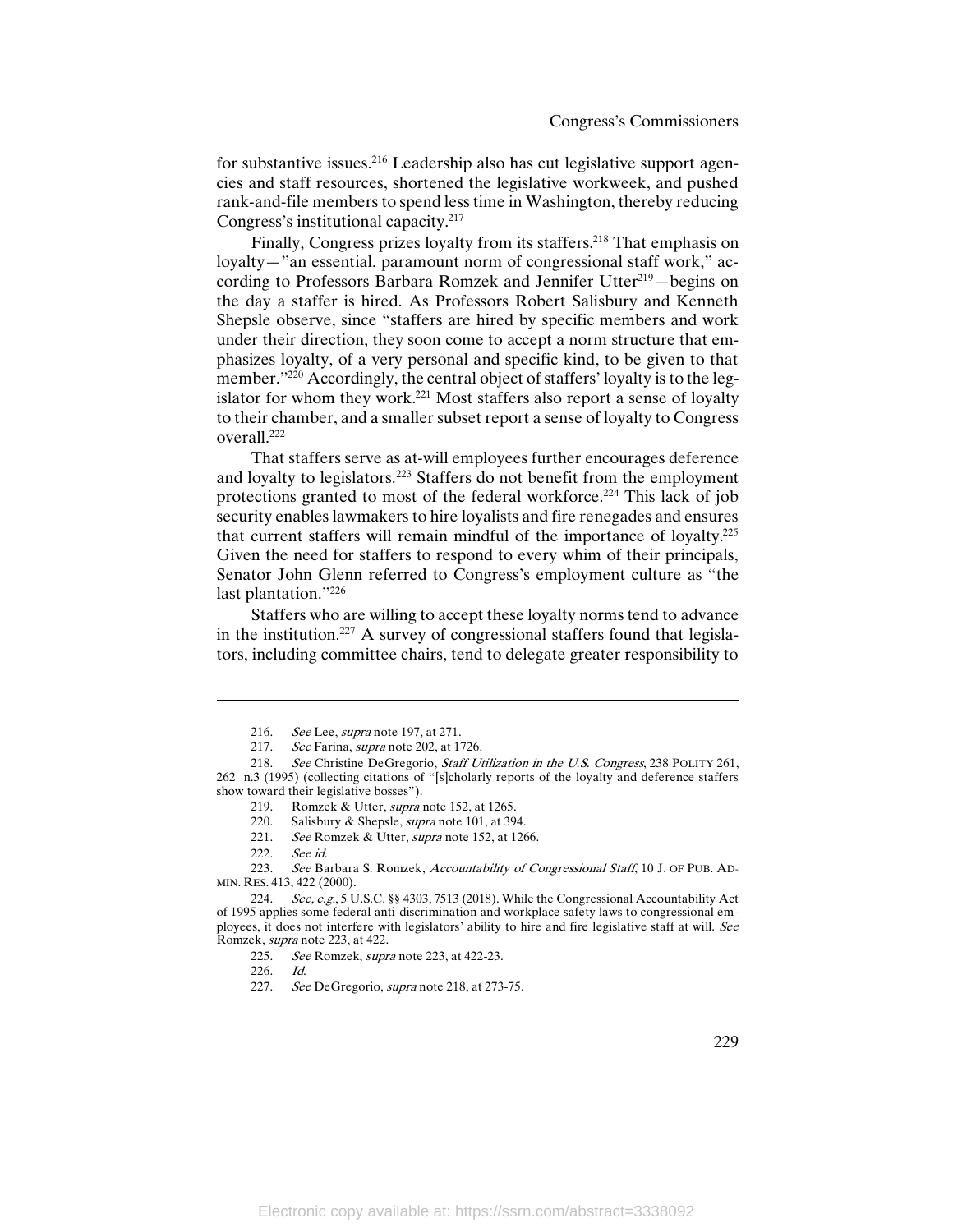staffers who demonstrate loyalty.<sup>228</sup> By contrast, staffers who are motivated by other goals, such as their own ideological or policy agenda, tend not to last long on Capitol Hill.<sup>229</sup>

# b. Exporting Culture

Congressional staffers may similarly absorb norms of behavior from their institution—and carry these lessons with them later in their careers. Congressional dysfunction, such as it is, gets absorbed into the ethical and practical behavior of staffers, traveling with them when they leave the Hill for other government work.

Organizational theorist Edgar Schein asserts that organizational culture is a "pattern of shared basic assumptions" that—importantly—is "taught to new members [of the organization] as the correct way to perceive, think, and feel in relations to those problems" that the organization and its members face.230 The notion that social connections influence behavior is familiar to social scientists.<sup>231</sup> In the government context, Professors David Fontana and Aziz Huq posit that officials are situated in an "epistemic community," shaping the set of arguments and behaviors to which they are exposed—and establishing reputational costs for officials who deviate from their institution's position.<sup>232</sup> The result: a government official's peer group affects her ultimate decisions.233 For instance, Professors Michael Frakes and Melissa Wasserman find marked peer effects in the rate at which patent examiners grant applications.234 Further, whether an examiner was hired during a period in which the Patent Office exhibited a "permissive granting culture" influenced that examiner's grant rate throughout her career.235

Several characteristics of congressional staffers render them particularly susceptible to internalizing Congress's culture. First, staffers tend to

<sup>228.</sup> See id.

<sup>229.</sup> See Salisbury & Shepsle, supra note 101, at 394.

<sup>230.</sup> EDGAR H. SCHEIN, ORGANIZATIONAL CULTURE AND LEADERSHIP: A DYNAMIC VIEW 9 (2d ed. 1992).

<sup>231.</sup> See David A. Siegel, Social Networks and Collective Action, 52 AM. J. POL. SCI. 122, 122 (2009) ("Across social science, a wealth of empirical evidence illustrates the ways in which social interactions can alter choice.").

<sup>232.</sup> Fontana & Huq, supra note 69, at 59-60.

<sup>233.</sup> *Id.* at 37-39.

<sup>234.</sup> Michael D. Frakes & Melissa F. Wasserman, Knowledge Spillovers and Learning in the Workplace: Evidence from the U.S. Patent Office 5, (Duke Law Sch. Pub. Law & Legal Theory, Working Paper No. 2018-11), https://papers.ssrn.com/sol3/papers.cfm?abstract\_id=3099029 [https://perma.cc/D84B-GDH8].

<sup>235.</sup> See Michael D. Frakes & Melissa F. Wasserman, Patent Office Cohorts, 65 DUKE L.J. 1601, 1631-34 (2016).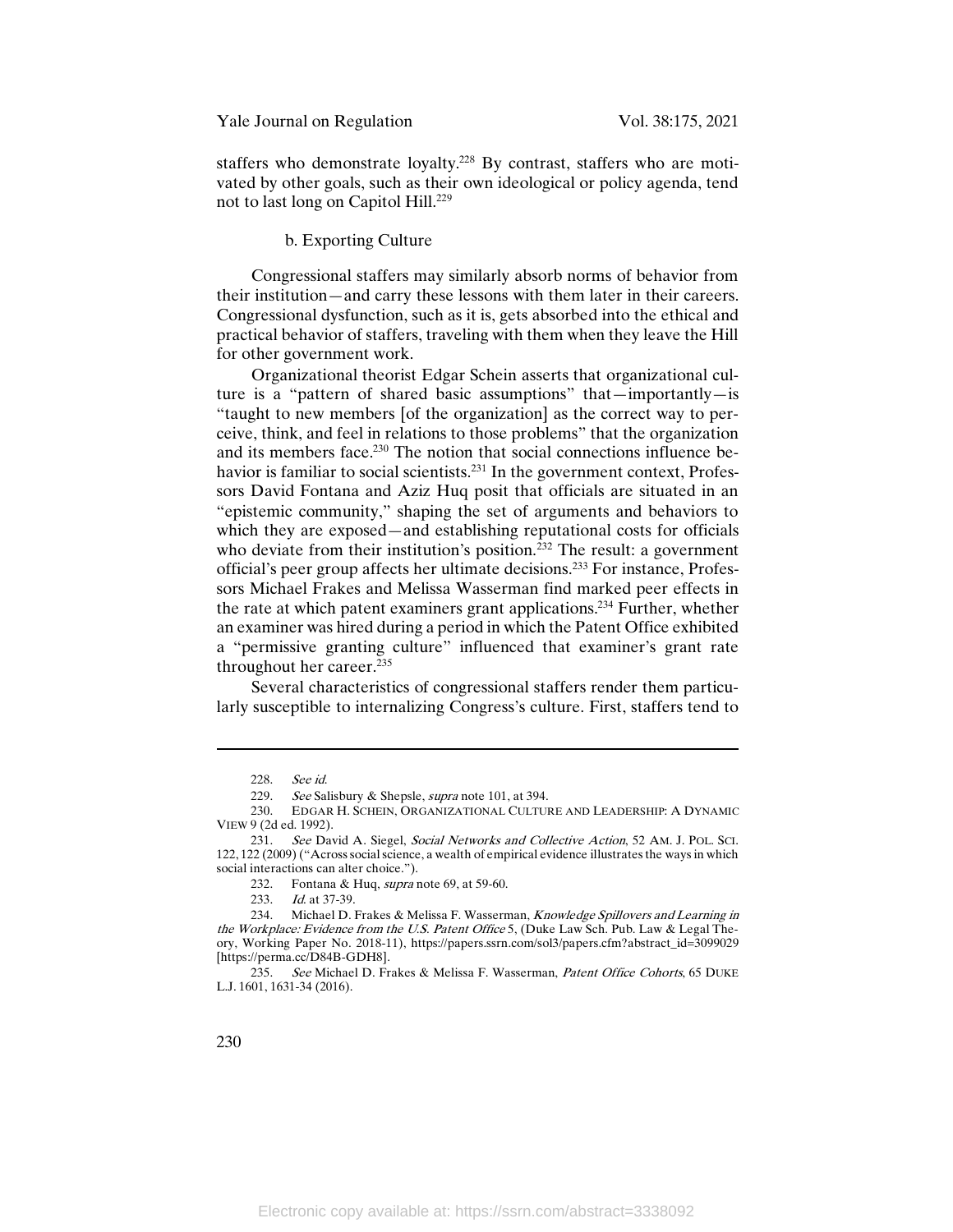join the institution when they are relatively young,<sup>236</sup> at an age at which psychologists have found that beliefs and values are malleable.237 Second, they are situated in small, insular networks,<sup>238</sup> which facilitate both the development of uniform cultural practices and the administration of sanctions for deviations from these norms.239 Third, working for Congress can be all-encompassing, with long hours and little time for family or outside pursuits that could expose staffers to countervailing influences.<sup>240</sup> Finally, the combination of low pay, long hours, and lack of job security<sup>241</sup> may discourage all but the most ideologically motivated individuals from working for Congress $242$  — and this group may be more willing than the average person to adapt to Congress's culture.

We argue that staffers, after internalizing Congress's norms of behavior, carry these norms with them to their subsequent employment. In the private sector, managers' early professional experiences earlier can influence their management styles decades later. For instance, CEOs with law degrees are associated with better performance for firms with above-average litigation risk.243 In another article in the same field, one of us has provided evidence that family environments strongly influence CEO decision making, with CEOs raised in poorer homes and those exposed to moderate family trauma outperforming CEOs raised in wealthier homes and those

l

239. See Harry C. Triandis, The Self and Social Behavior in Differing Cultural Contexts, 96 PSYCHOL. REV. 506, 513 (1989).

<sup>236.</sup> See Hagedorn, *supra* note 100, at 82.<br>237 See Jeffrey Jensen Arnett *Emergin* 

See Jeffrey Jensen Arnett, Emerging Adulthood, 55 AM. PSYCHOLOGIST 469, 474 (2000); Brent W. Roberts, Ayshalom Caspi, & Terrie E. Moffitt, Work Experiences and Personality Development in Young Adulthood, 84 J. PERSONALITY & SOC. PSYCHOL. 582, 583 (2003).

<sup>238.</sup> See Barbara S. Romzek & Jennifer A. Utter, Career Dynamics of Congressional Legislative Staff: Preliminary Profile and Research Questions, 6 J. PUB. ADMIN. RES. & THEORY 415, 417 ("Congress is a relatively small-scale work setting where individuals develop networks, working relationships, and opinions about staffers and members of Congress . . . . Legislative staffs are relatively small working groups . . . Full committees, which range from twenty to over one hundred members in either body, constitute small work units.").

<sup>240.</sup> See Hagedorn, *supra* note 100, at 84; Cong. Mgmt. Found. & Soc'y for Human Res. Mgmt., *Life in Congress: Job Satisfaction and Engagement of House and Senate Staff*, CONG.<br>MGMT. FOUND. 74 (2013), http://www.congressfoundation.org/storage/docu-MGMT. FOUND. 74 (2013), http://www.congressfoundation.org/storage/documents/CMF\_Pubs/life-in-congress-job-satisfaction-engagement.pdf [https://perma.cc/F6KP-MLYK].

<sup>241.</sup> See Working in Congress: The Staff Perspective, CONG. MGMT. FOUND. 1 (1995), http://www.congressfoundation.org/storage/documents/CMF\_Pubs/CMF-Working-in-Con-

gress.pdf [https://perma.cc/Q4A2-9GNN] ("Staff typically work exceedingly long, unpredictable hours that leave little time for outside activities; receive lower pay than both private sector and federal executive branch staff . . . and have virtually no job security.").

<sup>242.</sup> See Montgomery & Nyhan, supra note 101, at 5 (asserting that "working conditions") [in Congress] have become increasingly unattractive for staff, making staff positions less appealing to those who lack strong partisan views").

<sup>243.</sup> See M. Todd Henderson et al., Lawyer CEOs 23-24 (Feb. 21, 2018) (unpublished manuscript), https://papers.ssrn.com/sol3/papers.cfm?abstract\_id=2923136 https://papers.ssrn.com/sol3/papers.cfm?abstract\_id=2923136 [https://perma.cc/9JHW-84CB].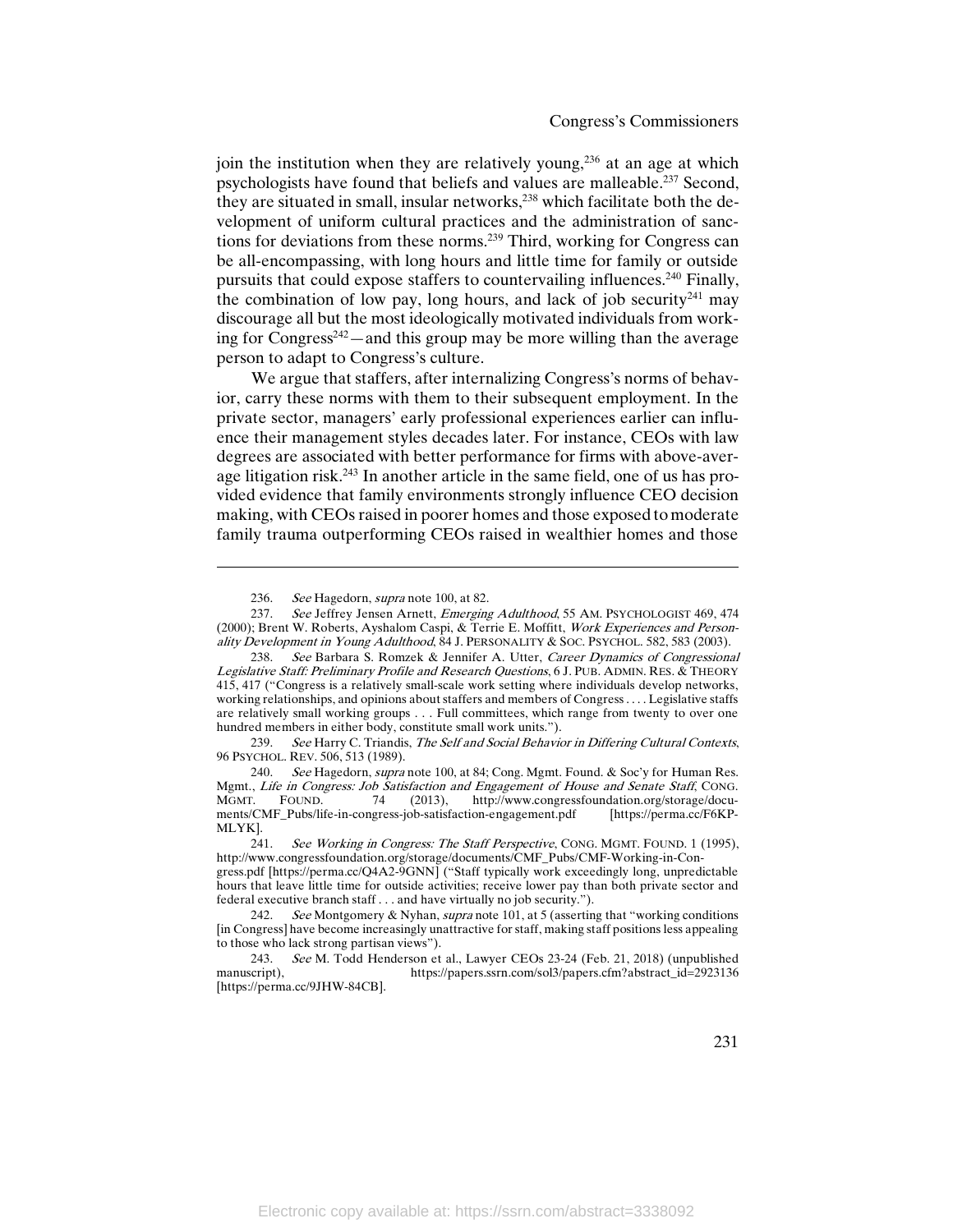who experienced no or severe trauma in their youth.<sup>244</sup> In a related vein, CEOs with military backgrounds are more effective managers during times of crisis than are CEOs without military experience.<sup>245</sup> Further, combat veterans tend to make riskier, more highly leveraged capital structure choices as CEOs.246

Naturally, these early-stage experiences may affect an individual's internalization of norms of behavior. For instance, the aforementioned findings concerning CEOs' background suggest that lawyers-turned-CEOs absorb cautious, legalistic norms, whereas veterans-turned-CEOs are inculcated in a culture that values steadiness under pressure. Earlier professional experiences also may foster the development of a particularized set of skills. While it is difficult to disentangle the specific mix of cultural norms, skills, and other aspects of a previous experience that contribute to CEO behavior, presumably culture is part of the mix.

In the context of government, federal employees who transition from one branch of government to another bring with them the perspectives that they socialized into during their service in their previous branch. Professor Robert Robinson has found that Supreme Court Justices with prior executive-branch experience are more deferential to the executive branch.<sup>247</sup> The extent to which they defer is positively correlated with the length of their executive branch service, suggesting that executive-branch socializa- $\tau$  tion—and not the Justices' preexisting attitudes—is driving this result.<sup>248</sup> Similarly, Professors Fontana and Huq posit that an Office of Legal Counsel attorney with even just a few months of prior work for the Senate Judiciary Committee will bring "a different sense of presidential power than the OLC lawyer who never left the executive branch."249

The experience of Republican senators who previously served in the House contemporaneously with former Speaker of the House Newt Gingrich offers another clue regarding the impact of institutional culture on subsequent behavior in another institution. Professor Sean Theriault charts these individuals' Senate tenures, concluding that they "almost single-handedly at first, propelled party polarization and escalated partisan

248. Id.

 $\overline{\phantom{a}}$ 

<sup>244.</sup> M. Todd Henderson & Irena Hutton, CEO Traits and Firm Outcomes: Do Early Childhood Experiences Matter? 24 (Jan. 8, 2018) (unpublished manuscript), https://papers.ssrn.com/sol3/papers.cfm?abstract\_id=3374389 [https://perma.cc/U3RU-5GR9].

<sup>245.</sup> See Effi Benmelech & Carola Frydman, Military CEOs, 117 J. FIN. ECON. 43, 44 (2015).

<sup>246.</sup> See Ulrike Malmendier et al., Overconfidence and Early-Life Experiences: The Effect of Managerial Traits on Corporate Financial Policies, 66 J. FIN. 1687, 1690 (2011).

<sup>247.</sup> Robert R. Robinson, *Executive Branch Socialization and Deference on the U.S.* Supreme Court, 46 LAW & SOC'Y REV. 889, 891 (2012).

<sup>249.</sup> Fontana & Huq, supra note 69, at 71.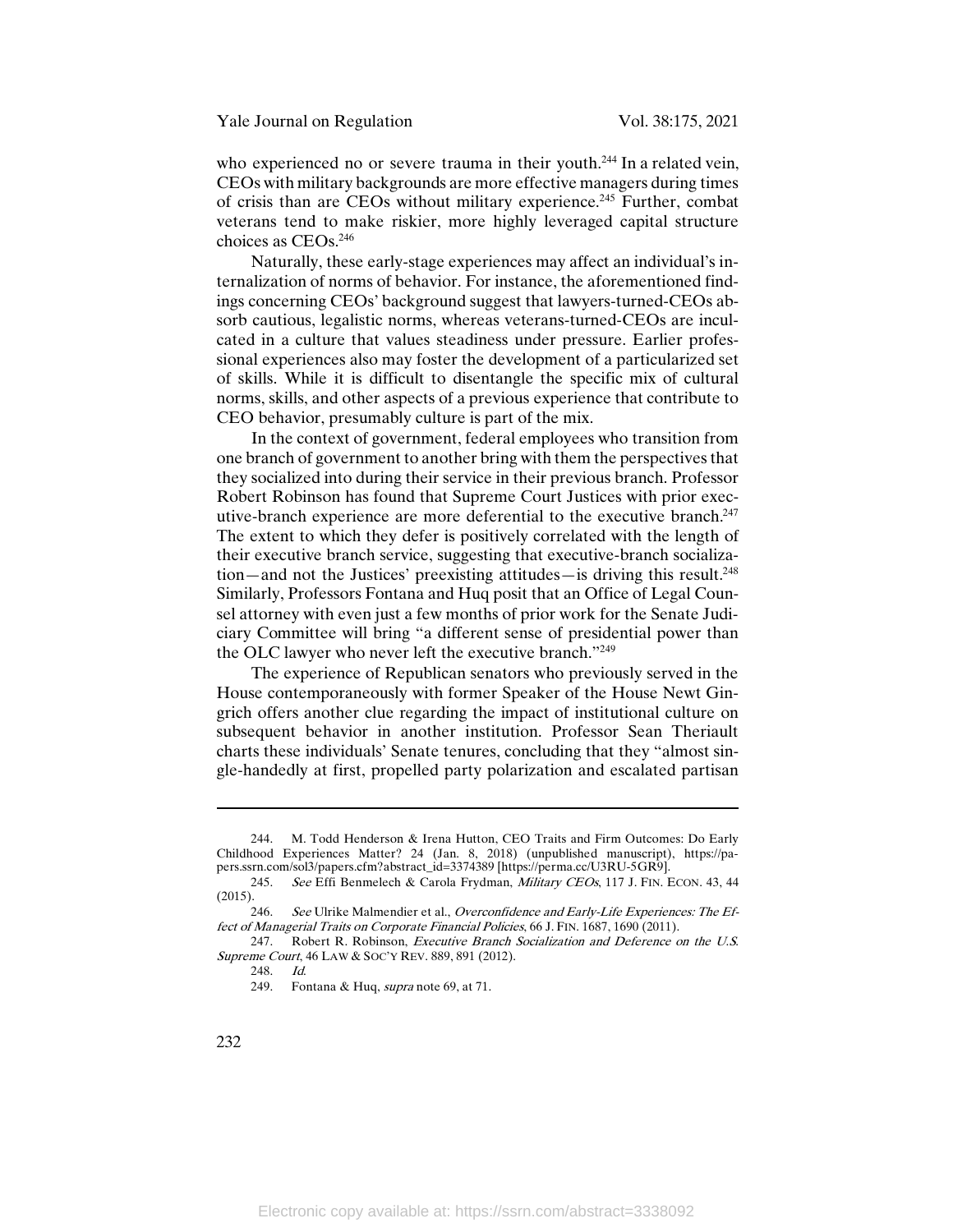warfare in the Senate."<sup>250</sup> Not only did these so-called "Gingrich senators" amass a more extreme voting record than other Republicans, $^{251}$  they also displayed a more aggressive, slash-and-burn posture.<sup>252</sup> As Senator Alan Simpson (R-WY), who did not have a background in the Gingrich-era House, observed: "The rancor, the dissension, the disgusting harsh level came from those House members who came to the Senate. They brought it with 'em. That's where it began."<sup>253</sup> Governor-turned-Senator George Voinovich (R-OH) also drew a distinction between these former House members—of whom he thought there were "too many" in the Senate and "other people."254 In response, senators in the "other people" category created an informal caucus as a counterweight to the aggressive, partisan strategies that former House members pushed.<sup>255</sup>

What accounts for the cultural divide between Gingrich-era House members and other senators? Differences in their constituencies explain only about one-quarter of the variation in the two groups of senators' voting behavior.256 Their personal characteristics—including age, religion, occupation, and other affiliations—offer little or no explanatory power.<sup>257</sup> Instead, Theriault's empirical analysis demonstrates that their service in the House during Speaker Gingrich's rise in the 1980s explains much of their behavior.258

These senators picked up several lessons in the Gingrich-era House. During this period, Gingrich and his lieutenants pushed the House Republican Conference towards a more aggressive posture, eschewing cooperation with the Democratic majority to influence legislation in favor of drawing clear contrasts with them.259 In drawing these contrasts, Gingrich and his allies favored short floor speeches which, according to Lee, "used harsh rhetoric and relentlessly charged majority Democrats with corruption, arrogance, and mismanagement."260 Gingrich himself saw his objective as changing the nation's political culture, declaring that, whereas previous Democratic speakers "had been essentially legislative leaders . . . I, on the

253. Id.

l

- 254. Id.
- 
- 255. *Id.*<br>256. *Id. Id.* at 17.
- 257. *Id.* at 72.
- 258. *Id.* at 17.

259. See Steven V. Roberts, One Conservative Faults Two Parties, N.Y. TIMES, Aug. 11, 1983, at A18 (reporting that, "to Gingrich and his compatriots," the notion of "tak[ing] on the responsibilities of actually running the government . . . is heresy").

260. LEE, *supra* note 204, at 95.

<sup>250.</sup> SEAN M. THERIAULT, THE GINGRICH SENATORS: THE ROOTS OF PARTISAN WAR-FARE IN CONGRESS 16 (2013).

<sup>251.</sup> *Id.* at 40-43.

<sup>252.</sup> Id. at 35.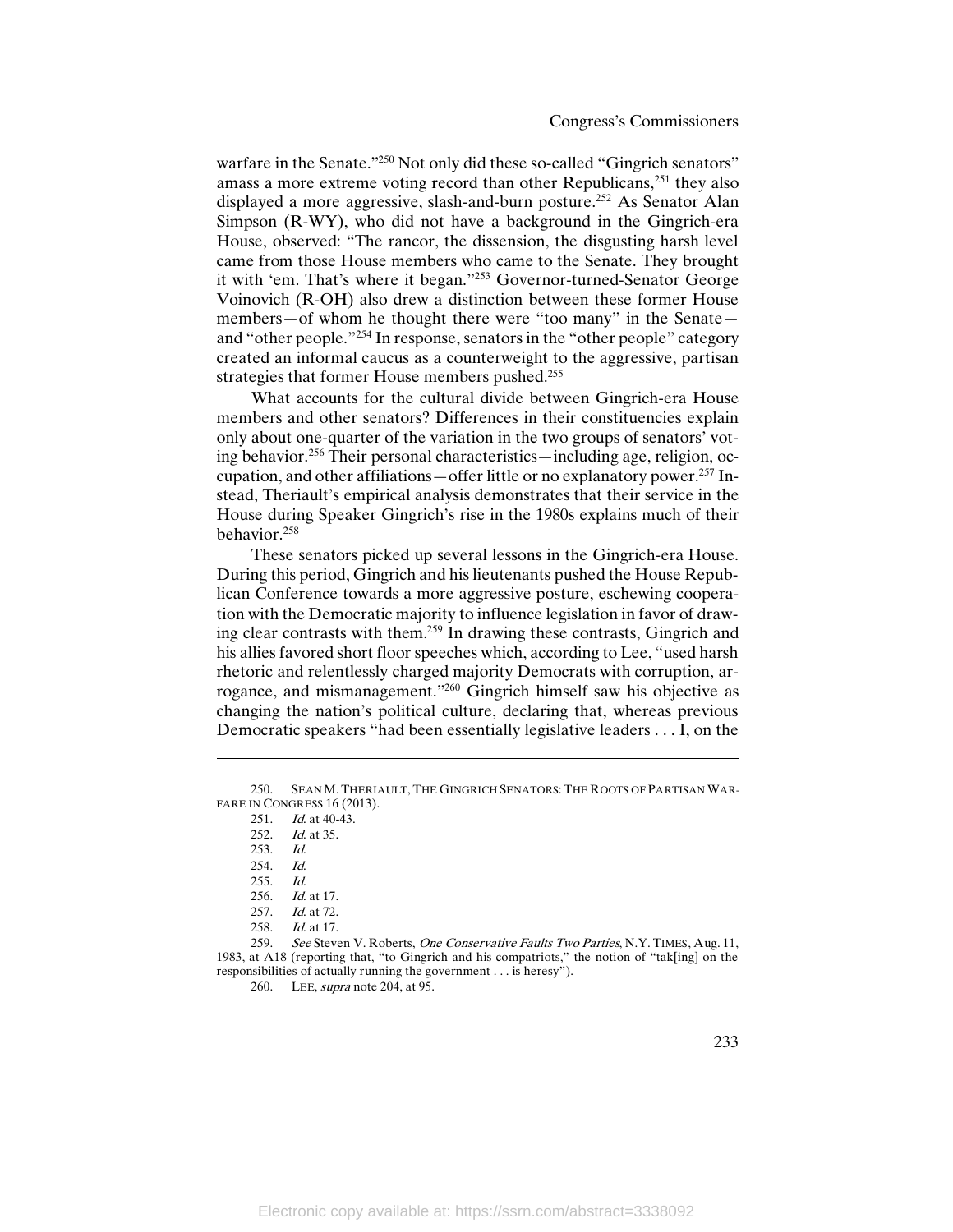other hand, was essentially . . . seeking to do nothing less than reshape the federal government *along with the political culture of the nation*."<sup>261</sup> Representatives-turned-senators adopted the House's culture, internalized it, and exported it to the Senate.

We argue that an analogous dynamic to the one Theriault identifies that one chamber's culture can be exported to the other chamber—is at play concerning congressional staffers-turned-commissioners. Having described how organizational culture can be inculcated, we turn to examining how norms of behavior in several key independent agencies have grown closer to congressional norms, just as these agencies have experienced an influx of new commissioners from the Hill.

### c. Absorption of Hill Culture?

Assessing the ways in which congressional staffers-turned-commissioners have altered their agencies' cultures requires, first, describing the extent to which agencies' cultures have changed in recent years and, second, evaluating the extent to which these changes are attributable to an influx of former congressional staffers. Challenges abound at both steps. Culture does not lend itself to quantifiable metrics. Neither are there obvious tests for cultural change. Given these hurdles, our discussion is necessarily impressionistic—and our conclusions are merely suggestive.

We begin by clarifying what we are *not* arguing. We do not assign complete responsibility for the increasingly polarized voting behavior within some multimember agencies directly to staffers-turned-commissioners.<sup>262</sup> To measure the ideological outlooks of staffers-turned-commissioners versus other commissioners, we employ Professor Adam Bonica's Database on Ideology, Money in Politics, and Elections (DIME), which considers individuals' history of political contributions as revealed preferences of their political ideologies.<sup>263</sup> We identify the absolute values of the ideological scores for members of ten agencies from 2000 to 2018, which is

 $\overline{\phantom{a}}$ 

<sup>261.</sup> NEWT GINGRICH, LESSONS LEARNED THE HARD WAY: A PERSONAL REPORT 37 (1998).

<sup>262.</sup> See, e.g., Lee, supra note 197, at (noting polarization on the NLRB and FEC); Roberta Karmel, Threats to the SEC's Independence, AM. BAR ASS'N (Dec. 2016), https://www.americanbar.org/groups/business\_law/publications/blt/2016/12/09\_karmel/ [https://perma.cc/8VDC-4XRU] (on the SEC).

<sup>263.</sup> Adam Bonica, Codebook for the Database on Ideology, Money in Politics, and Elections (DIME) (Version 2.0), HARV. DATAVERSE (Aug. 16, 2016), http://dataverse.harvard.edu/file.xhtml?fileId=2865308&version=2.2 [https://perma.cc/Q37V-DZVP]. Viewing decisions to donate to candidates as expressions of donors' revealed preferences, DIME uses information concerning the dollar amount of each included donation and its recipient to estimate each donor's ideology. See Adam Bonica, Mapping the Ideological Marketplace, 58 AM. J. POL. SCI. 367, 367 (2014). These scores are centered at zero with a standard deviation of one; positive (negative) values indicate a conservative (liberal) outlook. Id. at 369.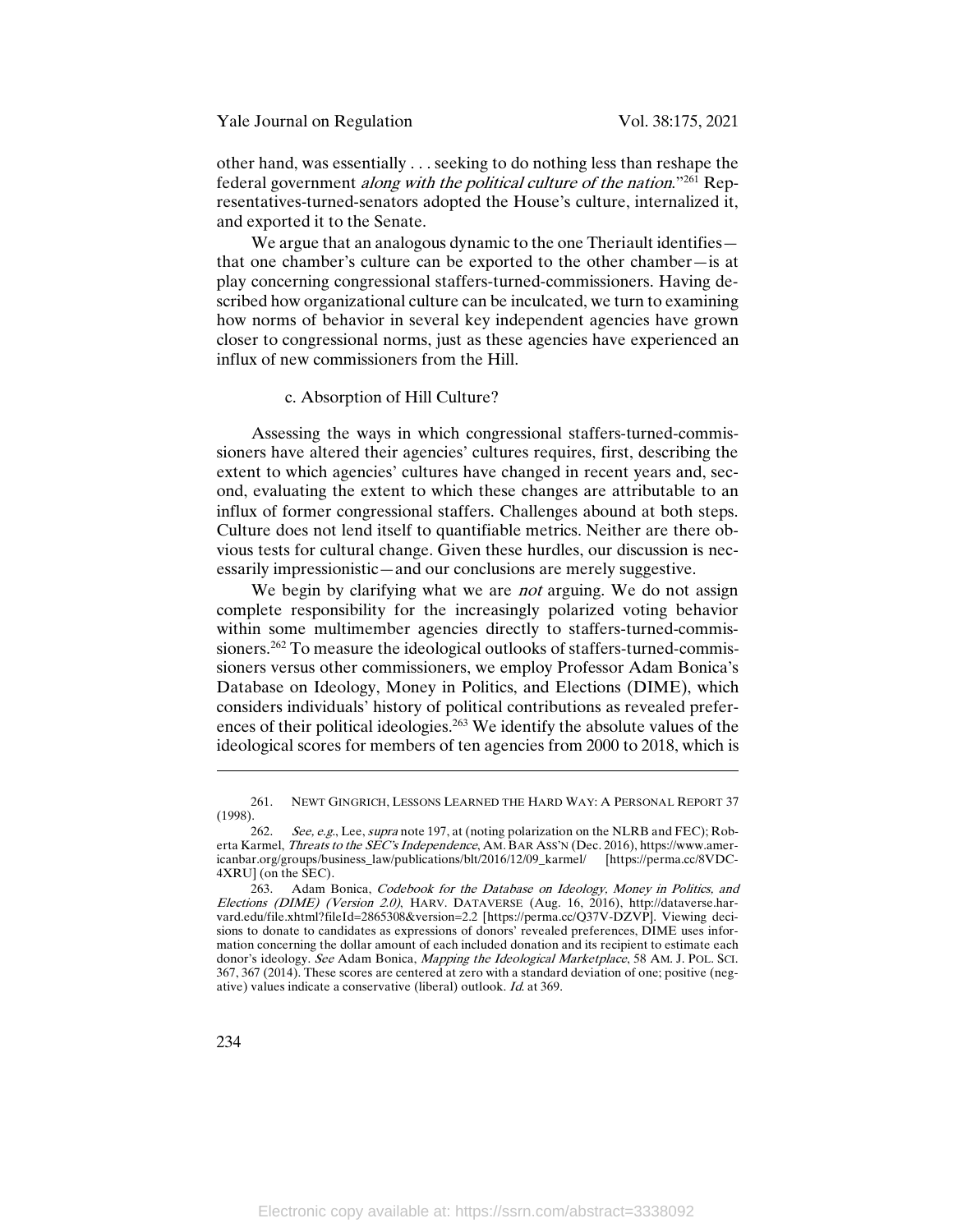the period when former Hill staffers reached a critical mass at agencies.<sup>264</sup> The mean value is 0.996 for former Hill staffers and 0.909 for other commissioners during this period. Although these values suggest that the ideological views of former congressional staffers may be slightly more extreme than other commissioners, the difference in means is trivial and, importantly, does not approach conventionally accepted levels of statistical significance.<sup>265</sup> Essentially, staffers-turned-commissioners likely are indistinguishable from other commissioners in terms of ideological extremism, at least based on observable metrics.

The finding that staffers-turned commissioners are just as ideologically extreme as other commissioners is unsurprising. Congress, multimember agencies, and the political class from which members of both Congress and agencies often are drawn have all become increasingly polarized in recent decades.266 That partisan polarization is multicausal and is occurring across multiple institutions simultaneously makes it difficult to tease out the independent effects, if any, of congressional polarization on agency polarization.267

Instead, our claim is that the presence of staffers-turned-commissioners changed the culture of independent agencies. Specifically, the increased prevalence of commissioners from Capitol Hill may have an independent effect on the functioning of these agencies, apart from the effect of increased polarization in politics writ large. That claim—like most claims regarding the influence of culture on decision-makers—eludes definitive tests.268 Yet clues exist.

Consider the SEC. In 2002, reporters on that agency's beat took notice of its dysfunctional climate. According to the New York Times, the SEC's decision process that year for selecting a chair for the nascent Public

l

267. See Feinstein & Hemel, *supra* note 39, at 26-27 (discussing potential causes of polarization); supra note 264 (citing research on polarization in other institutions).

<sup>264.</sup> The ten agencies are: the CPSC, FCC, FEC, FERC, FTC, EEOC, NLRB, NRC, NTSB, and SEC.

<sup>265.</sup> Welch's two-sample *t*-test produces  $t = 0.917$  and  $p$ -value = 0.361.

<sup>266.</sup> See Feinstein & Hemel, *supra* note 39, at 26 (polarization on multimember agencies with partisan-balance requirements); Morris P. Fiorina, Samuel A. Abrams & Jeremy C. Pope, Polarization in the American Public: Misconceptions and Misreadings, 70 J. POL. 556, 557-58 (2008) (polarization among political elites); Christopher Hare & Keith T. Poole, The Polarization of Contemporary American Politics, 46 POLITY 411, 415 (2014) (polarization in Congress)

<sup>268.</sup> Consider, for instance, Chief Justice John Roberts's vote to uphold the Affordable Care Act. See Nat'l Fed'n of Indep. Bus. v. Sebelius, 132 S. Ct. 2566 (2016). That vote is in tension with Chief Justice Roberts's reputation as a generally conservative jurist, and is typically explained as an act of institutional loyalty to the Supreme Court. See Fontana & Huq, supra note 69, at 63. Chief Justice Roberts and other justices, according to theories on culture and institutional loyalty, are embedded in a social network comprised of legal journalists, appellate practitioners, and academics, and this network influences justices towards institution-affirming behavior. Id. Professors Fontana and Huq are adherents of this theory, yet they acknowledge that "it is not possible to say with certainty what motivated Roberts." Id.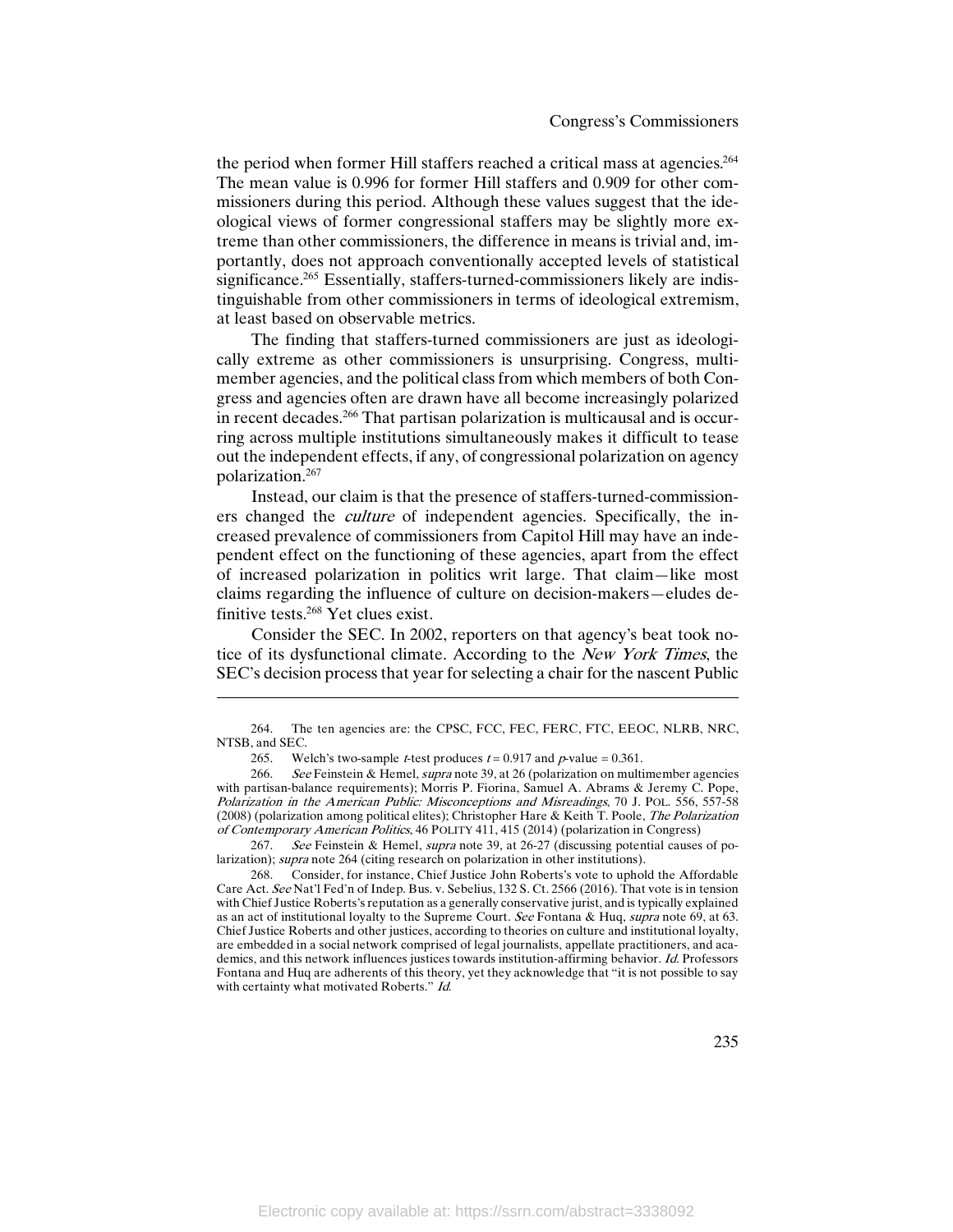Company Accounting Oversight Board "dissolved into partisan bickering," leaving the position vacant and resulting in "squabbling and lack of cooperation spilling over to other commission matters."269 These developments "threatened to undermine the credibility of both the [C]ommission and the new accounting board."270 The handling of that selection process led to the resignation of SEC Chair Harvey Pitt, who remarked that "[i]n a partisan environment, criticism often devolves into attack," which is "counterproductive."271

News accounts indicate that the SEC's pathologies have persisted since then. In 2013, the *New York Times* reported that the SEC "has in recent years splintered into factions far more than ever before."272 That article laid the blame squarely on staffers-turned-commissioners, noting that the two newest commissioners were former Hill staffers and quoting former SEC Chair Arthur Levitt's observation that these commissioners "tend to embrace the philosophy of their mentors."273

Off-the-record conversations with senior officials at the SEC conducted as part of our research support this claim. The consensus view is that the SEC's culture has changed appreciably in the past few decades because of the rise of the former staffer as commissioner. As one SEC official described, "There are things that we could be doing today—easy wins on policies that reasonable people on both sides would agree to—but we aren't doing them because commissioners are not here to compromise but are just doing the bidding of their congressional masters."274 Another senior official put it this way: "In the past, academics or lawyers were commissioners, and they were used to bargaining and seeing the nuances of both sides. This made deal making possible. Today, things have gotten way too political around here. It is sad to see the lost opportunities."275 The view is

 $\overline{\phantom{a}}$ 

<sup>269.</sup> Floyd Norris, *Help Wanted at the S.E.C.*, N.Y. TIMES (Nov. 13, 2002), https://www.nytimes.com/2002/11/13/business/help-wanted-at-the-sec-help-needed-for-reforms.html [https://perma.cc/4TJB-C2ZK]; see also David S. Hilzenrath, SEC Likely to Split on Accounting Panel Chief, WASH. POST (Oct. 25, 2002), https://www.washingtonpost.com/archive/business/2002/10/25/sec-likely-to-split-on-accounting-panel-chief/1215236e-957c-4d17-

<sup>9</sup>d01-951d87ef07fa/?utm\_term=.1c4be5525707 [https://perma.cc/8BH5-UBLS].

<sup>270.</sup> Stephen Labaton, Ex-F.B.I. Chief Seen as Choice for Accounting Post, N.Y. TIMES (Oct. 25, 2002), https://www.nytimes.com/2002/10/25/business/ex-fbi-chief-seen-as-choice-for-accounting-post.html [https://perma.cc/W2BM-8PAE].

<sup>271.</sup> Patrick McGeehan, Defiant S.E.C. Chief Exhorts Wall Street and Assails Critics, N.Y. TIMES (Nov. 9, 2002), https://www.nytimes.com/2002/11/09/business/defiant-sec-chief-exhorts-wall-street-and-assails-critics.html [https://perma.cc/L3VW-DXTW].

<sup>272.</sup> Floyd Norris, *Independent Agencies, Sometimes in Name Only*, N.Y. TIMES (Aug. 8, 2013), https://www.nytimes.com/2013/08/09/business/independent-agencies-sometimes-inname-only.html [https://perma.cc/R8S6-Z678].

<sup>273.</sup> *Id.*<br>274. Int Interview with SEC official (Mar. 27, 2018).

<sup>275.</sup> Id.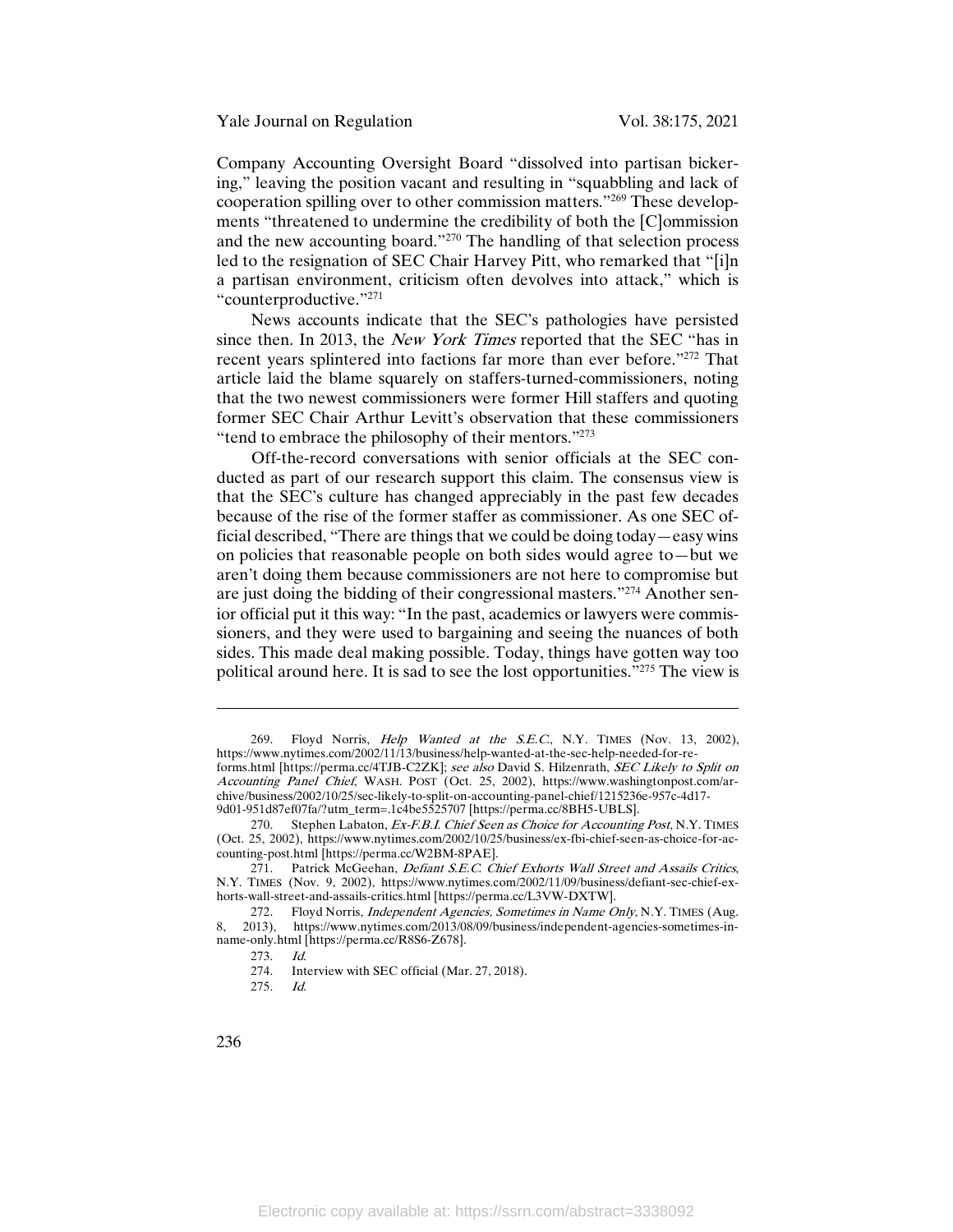shared by officials within the professional ranks of the SEC as well: "Yeah, I've seen a change in how things happen [on the policy making floor]. I'd say the pipeline from Capitol Hill has really changed this place for the worse."276

Or consider the NRC. In June 2011, an inspector general report charged that NRC Chair Gregory Jaczko engaged in hardball tactics with his fellow commissioners—for instance, failing to inform them of budgetary changes—in an effort to conceal his endeavors to cease work on the Yucca Mountain, Nevada, nuclear storage facility.277 One month later, journalists reported that a partisan cleavage developed at the Commission concerning measures to reduce meltdown risks at nuclear reactors.<sup>278</sup> By the fall, other commissioners sent a letter to the White House expressing "grave concerns" with Jaczko's leadership.<sup>279</sup> The letter averred that Jaczko "intimidated and bullied senior career staff to the degree that he has created a high level of fear and anxiety resulting in a chilled work environment."280

And what was Jaczko's background? In brief, he was a congressional staffer to Senate Majority Leader Harry Reid (D-NV), who opposed nuclear waste storage in Nevada.281 Given Jaczko's biography, his aggressive pursuit of the objectives of his political patron is unsurprising. President Obama reportedly appointed Jaczko to the NRC at Senator Reid's urging.282

In addition to this anecdotal evidence of a more dysfunctional decision-making process at several commissions, a growing partisan split on

279. Letter from Kristine L. Svinicki, Comm'r, Nuclear Regulatory Comm'n, et al., to William L. Daley, Chief of Staff, White House (Oct. 13, 2011), http://www.documentcloud.org/documents/272333-daley-letter.html [https://perma.cc/4FLU-GF9L].

 $\overline{\phantom{a}}$ 

280. Id.<br>281. See See Broder & Wald, supra note 277. Jaczko started his career as a congressional science fellow for then-Representative Ed Markey (D-MA), then moved to a post as appropriations director and science advisor to Senate Majority Leader Harry Reid (D-NV). NRC, Gregory <sup>B</sup>. Jaczko, Chairman, U.S. NUCLEAR REGULATORY COMMISSION, https://www.nrc.gov/aboutnrc/organization/commission/former-commissioners/jaczko.html [https://perma.cc/3NRE-C47Y].

282. See Broder & Wald, *supra* note 277.

<sup>276.</sup> Telephone interview with SEC official (Dec. 12, 2018).

<sup>277.</sup> See John M. Broder & Matthew L. Wald, *Report Blasts Management Style of Nu*clear Regulatory Commission Chairman, N.Y. TIMES (June 10, 2011), https://www.nytimes.com/2011/06/11/science/earth/11nuclear.html?scp=1&sq=jaczko%20inspector%20general&st=cse [https://perma.cc/835C-KFUZ].

<sup>278.</sup> See Matthew L. Wald, Split Within Nuclear Regulatory Agency, N.Y. TIMES (July<br>2011) https://www.nytimes.com/2011/07/21/science/earth/21nuke.html 20, 2011), https://www.nytimes.com/2011/07/21/science/earth/21nuke.html [https://perma.cc/YE53-BBA7].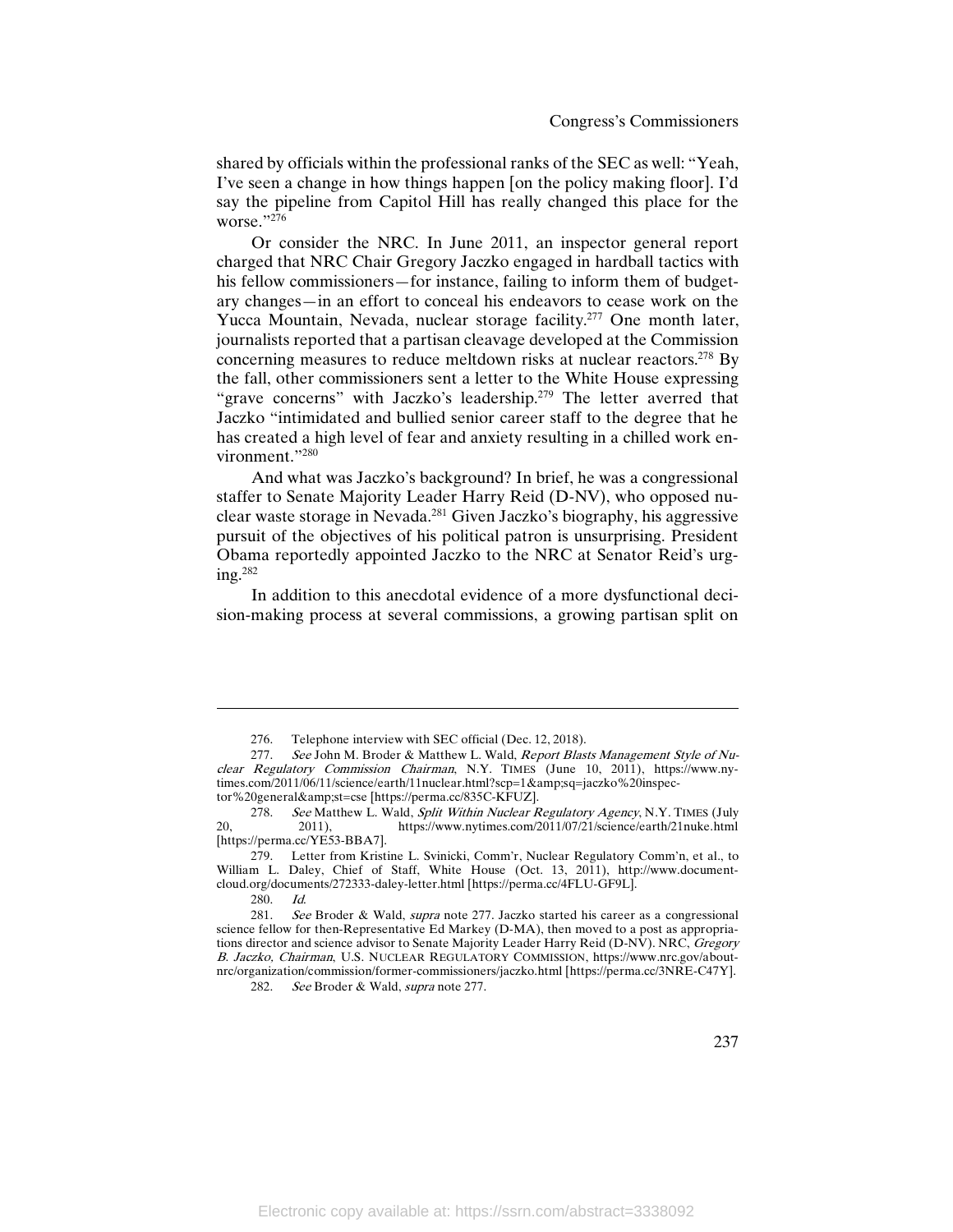Yale Journal on Regulation Vol. 38:175, 2021

votes in several commissions also suggests that commissions may be following Congress's lead regarding partisan polarization.<sup>283</sup> Journalists describe partisan divisions on both high-profile commissions like the FCC ("bitter and partisan")<sup>284</sup> and on lesser known ones like the CPSC ("deepening a partisan rift").<sup>285</sup> Indeed, the proportion of FCC decisions that were strictly on party lines has been creeping upwards since the 1990s.<sup>286</sup>

Importantly, partisan votes may not fully capture the extent to which partisan fissures exist on commissions and boards. Voting records for the FCC, for instance, do not reflect that commission's adversarial culture, in part because the FCC Chair can utilize his powers over personnel and budgeting to, as Professor Daniel Ho described, "dominate[] and bull[y] other commissioners into compliance."287

Finally, even when commissioners agree with an outcome, they are increasingly willing to write separately rather than sign onto their colleagues' opinions. Again, the FCC provides an example; the proportion of FCC cases with a concurrence increased from a low of approximately five percent in the mid-1980s to almost forty percent in the mid-2000s.288 And when FCC commissioners decide not only to vote against the majority but also to issue a dissenting opinion critiquing the majority's reasoning, those dissents tend to take an aggressive tone.<sup>289</sup>

287. Daniel E. Ho, Measuring Agency Preferences: Experts, Voting, and the Power of Chairs, 59 DEPAUL L. REV. 333, 360 (2010).

 $\overline{a}$ 

<sup>283.</sup> See Gillian E. Metzger, Agencies, Polarization, and the States, 115 COLUM. L. REV. 1739, 1762 & n.112 (2015) (collecting citations regarding partisan splits on independent commissions).

<sup>284.</sup> Stephen Labaton, F.C.C. Faces a New Set of Challenges After Powell, N.Y. TIMES (Jan. 24, 2005), https://www.nytimes.com/2005/01/24/business/media/fcc-faces-a-new-set-of-challenges-after-powell.html [https://perma.cc/PN9J-L5MD].

<sup>285.</sup> Andrew Martin, *After Long Battle, Safer Cribs*, N.Y. TIMES (July 15, 2011), https://www.nytimes.com/2011/07/16/business/with-new-safety-rules-for-cribs-makers-scrambleand-retailers-fume.html [https://perma.cc/8WXG-Z5CX].

<sup>286.</sup> See Keith S. Brown & Adam Candeub, Independent Agencies and the Unitary Executive Debate: An Empirical Critique, Mich. St. U. Legal Stud. Res. Paper No. 06-04 (Mar. 4, 2008), available online at https://papers.ssrn.com/sol3/papers.cfm?abstract\_id=1100125 (last accessed Nov. 1, 2020), at \*5. Likewise, while non-unanimous decisions on the FERC are relatively rare, recent years have seen an increase in the number of 3-2 decisions where the split is on party lines. Email from Sharon Jacobs, Associate Professor of Law, Univ. of Colo. Sch. of Law to Brian Feinstein (Aug. 24, 2018) (on file with the authors). The bottom line is that there is great variability in the extent to which these agencies are polarized. See Sharon Jacobs, Administrative Dissents, 59 WM. & MARY L. REV., 541, 570-71 (2017); see also id. at 561, 567-68 (reporting that consensus norms continue to govern NRC rulemaking decisions).

<sup>288.</sup> See Ho, supra note 41, at 14.

<sup>289.</sup> See Jacobs, *supra* note 286, at 563.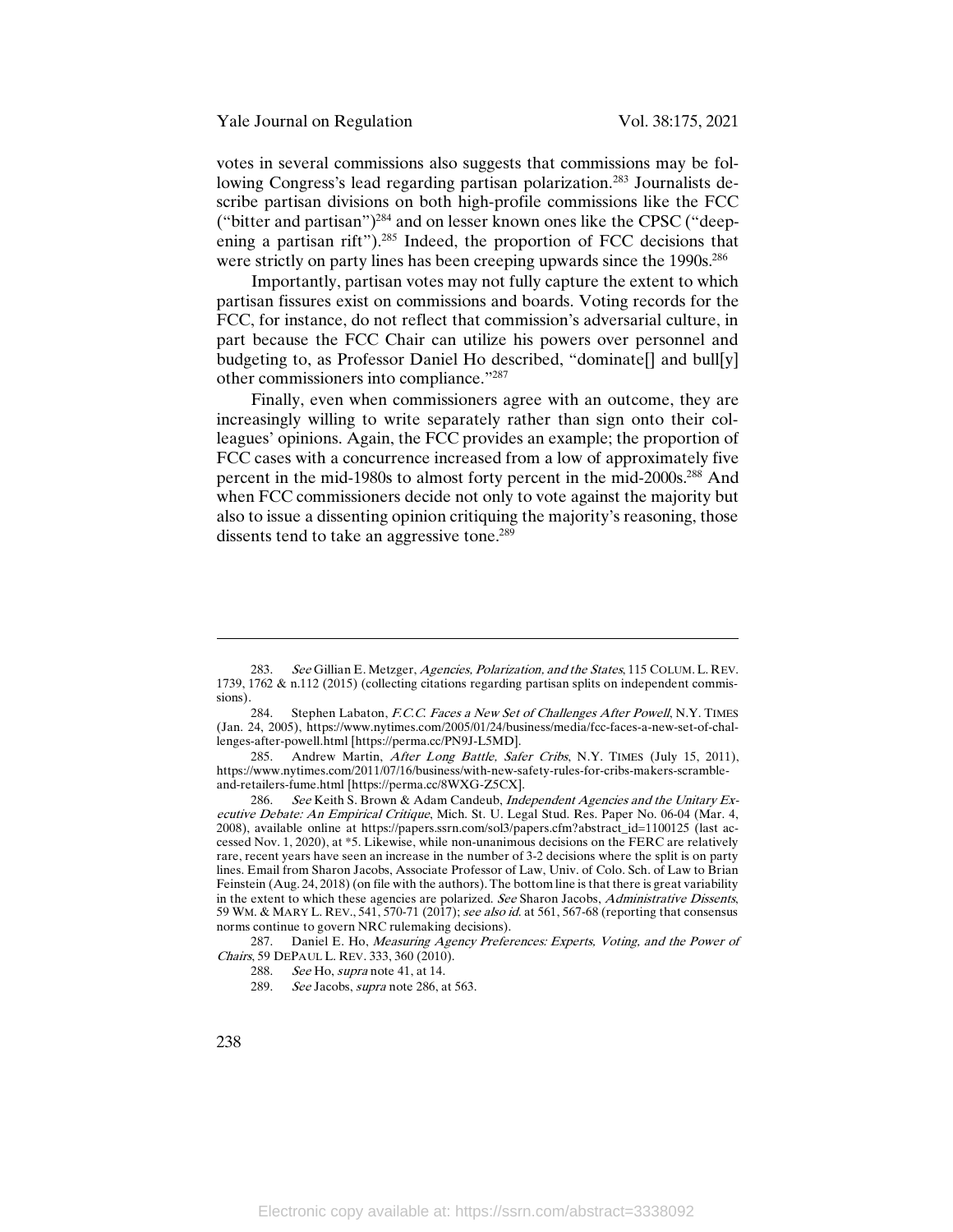Once again, examining observable behavior—namely, the frequency with which commissioners write separately—may underestimate the phenomenon.<sup>290</sup> For one, because the chair sets the agenda at many agencies,<sup>291</sup> a strategic chair may block agency consideration of issues on which the chair is in the minority.<sup>292</sup> In this situation, a commission's dissent rate would underestimate the degree to which the commission is fractured, because those issues on which the chair is on the losing side of a divided commission would not come up for a vote. Further, differences in norms regarding the utility of pre-vote bargaining—which may have nothing to do with number of former Hill staffers in the agency—also stymie crossagency comparisons of dissent rates.<sup>293</sup>

## 3. Improving Rulemaking Capacity

Hill staffers may import not only Congress's culture, but also knowledge of the legislative intent and substance of the statutes that their agencies administer. This expertise—which is certainly different, and in some ways deeper, than the statutory expertise that a private-sector regulatory lawyer would bring—may benefit their agencies in two respects.

First, staffers-turned-commissioners who were involved in drafting a statute that their agency administers may be better equipped to exercise delegated authority. For instance, the Sarbanes-Oxley Act delegated policymaking authority to federal agencies concerning fifty-seven discrete policy areas.294 The SEC promulgated forty-six rules pursuant to these delegations, including nine rules during the tenure of legislator-turned-SEC chair Christopher Cox.295 Given Cox's prior involvement in drafting the Act—as a member of Congress, he served on the House Financial Services Committee and on the House-Senate conference committee on the Sarbanes-Oxley  $Act^{296} - Cox$  presumably was intimately familiar with the

<sup>290.</sup> See id. at 572-73 (noting that while NRC commissioners rarely release separate statements, "allegations of Commission partisanship have been rampant in recent years").

<sup>291.</sup> See Marshall J. Breger & Gary J. Edles, Established by Practice, The Theory and Operation of Independent Federal Agencies, 52 ADMIN. L. REV. 1111, 1174, 1177-78 (2000).

<sup>292.</sup> See Ho, supra note 287, at 337-38.

<sup>293.</sup> Id. at 354; accord Breger & Edles, supra note 291, at 1246-47 (noting that the EEOC does not permit its commissioners to issue separate opinions).

<sup>294.</sup> See Pamela J. Clouser McCann, Replication Data File for The Strategic Use of Congressional Intergovernmental Delegation, HARV. DATAVERSE (2015), https://dataverse.harvard.edu/file.xhtml?persistentId=doi:10.7910/DVN/29108/HXYBPG&version=1.0 [https://perma.cc/BKG6-YW8K] (data file used to calcite this figure).

<sup>295.</sup> Figures calculated using ProQuest Regulatory Insight Database. Regulatory Insight, PROQUEST, https://regulatoryinsight.proquest.com/regulatoryinsight/search/basicsearch [https://perma.cc/AR4Y-F6DX].

<sup>296.</sup> See Sarbanes-Oxley at Four: Protecting Investors and Strengthening the Markets: Hearing Before the H. Comm. on Fin.: 109th Cong. (2006) (statement of Christopher Cox, Chairman, U.S. Securities & Exchange Commission), https://www.sec.gov/news/testimony/2006/ts091906cc.htm [https://perma.cc/GU3Z-8R3N].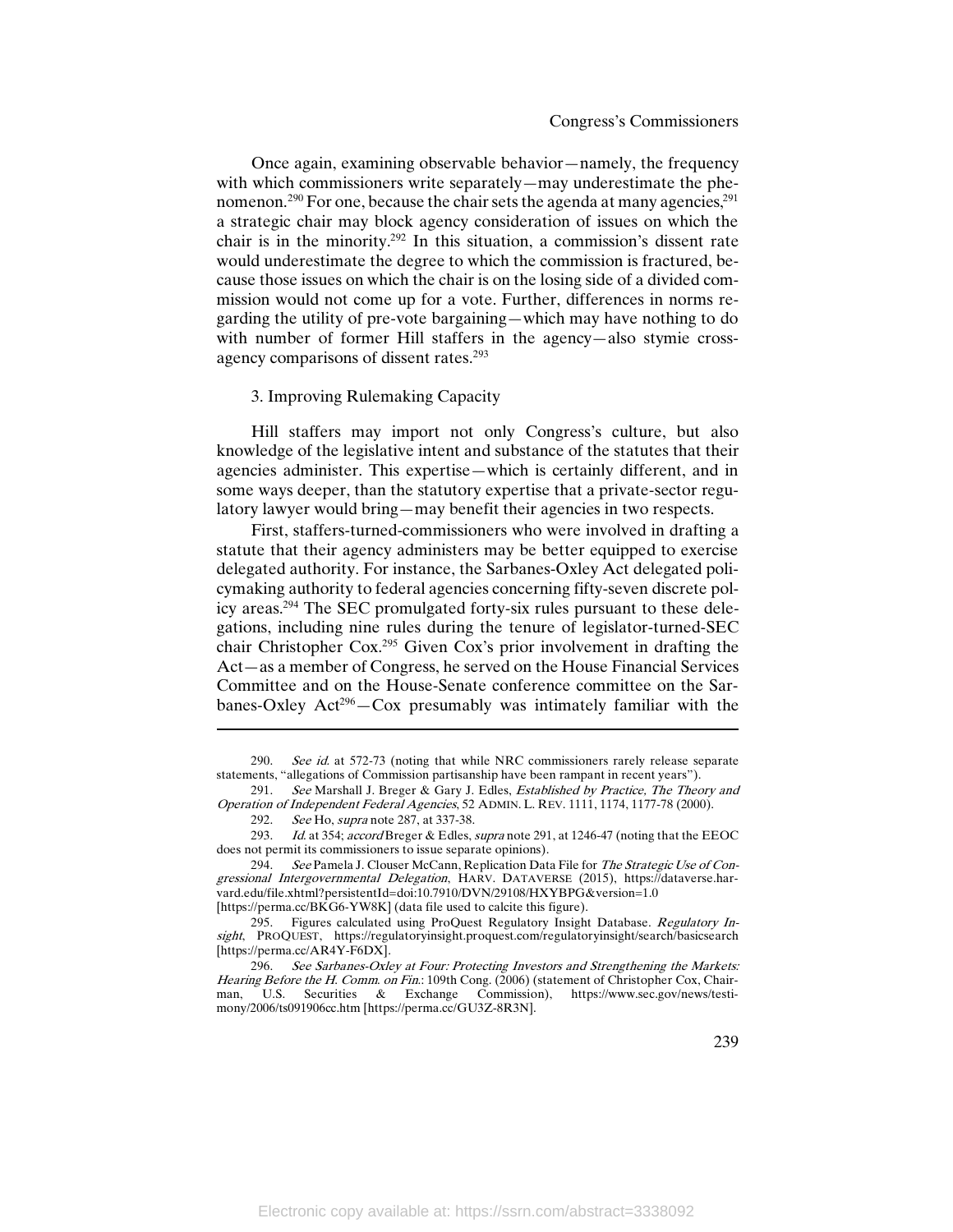scope of activities that the law authorized the SEC to undertake. Thus he could hit the ground running at the SEC.

Second, to the extent that staffers-turned-commissioners have greater knowledge of the legislative history of their agencies' organic statutes based on their time on Capitol Hill, they could use that expertise to construct rules that are more likely to withstand judicial review. We do not presume that staffers-turned-commissioners have greater subject-matter expertise in general and thus are better able to craft rules that survive arbitrary-and-capricious review. There is no reason to suspect, for instance, that a telecommunications law firm partner-turned-FCC Commissioner, or an FCC careerist-turned-FCC Commissioner, would be more or less knowledgeable of telecommunications law than, for example, the chief communications counsel of the House Energy & Commerce Committee would be.

But we do think that the House counsel may possess greater expertise in one key area: the bill-drafting process and grasping legislative intent.<sup>297</sup> That greater expertise may benefit the agency when crafting regulations that later provoke litigation challenging the agency's interpretation of the relevant statute.

Agencies pay careful attention to legislative history and strive to ensure that their regulations adhere to the statute's purpose—or, at least, do not stray far enough such that a court strikes down the regulations.<sup>298</sup> This attention is justified, because under the Chevron framework, a court reviewing a regulation first evaluates whether the governing statute is ambiguous and, if so, whether the agency's interpretation of the ambiguous statute is "based on a permissible construction of the statute."299 Some commentators observe that the D.C. Circuit has added an intermediate step to *Chevron*: whether the agency recognized that the statute is ambiguous.300 Others whittle the doctrine down to one step: whether the agency's position is permitted as a matter of statutory interpretation.301

 $\overline{a}$ 

<sup>297.</sup> SEC Chair Cox's prior experience as a lawmaker during the drafting of Sarbanes-Oxley again is illustrative. Cox "well remember[s] the significant work that preceded the drafting of [Sarbanes-Oxley], including extensive hearings." Id.

<sup>298.</sup> See Peter L. Strauss, When the Judge Is Not the Primary Official with Responsibility to Read: Agency Interpretation and the Problem of Legislative History, 66 CHI.-KENT L. REV. 321, 329 (1990) ("Legislative history has a centrality and importance for agency lawyers that might not readily be conceived by persons who are outside government and are accustomed to considering its relevance only to actual or prospective judicial resolution of discrete disputes."); Walker, supra note 174, at 1398-1400 (describing agencies' use of legislative history in and purposivist approach to statutory interpretation).

<sup>299.</sup> Chevron U.S.A. v. Nat. Res. Def. Council, Inc., 467 U.S. 837, 842-43 (1984).

<sup>300.</sup> See Daniel J. Hemel & Aaron L. Nielson, Chevron Step One-and-a-Half, 84 U. CHI. L. REV. 757, 757 (2017).

<sup>301.</sup> See Matthew C. Stephenson & Adrian Vermeule, Chevron Has Only One Step, 95 VA. L. REV. 597, 599 (2009).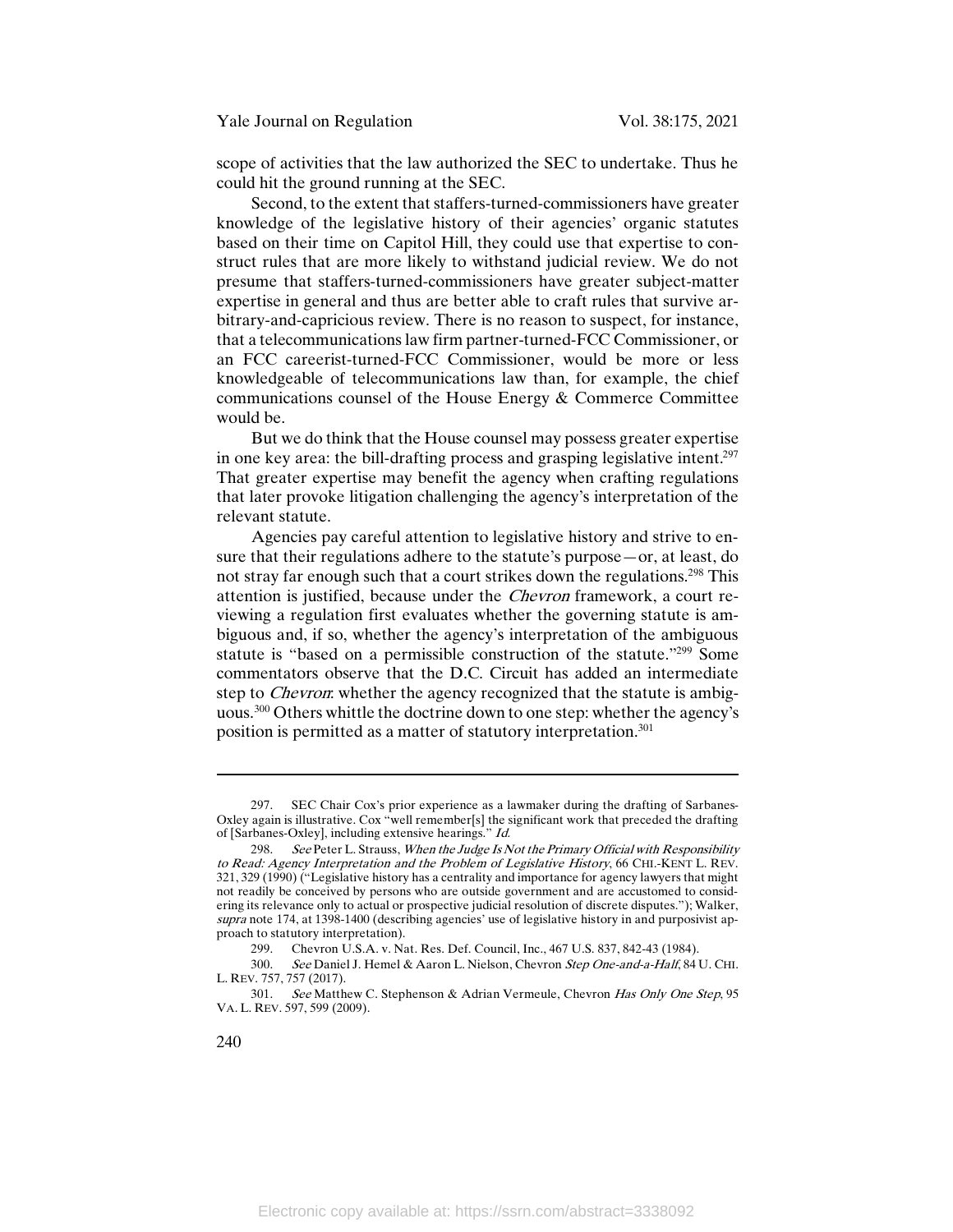Under any of the views of Chevron, agencies that are skilled at statutory interpretation will come out ahead. If an agency correctly recognizes that a statutory provision is ambiguous and demonstrates an awareness of the range of permissible constructions, we should expect that agency to enjoy greater success in statutory interpretation cases than a less adept agency would. Accordingly, staffers-turned-commissioners who drafted legislation while working in Congress presumably will be more successful rule-writers at independent agencies.

### IV. Implications

 $\overline{a}$ 

The previous section of this Article argued that the placement of former Hill staffers onto commissions provides Congress with an important albeit indirect and subtle—power over regulatory policy. In this section, we draw out several implications of this assertion and offer suggestions regarding how each of the two political branches ought to respond to the staffers-to-commissioners pipeline.

### A. Enculturation as a Source of Congressional Power

The most fundamental implication of our analysis is that Congress matters in more ways than one might think. Congress's levers of influence over administrative agencies extend beyond its conventional functions of lawmaking, budget, and oversight.

That conclusion should be cause for at least partial reconsideration of the conventional notion that Congress is a moribund body. Growing concerns that Congress is no longer a player in policymaking have generated a slew of reform proposals.302 Recognizing the severity of this supposed institutional lassitude, the House voted overwhelmingly in January 2019 to establish a Select Committee on the Modernization of Congress to address, inter alia, staff retention problems and bill-scheduling procedures that promote gridlock.<sup>303</sup> These discussions understandably focus on how Congress's perceived pathologies affect that institution.

<sup>302.</sup> See, e.g., Michelle Cottle, Mike Lee's New Crusade, ATLANTIC (Feb. 21, 2016), https://www.theatlantic.com/politics/archive/2016/02/mike-lee-article-one-project/462564 [https://perma.cc/HA23-TJ9G]; Lee Drutman, To Fix Congress, Make It Bigger. Much Bigger, WASH. MONTHLY (Nov./Dec. 2018), https://washingtonmonthly.com/magazine/november-de-<br>cember-2018/to-fix-congress-make-it-bigger-much-bigger [https://perma.cc/J7YA-8MQS]; cember-2018/to-fix-congress-make-it-bigger-much-bigger Thomas Spulak & George Crawford, How to Fix Congress in One Step, POLITICO (Sept. 19, 2018), https://www.politico.com/agenda/story/2018/09/19/house-rules-committee-congress-000699 [https://perma.cc/6KN3-DDJY].

<sup>303.</sup> H. R. Res. 6, 116th Cong. § 201 (2019) (enacted); see also Final Vote Results for Roll Call 12, U.S. HOUSE OF REPRESENTATIVES (Jan. 4, 2019), http://clerk.house.gov/evs/2019/roll012.xml [https://perma.cc/SNP4-B3MP] (reporting the floor vote).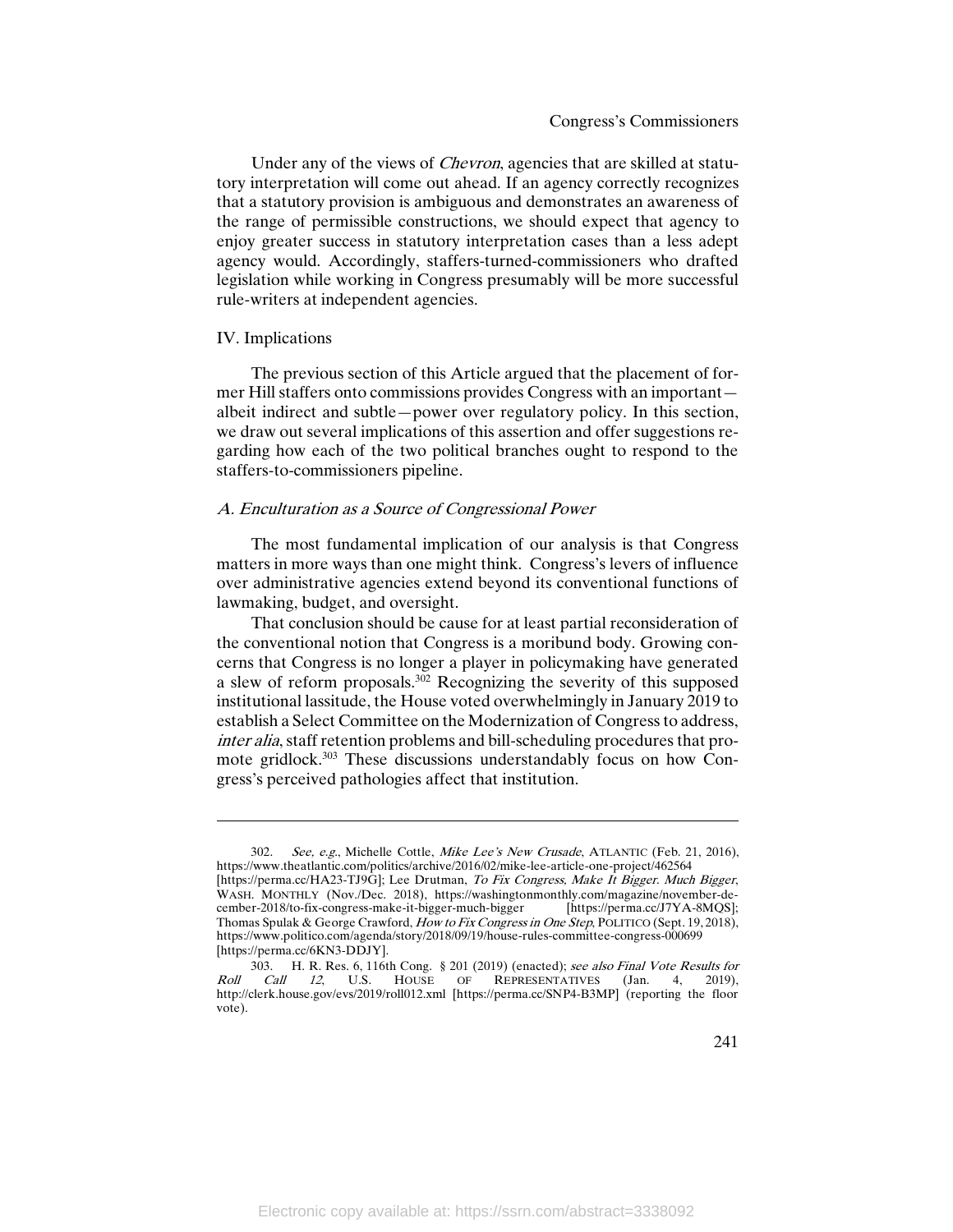Yale Journal on Regulation Vol. 38:175, 2021

But with the growing placement of former congressional personnel into high-level positions in the administrative state, the legislative branch's operations and culture may influence the functioning of institutions far from Capitol Hill in ways that members of Congress may not have anticipated. Like Johnny Appleseeds, staffers-turned-commissioners bring Congress's ways with them into the administrative state.

If lawmakers desire to amplify their role in administration even further, it would behoove them to pay closer attention to the organizational cultures of potential appointees' past professional homes to a similar extent as lawmakers examine other aspects of their résumés. For instance, a communications lawyer who has served as legislative counsel earlier in her career may bring with her a different cultural outlook to the FCC than an otherwise identical lawyer possessing the same credentials and political views, but-for her lack of congressional experience. This difference, in turn, could have consequences not only for the functioning of the FCC, but also for Congress's ability to indirectly influence that commission.

While the idea that early-career enculturation will affect individuals' later behavior is not novel, dating back at least to Plato,<sup>304</sup> this insight deserves greater attention from those seeking to alter the relative influence of the political branches in administration.

# B. White House Countermeasures?

Our last point is more controversial, but nonetheless follows directly from the evidence and argument presented above. Under current law and practice, independent commissions are, as their name implies, largely free from ongoing, operational White House control. While the Supreme Court has held that independent commissions are part of the executive branch,<sup>305</sup> and presidents of both parties have feinted in the direction of executivebranch supervision,<sup>306</sup> the President's ability to control independent com-

<sup>304.</sup> See PLATO, Laws XII, in THE COLLECTED DIALOGUES OF PLATO 1495 (Edith Hamilton & Huntington Caims, eds., 1969) (advising that foreign travel be restricted to those over age forty because immersion in foreign cultures by younger people can cause social disorder at home).

<sup>305.</sup> See, e.g., Free Enter. Fund v. PCAOB, 561 U.S. 477 (2010).

<sup>306.</sup> See Exec. Order No. 13,579, § I, 3 C.F.R. §§ 256, 257 (2012) (encouraging independent agencies to engage in cost-benefit analysis); Exec. Order No. 12,866, 3 C.F.R. § 638 (1994) (requiring independent agencies to prepare a Regulatory Plan and contribute to the Unified Regulatory Agenda); Bridget C.E. Dooling, OIRA Sends a Smoke Signal on Independent Agencies, 36 YALE J. ON REG.: NOTICE & COMMENT (Aug. 23, 2018), http://yalejreg.com/nc/oira-sends-asmoke-signal-on-independent-agencies [https://perma.cc/82W3-QZ6V] (interpreting language in President Trump's Executive Order 13,771, 82 Fed. Reg. 9339 (Jan. 30, 2017), as "sending signals" regarding the Administration's designs on independent agencies).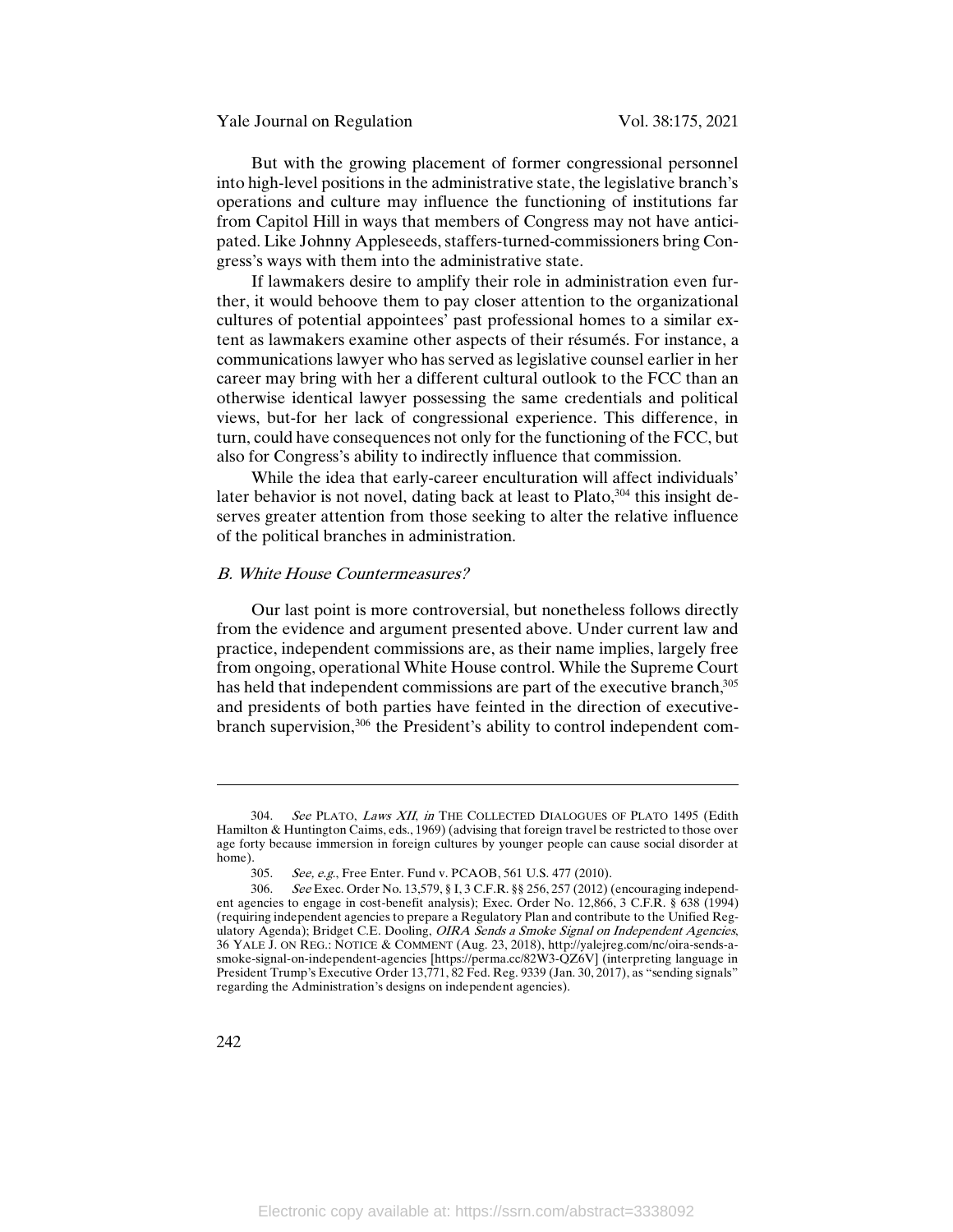missions is limited. For instance, these commissions are not generally subject to White House supervision by the Office of Management and Budget (OMB). Most significantly, unlike executive departments they are not required to assess the economic costs and benefits of important regulations and submit their analyses to OMB's Office of Information and Regulatory Affairs (OIRA) for review.307

There are many in the academy, government, and the bar who believe this degree of autonomy should be curtailed. Former OIRA Director and current D.C. Circuit Judge Neomi Rao expanded OIRA review of Internal Revenue Service regulations and "strongly hinted that independent regulatory agencies might be next."308 Judge Rao argued that OIRA oversight promoted better regulatory practices across "all agencies that regulate the public."309 President Obama also asked independent agencies to engage in retrospective cost-benefit analysis of existing rules,<sup>310</sup> thereby encouraging them to adhere to similar principles as those that OIRA applies to executive agencies.<sup>311</sup>

The notion that independent agencies ought to be subject to some form of White House review has the endorsement of the ABA's Section of Administrative Law and Regulatory Practice. The Section's 2016 report to the President-elect of the United States "strongly urge[d] [the Presidentelect] to bring the independent regulatory commissions within the requirements for cost-benefit analysis, OMB review, and retrospective review of rules currently reflected in Executive Order 12,866 and Executive Order 13,563."312

Our Article strengthens the case for executive-branch oversight. The rise of Hill staffers as commissioners undermines the claim that independent commissions are run by politically neutral technocrats. Indeed, these commissioners are increasingly political actors and thus should be subject to political controls. After all, in the strong form of our argument, Congress projects its power into commissions through the presence of staffersturned-commissioners. It follows straightforwardly that the White House should be able to oversee this attempt to influence the administration of law.

 $\overline{a}$ 

<sup>307.</sup> Exec. Order No. 12,291, 3 C.F.R. § 127 (1982).

<sup>308.</sup> See Will OIRA Extend its Review to Independent Agencies, FEDERALIST SOC'Y (Apr. 26, 2018), https://fedsoc.org/commentary/blog-posts/greater-executive-agency-transparency-and-accountability-through-oira [https://perma.cc/TH4B-TGAY].

<sup>309.</sup> Id.

<sup>310.</sup> See Exec. Order No. 13,579, § I, 3 C.F.R. §§ 256, 257 (2012).

<sup>311.</sup> See Cass R. Sunstein, The Office of Information and Regulatory Affairs: Myths and Realities, 126 HARV. L. REV. 1838, 1839 n.3 (2013).

<sup>312.</sup> See Am. Bar Ass'n, Section of Admin. Law and Regulatory Practice, Improve the Administrative Process: A Report to the President-Elect of the United States, AM. BAR ASS'N (2016), http://www.americanbar.org/content/dam/aba/administrative/administrative\_law/Final%20POTUS%20Report%2010-26-16.authcheckdam.pdf [https://perma.cc/8ENW-FKN8].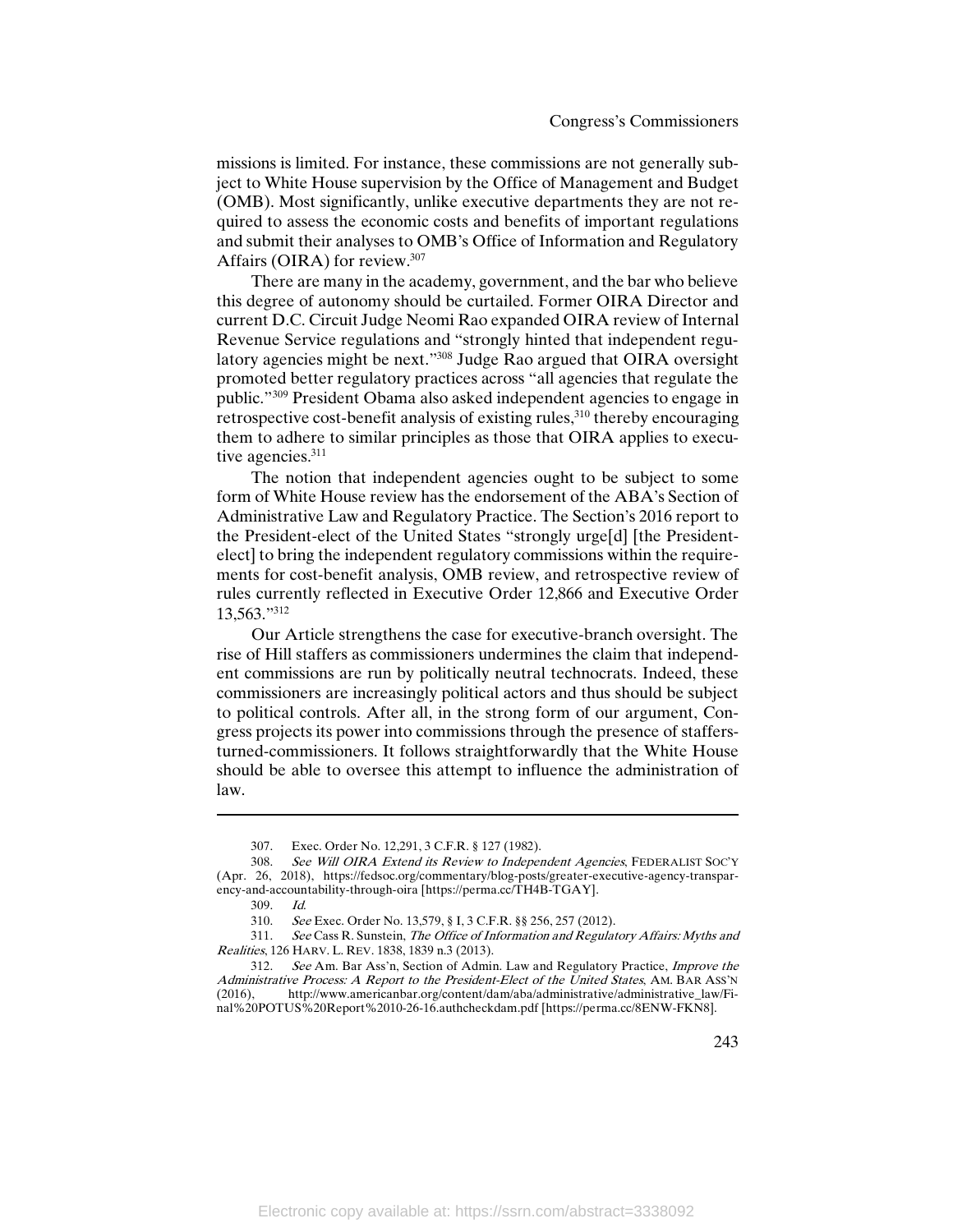Yale Journal on Regulation Vol. 38:175, 2021

One potential White House response would be to emphasize a "presidential aide-to-commissioner" pathway that would crowd out the staffersturned-commissioners one. We counsel against that sort of tit-for-tat approach, based on the concern that it would do little beyond provoking another round of one-upmanship.

Instead, a President who endeavors to provide a counterweight to the power that Congress projects thorough staffers-turned-commissioners should consider subjecting independent agencies to cost-benefit analysis through OIRA review. That approach facilitates presidential control over agencies, delivering the highest-impact proposed rules from all corners of the administrative state to the White House door.<sup>313</sup> Further, OIRA review arguably improves the quality of regulatory policy, encouraging economically efficient rules,  $314$  checking cognitive biases facing agency personnel,  $315$ and serving as a central node to facilitate information aggregation and interagency coordination.316

On the other side, OIRA's critics decry its relative lack of expertise in the substantive subjects that agencies address<sup>317</sup> and claim that its judgments are often ad hoc and politicized,<sup>318</sup> among other infirmities.<sup>319</sup> Although we do not take a position on whether OIRA review is good for society on net, we do assert that it is undoubtedly an effective mechanism for a President endeavoring to check Congress.320

#### Conclusion

This Article documents a sea change in the composition of independent regulatory commissions. Compared to a generation ago, commissioners are now more than four times more likely to be former congressional staffers. This development is not a fluke. Rather, it represents a fundamental shift in the allocation of power among the branches of government.

We have advanced a theory explaining this phenomenon, noting that it occurred around the same time as Congress's influence over policy via

<sup>313.</sup> See Michael A. Livermore, Cost-Benefit Analysis and Agency Independence, 81 U. CHI. L. REV. 609, 616 (2014).

<sup>314.</sup> See Christopher C. DeMuth & Douglas H. Ginsburg, White House Review of Agency Rulemaking, 99 HARV. L. REV. 1075, 1080-82 (1986).

<sup>315.</sup> See Cass R. Sunstein, Cognition and Cost-Benefit Analysis, 29 J. LEGAL STUD. 1059, 1072-73 (2000).

<sup>316.</sup> See id. at 1868.

<sup>317.</sup> See Lisa Heinzerling, Statutory Interpretation in the Era of OIRA, 33 FORDHAM URB. L.J. 1097, 1116 (2006).

<sup>318.</sup> See Steven Croley, White House Review of Agency Rulemaking: An Empirical Investigation, 70 U. CHI. L. REV. 821, 832 (2003).

<sup>319.</sup> See FRANK ACKERMAN & LISA HEINZERLING, PRICELESS: ON KNOWING THE PRICE OF EVERYTHING AND THE VALUE OF NOTHING (2004).

<sup>320.</sup> See Susan Rose-Ackerman, Putting Cost-Benefit Analysis in Its Place: Rethinking Regulatory Review, 65 U. MIAMI L. REV. 335, 339-40 (2011).